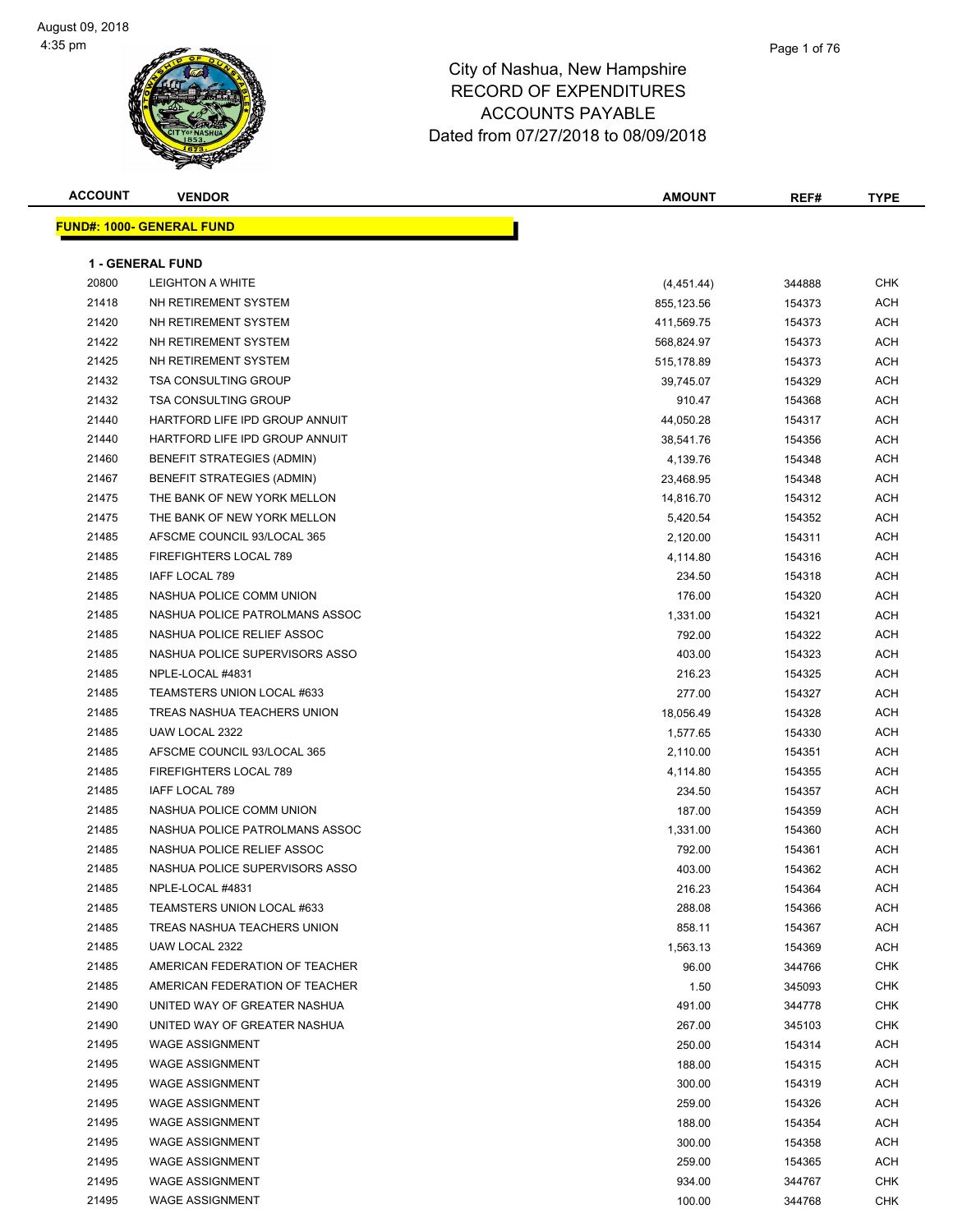| <b>ACCOUNT</b> | <b>VENDOR</b>                    | <b>AMOUNT</b> | REF#   | <b>TYPE</b> |
|----------------|----------------------------------|---------------|--------|-------------|
|                | <b>FUND#: 1000- GENERAL FUND</b> |               |        |             |
|                |                                  |               |        |             |
|                | <b>1 - GENERAL FUND</b>          |               |        |             |
| 21495          | <b>WAGE ASSIGNMENT</b>           | 149.76        | 344769 | <b>CHK</b>  |
| 21495          | <b>WAGE ASSIGNMENT</b>           | 155.00        | 344770 | <b>CHK</b>  |
| 21495          | <b>WAGE ASSIGNMENT</b>           | 104.00        | 344771 | <b>CHK</b>  |
| 21495          | <b>WAGE ASSIGNMENT</b>           | 5.82          | 344772 | <b>CHK</b>  |
| 21495          | <b>WAGE ASSIGNMENT</b>           | 75.00         | 344773 | <b>CHK</b>  |
| 21495          | <b>WAGE ASSIGNMENT</b>           | 2,311.92      | 344774 | <b>CHK</b>  |
| 21495          | <b>WAGE ASSIGNMENT</b>           | 11.54         | 344775 | <b>CHK</b>  |
| 21495          | <b>WAGE ASSIGNMENT</b>           | 90.00         | 344776 | <b>CHK</b>  |
| 21495          | <b>WAGE ASSIGNMENT</b>           | 311.88        | 344777 | <b>CHK</b>  |
| 21495          | <b>WAGE ASSIGNMENT</b>           | 699.67        | 344779 | <b>CHK</b>  |
| 21495          | <b>WAGE ASSIGNMENT</b>           | 934.00        | 345094 | <b>CHK</b>  |
| 21495          | <b>WAGE ASSIGNMENT</b>           | 100.00        | 345095 | <b>CHK</b>  |
| 21495          | <b>WAGE ASSIGNMENT</b>           | 155.00        | 345096 | <b>CHK</b>  |
| 21495          | <b>WAGE ASSIGNMENT</b>           | 104.00        | 345097 | <b>CHK</b>  |
| 21495          | <b>WAGE ASSIGNMENT</b>           | 25.00         | 345098 | <b>CHK</b>  |
| 21495          | <b>WAGE ASSIGNMENT</b>           | 1,223.52      | 345099 | <b>CHK</b>  |
| 21495          | <b>WAGE ASSIGNMENT</b>           | 11.54         | 345100 | <b>CHK</b>  |
| 21495          | <b>WAGE ASSIGNMENT</b>           | 90.00         | 345101 | <b>CHK</b>  |
| 21495          | <b>WAGE ASSIGNMENT</b>           | 311.88        | 345102 | <b>CHK</b>  |
| 21495          | <b>WAGE ASSIGNMENT</b>           | 392.99        | 345104 | <b>CHK</b>  |
| 21538          | NASHUA TEACHERS UNION            | 2,148.83      | 154324 | <b>ACH</b>  |
| 21538          | NASHUA TEACHERS UNION            | 87.35         | 154363 | <b>ACH</b>  |
| 21780          | <b>SCAER FAMILY TRUST</b>        | 487.02        | 345057 | <b>CHK</b>  |
| 21780          | ST MARY'S BANK                   | 1,853.14      | 345058 | <b>CHK</b>  |
| 21780          | <b>BELANS INC</b>                | 9,586.14      | 345426 | <b>CHK</b>  |
| 21780          | <b>CAROLYN ROOT</b>              | 3,029.04      | 345427 | <b>CHK</b>  |
| 21780          | CITY OF NASHUA                   | 4,911.65      | 345428 | <b>CHK</b>  |
| 21780          | CORELOGIC REAL ESTATE TAX SRV    | 858.51        | 345429 | <b>CHK</b>  |
| 21780          | CORELOGIC REAL ESTATE TAX SRV    | 2,696.34      | 345430 | <b>CHK</b>  |
| 21780          | CORELOGIC REAL ESTATE TAX SRV    | 2,429.42      | 345431 | <b>CHK</b>  |
| 21780          | CORELOGIC REAL ESTATE TAX SRV    | 2,404.92      | 345432 | <b>CHK</b>  |
| 21780          | CORELOGIC REAL ESTATE TAX SRV    | 2,704.08      | 345433 | <b>CHK</b>  |
| 21780          | CORELOGIC REAL ESTATE TAX SRV    | 2,098.02      | 345434 | CHK         |
| 21780          | <b>GERALD ARMSTRONG</b>          | 2,088.19      | 345435 | <b>CHK</b>  |
| 21780          | HOWORTH, H PHILIP                | 2,911.69      | 345436 | CHK         |
| 21780          | LENCSAK, ANDREW &                | 3,476.49      | 345437 | CHK         |
| 21780          | LINDA M. CAMPAGNA                | 6,597.08      | 345438 | CHK         |
| 21780          | <b>LORRIE BOYER</b>              | 2,420.39      | 345439 | <b>CHK</b>  |
| 21780          | MARRIER, DAVID P &               | 2,894.93      | 345440 | CHK         |
| 21780          | MOZZETTA, STEPHEN J &            | 2,500.37      | 345441 | CHK         |
| 21780          | ROLFS, WALTER A &                | 2,064.02      | 345443 | CHK         |
| 21780          | SWEENEY TITLE SERVICES, LLC      | 2,891.06      | 345444 | CHK         |
| 21780          | WARSHAFSKY, DEREK B              | 2,616.40      | 345445 | CHK         |
| 21921          | STATE OF NH-MV                   | 41,934.16     | 154304 | ACH         |
| 21921          | STATE OF NH-MV                   | 19,057.21     | 154307 | <b>ACH</b>  |
| 21921          | STATE OF NH-MV                   | 28,091.59     | 154308 | <b>ACH</b>  |
| 21921          | STATE OF NH-MV                   | 23,927.41     | 154310 | ACH         |
| 21921          | STATE OF NH-MV                   | 22,442.16     | 154336 | ACH         |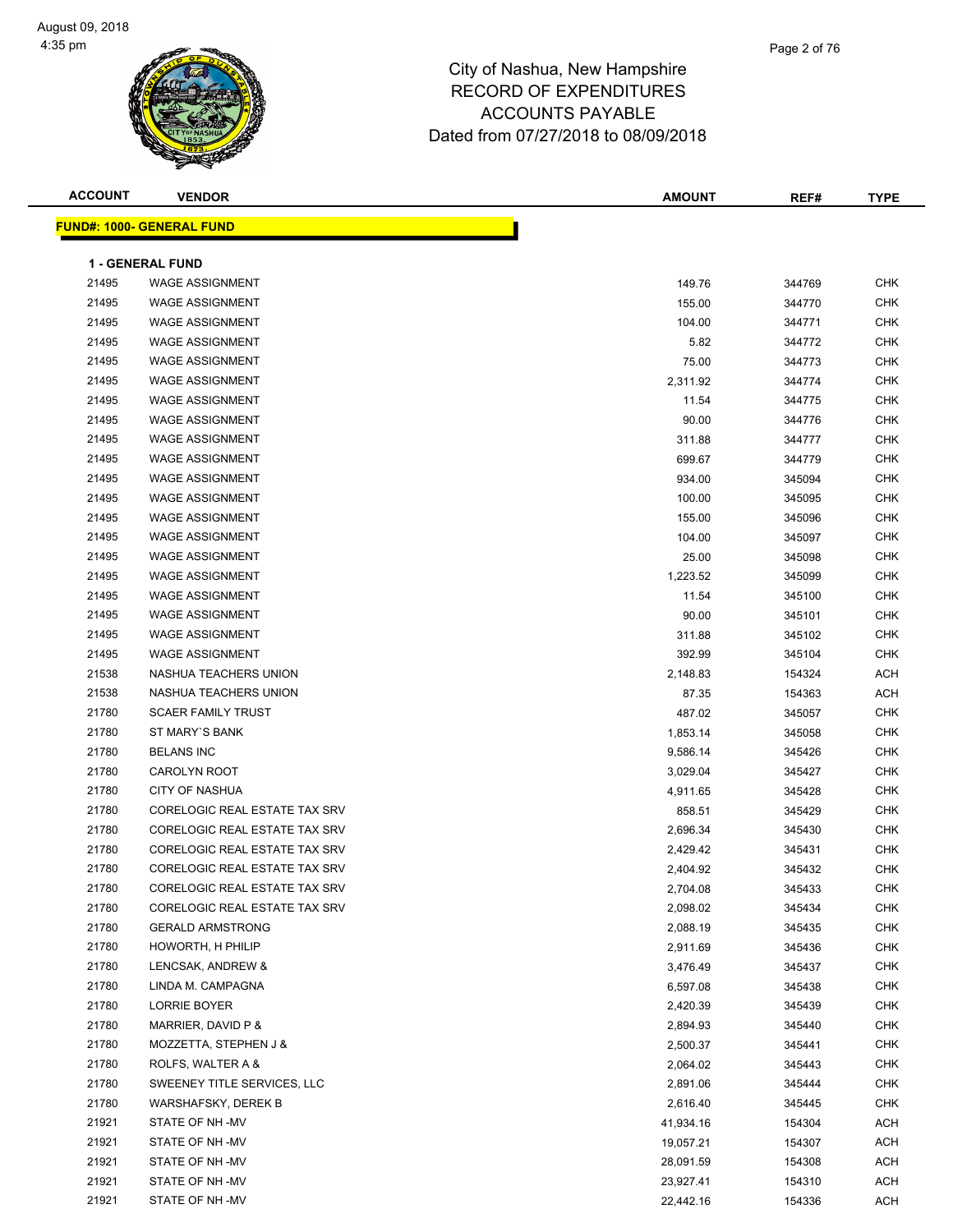

| <b>ACCOUNT</b>     | <b>VENDOR</b>                                       |                              | <b>AMOUNT</b>  | REF#    | <b>TYPE</b> |
|--------------------|-----------------------------------------------------|------------------------------|----------------|---------|-------------|
|                    | <u> FUND#: 1000- GENERAL FUND</u>                   |                              |                |         |             |
|                    | <b>1 - GENERAL FUND</b>                             |                              |                |         |             |
| 21921              | STATE OF NH-MV                                      |                              | 15,282.71      | 154340  | <b>ACH</b>  |
| 21921              | STATE OF NH-MV                                      |                              | 16,544.74      | 154342  | <b>ACH</b>  |
| 21921              | STATE OF NH-MV                                      |                              | 18,129.59      | 154343  | <b>ACH</b>  |
| 21921              | STATE OF NH-MV                                      |                              | 14,674.47      | 154346  | <b>ACH</b>  |
| 21921              | STATE OF NH-MV                                      |                              | 13,418.36      | 154375  | ACH         |
|                    | <b>TOTAL 1 - GENERAL FUND</b>                       |                              | \$2,848,889.28 |         |             |
| <b>101 - MAYOR</b> |                                                     |                              |                |         |             |
| 55400              | CITIZENS BANK CREDIT CARD                           | The Salty Pig                | 55.69          | 9201813 | <b>ACH</b>  |
| 55400              | CITIZENS BANK CREDIT CARD                           | Criagie on Maine             | 178.51         | 9201813 | <b>ACH</b>  |
| 55400              | CITIZENS BANK CREDIT CARD                           | Mela                         | 31.75          | 9201813 | <b>ACH</b>  |
| 55400              | CITIZENS BANK CREDIT CARD                           | <b>Marriott Copley Place</b> | 1,776.66       | 9201813 | <b>ACH</b>  |
| 55400              | CITIZENS BANK CREDIT CARD                           | Mela                         | (1.27)         | 9201813 | ACH         |
|                    | TOTAL 101 - MAYOR                                   |                              | \$2,041.34     |         |             |
| <b>103 - LEGAL</b> |                                                     |                              |                |         |             |
| 55300              | <b>STEVEN A BOLTON</b>                              |                              | 69.40          | 345107  | <b>CHK</b>  |
|                    | TOTAL 103 - LEGAL                                   |                              | \$69.40        |         |             |
|                    | <b>109 - CIVIC &amp; COMMUNITY ACTIVITIES</b>       |                              |                |         |             |
| 55214              | NASHUA REGION SOLID WASTE MGMT                      |                              | 34,245.42      | 344813  | <b>CHK</b>  |
| 56200              | NASHUA SOUP KITCHEN & SHELTER                       |                              | 200.00         | 344780  | <b>CHK</b>  |
| 56200              | THE PLUS CO INC                                     |                              | 500.00         | 344795  | <b>CHK</b>  |
| 56200              | REGENERATIVE ROOTS                                  |                              | 500.00         | 344797  | <b>CHK</b>  |
| 56200              | UNITED WAY OF GREATER NASHUA                        |                              | 500.00         | 344802  | <b>CHK</b>  |
| 56200              | THE UNITED STATES CONFERENCE                        |                              | 5,269.00       | 345130  | <b>CHK</b>  |
| 56214              | HUMANE SOCIETY FOR GREATER                          |                              | 16,513.50      | 345226  | <b>CHK</b>  |
| 71000              | ARTISTIC HOLIDAY DESIGNS LLC                        |                              | 5,000.00       | 345173  | <b>CHK</b>  |
|                    | <b>TOTAL 109 - CIVIC &amp; COMMUNITY ACTIVITIES</b> |                              | \$62,727.92    |         |             |
|                    | <b>111 - HUMAN RESOURCES</b>                        |                              |                |         |             |
| 55425              | PEOPLEFACTS LLC                                     |                              | 92.23          | 345153  | <b>CHK</b>  |
| 61100              | CARD TECH ID                                        |                              | 84.73          | 344844  | <b>CHK</b>  |
| 61100              | WB MASON CO INC                                     |                              | 111.00         | 345304  | <b>CHK</b>  |
|                    | <b>TOTAL 111 - HUMAN RESOURCES</b>                  |                              | \$287.96       |         |             |
|                    | <b>120 - TELECOMMUNICATIONS</b>                     |                              |                |         |             |
| 55109              | CONSOLIDATED COMMUNICATIONS                         |                              | 2,190.86       | 344805  | <b>CHK</b>  |
| 55109              | <b>WINDSTREAM</b>                                   |                              | 684.82         | 344825  | <b>CHK</b>  |
| 55109              | <b>WINDSTREAM</b>                                   |                              | 2,161.60       | 344826  | <b>CHK</b>  |
| 55109              | PACIFIC TELEMANAGEMENT SERVICE                      |                              | 75.00          | 344912  | <b>CHK</b>  |
| 55118              | AT & T MOBILITY                                     |                              | 129.69         | 344803  | <b>CHK</b>  |
| 55118              | COMCAST CABLE COMMUNICATIONS I                      |                              | 148.10         | 345136  | <b>CHK</b>  |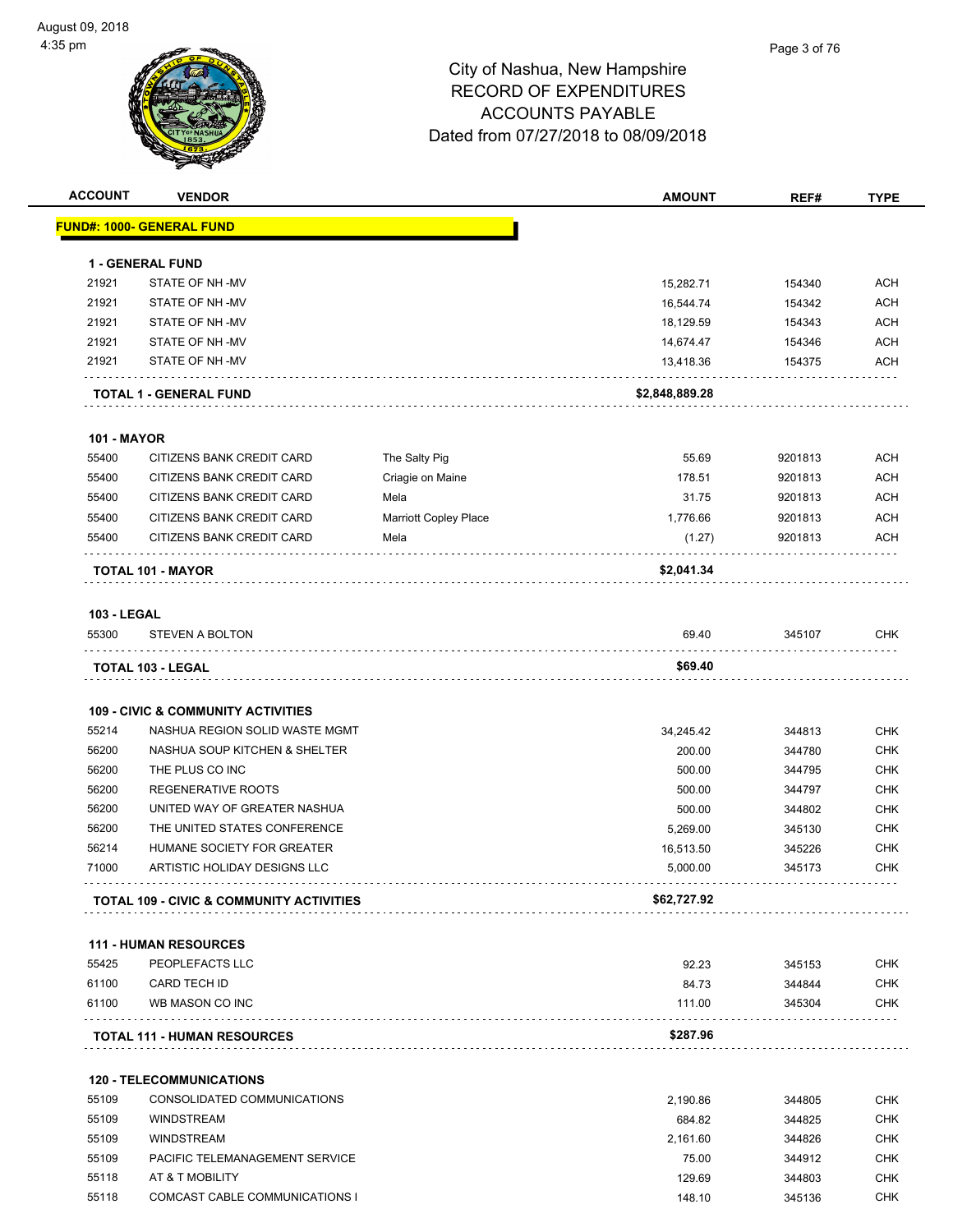#### Page 4 of 76

| <b>ACCOUNT</b> | <b>VENDOR</b>                             |                             | <b>AMOUNT</b> | REF#    | <b>TYPE</b> |
|----------------|-------------------------------------------|-----------------------------|---------------|---------|-------------|
|                | <u> FUND#: 1000- GENERAL FUND</u>         |                             |               |         |             |
|                | TOTAL 120 - TELECOMMUNICATIONS            |                             | \$5,390.07    |         |             |
|                | <b>122 - INFORMATION TECHNOLOGY</b>       |                             |               |         |             |
| 54400          | CITIZENS BANK CREDIT CARD                 | NLI*SHAREFILE               | 3.77          | 9201813 | <b>ACH</b>  |
| 54407          | <b>SHI INTERNATIONAL CORP</b>             |                             | 19,336.00     | 345283  | <b>CHK</b>  |
| 54407          | CITIZENS BANK CREDIT CARD                 | NLI*SHAREFILE               | 111.00        | 9201813 | <b>ACH</b>  |
| 54407          | CITIZENS BANK CREDIT CARD                 | WWW.CLEVERBRIDGE.NET        | 1,080.00      | 9201813 | <b>ACH</b>  |
| 54407          | CITIZENS BANK CREDIT CARD                 | <b>FOREIGN EXCHANGE FEE</b> | 30.24         | 9201813 | <b>ACH</b>  |
| 54407          | CITIZENS BANK CREDIT CARD                 | CBI*MALWAREBYTES            | 24.95         | 9201813 | <b>ACH</b>  |
| 54407          | CITIZENS BANK CREDIT CARD                 | ADOBE CREATIVE CLOUD        | 599.88        | 9201813 | ACH         |
| 54407          | CITIZENS BANK CREDIT CARD                 | LOGMEIN*GOTOMEETING         | 55.00         | 9201813 | <b>ACH</b>  |
| 54407          | CITIZENS BANK CREDIT CARD                 | <b>JOTFORM INC</b>          | 250.76        | 9201901 | <b>ACH</b>  |
| 54421          | CONWAY OFFICE SOLUTIONS                   |                             | 17.28         | 345192  | <b>CHK</b>  |
| 55118          | <b>SPRINT</b>                             |                             | 20.98         | 344765  | <b>CHK</b>  |
| 55118          | VERIZON WIRELESS-985557535                |                             | 40.01         | 345160  | <b>CHK</b>  |
| 61100          | AMAZON.COM LLC                            |                             | 8.94          | 154370  | <b>ACH</b>  |
| 61100          | CITIZENS BANK CREDIT CARD                 | <b>STAPLES DFIRECT</b>      | 299.97        | 9201813 | <b>ACH</b>  |
| 61615          | CONWAY OFFICE SOLUTIONS                   |                             | 5,317.34      | 345192  | <b>CHK</b>  |
| 71221          | AMAZON.COM LLC                            |                             | 79.97         | 154370  | <b>ACH</b>  |
| 71221          | SHI INTERNATIONAL CORP                    |                             | 1,226.16      | 345283  | <b>CHK</b>  |
| 71221          | CITIZENS BANK CREDIT CARD                 | REFURBUPS.COM, INC          | 234.72        | 9201901 | <b>ACH</b>  |
| 71221          | CITIZENS BANK CREDIT CARD                 | <b>BESTBUYCOM</b>           | 364.99        | 9201901 | <b>ACH</b>  |
| 71221          | CITIZENS BANK CREDIT CARD                 | OCEAN STATE 411             | 349.99        | 9201901 | <b>ACH</b>  |
|                | <b>TOTAL 122 - INFORMATION TECHNOLOGY</b> |                             | \$29,451.95   |         |             |
|                | <b>126 - FINANCIAL SERVICES</b>           |                             |               |         |             |
| 41307          | <b>HILLSBOROUGH COUNTY REGISTRY</b>       |                             | 96.68         | 345224  | <b>CHK</b>  |
| 42200          | <b>LOUIS BIRINYI</b>                      |                             | 498.20        | 344838  | <b>CHK</b>  |
| 42200          | <b>SUSAN COPELAND</b>                     |                             | 109.20        | 344852  | <b>CHK</b>  |
| 42200          | <b>INFINITI OF NASHUA</b>                 |                             | 1,442.40      | 344880  | <b>CHK</b>  |
| 42200          | MCLAUGLIN TRANSPORTATION                  |                             | 79.00         | 344893  | <b>CHK</b>  |
| 42200          | <b>JOHN PIANTEDOSI</b>                    |                             | 20.00         | 344915  | <b>CHK</b>  |
| 42200          | <b>WALTER RAZZABONI</b>                   |                             | 197.20        | 344923  | <b>CHK</b>  |
| 42200          | <b>THOMAS BARNES</b>                      |                             | 129.20        | 345177  | <b>CHK</b>  |
| 42200          | <b>IRYNA BATSEVICH</b>                    |                             | 253.00        | 345178  | <b>CHK</b>  |
| 42200          | MARYANN JEWELL                            |                             | 312.20        | 345232  | <b>CHK</b>  |

| 42200 | <b>MARYANN JEWELL</b>     |                                | 312.20 | 345232  | <b>CHK</b> |
|-------|---------------------------|--------------------------------|--------|---------|------------|
| 42200 | CORAL JOHNSON             |                                | 105.20 | 345234  | <b>CHK</b> |
| 42200 | <b>KEVIN M MELANSON</b>   |                                | 107.00 | 345245  | <b>CHK</b> |
| 42200 | <b>OURISMAN HONDA</b>     |                                | 20.60  | 345260  | <b>CHK</b> |
| 42200 | NANCY PAPPO               |                                | 67.20  | 345261  | <b>CHK</b> |
| 42200 | <b>NEEL SHAH</b>          |                                | 262.00 | 345282  | <b>CHK</b> |
| 42200 | <b>MARK SOUSA</b>         |                                | 53.00  | 345286  | <b>CHK</b> |
| 42200 | <b>FRANK J VUMBACO</b>    |                                | 246.00 | 345301  | <b>CHK</b> |
| 55421 | CITIZENS BANK CREDIT CARD | Government Finance Officers As | 85.00  | 9201813 | ACH        |
| 55421 | CITIZENS BANK CREDIT CARD | Red Jacket                     | 100.00 | 9201901 | ACH        |
| 55421 | CITIZENS BANK CREDIT CARD | <b>NESGFOA</b>                 | 265.00 | 9201901 | <b>ACH</b> |
| 55421 | CITIZENS BANK CREDIT CARD | <b>NESGFOA</b>                 | 210.00 | 9201901 | <b>ACH</b> |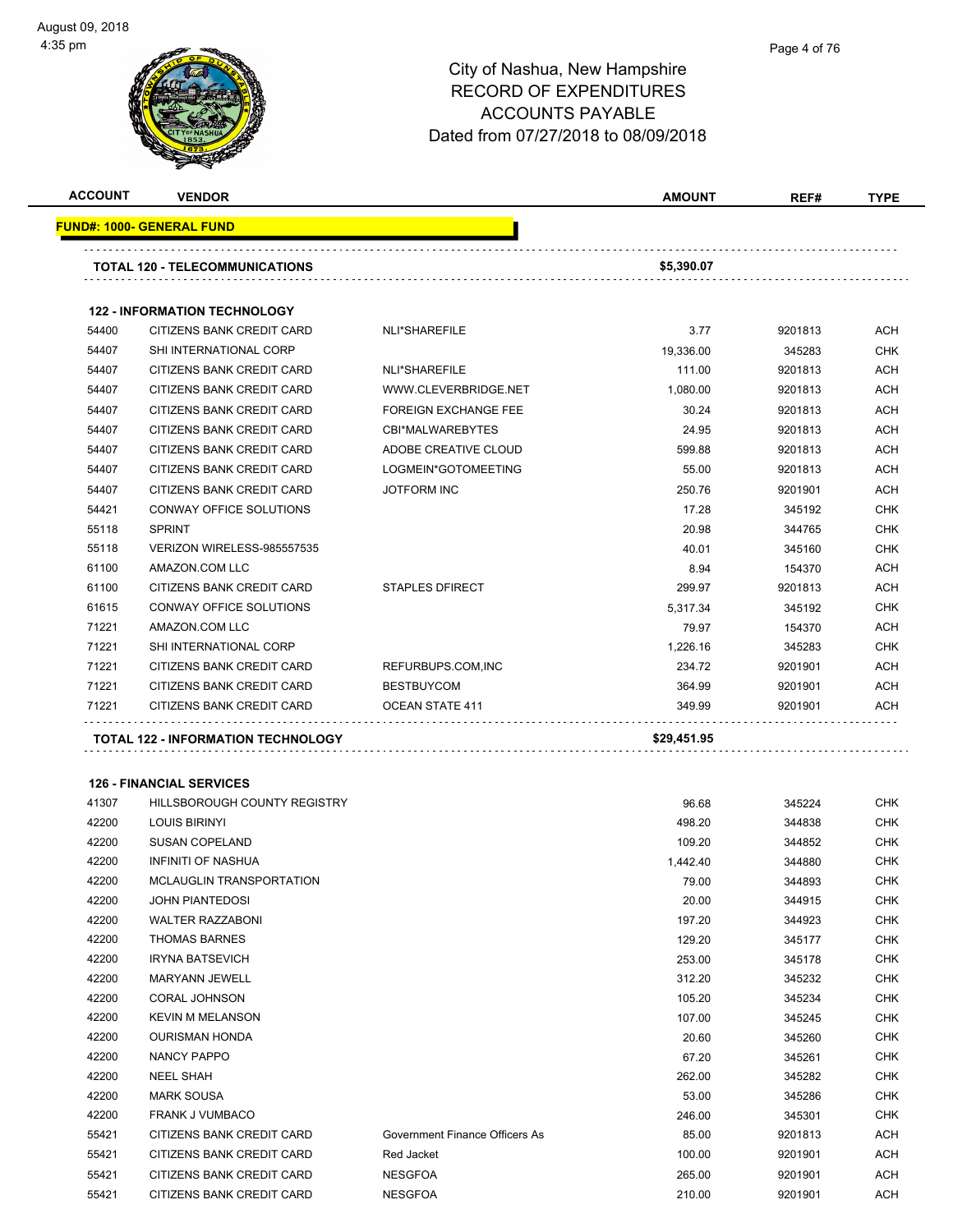| <b>ACCOUNT</b> | <b>VENDOR</b>                                                |                                | <b>AMOUNT</b>   | REF#             | <b>TYPE</b> |
|----------------|--------------------------------------------------------------|--------------------------------|-----------------|------------------|-------------|
|                | <b>FUND#: 1000- GENERAL FUND</b>                             |                                |                 |                  |             |
|                |                                                              |                                |                 |                  |             |
| 55421          | <b>126 - FINANCIAL SERVICES</b><br>CITIZENS BANK CREDIT CARD | <b>NESGFOA</b>                 | 180.00          | 9201901          | <b>ACH</b>  |
| 55421          | CITIZENS BANK CREDIT CARD                                    | <b>NESGFOA</b>                 | 210.00          | 9201901          | <b>ACH</b>  |
| 55421          | CITIZENS BANK CREDIT CARD                                    | <b>NESGFOA</b>                 | 180.00          | 9201901          | <b>ACH</b>  |
| 55421          | CITIZENS BANK CREDIT CARD                                    | <b>NESGFOA</b>                 | 240.00          | 9201901          | <b>ACH</b>  |
| 55421          | CITIZENS BANK CREDIT CARD                                    | <b>NESGFOA</b>                 | 180.00          | 9201901          | <b>ACH</b>  |
|                |                                                              |                                |                 |                  | <b>ACH</b>  |
| 55607          | MAILINGS UNLIMITED - MVR                                     |                                | 1,890.00        | 154345           |             |
| 61100          | WB MASON CO INC                                              |                                | 473.92          | 345304           | CHK         |
|                | <b>TOTAL 126 - FINANCIAL SERVICES</b>                        |                                | \$8,012.00      |                  |             |
|                | <b>129 - CITY BUILDINGS</b>                                  |                                |                 |                  |             |
| 54100          | <b>EVERSOURCE</b>                                            |                                | 352.48          | 344758           | <b>CHK</b>  |
| 54100          | <b>EVERSOURCE</b>                                            |                                | 2,558.00        | 345144           | <b>CHK</b>  |
| 54114          | <b>LIBERTY UTILITIES - NH</b>                                |                                | 61.66           | 344759           | <b>CHK</b>  |
| 54114          | <b>DIRECT ENERGY BUSINESS</b>                                |                                | 51.75           | 344861           | <b>CHK</b>  |
| 54141          | PENNICHUCK WATER WORKS INC                                   |                                | 1,029.59        | 344817           | <b>CHK</b>  |
| 54243          | HOME DEPOT CREDIT SERVICE 3065                               |                                | 33.91           | 344878           | <b>CHK</b>  |
| 54243          | <b>J LAWRENCE HALL INC</b>                                   |                                | 1,068.14        | 345229           | <b>CHK</b>  |
| 54243          | JOMAR DISTRIBUTORS INC                                       |                                | 26.22           | 345235           | <b>CHK</b>  |
| 54280          | HOME DEPOT CREDIT SERVICE 3065                               |                                | 45.89           | 344878           | <b>CHK</b>  |
| 54280          | M & M ELECTRICAL SUPPLY CO INC                               |                                | 241.05          | 345238           | <b>CHK</b>  |
| 54280          | NASHUA WALLPAPER & PAINT CO                                  |                                | 43.49           | 345254           | <b>CHK</b>  |
| 55118          | <b>SPRINT</b>                                                |                                | 73.31           | 344765           | CHK         |
|                | <b>TOTAL 129 - CITY BUILDINGS</b>                            |                                | \$5,585.49      |                  |             |
|                | <b>130 - PURCHASING</b>                                      |                                |                 |                  |             |
| 55500          | UNION LEADER CORP -- 19828                                   |                                | 356.37          | 345157           | CHK         |
|                | <b>TOTAL 130 - PURCHASING</b>                                |                                | \$356.37        |                  |             |
|                |                                                              |                                |                 |                  |             |
| 55200          | 132 - ASSESSING<br>CITIZENS BANK CREDIT CARD                 | New England Real Estate Networ | 63.00           | 9201813          | <b>ACH</b>  |
| 55307          | MICHAEL MANDILE                                              |                                | 142.79          |                  | <b>CHK</b>  |
|                | <b>GREG TURGISS</b>                                          |                                |                 | 345114           | <b>CHK</b>  |
| 55307<br>55307 | <b>GARY TURGISS</b>                                          |                                | 85.02<br>114.45 | 345129<br>345297 | <b>CHK</b>  |
|                |                                                              |                                | \$405.26        |                  |             |
|                | <b>TOTAL 132 - ASSESSING</b>                                 |                                |                 |                  |             |
| 134 - GIS      |                                                              |                                |                 |                  |             |
| 54407          | <b>ESRI</b>                                                  |                                | 28,000.00       | 345199           | <b>CHK</b>  |
| 55421          | PAMELA ANDRUSKEVICH                                          |                                | 439.00          | 344781           | <b>CHK</b>  |
| 55421          | ANGELO MARINO                                                |                                | 505.35          | 344788           | <b>CHK</b>  |
| 55421          | <b>NEARC</b>                                                 |                                | 375.00          | 344814           | CHK         |
| 55421          | <b>NEARC</b>                                                 |                                | 415.00          | 345151           | <b>CHK</b>  |
|                | TOTAL 134 - GIS                                              |                                | \$29,734.35     |                  |             |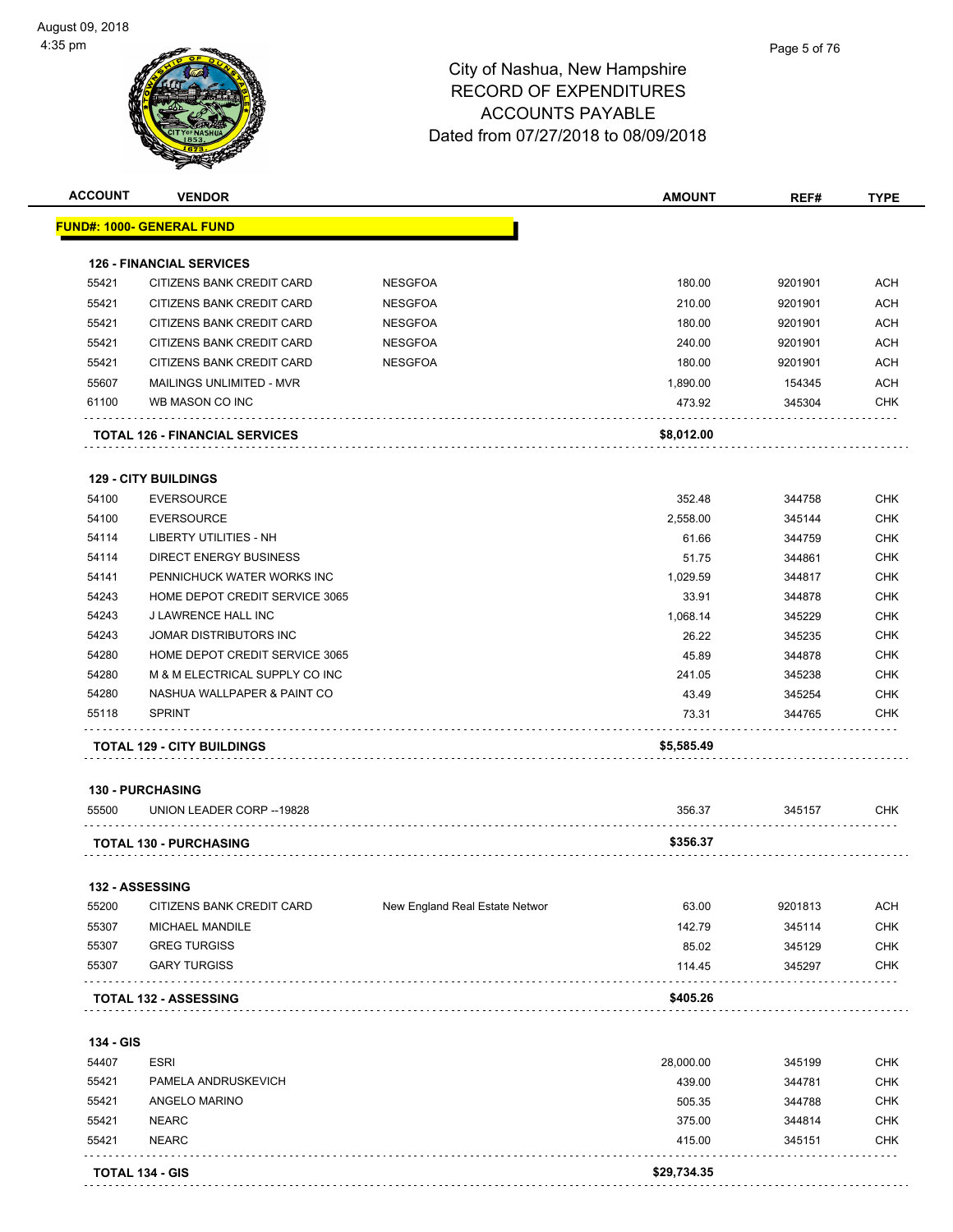| <b>ACCOUNT</b> | <b>VENDOR</b>                                   | <b>AMOUNT</b> | REF#   | TYPE       |
|----------------|-------------------------------------------------|---------------|--------|------------|
|                | <u> FUND#: 1000- GENERAL FUND</u>               |               |        |            |
|                | <b>142 - WOODLAWN CEMETERY</b>                  |               |        |            |
| 54100          | <b>EVERSOURCE</b>                               | 481.54        | 345144 | <b>CHK</b> |
| 54107          | MCLAUGHLIN OIL CO                               | 136.31        | 344892 | <b>CHK</b> |
| 54114          | <b>DIRECT ENERGY BUSINESS</b>                   | 2.69          | 344861 | <b>CHK</b> |
| 54280          | HOME DEPOT CREDIT SERVICE 3065                  | 39.68         | 344878 | <b>CHK</b> |
| 54280          | F W WEBB COMPANY                                | 342.43        | 345201 | <b>CHK</b> |
| 54280          | HOME DEPOT CREDIT SERVICE 3065                  | 32.67         | 345225 | <b>CHK</b> |
| 54280          | NASHUA WALLPAPER & PAINT CO                     | 1,137.78      | 345254 | <b>CHK</b> |
| 54487          | NASHUA OUTDOOR POWER EQUIPMENT                  | 81.02         | 344904 | <b>CHK</b> |
| 54600          | SANEL AUTO PARTS CO                             | 300.31        | 345270 | <b>CHK</b> |
| 54600          | <b>SANEL NAPA</b>                               | 61.99         | 345278 | <b>CHK</b> |
| 61300          | DENNIS K BURKE INC                              | 548.97        | 345197 | <b>CHK</b> |
|                | <b>TOTAL 142 - WOODLAWN CEMETERY</b>            | \$3,165.39    |        |            |
|                |                                                 |               |        |            |
|                | <b>144 - EDGEWOOD &amp; SUBURBAN CEMETERIES</b> |               |        |            |
| 54100          | <b>EVERSOURCE</b>                               | 111.08        | 345144 | <b>CHK</b> |
| 54141          | PENNICHUCK WATER WORKS INC                      | 411.43        | 344817 | <b>CHK</b> |
| 54280          | HOME DEPOT CREDIT SERVICE 3065                  | 231.02        | 344878 | <b>CHK</b> |
| 54280          | NASHUA WALLPAPER & PAINT CO                     | 109.98        | 345254 | <b>CHK</b> |
| 54487          | AMAZON.COM LLC                                  | 81.98         | 154331 | <b>ACH</b> |
| 54487          | AEBI NEW ENGLAND LLC                            | 32.52         | 345167 | <b>CHK</b> |
| 54487          | NASHUA OUTDOOR POWER EQUIPMENT                  | 123.21        | 345253 | <b>CHK</b> |
| 61300          | DENNIS K BURKE INC                              | 384.78        | 345197 | <b>CHK</b> |
| 71000          | CHAPPELL TRACTOR SALES INC                      | 498.50        | 345188 | <b>CHK</b> |
|                | TOTAL 144 - EDGEWOOD & SUBURBAN CEMETERIES      | \$1,984.50    |        |            |
| 150 - POLICE   |                                                 |               |        |            |
| 53999          | AAA CREDIT SCREENING SERV LLC                   | 60.00         | 345164 | CHK        |
| 54100          | <b>EVERSOURCE</b>                               | 90.67         | 344758 | <b>CHK</b> |
| 54100          | EVERSOUCE-POWER SUPPLY                          | 20,199.44     | 344806 | <b>CHK</b> |
| 54100          | <b>EVERSOURCE</b>                               | 786.19        | 345144 | CHK        |
| 54114          | LIBERTY UTILITIES - NH                          | 1,002.43      | 344810 | CHK        |
| 54114          | DIRECT ENERGY BUSINESS                          | 1,165.63      | 344861 | CHK        |
| 54141          | PENNICHUCK WATER WORKS INC                      | 26.67         | 344817 | <b>CHK</b> |
| 54243          | J LAWRENCE HALL INC                             | 8,500.00      | 344883 | CHK        |
| 54243          | J LAWRENCE HALL INC                             | 207.50        | 345229 | <b>CHK</b> |
| 54280          | SITEONE LANDSCAPE SUPPLY LLC                    | 158.02        | 344929 | CHK        |
| 54280          | METRO GROUP INC                                 | 285.00        | 345246 | <b>CHK</b> |
| 54414          | ELECTRONIC ENVIRONMENTS CORP                    | 4,825.00      | 344863 | CHK        |
| 54600          | <b>BEST FORD</b>                                | 29.67         | 344836 | <b>CHK</b> |
| 54600          | BOYER'S AUTO BODY & SALES INC                   | 629.00        | 344842 | <b>CHK</b> |
| 54600          | SULLIVAN TIRE COMPANY                           | 42.00         | 344934 | <b>CHK</b> |
| 54600          | SULLIVAN TIRE COMPANY                           | 84.00         | 345291 | <b>CHK</b> |
| 54849          | <b>CAITLIN BOUCHER</b>                          | 45.96         | 344782 | CHK        |
| 54849          | PETER CINFO                                     | 45.96         | 344783 | CHK        |
| 54849          | <b>JOSHUA ST ONGE</b>                           | 45.96         | 344800 | <b>CHK</b> |
|                |                                                 |               |        |            |

COMCAST CABLE COMMUNICATIONS I 752.75 345136 CHK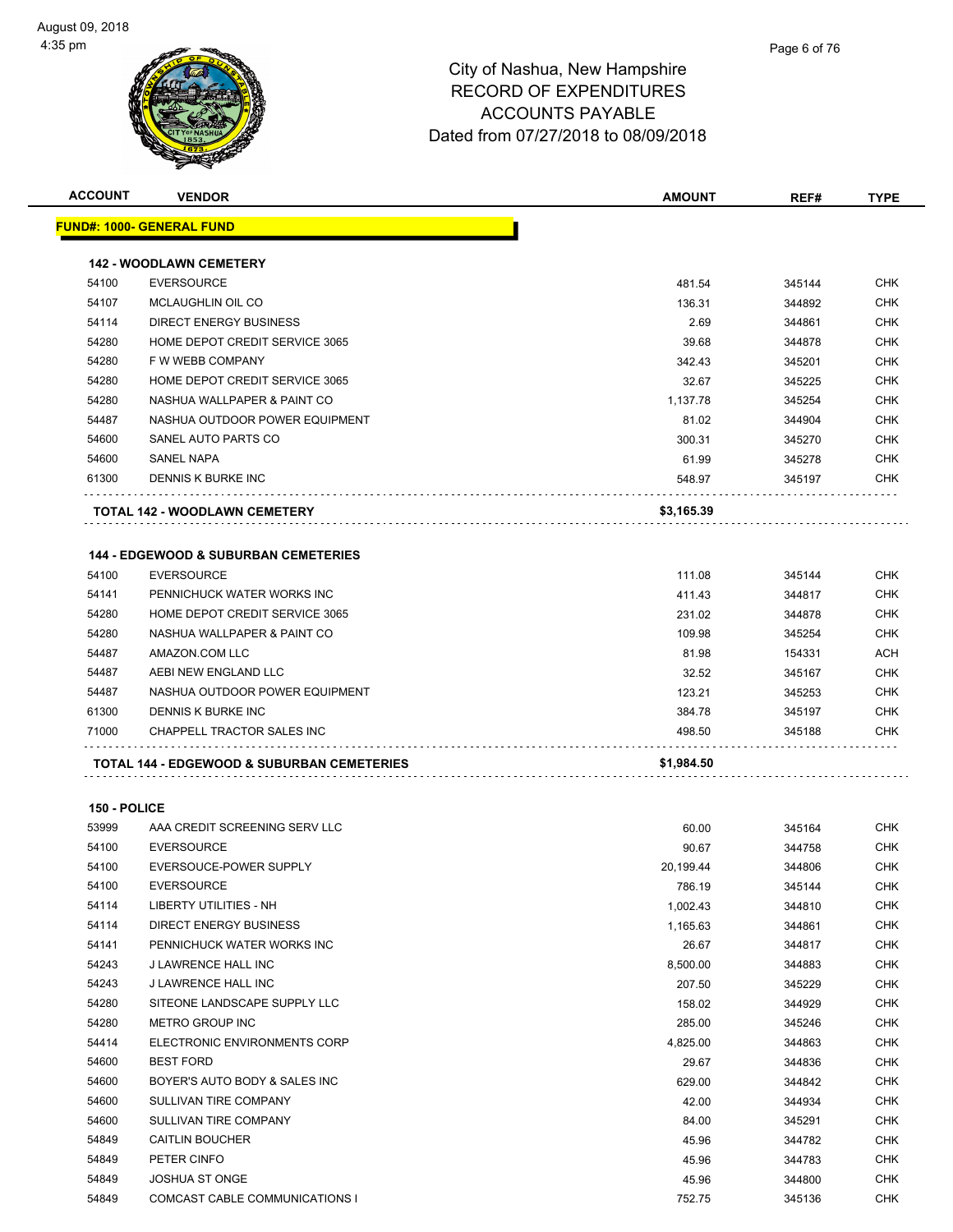| <b>ACCOUNT</b> | <b>VENDOR</b>                    |                            | <b>AMOUNT</b> | REF#    | <b>TYPE</b> |
|----------------|----------------------------------|----------------------------|---------------|---------|-------------|
|                | <b>FUND#: 1000- GENERAL FUND</b> |                            |               |         |             |
|                |                                  |                            |               |         |             |
| 150 - POLICE   |                                  |                            |               |         |             |
| 54849          | CONSOLIDATED COMMUNICATIONS      |                            | 99.15         | 345137  | <b>CHK</b>  |
| 54849          | VERIZON WIRELESS-286546928       |                            | 1,094.08      | 345162  | <b>CHK</b>  |
| 55109          | <b>WINDSTREAM</b>                |                            | 185.20        | 344825  | <b>CHK</b>  |
| 55200          | TREASURER STATE OF NH            |                            | 75.00         | 344820  | <b>CHK</b>  |
| 55300          | <b>BRIAN MOORES</b>              |                            | 387.90        | 345120  | <b>CHK</b>  |
| 55300          | CITIZENS BANK CREDIT CARD        | Quality Hotel & Conference | 206.01        | 9201813 | <b>ACH</b>  |
| 55300          | CITIZENS BANK CREDIT CARD        | Foreign Exchange fee       | 5.77          | 9201813 | <b>ACH</b>  |
| 55307          | ANDREW OTHOT                     |                            | 43.60         | 345122  | <b>CHK</b>  |
| 55307          | CITIZENS BANK CREDIT CARD        | NH Turnpike EZ Pass        | 720.00        | 9201813 | <b>ACH</b>  |
| 55400          | <b>DAVID ELLIOTT</b>             |                            | 50.00         | 345112  | <b>CHK</b>  |
| 55400          | <b>SCOTT SEROLL</b>              |                            | 44.52         | 345126  | <b>CHK</b>  |
| 55400          | JOHN E REID & ASSOC INC          |                            | 1,150.00      | 345233  | <b>CHK</b>  |
| 55400          | CITIZENS BANK CREDIT CARD        | <b>Hyatt Place</b>         | 980.05        | 9201813 | ACH         |
| 55400          | CITIZENS BANK CREDIT CARD        | United                     | 760.59        | 9201813 | <b>ACH</b>  |
| 55400          | CITIZENS BANK CREDIT CARD        | United                     | 760.59        | 9201813 | <b>ACH</b>  |
| 55421          | NH LEARNING SOLUTION CORP        |                            | 2,380.00      | 154333  | <b>ACH</b>  |
| 55421          | <b>TODD MARTYNY</b>              |                            | 47.50         | 345116  | <b>CHK</b>  |
| 55421          | CITIZENS BANK CREDIT CARD        | United                     | 29.00         | 9201813 | ACH         |
| 55421          | CITIZENS BANK CREDIT CARD        | United                     | 29.00         | 9201813 | ACH         |
| 55699          | LAQUERRE & SON MASONRY CONSTR    |                            | 1,800.00      | 344886  | <b>CHK</b>  |
| 55699          | FEDERAL EXPRESS CORPORATION      |                            | 40.00         | 345145  | <b>CHK</b>  |
| 61100          | PETTY CASH                       |                            | 360.00        | 344794  | <b>CHK</b>  |
| 61100          | WB MASON CO INC                  |                            | 780.05        | 345304  | <b>CHK</b>  |
| 61100          | CITIZENS BANK CREDIT CARD        | OfficeMax/Depot            | 359.98        | 9201813 | <b>ACH</b>  |
| 61107          | <b>BEN'S UNIFORMS</b>            |                            | 599.10        | 344834  | <b>CHK</b>  |
| 61107          | <b>GEORGE'S APPAREL</b>          |                            | 405.00        | 344872  | <b>CHK</b>  |
| 61107          | <b>BEN'S UNIFORMS</b>            |                            | 110.00        | 345181  | <b>CHK</b>  |
| 61110          | ALECS SHOE STORE INC             |                            | 96.95         | 345170  | <b>CHK</b>  |
| 61110          | <b>BEN'S UNIFORMS</b>            |                            | 110.00        | 345181  | <b>CHK</b>  |
| 61121          | <b>MERRIMACK FIREARMS LLC</b>    |                            | 556.50        | 344895  | CHK         |
| 61185          | <b>ARROWHEAD FORENSICS</b>       |                            | 195.47        | 344829  | <b>CHK</b>  |
| 61185          | TRI-TECH FORENSICS INC           |                            | 231.50        | 345294  | CHK         |
| 61299          | <b>ERIC WALKER</b>               |                            | 47.99         | 345132  | <b>CHK</b>  |
| 61299          | SAM'S CLUB DIRECT-0860           |                            | 84.52         | 345269  | <b>CHK</b>  |
| 61299          | CITIZENS BANK CREDIT CARD        | <b>Gym Source</b>          | 123.96        | 9201813 | ACH         |
| 61299          | CITIZENS BANK CREDIT CARD        | <b>Vortex Optics</b>       | 575.97        | 9201813 | <b>ACH</b>  |
| 61300          | <b>WEX BANK</b>                  |                            | 791.93        | 344940  | <b>CHK</b>  |
| 61650          | WB MASON CO INC                  |                            | 133.68        | 345304  | <b>CHK</b>  |
| 61705          | MAYNARD & LESIEUR INC            |                            | 707.40        | 345241  | <b>CHK</b>  |
| 61799          | HOME DEPOT CREDIT SERVICE 3073   |                            | 4.28          | 344879  | CHK         |
| 61799          | NORTHERN FOREIGN CAR PARTS INC   |                            | 19.50         | 344910  | <b>CHK</b>  |
| 61799          | QUIRK GM PARTS DEPOT             |                            | 71.15         | 344920  | CHK         |
| 61799          | <b>STADIUM GRAPHICS</b>          |                            | 1,095.75      | 344931  | <b>CHK</b>  |
| 61799          | <b>BEST FORD</b>                 |                            | 199.08        | 345183  | <b>CHK</b>  |
| 61799          | <b>FACTORY MOTOR PARTS</b>       |                            | 322.77        | 345202  | CHK         |
| 61799          | <b>GRAPPONE AUTOMOTIVE GROUP</b> |                            | 282.50        | 345218  | CHK         |
| 61799          | NORTHERN FOREIGN CAR PARTS INC   |                            | 602.04        | 345258  | <b>CHK</b>  |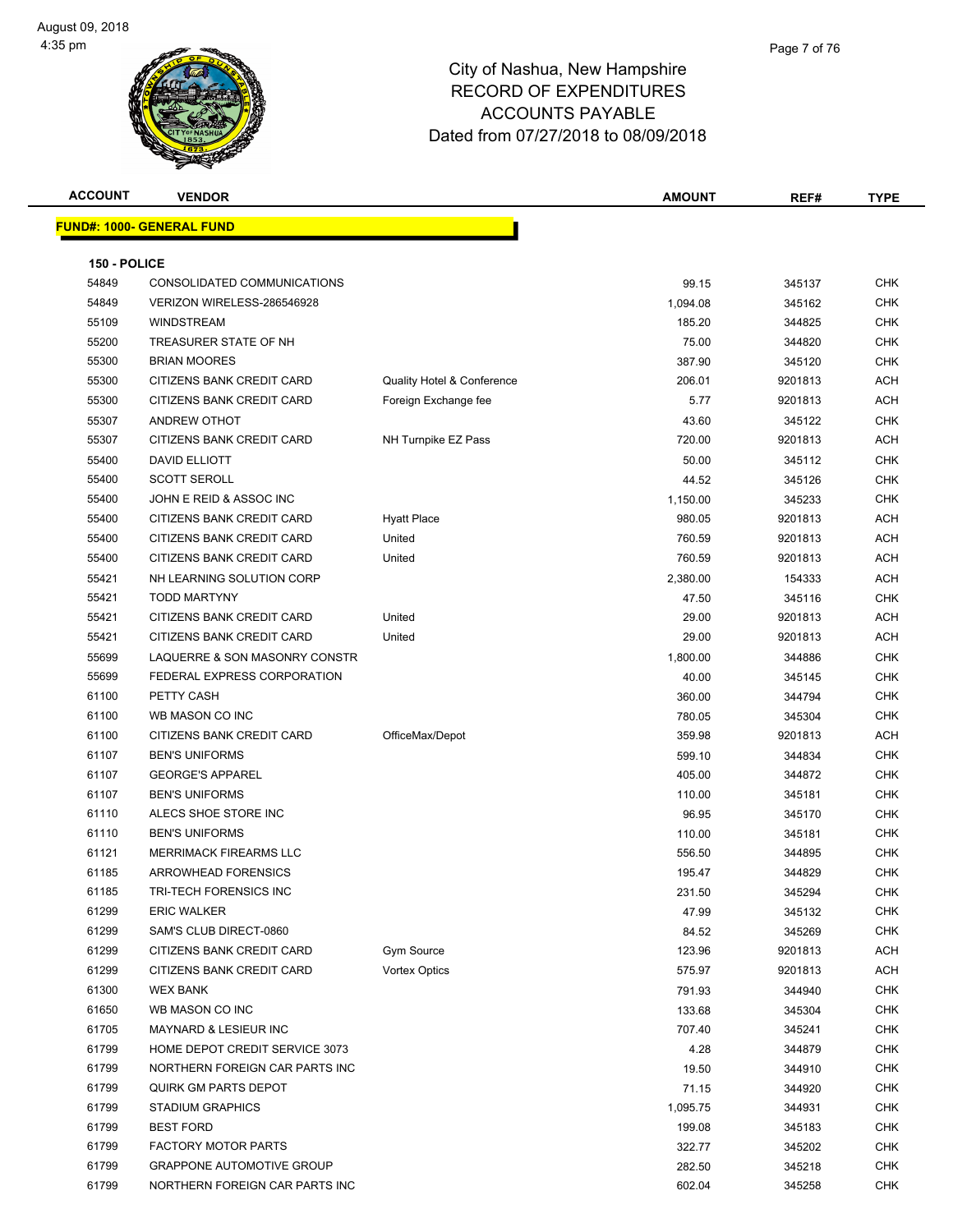

| <b>ACCOUNT</b>    | <b>VENDOR</b>                                   |                                   | <b>AMOUNT</b>    | REF#              | <b>TYPE</b>              |
|-------------------|-------------------------------------------------|-----------------------------------|------------------|-------------------|--------------------------|
|                   | <b>FUND#: 1000- GENERAL FUND</b>                |                                   |                  |                   |                          |
| 150 - POLICE      |                                                 |                                   |                  |                   |                          |
| 61807             | THOMPSON-REUTERS                                |                                   | 748.00           | 345292            | <b>CHK</b>               |
| 71025             | PETTY CASH                                      |                                   | 55.00            | 344794            | <b>CHK</b>               |
| 71221             | <b>DELL MARKETING LP</b>                        |                                   | 300.99           | 344860            | CHK                      |
|                   | <b>TOTAL 150 - POLICE</b>                       |                                   | \$59,840.87      |                   |                          |
| <b>152 - FIRE</b> |                                                 |                                   |                  |                   |                          |
| 54100             | <b>EVERSOURCE</b>                               |                                   | 40.84            | 344758            | <b>CHK</b>               |
| 54100             | <b>EVERSOURCE</b>                               |                                   | 12,172.72        | 345144            | <b>CHK</b>               |
| 54114             | LIBERTY UTILITIES - NH                          |                                   |                  |                   | <b>CHK</b>               |
| 54114             | LIBERTY UTILITIES - NH                          |                                   | 83.29<br>213.31  | 344761<br>344763  | <b>CHK</b>               |
| 54114             | <b>DIRECT ENERGY BUSINESS</b>                   |                                   |                  |                   | <b>CHK</b>               |
| 54141             | PENNICHUCK WATER WORKS INC                      |                                   | 508.08<br>702.02 | 344861            | <b>CHK</b>               |
| 54228             | J P PEST SERVICES INC                           |                                   | 89.00            | 344817            | <b>CHK</b>               |
| 54600             | <b>FACTORY MOTOR PARTS</b>                      |                                   |                  | 345230            | <b>CHK</b>               |
|                   |                                                 |                                   | 792.08           | 345202            |                          |
| 54600<br>54600    | <b>MIKES CUSTOM KANVAS</b><br><b>SANEL NAPA</b> |                                   | 350.00           | 345248            | CHK<br><b>CHK</b>        |
|                   | <b>SPRINT</b>                                   |                                   | 18.58            | 345277            | <b>CHK</b>               |
| 55118             | CITIZENS BANK CREDIT CARD                       |                                   | 79.95            | 344765<br>9201901 |                          |
| 55400             |                                                 | <b>National Seminars Training</b> | 199.00           |                   | <b>ACH</b><br><b>CHK</b> |
| 55421             | <b>GREATER NASHUA CHAMBER OF COMM</b>           |                                   | 1,250.00         | 345146            |                          |
| 55699<br>55699    | TRUE BLUE CLEANERS<br>TRUE BLUE CLEANERS        |                                   | 32.73            | 344937            | CHK<br><b>CHK</b>        |
|                   |                                                 |                                   | 23.76<br>87.12   | 345295            | <b>CHK</b>               |
| 55699             | TRUE BLUE CLEANERS                              |                                   |                  | 345296            |                          |
| 61100             | AMAZON.COM LLC                                  |                                   | 130.10           | 154331            | <b>ACH</b>               |
| 61100             | AMAZON.COM LLC                                  |                                   | 48.98            | 154370            | <b>ACH</b>               |
| 61107             | <b>JB SIMONS INC</b>                            |                                   | 755.00           | 345231            | <b>CHK</b>               |
| 61110             | BERGERON PROTECTIVE CLOTHING                    |                                   | 16.53            | 344835            | <b>CHK</b>               |
| 61110             | BERGERON PROTECTIVE CLOTHING                    |                                   | 790.00           | 345182            | <b>CHK</b>               |
| 61299             | <b>BATTERIES PLUS</b>                           |                                   | 59.52            | 345179            | <b>CHK</b>               |
| 61299             | M & M ELECTRICAL SUPPLY CO INC                  |                                   | 65.14            | 345238            | <b>CHK</b>               |
| 61428             | NEW ENGLAND PAPER & SUPPLY                      |                                   | 68.59            | 344908            | CHK                      |
| 61428             | NEW ENGLAND PAPER & SUPPLY                      |                                   | 749.38           | 345256            | <b>CHK</b>               |
| 61699             | R B ALLEN CO INC                                |                                   | 1,530.88         | 345265            | <b>CHK</b>               |
| 61705             | <b>MAYNARD &amp; LESIEUR INC</b>                |                                   | 69.50            | 345242            | <b>CHK</b>               |
| 61799             | <b>FLEETPRIDE INC</b>                           |                                   | 956.14           | 344867            | <b>CHK</b>               |
| 61799             | <b>MINUTEMAN TRUCKS INC</b>                     |                                   | 194.65           | 344897            | <b>CHK</b>               |
| 61799             | DAVE'S AUTO CENTER                              |                                   | 143.25           | 345195            | <b>CHK</b>               |
| 61799             | MINUTEMAN TRUCKS INC                            |                                   | 432.72           | 345249            | <b>CHK</b>               |
| 61799             | WINZER FRANCHISE COMPANY INC                    |                                   | 334.64           | 345306            | <b>CHK</b>               |
| 71432             | HARRISON SHRADER ENTERPRISES                    |                                   | 14.80            | 345220            | <b>CHK</b>               |
| 71800             | SAM'S CLUB DIRECT-0860                          |                                   | 80.47            | 344925            | <b>CHK</b>               |
| 71800             | AIR CLEANING SPECIALISTS OF NE                  |                                   | 563.48           | 345169            | <b>CHK</b>               |
| 71800             | RELIABLE APPLIANCE SERVICE &                    |                                   | 99.95            | 345266            | CHK                      |
|                   | <b>TOTAL 152 - FIRE</b>                         |                                   | \$23,746.20      |                   |                          |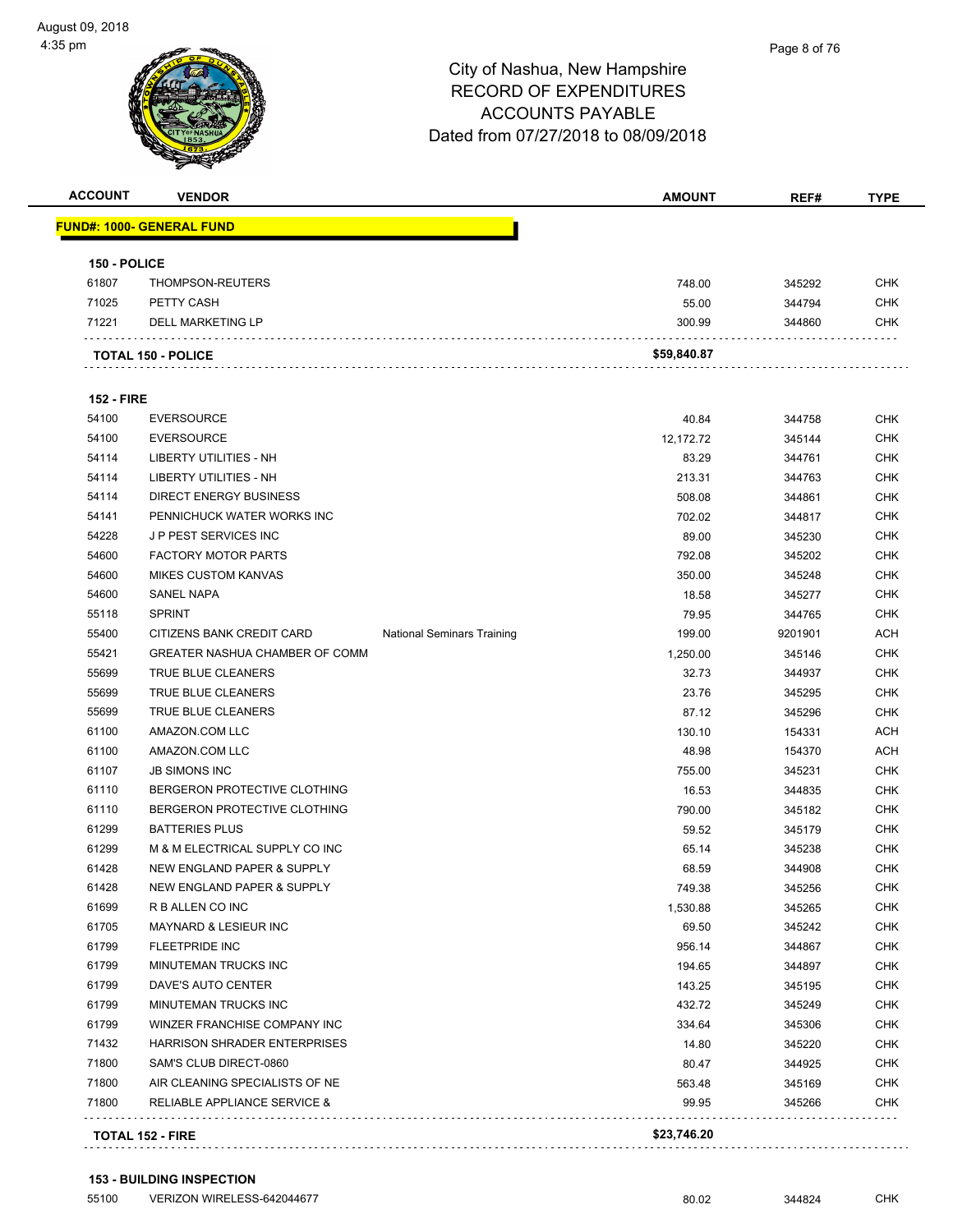| <b>ACCOUNT</b> | <b>VENDOR</b>                                                  |                    | <b>AMOUNT</b> | REF#    | <b>TYPE</b> |
|----------------|----------------------------------------------------------------|--------------------|---------------|---------|-------------|
|                | <b>FUND#: 1000- GENERAL FUND</b>                               |                    |               |         |             |
|                | <b>153 - BUILDING INSPECTION</b>                               |                    |               |         |             |
| 55307          | TIMOTHY DUPONT                                                 |                    | 330.35        | 344787  | <b>CHK</b>  |
| 55307          | <b>RUSS MARCUM</b>                                             |                    | 335.67        | 345115  | <b>CHK</b>  |
| 55307          | <b>DAWN MICHAUD</b>                                            |                    | 233.26        | 345119  | CHK         |
| 55307          | <b>JEFFREY RICHARD</b>                                         |                    | 358.61        | 345125  | <b>CHK</b>  |
| 55307          | <b>WILLIAM MCKINNEY</b>                                        |                    | 64.31         | 345134  | <b>CHK</b>  |
| 55421          | NH FIRE PREVENTION SOCIETY                                     |                    | 35.00         | 344816  | <b>CHK</b>  |
| 55421          | <b>WILLIAM MCKINNEY</b>                                        |                    | 693.04        | 345134  | <b>CHK</b>  |
|                | <b>TOTAL 153 - BUILDING INSPECTION</b>                         |                    | \$2,130.26    |         |             |
|                | <b>155 - CODE ENFORCEMENT</b>                                  |                    |               |         |             |
| 55307          | ROBERT SOUSA                                                   |                    | 241.98        | 344799  | CHK         |
| 55421          | ROBERT SOUSA                                                   |                    | 328.96        | 345127  | <b>CHK</b>  |
|                |                                                                |                    | \$570.94      |         |             |
|                | <b>TOTAL 155 - CODE ENFORCEMENT</b>                            |                    |               |         |             |
|                | <b>157 - CITYWIDE COMMUNICATIONS</b>                           |                    |               |         |             |
| 54100          | <b>EVERSOURCE</b>                                              |                    | 611.77        | 344758  | <b>CHK</b>  |
| 54100          | <b>EVERSOURCE</b>                                              |                    | 797.50        | 345144  | <b>CHK</b>  |
| 54487          | MOTOROLA SOLUTIONS INC                                         |                    | 5,762.45      | 344812  | <b>CHK</b>  |
| 55400          | CITIZENS BANK CREDIT CARD                                      | Southwest          | 15.00         | 9201901 | <b>ACH</b>  |
| 55400          | CITIZENS BANK CREDIT CARD                                      | Southwest          | 15.00         | 9201901 | <b>ACH</b>  |
| 55400          | CITIZENS BANK CREDIT CARD                                      | Southwest          | 347.62        | 9201901 | <b>ACH</b>  |
| 55400          | CITIZENS BANK CREDIT CARD                                      | APCO International | 55.00         | 9201901 | <b>ACH</b>  |
| 55400          | CITIZENS BANK CREDIT CARD                                      | Southwest          | 247.96        | 9201901 | <b>ACH</b>  |
| 55400          | CITIZENS BANK CREDIT CARD                                      | Southwest          | 15.00         | 9201901 | <b>ACH</b>  |
| 55400          | CITIZENS BANK CREDIT CARD                                      | Southwest          | 15.00         | 9201901 | <b>ACH</b>  |
| 55607          | UNITED PARCEL SERVICE                                          |                    | 12.78         | 345158  | <b>CHK</b>  |
| 61107          | CITIZENS BANK CREDIT CARD                                      | 5.11 Tactical.com  | 366.71        | 9201813 | ACH         |
|                | <b>TOTAL 157 - CITYWIDE COMMUNICATIONS</b>                     |                    | \$8,261.79    |         |             |
|                |                                                                |                    |               |         |             |
| 54835          | <b>159 - OTHER PUBLIC SAFETY</b><br>PENNICHUCK WATER WORKS INC |                    | 241,279.33    | 344817  | <b>CHK</b>  |
|                | <b>TOTAL 159 - OTHER PUBLIC SAFETY</b>                         |                    | \$241,279.33  |         |             |
|                |                                                                |                    |               |         |             |
|                | <b>160 - PW-ADMIN &amp; ENGINEERING</b>                        |                    |               |         |             |
| 54100          | <b>EVERSOURCE</b>                                              |                    | 4,624.39      | 345144  | <b>CHK</b>  |
| 54114          | DIRECT ENERGY BUSINESS                                         |                    | 0.38          | 344861  | CHK         |
| 54141          | PENNICHUCK WATER WORKS INC                                     |                    | 67.62         | 344817  | <b>CHK</b>  |
| 55118          | <b>SPRINT</b>                                                  |                    | 107.00        | 344765  | <b>CHK</b>  |
| 55307          | <b>DYLAN SKINNER</b>                                           |                    | 33.79         | 344798  | <b>CHK</b>  |
| 55307          | <b>EMIL BRAVO</b>                                              |                    | 101.92        | 345108  | <b>CHK</b>  |
| 55307          | <b>ROBERT MEUNIER</b>                                          |                    | 185.85        | 345118  | CHK         |
| 55307          | <b>WAYNE HUSBAND</b>                                           |                    | 60.50         | 345133  | <b>CHK</b>  |
| 55307          | <b>MARK SAUNDERS</b>                                           |                    | 97.01         | 345280  | <b>CHK</b>  |
| 55400          | NEW ENGLAND CHAPTER APWA                                       |                    | 150.00        | 345105  | CHK         |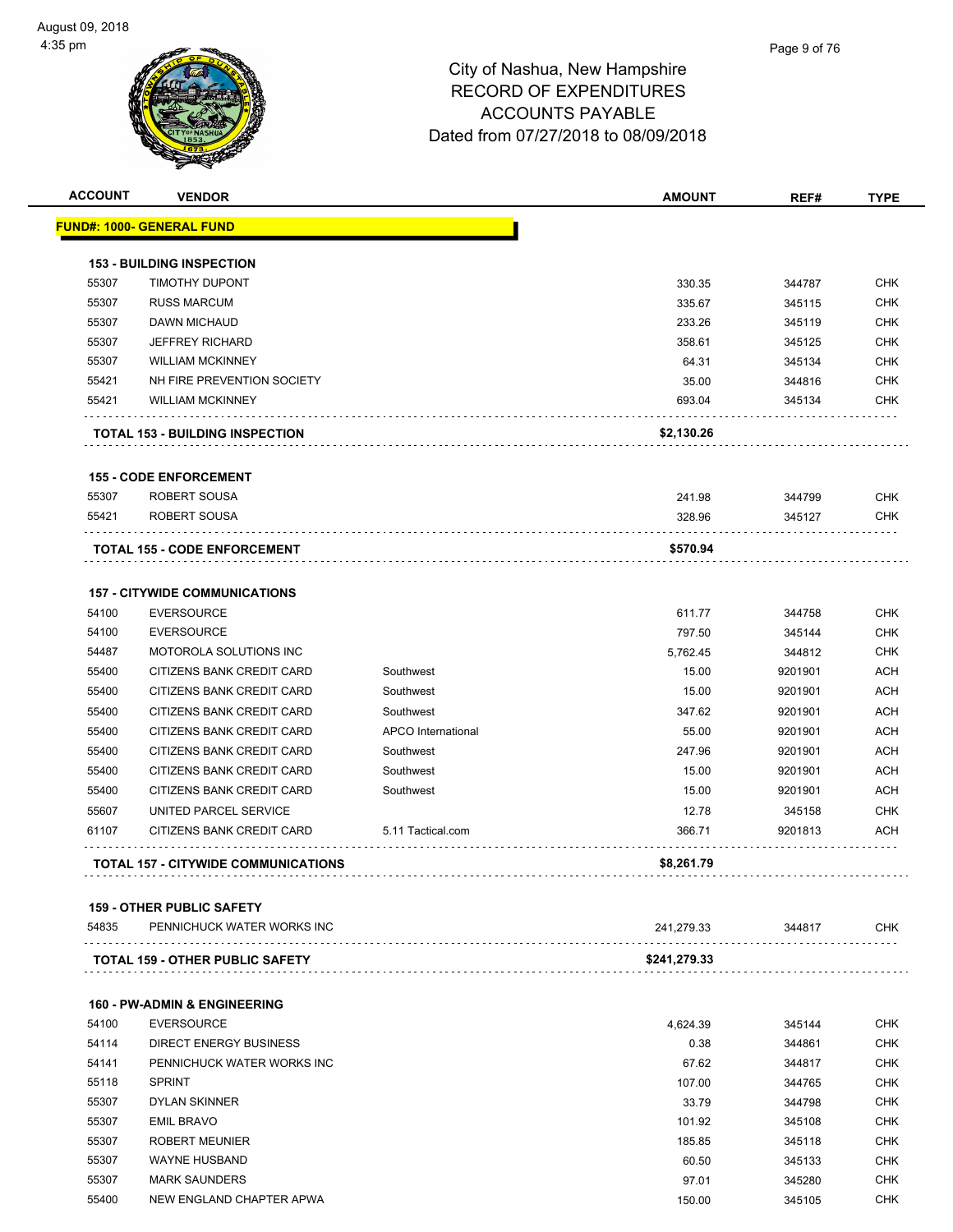| <b>ACCOUNT</b> | <b>VENDOR</b>                                 | <b>AMOUNT</b> | REF#   | <b>TYPE</b>              |
|----------------|-----------------------------------------------|---------------|--------|--------------------------|
|                | FUND#: 1000- GENERAL FUND                     |               |        |                          |
|                |                                               |               |        |                          |
|                | <b>160 - PW-ADMIN &amp; ENGINEERING</b>       |               |        |                          |
| 55400<br>71228 | <b>DIANE THIBODEAU</b>                        | 418.25        | 345128 | <b>CHK</b><br><b>CHK</b> |
|                | CARTEGRAPH SYSTEMS INC                        | 1,483.74      | 345186 |                          |
|                | <b>TOTAL 160 - PW-ADMIN &amp; ENGINEERING</b> | \$7,330.45    |        |                          |
| 161 - STREETS  |                                               |               |        |                          |
| 54100          | <b>EVERSOURCE</b>                             | 499.47        | 344758 | CHK                      |
| 54100          | <b>EVERSOURCE</b>                             | 565.29        | 345142 | <b>CHK</b>               |
| 54100          | <b>EVERSOURCE</b>                             | 4,819.47      | 345144 | CHK                      |
| 54114          | LIBERTY UTILITIES - NH                        | 162.60        | 344760 | CHK                      |
| 54114          | LIBERTY UTILITIES - NH                        | 165.54        | 344762 | <b>CHK</b>               |
| 54280          | M & M ELECTRICAL SUPPLY CO INC                | 272.00        | 344889 | CHK                      |
| 54280          | STEVE SHUMSKY UNLIMITED DOOR                  | 326.00        | 345290 | <b>CHK</b>               |
| 54600          | THE HOPE GROUP                                | 95.99         | 154371 | ACH                      |
| 54600          | AUTO ELECTRIC WAREHOUSE INC                   | 179.00        | 344830 | CHK                      |
| 54600          | <b>BOBCAT OF NEW HAMPSHIRE</b>                | 300.48        | 344840 | CHK                      |
| 54600          | CARPARTS DISTRIBUTION CENTER,                 | 514.54        | 344845 | CHK                      |
| 54600          | DONOVAN EQUIPMENT CO INC                      | 2,328.00      | 344862 | CHK                      |
| 54600          | <b>FASTENAL CO</b>                            | 53.19         | 344865 | <b>CHK</b>               |
| 54600          | <b>MB TRACTOR &amp; EQUIPMENT</b>             | 20.90         | 344890 | CHK                      |
| 54600          | NEW ENGLAND KENWORTH                          | 245.16        | 344907 | CHK                      |
| 54600          | <b>MILTON CAT</b>                             | 532.15        | 345149 | <b>CHK</b>               |
| 54600          | CARPARTS DISTRIBUTION CENTER,                 | 121.69        | 345185 | CHK                      |
| 54600          | <b>FACTORY MOTOR PARTS</b>                    | 181.32        | 345202 | <b>CHK</b>               |
| 54600          | <b>FASTENAL CO</b>                            | 26.41         | 345203 | <b>CHK</b>               |
| 54600          | FREIGHTLINER OF NH INC                        | (48.00)       | 345207 | CHK                      |
| 54600          | SANEL AUTO PARTS CO                           | 193.95        | 345273 | CHK                      |
| 54600          | <b>SANEL NAPA</b>                             | 451.11        | 345276 | CHK                      |
| 55118          | <b>SPRINT</b>                                 | 62.94         | 344765 | CHK                      |
| 55400          | NEW ENGLAND CHAPTER APWA                      | 75.00         | 345105 | CHK                      |
| 55699          | AIRGAS USA LLC                                | 602.50        | 344827 | CHK                      |
| 61107          | UNIFIRST CORPORATION                          | 403.01        | 345298 | CHK                      |
| 61166          | <b>BOT L GAS INC</b>                          | 163.00        | 344841 | <b>CHK</b>               |
| 61299          | <b>CRYSTAL ROCK BOTTLED WATER</b>             | 27.16         | 345138 | <b>CHK</b>               |
| 61299          | F W WEBB COMPANY                              | 80.79         | 345201 | <b>CHK</b>               |
| 61299          | NASHUA LUMBER CO INC                          | 180.00        | 345252 | <b>CHK</b>               |
| 61300          | DENNIS K BURKE INC                            | 15,365.00     | 345197 | <b>CHK</b>               |
| 61307          | SHATTUCK MALONE OIL CO                        | 19,410.37     | 345154 | <b>CHK</b>               |
| 61428          | BANNER SYSTEMS OF MASSACHUSETT                | 139.12        | 345176 | <b>CHK</b>               |
| 61535          | <b>BROX INDUSTRIES INC</b>                    | 68.78         | 345184 | <b>CHK</b>               |
| 61556          | M & M ELECTRICAL SUPPLY CO INC                | 195.55        | 345238 | <b>CHK</b>               |
| 61560          | CONCRETE SYSTEMS INC                          | 1,000.00      | 345190 | <b>CHK</b>               |
| 61705          | MAYNARD & LESIEUR INC                         | 972.90        | 345244 | <b>CHK</b>               |
| 61709          | <b>G H BERLIN WINDWARD</b>                    | 2,049.16      | 345208 | <b>CHK</b>               |
| 61709          | IRVING BLENDING AND PACKAGING                 | 614.76        | 345228 | <b>CHK</b>               |
| 71025          | AMAZON.COM LLC                                | 579.94        | 154331 | ACH                      |
| 71025          | AMAZON.COM LLC                                | 181.56        | 154370 | <b>ACH</b>               |
| 71025          | A H HARRIS & SONS INC                         | 1,975.00      | 345163 | <b>CHK</b>               |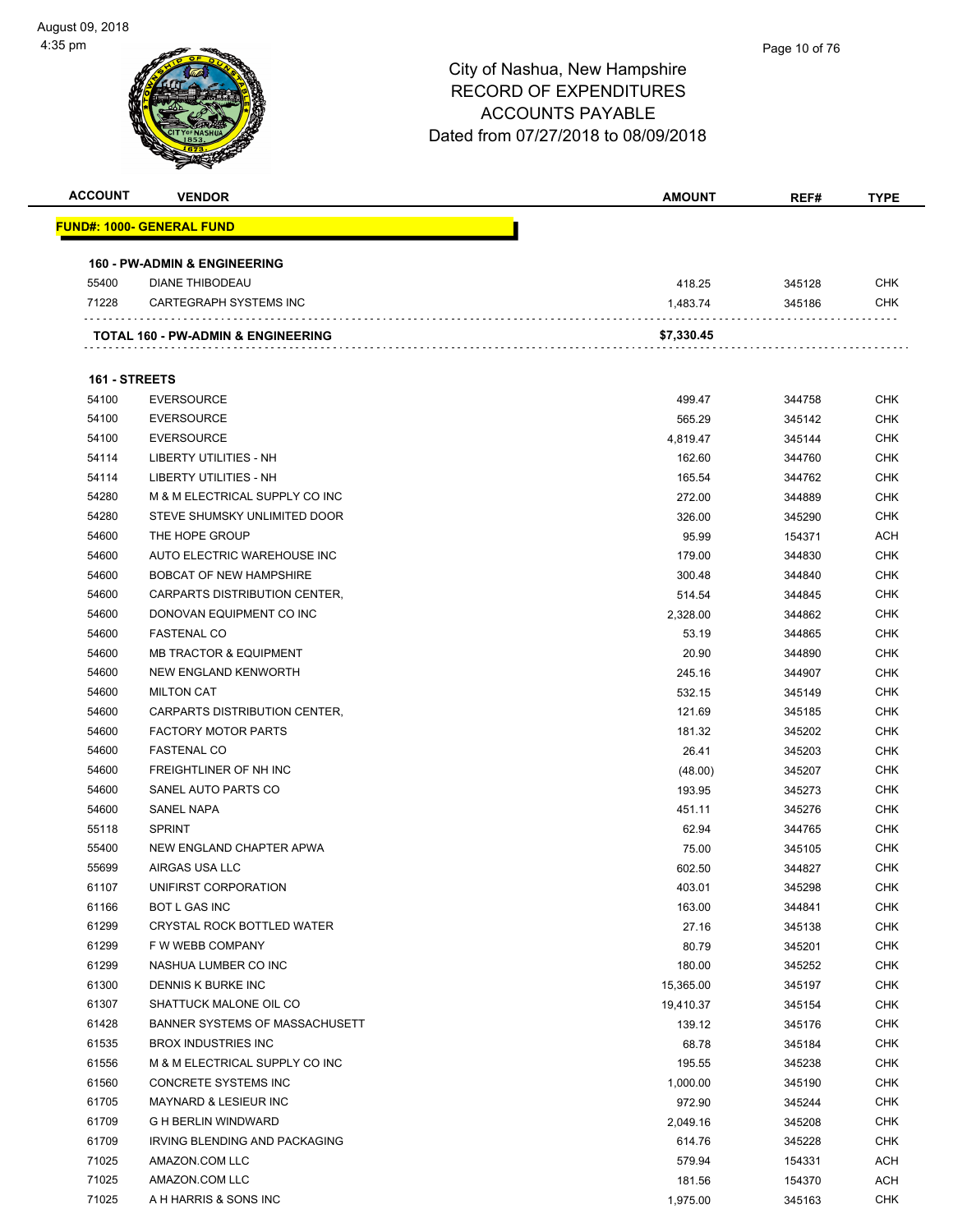| <b>ACCOUNT</b> | <b>VENDOR</b>                                            |                  | <b>AMOUNT</b>      | REF#             | <b>TYPE</b>              |
|----------------|----------------------------------------------------------|------------------|--------------------|------------------|--------------------------|
|                | <b>FUND#: 1000- GENERAL FUND</b>                         |                  |                    |                  |                          |
| 161 - STREETS  |                                                          |                  |                    |                  |                          |
| 71999          | WB MASON CO INC                                          |                  | (245.29)           | 345304           | CHK                      |
|                | TOTAL 161 - STREETS                                      |                  | \$55,907.51        |                  |                          |
|                |                                                          |                  |                    |                  |                          |
|                | <b>162 - STREET LIGHTING</b>                             |                  |                    |                  |                          |
| 54100          | <b>EVERSOURCE</b>                                        |                  | 413.42             | 344758           | <b>CHK</b>               |
| 54100          | EVERSOUCE-POWER SUPPLY                                   |                  | 34,420.42          | 344807           | <b>CHK</b>               |
| 54100          | <b>EVERSOURCE</b>                                        |                  | 249.64             | 344808           | <b>CHK</b>               |
| 54100          | <b>EVERSOURCE</b>                                        |                  | 1,137.98           | 345144           | CHK                      |
|                | <b>TOTAL 162 - STREET LIGHTING</b>                       |                  | \$36,221.46        |                  |                          |
|                | <b>166 - PARKING OPERATIONS</b>                          |                  |                    |                  |                          |
| 45321          | <b>NBT BANK</b>                                          |                  | 45.00              | 344905           | <b>CHK</b>               |
| 45321          | <b>RON LAFLEUR</b>                                       |                  | 90.00              | 345236           | <b>CHK</b>               |
| 54100          | <b>EVERSOURCE</b>                                        |                  | 553.27             | 344758           | <b>CHK</b>               |
| 54100          | <b>EVERSOURCE</b>                                        |                  | 430.55             | 344808           | <b>CHK</b>               |
| 54280          | NASH CONSTRUCTION LLC                                    |                  | 1,472.40           | 344901           | <b>CHK</b>               |
| 54487          | POM INC                                                  |                  | 127.00             | 344916           | CHK                      |
| 61299          | NASHUA WALLPAPER & PAINT CO                              |                  | 69.26              | 345254           | CHK                      |
|                | <b>TOTAL 166 - PARKING OPERATIONS</b>                    |                  | \$2,787.48         |                  |                          |
|                |                                                          |                  |                    |                  |                          |
| 54100          | <b>170 - HYDROELECTRIC OPERATIONS</b>                    |                  |                    |                  | <b>CHK</b>               |
|                | EVERSOUCE-POWER SUPPLY<br><b>EVERSOURCE</b>              |                  | 271.10<br>27.00    | 345141           | <b>CHK</b>               |
| 54100          |                                                          |                  |                    | 345144           |                          |
| 54290          | <b>ESSEX POWER SERVICES INC</b>                          |                  | 32,614.39          | 344864           | CHK                      |
| 54821          | DAVES SEPTIC SERVICE INC                                 |                  | 87.76              | 344858           | <b>CHK</b><br><b>CHK</b> |
| 55109<br>55514 | CONSOLIDATED COMMUNICATIONS<br>FEDERAL ENERGY REGULATORY |                  | 249.63<br>7,463.96 | 344805<br>344809 | CHK                      |
|                |                                                          |                  | \$40,713.84        |                  |                          |
|                | TOTAL 170 - HYDROELECTRIC OPERATIONS                     |                  |                    |                  |                          |
|                | <b>171 - COMMUNITY SERVICES</b>                          |                  |                    |                  |                          |
| 54100          | <b>EVERSOURCE</b>                                        |                  | 1.623.17           | 345144           | <b>CHK</b>               |
| 55307          | <b>COURTNEY MARRS-ELLISON</b>                            |                  | 59.17              | 345110           | <b>CHK</b>               |
| 55400          | CITIZENS BANK CREDIT CARD                                | The Colony Hotel | 125.35             | 9201813          | <b>ACH</b>               |
| 55400          | CITIZENS BANK CREDIT CARD                                | The Colony Hotel | 227.81             | 9201813          | <b>ACH</b>               |
| 55400          | CITIZENS BANK CREDIT CARD                                | The Colony Hotel | 114.45             | 9201813          | <b>ACH</b>               |
| 61100          | WB MASON CO INC                                          |                  | 59.06              | 345304           | <b>CHK</b>               |
|                | <b>TOTAL 171 - COMMUNITY SERVICES</b>                    |                  | \$2,209.01         |                  |                          |
|                | <b>172 - COMMUNITY HEALTH</b>                            |                  |                    |                  |                          |
| 55307          | <b>CHRISTINE PAULIK</b>                                  |                  | 65.90              | 344913           | CHK                      |
| 55421          | CITIZENS BANK CREDIT CARD                                | The Colony Hotel | 114.45             | 9201813          | <b>ACH</b>               |
| 55421          | CITIZENS BANK CREDIT CARD                                | The Colony Hotel | 114.45             | 9201813          | <b>ACH</b>               |
|                |                                                          |                  |                    |                  |                          |

55421 CITIZENS BANK CREDIT CARD The Colony Hotel COLONY HOTEL 114.45 9201813 ACH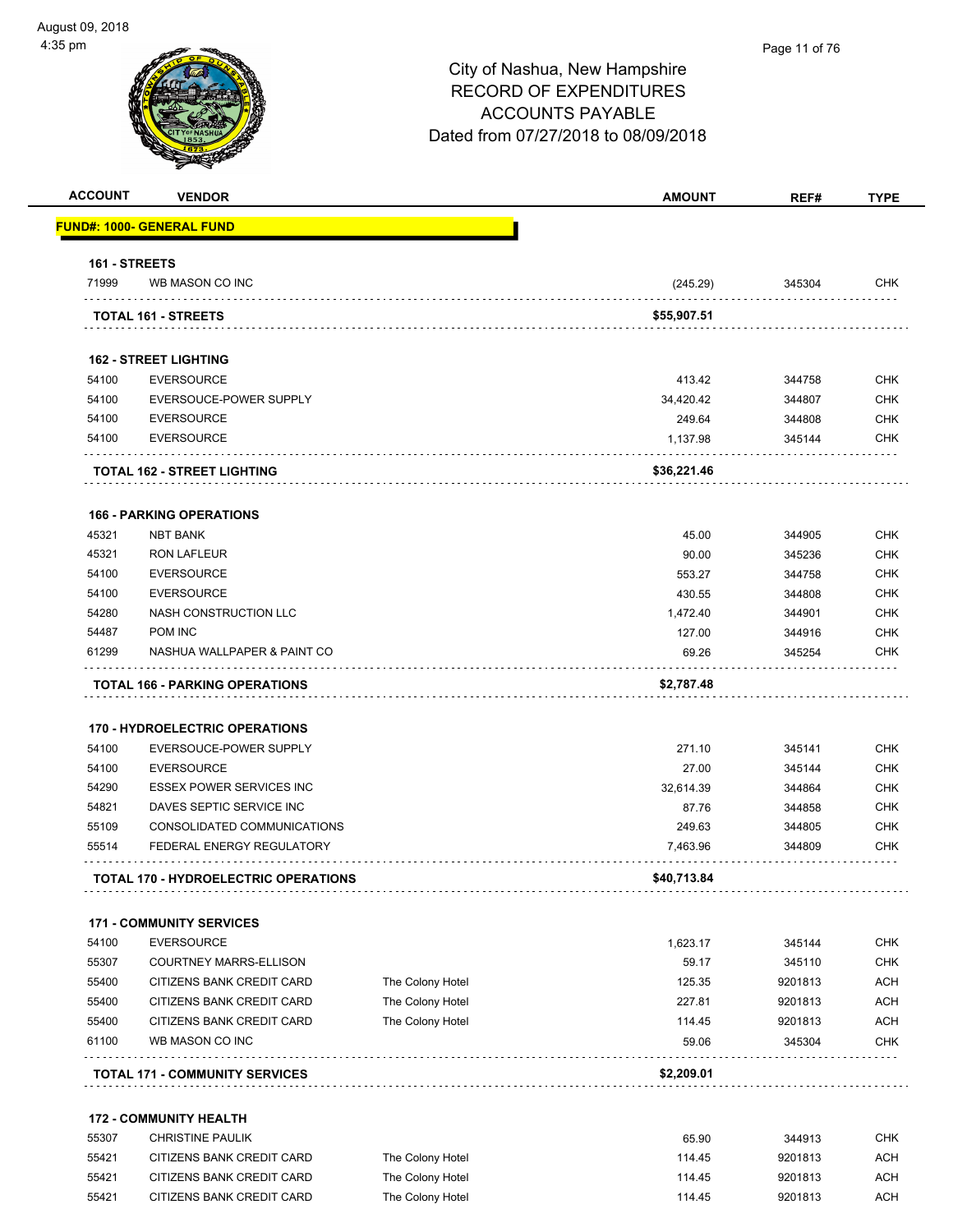| <b>ACCOUNT</b> | <b>VENDOR</b>                         |                  | <b>AMOUNT</b> | REF#    | <b>TYPE</b> |
|----------------|---------------------------------------|------------------|---------------|---------|-------------|
|                | <u> FUND#: 1000- GENERAL FUND</u>     |                  |               |         |             |
|                | <b>172 - COMMUNITY HEALTH</b>         |                  |               |         |             |
| 55421          | CITIZENS BANK CREDIT CARD             | The Colony Hotel | 158.05        | 9201813 | <b>ACH</b>  |
| 61144          | <b>GLAXOSMITHKLINE PHARMACEUTICAL</b> |                  | 6,930.00      | 345216  | <b>CHK</b>  |
|                | TOTAL 172 - COMMUNITY HEALTH          |                  | \$7,497.30    |         |             |
|                | <b>173 - ENVIRONMENTAL HEALTH</b>     |                  |               |         |             |
| 55400          | CITIZENS BANK CREDIT CARD             | The Colony Hotel | 114.45        | 9201813 | ACH         |
|                | TOTAL 173 - ENVIRONMENTAL HEALTH      |                  | \$114.45      |         |             |
|                | <b>175 - WELFARE ASSISTANCE</b>       |                  |               |         |             |
| 55810          | 188 CONCORD ST LLC                    |                  | 2,247.25      | 345061  | <b>CHK</b>  |
| 55810          | 23-25 TEMPLE ST REALTY LLC            |                  | 280.00        | 345062  | <b>CHK</b>  |
| 55810          | 28-34 RAILROAD SQUARE LLC             |                  | 575.00        | 345063  | <b>CHK</b>  |
| 55810          | 339 MAIN STREET REALTY LLC            |                  | 1,200.00      | 345064  | <b>CHK</b>  |
| 55810          | <b>STEPHEN BONNETTE</b>               |                  | 600.00        | 345066  | <b>CHK</b>  |
| 55810          | <b>CLOCKTOWER PLACE</b>               |                  | 492.90        | 345067  | <b>CHK</b>  |
| 55810          | <b>COUNTRY BARN MOTEL</b>             |                  | 1,675.24      | 345068  | <b>CHK</b>  |
| 55810          | <b>IVON BOYER</b>                     |                  | 180.00        | 345070  | <b>CHK</b>  |
| 55810          | J2RP LLC                              |                  | 400.00        | 345071  | <b>CHK</b>  |
| 55810          | STEVEN J MAYO                         |                  | 900.00        | 345072  | <b>CHK</b>  |
| 55810          | <b>GISELE POULIN</b>                  |                  | 1,050.00      | 345073  | <b>CHK</b>  |
| 55810          | 188 CONCORD ST LLC                    |                  | 1,088.30      | 345449  | <b>CHK</b>  |
| 55810          | BISHOP REAL ESTATE MGMT INC           |                  | 1,200.00      | 345450  | <b>CHK</b>  |
| 55810          | <b>CASIMIR PLACE LP</b>               |                  | 885.00        | 345451  | <b>CHK</b>  |
| 55810          | <b>COUNTRY BARN MOTEL</b>             |                  | 802.76        | 345452  | <b>CHK</b>  |
| 55810          | <b>FLAGLER PROPERTIES INC</b>         |                  | 1,095.00      | 345453  | <b>CHK</b>  |
| 55810          | <b>HUGO GUTIERREZ</b>                 |                  | 915.00        | 345454  | <b>CHK</b>  |
| 55810          | L & G PROPERTIES LLC                  |                  | 570.00        | 345456  | <b>CHK</b>  |
| 55810          | NASHUA HOUSING AND                    |                  | 212.00        | 345457  | <b>CHK</b>  |
| 55810          | <b>GILLES QUIRION</b>                 |                  | 900.00        | 345458  | <b>CHK</b>  |
| 55812          | RITE AID ACCT#1009804                 |                  | 791.62        | 345074  | <b>CHK</b>  |
| 55812          | <b>HARBOR HOMES INC</b>               |                  | 165.93        | 345455  | CHK         |
| 55814          | <b>EVERSOURCE</b>                     |                  | 1,073.04      | 345059  | <b>CHK</b>  |
| 55814          | <b>LIBERTY UTILITIES</b>              |                  | 147.92        | 345060  | <b>CHK</b>  |
| 55814          | <b>EVERSOURCE</b>                     |                  | 140.62        | 345447  | <b>CHK</b>  |
| 55814          | <b>LIBERTY UTILITIES</b>              |                  | 47.26         | 345448  | <b>CHK</b>  |
| 55820          | ANCTIL ROCHETTE FUNERAL HOME          |                  | 750.00        | 345065  | <b>CHK</b>  |
| 55820          | DAVIS FUNERAL HOME                    |                  | 750.00        | 345069  | <b>CHK</b>  |
|                |                                       |                  |               |         |             |

#### **177 - PARKS & RECREATION**

| 44549 | <b>CESAR RUIZ</b>      | 60.00     | 345052 | CHK |
|-------|------------------------|-----------|--------|-----|
| 54100 | EVERSOURCE             | 73.52     | 344758 | CHK |
| 54100 | EVERSOURCE             | 14.89     | 344808 | CHK |
| 54100 | EVERSOUCE-POWER SUPPLY | 2.469.91  | 345139 | CHK |
| 54100 | <b>EVERSOURCE</b>      | 11.074.91 | 345144 | CHK |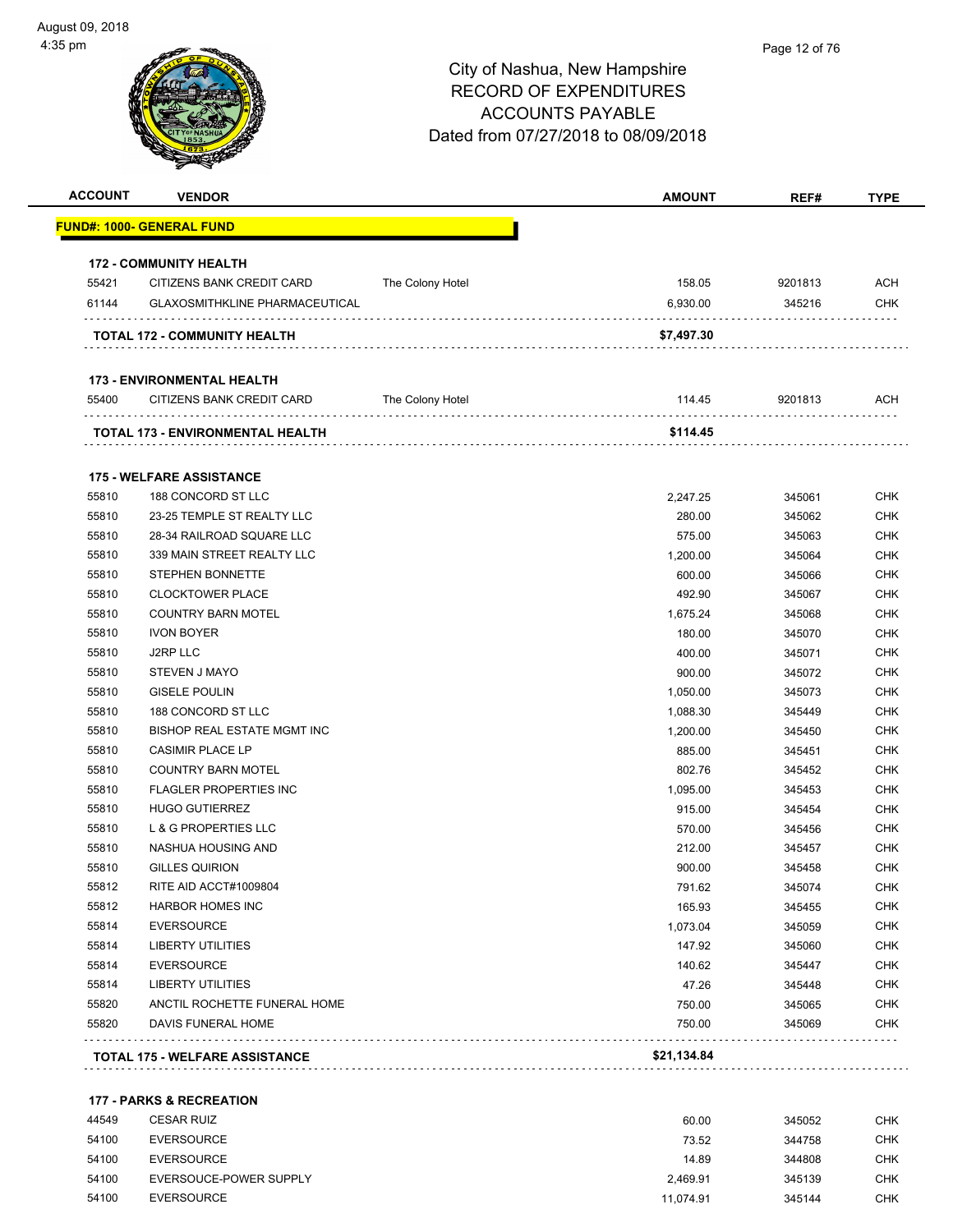| <b>ACCOUNT</b> | <b>VENDOR</b>                             |                  | <b>AMOUNT</b> | REF#    | <b>TYPE</b> |
|----------------|-------------------------------------------|------------------|---------------|---------|-------------|
|                | <u> FUND#: 1000- GENERAL FUND</u>         |                  |               |         |             |
|                | <b>177 - PARKS &amp; RECREATION</b>       |                  |               |         |             |
| 54114          | <b>DIRECT ENERGY BUSINESS</b>             |                  | 125.14        | 344861  | CHK         |
| 54141          | PENNICHUCK WATER WORKS INC                |                  | 11,357.04     | 344817  | CHK         |
| 54280          | AMAZON.COM LLC                            |                  | 246.33        | 154331  | ACH         |
| 54280          | AUTOBEGREEN LLC                           |                  | 303.84        | 344831  | CHK         |
| 54280          | C J ROUSSEAU TRUCKING                     |                  | 1,170.00      | 344843  | <b>CHK</b>  |
| 54280          | <b>CASCO FOOD EQUIP SERV</b>              |                  | 251.00        | 344847  | <b>CHK</b>  |
| 54280          | FORCIER CONTRACTING & BUILDING            |                  | 5,200.00      | 344868  | CHK         |
| 54280          | GATE CITY FENCE CO INC                    |                  | 100.00        | 344871  | CHK         |
| 54280          | HOME DEPOT CREDIT SERVICE 3065            |                  | 662.59        | 344878  | CHK         |
| 54280          | M & M ELECTRICAL SUPPLY CO INC            |                  | 270.60        | 344889  | CHK         |
| 54280          | <b>READ CUSTOM SOILS LLC</b>              |                  | 1,006.00      | 344924  | CHK         |
| 54280          | SITEONE LANDSCAPE SUPPLY LLC              |                  | 714.30        | 344929  | CHK         |
| 54280          | <b>STATELINE IRRIGATION</b>               |                  | 133.20        | 344932  | CHK         |
| 54280          | AFFILIATED HVAC SERVICES LLC              |                  | 207.00        | 345168  | <b>CHK</b>  |
| 54280          | BANNER SYSTEMS OF MASSACHUSETT            |                  | 2,321.36      | 345176  | CHK         |
| 54280          | F W WEBB COMPANY                          |                  | 6.90          | 345201  | CHK         |
| 54280          | <b>FASTENAL CO</b>                        |                  | 47.61         | 345203  | <b>CHK</b>  |
| 54280          | <b>GALLIVAN COMPANY INC</b>               |                  | 4,450.00      | 345210  | CHK         |
| 54280          | GATE CITY FENCE CO INC                    |                  | 40.00         | 345211  | CHK         |
| 54280          | J P PEST SERVICES INC                     |                  | 68.60         | 345230  | CHK         |
| 54280          | M & M ELECTRICAL SUPPLY CO INC            |                  | 251.48        | 345238  | CHK         |
| 54280          | NASHUA WALLPAPER & PAINT CO               |                  | 100.90        | 345254  | CHK         |
| 54280          | SITEONE LANDSCAPE SUPPLY LLC              |                  | 660.53        | 345284  | CHK         |
| 54280          | UNITED SITE SERVICES NORTHEAST            |                  | 54.97         | 345299  | CHK         |
| 54600          | CARPARTS OF NASHUA                        |                  | 7.59          | 344846  | <b>CHK</b>  |
| 54821          | UNITED SITE SERVICES NORTHEAST            |                  | 54.97         | 344939  | CHK         |
| 55118          | <b>SPRINT</b>                             |                  | 62.94         | 344765  | CHK         |
| 55200          | CITIZENS BANK CREDIT CARD                 | <b>Babe Ruth</b> | 76.18         | 9201813 | ACH         |
| 55400          | NEW ENGLAND PARKS ASSOCIATION             |                  | 190.00        | 344815  | CHK         |
| 55654          | NASHUA COMMUNITY MUSIC SCHOOL             |                  | 300.00        | 344902  | <b>CHK</b>  |
| 55654          | W B HEFFERNAN, FOR SHANNACHIE             |                  | 300.00        | 345302  | CHK         |
| 61107          | PHOENIX SCREEN PRINTING                   |                  | 660.00        | 345263  | <b>CHK</b>  |
| 61128          | Q-TEES SCREEN PRINTING                    |                  | 366.78        | 345092  | CHK         |
| 61300          | DENNIS K BURKE INC                        |                  | 1,536.72      | 345197  | CHK         |
| 61705          | MAYNARD & LESIEUR INC                     |                  | 725.46        | 345243  | CHK         |
| 61799          | CARPARTS DISTRIBUTION CENTER,             |                  | 484.11        | 344845  | CHK         |
| 61799          | NASHUA OUTDOOR POWER EQUIPMENT            |                  | 87.98         | 344904  | CHK         |
| 61799          | R WHITE EQUIPMENT CENTER INC              |                  | 28.47         | 344921  | CHK         |
| 61799          | CARPARTS DISTRIBUTION CENTER,             |                  | 379.22        | 345185  | CHK         |
| 61799          | LIBERTY INTNL TRUCKS OF NH LLC            |                  | 81.18         | 345237  | CHK         |
| 61799          | SANEL AUTO PARTS CO                       |                  | 27.99         | 345272  | CHK         |
| 61799          | SANEL AUTO PARTS CO                       |                  | 14.85         | 345273  | CHK         |
| 61799          | SANEL NAPA                                |                  | 10.68         | 345276  | <b>CHK</b>  |
|                |                                           |                  |               |         |             |
|                | <b>TOTAL 177 - PARKS &amp; RECREATION</b> |                  | \$48,837.74   |         |             |

**179 - LIBRARY**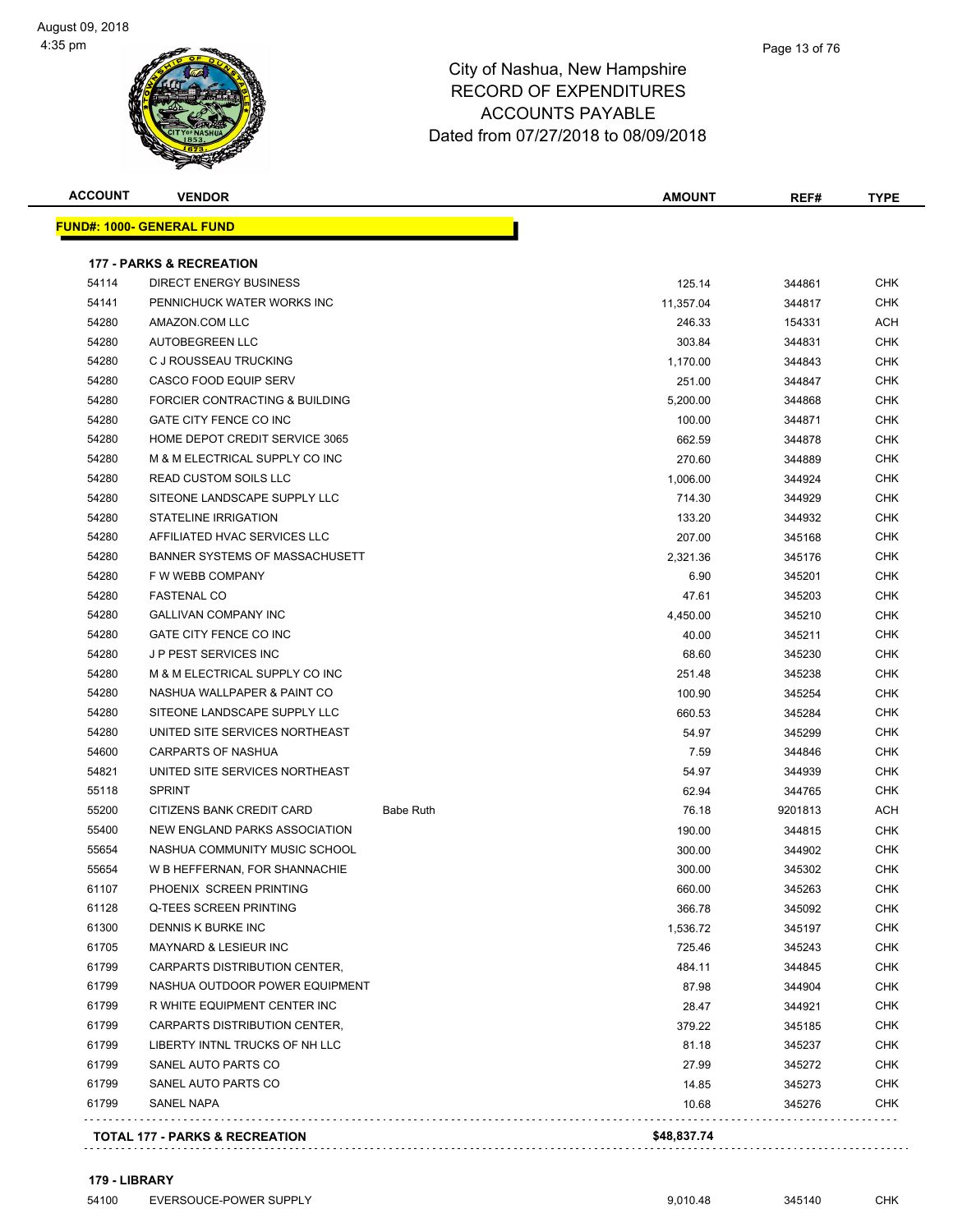#### Page 14 of 76

#### City of Nashua, New Hampshire RECORD OF EXPENDITURES ACCOUNTS PAYABLE Dated from 07/27/2018 to 08/09/2018

| <b>ACCOUNT</b> | <b>VENDOR</b>                    |                      | <b>AMOUNT</b> | REF#    | <b>TYPE</b> |
|----------------|----------------------------------|----------------------|---------------|---------|-------------|
|                | <b>FUND#: 1000- GENERAL FUND</b> |                      |               |         |             |
| 179 - LIBRARY  |                                  |                      |               |         |             |
| 54141          | PENNICHUCK WATER WORKS INC       |                      | 350.45        | 344817  | <b>CHK</b>  |
| 54280          | PETTY CASH                       |                      | 7.50          | 344793  | <b>CHK</b>  |
| 54280          | J P PEST SERVICES INC            |                      | 114.00        | 344884  | <b>CHK</b>  |
| 54280          | <b>GRANITE GROUP</b>             |                      | 654.61        | 345217  | CHK         |
| 54428          | CITIZENS BANK CREDIT CARD        | ADOBE SYSTEMS, INC   | 29.99         | 9201813 | ACH         |
| 54428          | CITIZENS BANK CREDIT CARD        | DREAMHOST DH-FEE.COM | 15.00         | 9201813 | ACH         |
| 54487          | NEVERETTS SEW & VAC INC          |                      | 159.95        | 344906  | CHK         |
| 54487          | PIANOARTS INC                    |                      | 99.00         | 344914  | <b>CHK</b>  |
| 55109          | <b>SPRINT</b>                    |                      | 49.51         | 344765  | CHK         |
| 61100          | AMAZON.COM LLC                   |                      | 27.12         | 154331  | ACH         |
| 61100          | AMAZON.COM LLC                   |                      | 55.84         | 154370  | ACH         |
| 61107          | <b>WORK N GEAR LLC</b>           |                      | 133.91        | 345308  | CHK         |
| 61299          | <b>DEMCO</b>                     |                      | 25.63         | 345196  | <b>CHK</b>  |
| 61299          | <b>GENERAL BOOK COVERS</b>       |                      | 363.00        | 345213  | CHK         |
| 61299          | USA BUTTONS INC                  |                      | 129.50        | 345300  | CHK         |
| 61428          | NEW ENGLAND PAPER & SUPPLY       |                      | 450.71        | 344908  | CHK         |
| 61807          | AMAZON.COM LLC                   |                      | 5.99          | 154331  | ACH         |
| 61807          | AMAZON.COM LLC                   |                      | 34.94         | 154370  | ACH         |
| 61807          | <b>BAKER &amp; TAYLOR</b>        |                      | 228.06        | 344832  | CHK         |
| 61807          | CHERRY LAKE PUBLISHING           |                      | 486.80        | 344848  | CHK         |
| 61807          | <b>INGRAM LIBRARY SERVICES</b>   |                      | 2.81          | 344881  | <b>CHK</b>  |
| 61807          | <b>INFORMATION TODAY INC</b>     |                      | 301.53        | 345147  | <b>CHK</b>  |
| 61807          | ABDO PUBLISHING CO               |                      | 3,306.60      | 345165  | CHK         |
| 61807          | <b>BAKER &amp; TAYLOR</b>        |                      | 1,692.37      | 345175  | <b>CHK</b>  |
| 61807          | <b>INGRAM LIBRARY SERVICES</b>   |                      | 207.42        | 345227  | CHK         |
| 61807          | PERMA-BOUND                      |                      | 757.99        | 345262  | CHK         |
| 61807          | ROSEN PUBLISHING                 |                      | 4,529.25      | 345267  | CHK         |
| 61807          | SCHOLASTIC LIBRARY PUBLISHING    |                      | 1,337.36      | 345281  | CHK         |
| 61814          | <b>BAKER &amp; TAYLOR</b>        |                      | 24.74         | 344832  | CHK         |
| 61814          | <b>BLACKSTONE PUBLISHING</b>     |                      | 221.74        | 344839  | <b>CHK</b>  |
| 61814          | <b>MIDWEST TAPE</b>              |                      | 832.52        | 344896  | <b>CHK</b>  |
| 61814          | MULTICULTURAL BOOKS & VIDEOS     |                      | 64.07         | 344899  | <b>CHK</b>  |
| 61814          | <b>BAKER &amp; TAYLOR</b>        |                      | 24.74         | 345175  | CHK         |
| 61814          | <b>MIDWEST TAPE</b>              |                      | 94.01         | 345247  | <b>CHK</b>  |
| 68322          | AMAZON.COM LLC                   |                      | 55.48         | 154331  | <b>ACH</b>  |
| 68322          | <b>GREGORY C NEWTON</b>          |                      | 2,765.00      | 344790  | <b>CHK</b>  |
| 68322          | <b>CAROL EYMAN</b>               |                      | 73.73         | 345109  | <b>CHK</b>  |
| 68322          | <b>PARKER ARTISTS</b>            |                      | 75.00         | 345123  | <b>CHK</b>  |
| 71221          | CITIZENS BANK CREDIT CARD        | LOGMEIN*GOTOMYPC.COM | (180.42)      | 9201813 | <b>ACH</b>  |
| 71221          | CITIZENS BANK CREDIT CARD        | LOGMEIN*GOTOMYPC.COM | (180.42)      | 9201813 | <b>ACH</b>  |

#### **181 - COMMUNITY DEVELOPMENT**

| 61100 | AMAZON.COM LLC  | 20.99  | 154370 | ACH        |
|-------|-----------------|--------|--------|------------|
| 61100 | WB MASON CO INC | 292.86 | 345304 | <b>CHK</b> |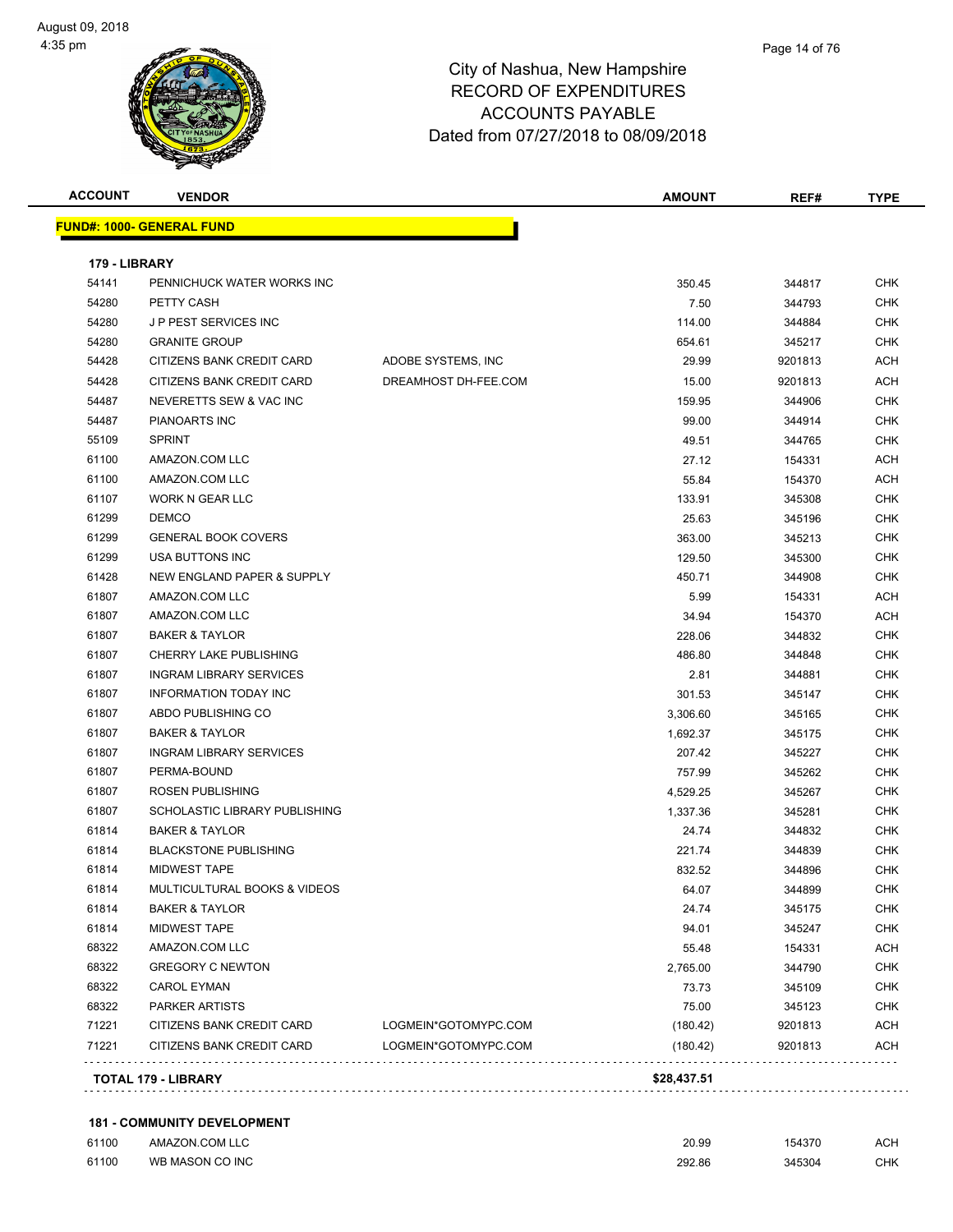

#### Page 15 of 76

| <b>ACCOUNT</b>      | <b>VENDOR</b>                            |                              | <b>AMOUNT</b> | REF#    | <b>TYPE</b> |
|---------------------|------------------------------------------|------------------------------|---------------|---------|-------------|
|                     | <u> FUND#: 1000- GENERAL FUND</u>        |                              |               |         |             |
|                     |                                          |                              |               |         |             |
|                     | <b>TOTAL 181 - COMMUNITY DEVELOPMENT</b> |                              | \$313.85      |         |             |
|                     | <b>182 - PLANNING AND ZONING</b>         |                              |               |         |             |
| 42560               | <b>TIMOTHY RALLS</b>                     |                              | 345.00        | 344922  | <b>CHK</b>  |
| 55200               | ULI - URBAN LAND INSTITUTE               |                              | 220.00        | 344821  | <b>CHK</b>  |
| 55200               | AMERICAN PLANNING ASSOC                  |                              | 415.00        | 345135  | <b>CHK</b>  |
| 55307               | DONALD SCOTT MCPHIE                      |                              | 59.95         | 345117  | <b>CHK</b>  |
| 61807               | THIS OLD HOUSE                           |                              | 15.00         | 345156  | <b>CHK</b>  |
|                     |                                          |                              |               |         |             |
|                     | <b>TOTAL 182 - PLANNING AND ZONING</b>   |                              | \$1,054.95    |         |             |
|                     | <b>183 - ECONOMIC DEVELOPMENT</b>        |                              |               |         |             |
| 55307               | <b>TIM CUMMINGS</b>                      |                              | 42.00         | 344785  | <b>CHK</b>  |
| 55400               | CITIZENS BANK CREDIT CARD                | <b>Marriott Copley Place</b> | 1,133.07      | 9201813 | <b>ACH</b>  |
| 55400               | CITIZENS BANK CREDIT CARD                | Novogradic & Company         | 675.00        | 9201901 | <b>ACH</b>  |
| 55400               | CITIZENS BANK CREDIT CARD                | Jet Blue                     | 234.96        | 9201901 | <b>ACH</b>  |
| 61910               | <b>TIM CUMMINGS</b>                      |                              | 143.27        | 344785  | CHK         |
|                     | <b>TOTAL 183 - ECONOMIC DEVELOPMENT</b>  |                              | \$2,228.30    |         |             |
|                     |                                          |                              |               |         |             |
| <b>191 - SCHOOL</b> |                                          |                              |               |         |             |
| 53614               | AMY MCCARTNEY                            |                              | 6,890.00      | 344951  | <b>CHK</b>  |
| 53614               | <b>CLARK ASSOC</b>                       |                              | 8,564.50      | 344962  | <b>CHK</b>  |
| 53614               | FIRST STUDENT INC                        |                              | 518.87        | 344976  | <b>CHK</b>  |
| 53614               | <b>GATE CITY CHARTER SCHOOL</b>          |                              | 693.00        | 344978  | <b>CHK</b>  |
| 53614               | READYNURSE STAFFING SERVICES             |                              | 325.01        | 345403  | <b>CHK</b>  |
| 53628               | ASAP FIRE & SAFETY CORP                  |                              | 918.50        | 344952  | <b>CHK</b>  |
| 53628               | <b>BIG TEAMS LLC</b>                     |                              | 3,300.00      | 344955  | <b>CHK</b>  |
| 53628               | CUSTOM COMPUTER SPECIALIST INC           |                              | 20,759.06     | 344968  | <b>CHK</b>  |
| 53628               | DTS COMMUNICATIONS LLC                   |                              | 2,870.68      | 344972  | <b>CHK</b>  |
| 53628               | <b>GATE CITY CHARTER SCHOOL</b>          |                              | 1,320.00      | 344978  | <b>CHK</b>  |
| 53628               | <b>METRO GROUP INC</b>                   |                              | 829.00        | 345006  | <b>CHK</b>  |
| 53628               | AMERICAN SECURITY & FIRE PROTE           |                              | 95.00         | 345317  | <b>CHK</b>  |
| 53628               | ASAP FIRE & SAFETY CORP                  |                              | 518.00        | 345322  | <b>CHK</b>  |
| 53628               | <b>JOHN W BRENT</b>                      |                              | 250.00        | 345330  | <b>CHK</b>  |
| 53628               | <b>CUSTOM COMPUTER SPECIALIST INC</b>    |                              | 18,480.00     | 345345  | <b>CHK</b>  |
| 53628               | <b>FAMILY ID</b>                         |                              | 2,195.00      | 345351  | <b>CHK</b>  |
| 53628               | I.T. INSIDERS                            |                              | 137.49        | 345371  | <b>CHK</b>  |
| 53628               | NORTHEAST PRO-CON SOLUTIONS              |                              | 770.00        | 345396  | <b>CHK</b>  |
| 54100               | <b>EVERSOURCE</b>                        |                              | 33,185.73     | 344945  | <b>CHK</b>  |
| 54100               | <b>EVERSOURCE</b>                        |                              | 9,125.82      | 345312  | <b>CHK</b>  |
| 54114               | LIBERTY UTILITIES                        |                              | 4,386.69      | 344946  | <b>CHK</b>  |
| 54114               | <b>DIRECT ENERGY BUSINESS</b>            |                              | 1,078.65      | 344971  | <b>CHK</b>  |
| 54114               | <b>LIBERTY UTILITIES</b>                 |                              | 1,060.25      | 345313  | <b>CHK</b>  |
| 54114               | DIRECT ENERGY BUSINESS                   |                              | 168.27        | 345349  | <b>CHK</b>  |
| 54141               | PENNICHUCK WATER WORKS INC               |                              | 5,633.61      | 344948  | CHK         |
| 54141               | PENNICHUCK WATER WORKS INC               |                              | 2,020.60      | 345314  | <b>CHK</b>  |
| 54243               | TRANE U.S. INC                           |                              | 4,451.28      | 345415  | <b>CHK</b>  |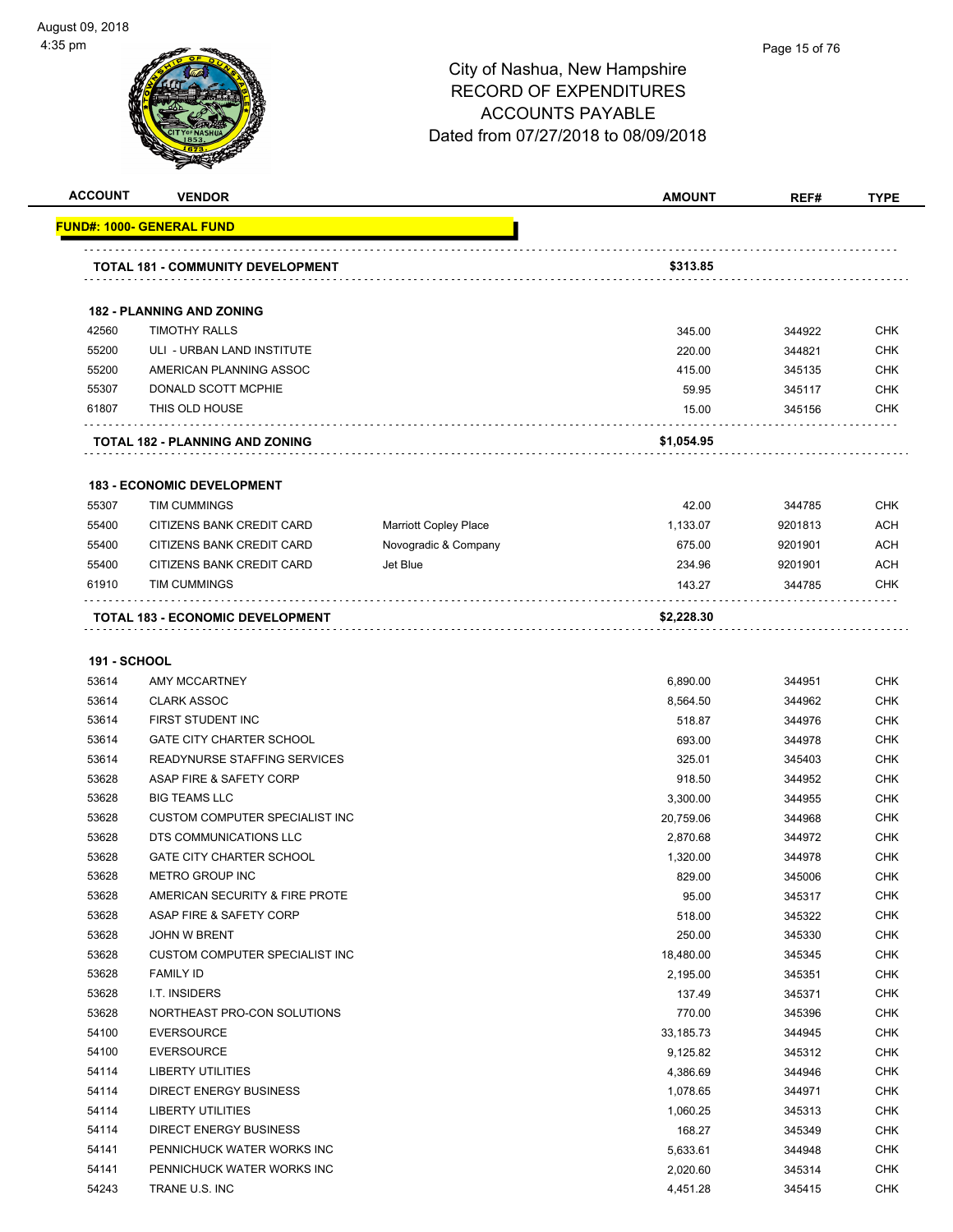#### Page 16 of 76

| <b>ACCOUNT</b>      | <b>VENDOR</b>                    |                          | <b>AMOUNT</b> | REF#    | <b>TYPE</b> |
|---------------------|----------------------------------|--------------------------|---------------|---------|-------------|
|                     | <b>FUND#: 1000- GENERAL FUND</b> |                          |               |         |             |
|                     |                                  |                          |               |         |             |
| <b>191 - SCHOOL</b> |                                  |                          |               |         |             |
| 54280               | AMAZON.COM LLC                   |                          | 23.96         | 154374  | ACH         |
| 54280               | <b>BELLETETES INC</b>            |                          | 232.33        | 344954  | CHK         |
| 54280               | HOME DEPOT CREDIT SERVICES       |                          | 508.09        | 344984  | <b>CHK</b>  |
| 54280               | PAGE STREET LEASING LLC          |                          | 390.00        | 345022  | CHK         |
| 54280               | <b>SECURADYNE SYSTEMS</b>        |                          | 1,708.92      | 345035  | CHK         |
| 54280               | <b>BELLETETES INC</b>            |                          | 587.87        | 345326  | CHK         |
| 54280               | HOME DEPOT CREDIT SERVICES       |                          | 89.72         | 345368  | <b>CHK</b>  |
| 54280               | NASHUA WALLPAPER & PAINT CO      |                          | 8,663.24      | 345393  | <b>CHK</b>  |
| 54450               | <b>MAILFINANCE</b>               |                          | 455.40        | 344999  | CHK         |
| 54450               | OFFTECH NEW ENGLAND              |                          | 799.00        | 345021  | CHK         |
| 54450               | MCINTIRE BUSINESS PRODUCTS INC   |                          | 5,584.00      | 345387  | <b>CHK</b>  |
| 54487               | NEVERETTS SEW & VAC INC          |                          | 407.50        | 345013  | CHK         |
| 54487               | RIDDELL/ALL AMERICAN SPORTS CO   |                          | 265.00        | 345027  | CHK         |
| 54487               | <b>BSN SPORTS LLC</b>            |                          | 3,337.84      | 345331  | CHK         |
| 54487               | MCINTIRE BUSINESS PRODUCTS INC.  |                          | 349.00        | 345387  | CHK         |
| 54487               | UNITED MACHINE REPAIR INC        |                          | 949.59        | 345416  | CHK         |
| 54600               | <b>MAYNARD &amp; LESIEUR INC</b> |                          | 472.98        | 345002  | CHK         |
| 54600               | SANEL NAPA                       |                          | 45.15         | 345032  | CHK         |
| 54600               | <b>CARPARTS OF NASHUA</b>        |                          | 294.66        | 345334  | CHK         |
| 54600               | <b>SANEL NAPA</b>                |                          | 99.99         | 345406  | CHK         |
| 55109               | CONSOLIDATED COMMUNICATIONS      |                          | 3,311.90      | 344944  | CHK         |
| 55109               | CONSOLIDATED COMMUNICATIONS      |                          | 36.23         | 345311  | <b>CHK</b>  |
| 55200               | <b>ASCD</b>                      |                          | 138.00        | 344953  | <b>CHK</b>  |
| 55200               | <b>NHFCA INC</b>                 |                          | 125.00        | 345014  | CHK         |
| 55200               | <b>NHMEA</b>                     |                          | 550.00        | 345015  | CHK         |
| 55200               | <b>NHFHCA</b>                    |                          | 100.00        | 345016  | CHK         |
| 55200               | <b>CPI INC</b>                   |                          | 150.00        | 345344  | CHK         |
| 55200               | <b>GARTH MCKINNEY</b>            |                          | 460.00        | 345388  | CHK         |
| 55200               | <b>CITIZENS BANK CREDIT CARD</b> | Mail Chimp               | 45.00         | 9201813 | <b>ACH</b>  |
| 55307               | <b>JAHMAL MOSLEY</b>             |                          | 9.81          | 344947  | <b>CHK</b>  |
| 55307               | <b>NATHAN MAZEROLLE</b>          |                          | 72.39         | 345003  | <b>CHK</b>  |
| 55307               | <b>JESSICA WOJCIK</b>            |                          | 50.42         | 345045  | CHK         |
| 55307               | DANIEL ALEXANDER                 |                          | 34.34         | 345316  | <b>CHK</b>  |
| 55307               | <b>MARCIA BAGLEY</b>             |                          | 58.23         | 345323  | <b>CHK</b>  |
| 55307               | <b>CHRISTINE BREEN</b>           |                          | 51.51         | 345329  | <b>CHK</b>  |
| 55307               | <b>LISA GINGRAS</b>              |                          | 45.24         | 345360  | <b>CHK</b>  |
| 55307               | <b>ASHLEY GREENE</b>             |                          | 34.88         | 345364  | CHK         |
| 55307               | LYNNE JOSEPH                     |                          | 23.65         | 345375  | <b>CHK</b>  |
| 55307               | DONNA LATINA                     |                          | 30.79         | 345380  | <b>CHK</b>  |
| 55307               | <b>JESSICA STASKIEWICZ</b>       |                          | 42.59         | 345412  | <b>CHK</b>  |
| 55400               | KATHERINE JOHNSON                |                          | 1,039.00      | 344989  | <b>CHK</b>  |
| 55400               | SAINT ANSELM COLLEGE             |                          | 370.00        | 345029  | <b>CHK</b>  |
| 55400               | SAINT JOSEPH'S COLLEGE MAINE     |                          | 1,375.00      | 345030  | <b>CHK</b>  |
| 55400               | CITIZENS BANK CREDIT CARD        | NORTH CONWAY GRAND HOTEL | (140.61)      | 9201813 | <b>ACH</b>  |
| 55400               | CITIZENS BANK CREDIT CARD        | Omni Mt Washington       | 34.86         | 9201813 | <b>ACH</b>  |
| 55500               | THE LOWELL PUBLISHING COMPANY    |                          | 495.00        | 345155  | <b>CHK</b>  |
| 55500               | CITIZENS BANK CREDIT CARD        | <b>SCHOOL SPRING</b>     | 250.00        | 9201901 | ACH         |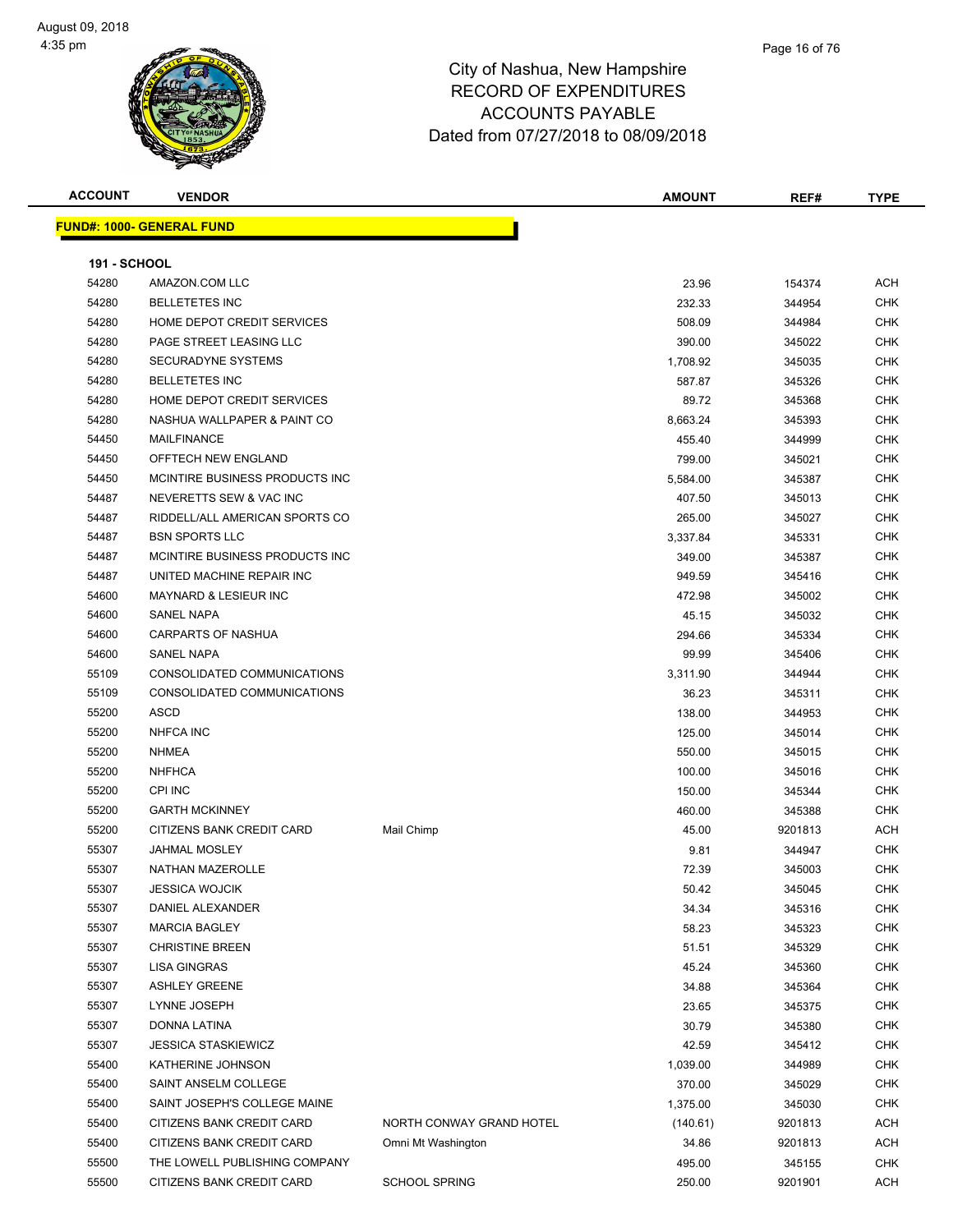| <b>ACCOUNT</b>      | <b>VENDOR</b>                            |               | <b>AMOUNT</b> | REF#    | <b>TYPE</b> |
|---------------------|------------------------------------------|---------------|---------------|---------|-------------|
|                     | <b>FUND#: 1000- GENERAL FUND</b>         |               |               |         |             |
|                     |                                          |               |               |         |             |
| <b>191 - SCHOOL</b> |                                          |               |               |         |             |
| 55500               | CITIZENS BANK CREDIT CARD                | <b>INDEED</b> | 109.18        | 9201901 | ACH         |
| 55600               | THE COPY SHOP                            |               | 4,940.14      | 344965  | <b>CHK</b>  |
| 55600               | <b>JOSTENS INC</b>                       |               | 12.45         | 344991  | CHK         |
| 55600               | THE COPY SHOP                            |               | 950.00        | 345342  | <b>CHK</b>  |
| 55607               | RESERVE ACCOUNT                          |               | 2,000.00      | 345026  | CHK         |
| 55607               | US POSTAL SERVICE                        |               | 494.00        | 345041  | <b>CHK</b>  |
| 55607               | US POSTAL SERVICE                        |               | 350.00        | 345042  | CHK         |
| 55607               | PRO-ED                                   |               | (80.30)       | 345402  | CHK         |
| 55649               | <b>ERNEST A CLARK II</b>                 |               | 330.00        | 344963  | CHK         |
| 55690               | YMCA OF GREATER NASHUA                   |               | 29,897.41     | 345046  | CHK         |
| 55691               | DURHAM SCHOOL SERVICES                   |               | 55,767.38     | 344973  | <b>CHK</b>  |
| 55694               | <b>CREST</b>                             |               | 12,760.00     | 344967  | CHK         |
| 55694               | <b>EASTER SEALS OF NEW HAMPSHIRE</b>     |               | 22,026.60     | 344974  | CHK         |
| 55694               | <b>GATEWAYS COMMUNITY SERVICES</b>       |               | 1,573.56      | 344979  | CHK         |
| 55694               | LEARNING PREP SCHOOL                     |               | 3,300.00      | 344994  | <b>CHK</b>  |
| 55694               | LEARNING SKILLS ACADEMY                  |               | 2,073.12      | 344995  | CHK         |
| 55694               | <b>MELMARK NEW ENGLAND</b>               |               | 30,373.73     | 345004  | CHK         |
| 55694               | NASHOBA LEARNING GROUP                   |               | 17,061.20     | 345010  | CHK         |
| 55694               | REGIONAL SERVICES & EDUCATION            |               | 20,740.22     | 345025  | CHK         |
| 55694               | <b>GATEWAYS COMMUNITY SERVICES</b>       |               | 329.94        | 345359  | CHK         |
| 55694               | <b>GRAY CONSULTING &amp; THERAPY LLC</b> |               | 480.00        | 345363  | CHK         |
| 55699               | <b>JACK A GRUBE</b>                      |               | 1,385.00      | 344982  | <b>CHK</b>  |
| 61100               | AMAZON.COM LLC                           |               | 45.99         | 154334  | ACH         |
| 61100               | <b>SCHOOL SPECIALTY</b>                  |               | 27.10         | 345034  | CHK         |
| 61100               | WB MASON CO INC                          |               | 1,287.14      | 345044  | <b>CHK</b>  |
| 61100               | WB MASON CO INC                          |               | 1,684.37      | 345419  | CHK         |
| 61135               | AMAZON.COM LLC                           |               | 825.38        | 154334  | ACH         |
| 61135               | AMAZON.COM LLC                           |               | 68.78         | 154374  | ACH         |
| 61135               | <b>JOY BRITO</b>                         |               | 546.49        | 344958  | CHK         |
| 61135               | <b>COLLEEN CHERICO</b>                   |               | 94.20         | 344960  | CHK         |
| 61135               | DAVE'S QUALITY DRY CLEANING              |               | 899.50        | 344969  | CHK         |
| 61135               | <b>GRACENOTES LLC</b>                    |               | 214.99        | 344980  | CHK         |
| 61135               | <b>KAREN KARIGER</b>                     |               | 184.00        | 344992  | <b>CHK</b>  |
| 61135               | LORENZ CORPORATION                       |               | 99.95         | 344997  | <b>CHK</b>  |
| 61135               | <b>MUSIC &amp; ART CENTERS</b>           |               | 301.72        | 345009  | CHK         |
| 61135               | <b>SUSAN NICHOLS</b>                     |               | 285.72        | 345017  | <b>CHK</b>  |
| 61135               | <b>SCHOOL SPECIALTY</b>                  |               | 2,813.06      | 345034  | CHK         |
| 61135               | WB MASON CO INC                          |               | 1,347.86      | 345044  | CHK         |
| 61135               | ARBOR SCIENTIFIC                         |               | 667.14        | 345320  | CHK         |
| 61135               | <b>BATTERY JUNCTION</b>                  |               | 195.84        | 345325  | CHK         |
| 61135               | CARD TECH ID                             |               | 715.82        | 345333  | CHK         |
| 61135               | DANA DARROW                              |               | 73.01         | 345346  | CHK         |
| 61135               | <b>DEMCO</b>                             |               | 260.15        | 345348  | CHK         |
| 61135               | FLINN SCIENTIFIC INC                     |               | 153.71        | 345353  | <b>CHK</b>  |
| 61135               | HAL LEONARD CORP                         |               | 235.00        | 345366  | CHK         |
| 61135               | KATIE HUNNEWELL                          |               | 101.61        | 345370  | CHK         |
| 61135               | <b>KAREN KARIGER</b>                     |               | 51.13         | 345377  | <b>CHK</b>  |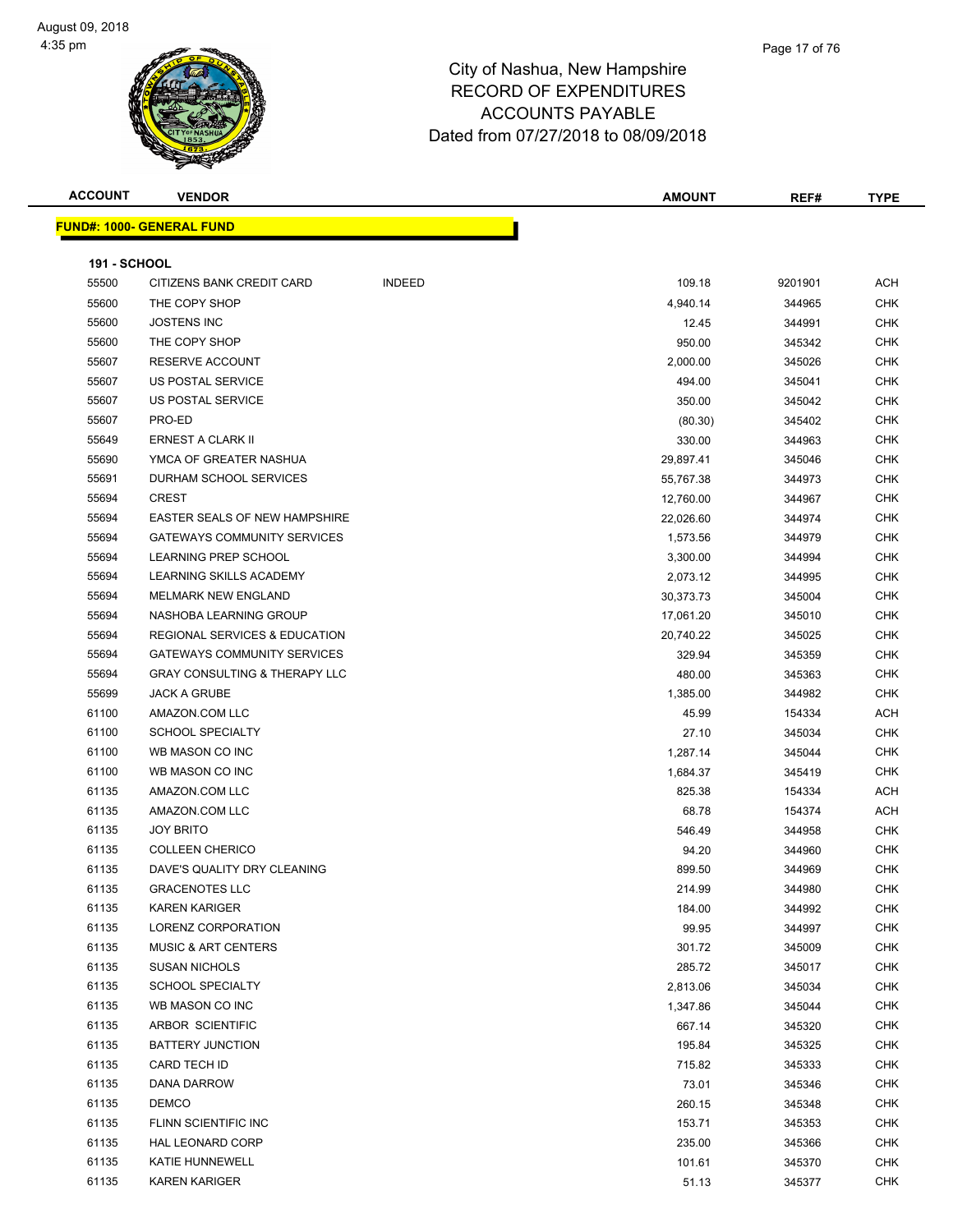# City of Nashua, New Hampshire RECORD OF EXPENDITURES

#### ACCOUNTS PAYABLE Dated from 07/27/2018 to 08/09/2018

| FUND#: 1000- GENERAL FUND<br><b>191 - SCHOOL</b><br>61135<br>LANGUAGE CIRCLE ENTERPRISES<br>1,298.00<br>61135<br><b>MARCO PRODCUTS INC</b><br>101.78<br>61135<br>MARKET BASKET ACCT 2589096<br>41.02<br>61135<br>MCINTIRE BUSINESS PRODUCTS INC<br>7,080.92<br>61135<br><b>MUSIC IS ELEMENTARY</b><br>142.61<br>61135<br>PLANK ROAD PUBLISHING INC<br>162.45<br>61135<br>POCKET NURSE<br>194.64<br>61135<br>PRO-ED<br>399.30<br>61135<br>REALLY GOOD STUFF LLC<br>56.35<br><b>SARGENT WELCH</b><br>61135<br>1,420.37<br>61135<br>SCHOOL OUTFITTERS, LLC<br>220.11<br>61135<br><b>SCHOOL SPECIALTY</b><br>981.96<br>61135<br>SUPER DUPER INC<br>97.85<br>61135<br><b>CHERRIE SWANN</b><br>56.26<br>61135<br>US GAMES<br>363.81<br>61135<br>WB MASON CO INC<br>846.35<br>61135<br><b>WEST MUSIC</b><br>199.07 |                       |
|-------------------------------------------------------------------------------------------------------------------------------------------------------------------------------------------------------------------------------------------------------------------------------------------------------------------------------------------------------------------------------------------------------------------------------------------------------------------------------------------------------------------------------------------------------------------------------------------------------------------------------------------------------------------------------------------------------------------------------------------------------------------------------------------------------------|-----------------------|
|                                                                                                                                                                                                                                                                                                                                                                                                                                                                                                                                                                                                                                                                                                                                                                                                             |                       |
|                                                                                                                                                                                                                                                                                                                                                                                                                                                                                                                                                                                                                                                                                                                                                                                                             |                       |
|                                                                                                                                                                                                                                                                                                                                                                                                                                                                                                                                                                                                                                                                                                                                                                                                             | <b>CHK</b>            |
|                                                                                                                                                                                                                                                                                                                                                                                                                                                                                                                                                                                                                                                                                                                                                                                                             | 345379<br><b>CHK</b>  |
|                                                                                                                                                                                                                                                                                                                                                                                                                                                                                                                                                                                                                                                                                                                                                                                                             | 345384                |
|                                                                                                                                                                                                                                                                                                                                                                                                                                                                                                                                                                                                                                                                                                                                                                                                             | <b>CHK</b><br>345385  |
|                                                                                                                                                                                                                                                                                                                                                                                                                                                                                                                                                                                                                                                                                                                                                                                                             | <b>CHK</b><br>345387  |
|                                                                                                                                                                                                                                                                                                                                                                                                                                                                                                                                                                                                                                                                                                                                                                                                             | <b>CHK</b><br>345391  |
|                                                                                                                                                                                                                                                                                                                                                                                                                                                                                                                                                                                                                                                                                                                                                                                                             | <b>CHK</b><br>345399  |
|                                                                                                                                                                                                                                                                                                                                                                                                                                                                                                                                                                                                                                                                                                                                                                                                             | <b>CHK</b><br>345400  |
|                                                                                                                                                                                                                                                                                                                                                                                                                                                                                                                                                                                                                                                                                                                                                                                                             | <b>CHK</b><br>345402  |
|                                                                                                                                                                                                                                                                                                                                                                                                                                                                                                                                                                                                                                                                                                                                                                                                             | <b>CHK</b><br>345404  |
|                                                                                                                                                                                                                                                                                                                                                                                                                                                                                                                                                                                                                                                                                                                                                                                                             | <b>CHK</b><br>345407  |
|                                                                                                                                                                                                                                                                                                                                                                                                                                                                                                                                                                                                                                                                                                                                                                                                             | <b>CHK</b><br>345409  |
|                                                                                                                                                                                                                                                                                                                                                                                                                                                                                                                                                                                                                                                                                                                                                                                                             | <b>CHK</b><br>345410  |
|                                                                                                                                                                                                                                                                                                                                                                                                                                                                                                                                                                                                                                                                                                                                                                                                             | <b>CHK</b><br>345413  |
|                                                                                                                                                                                                                                                                                                                                                                                                                                                                                                                                                                                                                                                                                                                                                                                                             | 345414<br><b>CHK</b>  |
|                                                                                                                                                                                                                                                                                                                                                                                                                                                                                                                                                                                                                                                                                                                                                                                                             | <b>CHK</b><br>345417  |
|                                                                                                                                                                                                                                                                                                                                                                                                                                                                                                                                                                                                                                                                                                                                                                                                             | <b>CHK</b><br>345419  |
|                                                                                                                                                                                                                                                                                                                                                                                                                                                                                                                                                                                                                                                                                                                                                                                                             | CHK<br>345420         |
| 61135<br><b>WESTERN PSYCHOLOGICAL SERVICES</b><br>335.23                                                                                                                                                                                                                                                                                                                                                                                                                                                                                                                                                                                                                                                                                                                                                    | <b>CHK</b><br>345421  |
| 61135<br><b>WILSON LANGUAGE</b><br>158.65                                                                                                                                                                                                                                                                                                                                                                                                                                                                                                                                                                                                                                                                                                                                                                   | <b>CHK</b><br>345424  |
| 61135<br>WOODWIND & BRASSWIND<br>316.41                                                                                                                                                                                                                                                                                                                                                                                                                                                                                                                                                                                                                                                                                                                                                                     | CHK<br>345425         |
| 61142<br>SCHOOL NURSE SUPPLY INC<br>399.99                                                                                                                                                                                                                                                                                                                                                                                                                                                                                                                                                                                                                                                                                                                                                                  | <b>CHK</b><br>345408  |
| 61142<br>WILLIAM V MACGILL & CO<br>154.84                                                                                                                                                                                                                                                                                                                                                                                                                                                                                                                                                                                                                                                                                                                                                                   | 345422<br><b>CHK</b>  |
| 61249<br>PRO-ED<br>80.30                                                                                                                                                                                                                                                                                                                                                                                                                                                                                                                                                                                                                                                                                                                                                                                    | <b>CHK</b><br>345402  |
| 61299<br>LISA JANOSIK<br>765.93                                                                                                                                                                                                                                                                                                                                                                                                                                                                                                                                                                                                                                                                                                                                                                             | <b>CHK</b><br>344988  |
| 61299<br>YMCA OF GREATER NASHUA<br>1,421.93                                                                                                                                                                                                                                                                                                                                                                                                                                                                                                                                                                                                                                                                                                                                                                 | <b>CHK</b><br>345046  |
| 61299<br>ARCSOURCE INC<br>221.40                                                                                                                                                                                                                                                                                                                                                                                                                                                                                                                                                                                                                                                                                                                                                                            | <b>CHK</b><br>345321  |
| 61299<br><b>FASTENAL CO</b><br>2,290.38                                                                                                                                                                                                                                                                                                                                                                                                                                                                                                                                                                                                                                                                                                                                                                     | <b>CHK</b><br>345352  |
| 61299<br><b>FRIZZHOME GARDENS</b><br>284.00                                                                                                                                                                                                                                                                                                                                                                                                                                                                                                                                                                                                                                                                                                                                                                 | <b>CHK</b><br>345356  |
| 61299<br><b>CATHERINE LUI</b><br>11.94                                                                                                                                                                                                                                                                                                                                                                                                                                                                                                                                                                                                                                                                                                                                                                      | <b>CHK</b><br>345381  |
| 61299<br>MARKET BASKET ACCT 2589096<br>544.19                                                                                                                                                                                                                                                                                                                                                                                                                                                                                                                                                                                                                                                                                                                                                               | <b>CHK</b><br>345385  |
| 61299<br><b>MILL METALS CORP</b><br>510.00                                                                                                                                                                                                                                                                                                                                                                                                                                                                                                                                                                                                                                                                                                                                                                  | <b>CHK</b><br>345389  |
| MINUTEMAN PRESS OF NASHUA<br>61299<br>169.01                                                                                                                                                                                                                                                                                                                                                                                                                                                                                                                                                                                                                                                                                                                                                                | <b>CHK</b><br>345390  |
| 61299<br>WAL-MART<br>222.41                                                                                                                                                                                                                                                                                                                                                                                                                                                                                                                                                                                                                                                                                                                                                                                 | <b>CHK</b><br>345418  |
| 61299<br>WB MASON CO INC<br>522.54                                                                                                                                                                                                                                                                                                                                                                                                                                                                                                                                                                                                                                                                                                                                                                          | <b>CHK</b><br>345419  |
| 61299<br>CITIZENS BANK CREDIT CARD<br><b>PALACE THEATRE</b><br>288.00                                                                                                                                                                                                                                                                                                                                                                                                                                                                                                                                                                                                                                                                                                                                       | <b>ACH</b><br>9201813 |
| 61407<br>CEN-COM<br>1,305.00                                                                                                                                                                                                                                                                                                                                                                                                                                                                                                                                                                                                                                                                                                                                                                                | <b>CHK</b><br>345336  |
| 61407<br><b>GRAINGER</b><br>813.91                                                                                                                                                                                                                                                                                                                                                                                                                                                                                                                                                                                                                                                                                                                                                                          | <b>CHK</b><br>345362  |
| 61407<br>INTERSTATE ALL BATTERY CENTER<br>432.01                                                                                                                                                                                                                                                                                                                                                                                                                                                                                                                                                                                                                                                                                                                                                            | <b>CHK</b><br>345373  |
| M & M ELECTRICAL SUPPLY CO INC<br>61407<br>605.80                                                                                                                                                                                                                                                                                                                                                                                                                                                                                                                                                                                                                                                                                                                                                           | <b>CHK</b><br>345382  |
| 61407<br><b>WILLIAMS COMMUNICATIONS SERVIC</b><br>285.00                                                                                                                                                                                                                                                                                                                                                                                                                                                                                                                                                                                                                                                                                                                                                    | <b>CHK</b><br>345423  |
| 61414<br><b>HAJOCA CORPORATION</b><br>966.64                                                                                                                                                                                                                                                                                                                                                                                                                                                                                                                                                                                                                                                                                                                                                                | <b>CHK</b><br>344983  |
| 61414<br><b>HAJOCA CORPORATION</b><br>1,657.82                                                                                                                                                                                                                                                                                                                                                                                                                                                                                                                                                                                                                                                                                                                                                              | <b>CHK</b><br>345365  |
| 61421<br>UNITED REFRIGERATION INC<br>36.54                                                                                                                                                                                                                                                                                                                                                                                                                                                                                                                                                                                                                                                                                                                                                                  | <b>CHK</b><br>345040  |
| 61421<br>CAPP INC<br>7,224.00                                                                                                                                                                                                                                                                                                                                                                                                                                                                                                                                                                                                                                                                                                                                                                               | <b>CHK</b><br>345332  |
| 61421<br>CONTROL TECHNOLOGIES INC<br>17.84                                                                                                                                                                                                                                                                                                                                                                                                                                                                                                                                                                                                                                                                                                                                                                  | <b>CHK</b><br>345341  |
| 61428<br>CENTRAL PAPER PRODUCTS CO<br>(20.59)                                                                                                                                                                                                                                                                                                                                                                                                                                                                                                                                                                                                                                                                                                                                                               | <b>CHK</b><br>344959  |
| 61428<br>CENTRAL PAPER PRODUCTS CO<br>7,589.00                                                                                                                                                                                                                                                                                                                                                                                                                                                                                                                                                                                                                                                                                                                                                              | <b>CHK</b><br>345337  |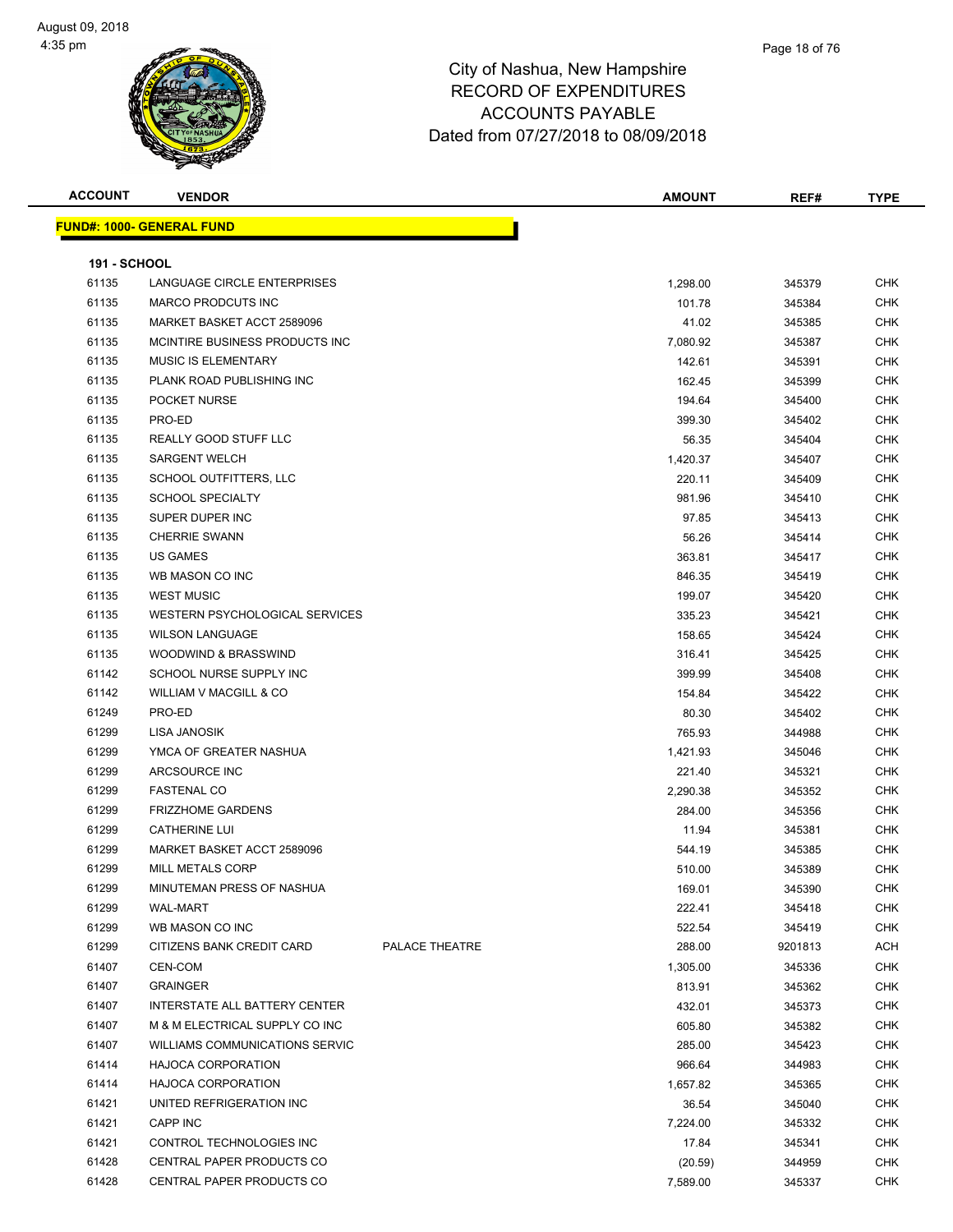| <b>ACCOUNT</b>      | <b>VENDOR</b>                         | <b>AMOUNT</b> | REF#   | <b>TYPE</b> |
|---------------------|---------------------------------------|---------------|--------|-------------|
|                     | <b>FUND#: 1000- GENERAL FUND</b>      |               |        |             |
| <b>191 - SCHOOL</b> |                                       |               |        |             |
| 61428               | CLEAN-O-RAMA                          | 1,244.72      | 345339 | <b>CHK</b>  |
| 61428               | NATIONWIDE SALES & SERVICE            | 2,467.81      | 345395 | <b>CHK</b>  |
| 61599               | NASHUA OUTDOOR POWER EQUIPMENT        | 333.97        | 345011 | <b>CHK</b>  |
| 61599               | SITEONE LANDSCAPE SUPPLY LLC          | 281.48        | 345037 | <b>CHK</b>  |
| 61599               | FRANKLIN PAINT CO INC                 | 3,626.00      | 345355 | <b>CHK</b>  |
| 61599               | NASHUA OUTDOOR POWER EQUIPMENT        | 116.27        | 345392 | <b>CHK</b>  |
| 61599               | SITEONE LANDSCAPE SUPPLY LLC          | 303.93        | 345411 | CHK         |
| 61607               | AMAZON.COM LLC                        | (32.29)       | 154334 | ACH         |
| 61607               | COMPUTER HUT dba IT INSIDERS          | 2,298.24      | 344987 | <b>CHK</b>  |
| 61607               | <b>SCHOOL SPECIALTY</b>               | 101.48        | 345034 | <b>CHK</b>  |
| 61607               | COMPUTER HUT dba IT INSIDERS          | 2,509.74      | 345374 | <b>CHK</b>  |
| 61814               | AMAZON.COM LLC                        | 36.98         | 154334 | ACH         |
| 61821               | <b>EBSCO INFORMATION SERVICES</b>     | 391.26        | 345350 | CHK         |
| 61875               | ACADEMIC THERAPY/HIGH NOON BKS        | 99.00         | 345315 | CHK         |
| 61875               | <b>HEINEMANN</b>                      | 545.00        | 345367 | <b>CHK</b>  |
| 61875               | MASCENIC REGIONAL SAU 87              | 1,500.00      | 345386 | CHK         |
| 61875               | <b>OGAPMATH LLC</b>                   | 250.00        | 345397 | CHK         |
| 61875               | <b>WILSON LANGUAGE</b>                | 550.80        | 345424 | CHK         |
| 71221               | <b>APPLE INC</b>                      | 1,432.00      | 345319 | CHK         |
| 71221               | HP INC                                | 140,185.76    | 345369 | CHK         |
| 71228               | EDUCATION LOGISTICS INC               | 7,038.00      | 344975 | <b>CHK</b>  |
| 71228               | NAVIANCE, INC                         | 27,675.40     | 345012 | <b>CHK</b>  |
| 71228               | ANDREW'S NETWORK ENTERPRISES          | 5,584.10      | 345318 | <b>CHK</b>  |
| 71228               | <b>CODEWORK INC</b>                   | 5,280.00      | 345340 | CHK         |
| 71228               | <b>GOVCONNECTION INC</b>              | 63,414.68     | 345361 | <b>CHK</b>  |
| 71800               | WB MASON CO INC                       | 1,274.95      | 345044 | <b>CHK</b>  |
| 71800               | DECKER SCHOOL FIX                     | 78.02         | 345347 | CHK         |
| 71800               | NATIONAL BUSINESS FURNITURE LL        | 3,098.16      | 345394 | CHK         |
| 71800               | PRO AV SYSTEMS INC                    | 1,635.00      | 345401 | CHK         |
| 71999               | AMAZON.COM LLC                        | 2,038.09      | 154374 | ACH         |
| 71999               | <b>CUSTOM COMPUTER SPECIALIST INC</b> | 147.03        | 344968 | <b>CHK</b>  |
| 71999               | WB MASON CO INC                       | 516.58        | 345044 | <b>CHK</b>  |
| 71999               | SCHOOL NURSE SUPPLY INC               | 350.83        | 345408 | <b>CHK</b>  |
| 71999               | WB MASON CO INC                       | 107.00        | 345419 | <b>CHK</b>  |
| 75120               | NORWAY SAVINGS BANK                   | 86,744.24     | 345019 | <b>CHK</b>  |
| 75220               | NORWAY SAVINGS BANK                   | 10,480.31     | 345019 | <b>CHK</b>  |
|                     | TOTAL 191 - SCHOOL                    | \$801,633.28  |        |             |
|                     |                                       |               |        |             |

**TOTAL FUND 1000 - GENERAL FUND \$4,390,352.64** 

#### **FUND#: 1001- GF-CAPITAL IMPROVEMENTS**

#### **161 - STREETS**

| 81100 | LEIGHTON A WHITE                     | 380.38  | 344888 | снк |
|-------|--------------------------------------|---------|--------|-----|
| 81100 | A H HARRIS & SONS INC                | 339.72  | 345163 | СНК |
| 81100 | <b>GRANITE STATE CONCRETE CO INC</b> | .008.00 | 344874 | СНК |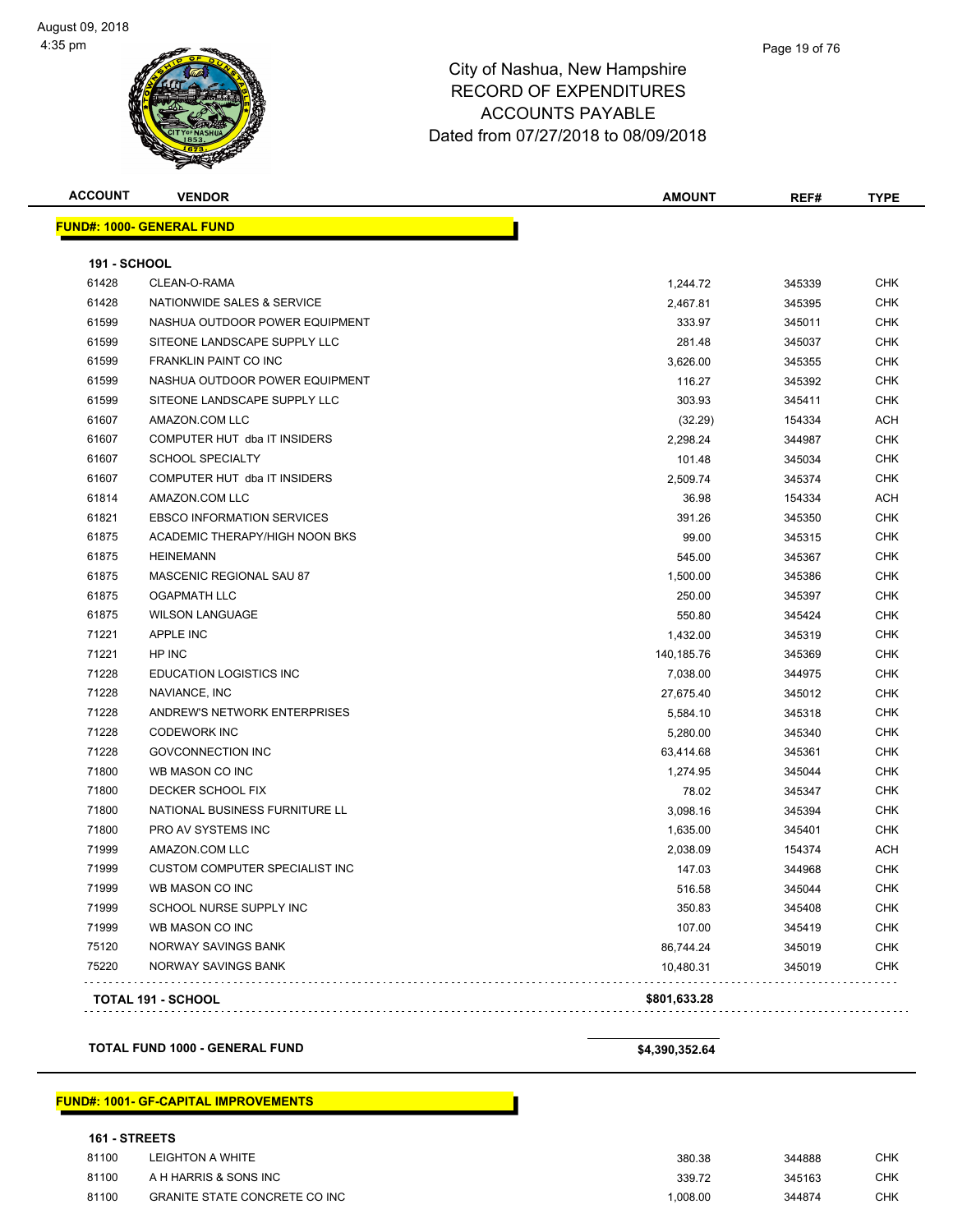$\overline{\phantom{0}}$ 

| 35 pm                                                        |                                     | Page 20 of 76    |                                                                           |
|--------------------------------------------------------------|-------------------------------------|------------------|---------------------------------------------------------------------------|
|                                                              | City of Nashua, New Hampshire       |                  |                                                                           |
|                                                              | <b>RECORD OF EXPENDITURES</b>       |                  |                                                                           |
|                                                              | <b>ACCOUNTS PAYABLE</b>             |                  |                                                                           |
|                                                              |                                     |                  |                                                                           |
|                                                              | Dated from 07/27/2018 to 08/09/2018 |                  |                                                                           |
| <b>ACCOUNT</b>                                               |                                     |                  |                                                                           |
| <b>VENDOR</b><br><b>FUND#: 1001- GF-CAPITAL IMPROVEMENTS</b> | <b>AMOUNT</b>                       | REF#             | <b>TYPE</b>                                                               |
|                                                              |                                     |                  |                                                                           |
| 161 - STREETS<br>81100                                       |                                     |                  | <b>CHK</b>                                                                |
| <b>LEIGHTON A WHITE</b><br>81100<br><b>LEIGHTON A WHITE</b>  | 5,751.71<br>224.96                  | 344888<br>344888 | <b>CHK</b>                                                                |
| .<br>TOTAL 161 - STREETS                                     | \$7,704.77                          |                  |                                                                           |
|                                                              |                                     |                  |                                                                           |
| <b>183 - ECONOMIC DEVELOPMENT</b>                            |                                     |                  |                                                                           |
| 81100<br>L & H SIGN COMPANY INC                              | 94,031.10                           | 154372           | ACH                                                                       |
| <b>TOTAL 183 - ECONOMIC DEVELOPMENT</b>                      | \$94,031.10                         |                  |                                                                           |
| <b>191 - SCHOOL</b>                                          |                                     |                  |                                                                           |
| STANTEC CONSULTING SERVICES<br>81100                         | 1,875.00                            | 345038           | <b>CHK</b>                                                                |
| <b>TOTAL 191 - SCHOOL</b>                                    | \$1,875.00                          |                  |                                                                           |
|                                                              |                                     |                  |                                                                           |
|                                                              |                                     |                  |                                                                           |
| <b>TOTAL FUND 1001 - GF-CAPITAL IMPROVEMENTS</b>             | \$103,610.87                        |                  |                                                                           |
|                                                              |                                     |                  |                                                                           |
| <b>FUND#: 1010- GF-PRIOR YEAR ENC &amp; ESCROWS</b>          |                                     |                  |                                                                           |
| <b>111 - HUMAN RESOURCES</b><br>53142<br><b>ACCOUNTEMPS</b>  | 84.42                               | 345166           |                                                                           |
|                                                              |                                     |                  |                                                                           |
| <b>TOTAL 111 - HUMAN RESOURCES</b>                           | \$84.42                             |                  |                                                                           |
| <b>122 - INFORMATION TECHNOLOGY</b>                          |                                     |                  |                                                                           |
| 71221<br>CONWAY OFFICE SOLUTIONS                             | 2,686.00                            | 345192<br>.      |                                                                           |
| <b>TOTAL 122 - INFORMATION TECHNOLOGY</b>                    | \$2,686.00                          |                  |                                                                           |
| <b>126 - FINANCIAL SERVICES</b>                              |                                     |                  |                                                                           |
| 53467<br><b>MAILINGS UNLIMITED</b>                           | 11,100.00                           | 154341           |                                                                           |
| <b>TOTAL 126 - FINANCIAL SERVICES</b>                        | \$11,100.00                         |                  |                                                                           |
| 150 - POLICE                                                 |                                     |                  |                                                                           |
| 61110<br>ATLANTIC TACTICAL INC                               | 5,582.50                            | 345174           |                                                                           |
| <b>TOTAL 150 - POLICE</b>                                    | \$5,582.50                          |                  |                                                                           |
| 161 - STREETS                                                |                                     |                  |                                                                           |
| 54275<br>HI WAY SAFETY SYSTEMS INC                           | 15,598.24                           | 345223           |                                                                           |
| 54492<br>ROUTEMATCH SOFTWARE INC                             | 1,580.00                            | 345268           | <b>CHK</b><br><b>CHK</b><br>ACH<br><b>CHK</b><br><b>CHK</b><br><b>CHK</b> |

**TOTAL 161 - STREETS \$17,464.58**

**171 - COMMUNITY SERVICES**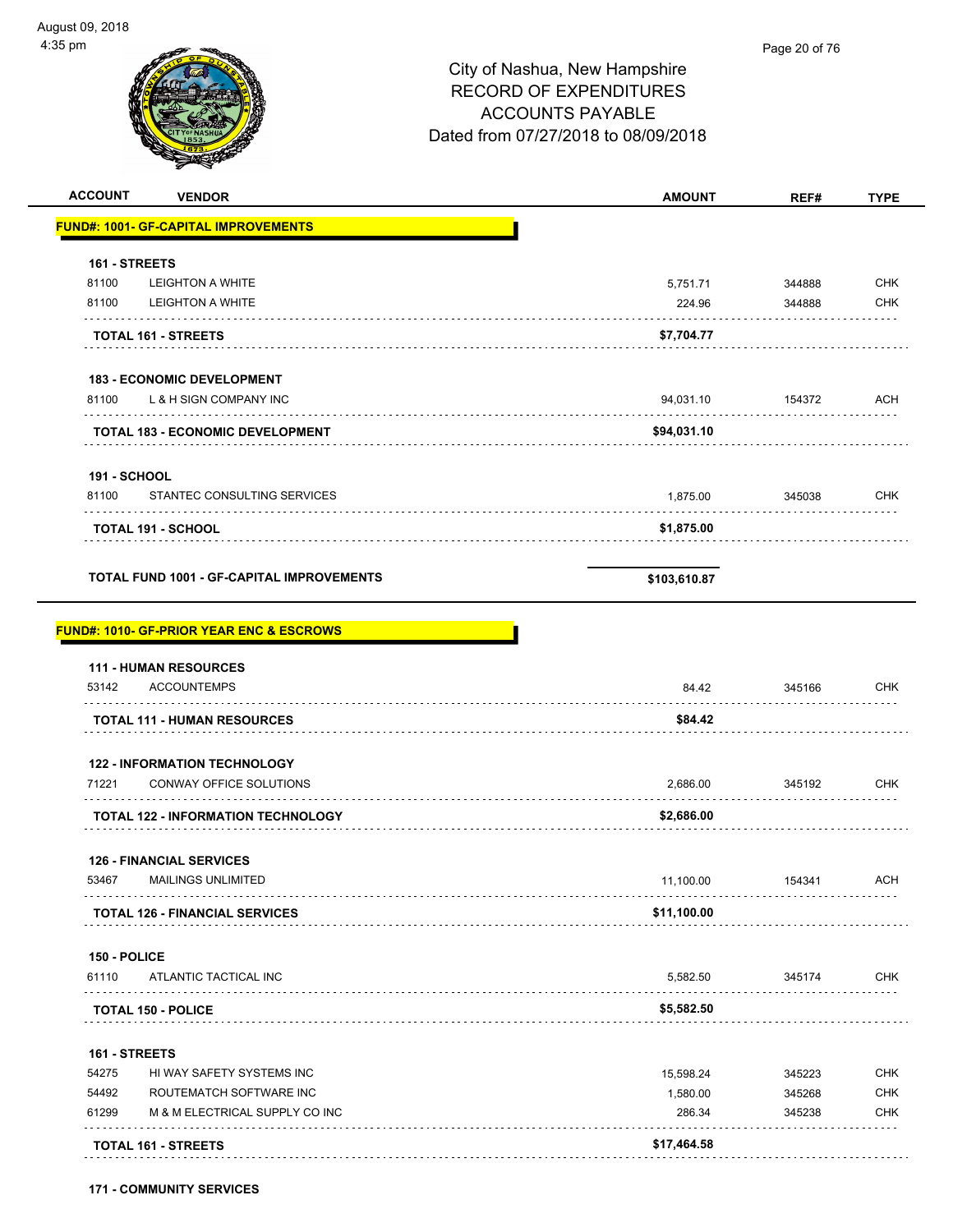| <b>ACCOUNT</b>      | <b>VENDOR</b>                                            | <b>AMOUNT</b>         | REF#             | <b>TYPE</b> |
|---------------------|----------------------------------------------------------|-----------------------|------------------|-------------|
|                     | <b>FUND#: 1010- GF-PRIOR YEAR ENC &amp; ESCROWS</b>      |                       |                  |             |
|                     |                                                          |                       |                  |             |
| 55607               | <b>171 - COMMUNITY SERVICES</b><br><b>MARCO</b>          | 124.34                | 345239           | <b>CHK</b>  |
|                     |                                                          |                       |                  |             |
|                     | <b>TOTAL 171 - COMMUNITY SERVICES</b>                    | \$124.34              |                  |             |
| <b>191 - SCHOOL</b> |                                                          |                       |                  |             |
| 54280               | GATE CITY FENCE CO INC                                   |                       | 345358           | <b>CHK</b>  |
| 55600               | THE COPY SHOP                                            | 13,500.00<br>3,641.00 | 344965           | <b>CHK</b>  |
| 61135               | DAVE'S QUALITY DRY CLEANING                              |                       |                  | <b>CHK</b>  |
| 71999               | CDI COMPUTER DEALERS INC                                 | 1,000.00<br>989.89    | 344969<br>345335 | <b>CHK</b>  |
|                     |                                                          |                       |                  |             |
|                     | <b>TOTAL 191 - SCHOOL</b>                                | \$19,130.89           |                  |             |
|                     | <b>TOTAL FUND 1010 - GF-PRIOR YEAR ENC &amp; ESCROWS</b> | \$56,172.73           |                  |             |
|                     |                                                          |                       |                  |             |
|                     | <b>FUND#: 2100- FOOD SERVICES FUND</b>                   |                       |                  |             |
| 44503               | HEE CHO                                                  | 50.00                 | 344961           | <b>CHK</b>  |
| 44503               | <b>CHRISTINE COCCO</b>                                   | 19.05                 | 344964           | <b>CHK</b>  |
| 44503               | YVONNE DICOSIMO                                          | 19.85                 | 344970           | <b>CHK</b>  |
| 53628               | ASAP FIRE & SAFETY CORP                                  | 75.00                 | 344952           | <b>CHK</b>  |
| 53628               | PCS REVENUE CONTROL SYSTEMS IN                           | 10,118.75             | 345023           | <b>CHK</b>  |
| 55307               | <b>KARYN LAWLESS</b>                                     | 226.86                | 344993           | <b>CHK</b>  |
| 61100               | <b>ANN HOVEY</b>                                         | 20.06                 | 344985           | <b>CHK</b>  |
| 61100               | WB MASON CO INC                                          | 33.58                 | 345419           | <b>CHK</b>  |
| 61214               | <b>BIMBO FOODS BAKERIES INC</b>                          | 155.10                | 344956           | <b>CHK</b>  |
| 61214               | <b>COSTA FRUIT &amp; PRODUCE CO</b>                      | 328.93                |                  | <b>CHK</b>  |
| 61299               | CENTRAL PAPER PRODUCTS CO                                |                       | 344966<br>344959 | <b>CHK</b>  |
| 71000               | KITTREDGE EQUIPMENT CO - NH                              | (9.99)<br>190.00      | 345378           | <b>CHK</b>  |
|                     |                                                          |                       |                  |             |
|                     | <b>TOTAL FUND 2100 - FOOD SERVICES FUND</b>              | \$11,227.19           |                  |             |
|                     |                                                          |                       |                  |             |
|                     | <b>FUND#: 2120- SUMMER FEEDING PROGRAM FUND</b>          |                       |                  |             |
| 61214               | <b>BIMBO FOODS BAKERIES INC</b>                          | 1,241.55              | 344956           | CHK         |
| 61214               | COSTA FRUIT & PRODUCE CO                                 | 17,625.46             | 344966           | <b>CHK</b>  |
| 61214               | <b>GARELICK FARMS LLC</b>                                | 6,637.39              | 344977           | <b>CHK</b>  |
| 61214               | <b>M SAUNDERS INC</b>                                    | 2,724.46              | 344998           | <b>CHK</b>  |
| 61214               | <b>BIMBO FOODS BAKERIES INC</b>                          | 96.00                 | 345328           | <b>CHK</b>  |
| 61214               | <b>GARELICK FARMS LLC</b>                                | 1,600.20              | 345357           | <b>CHK</b>  |
| 61214               | <b>M SAUNDERS INC</b>                                    | 166.13                | 345383           | <b>CHK</b>  |
| 61299               | CENTRAL PAPER PRODUCTS CO                                | 3,627.86              | 344959           | <b>CHK</b>  |
| 61299               | PAMELA CORREA                                            | 212.41                | 345343           | <b>CHK</b>  |
|                     | TOTAL FUND 2120 - SUMMER FEEDING PROGRAM FUND            | \$33,931.46           |                  |             |
|                     |                                                          |                       |                  |             |

#### **FUND#: 2201- DRIVERS EDUCATION FUND**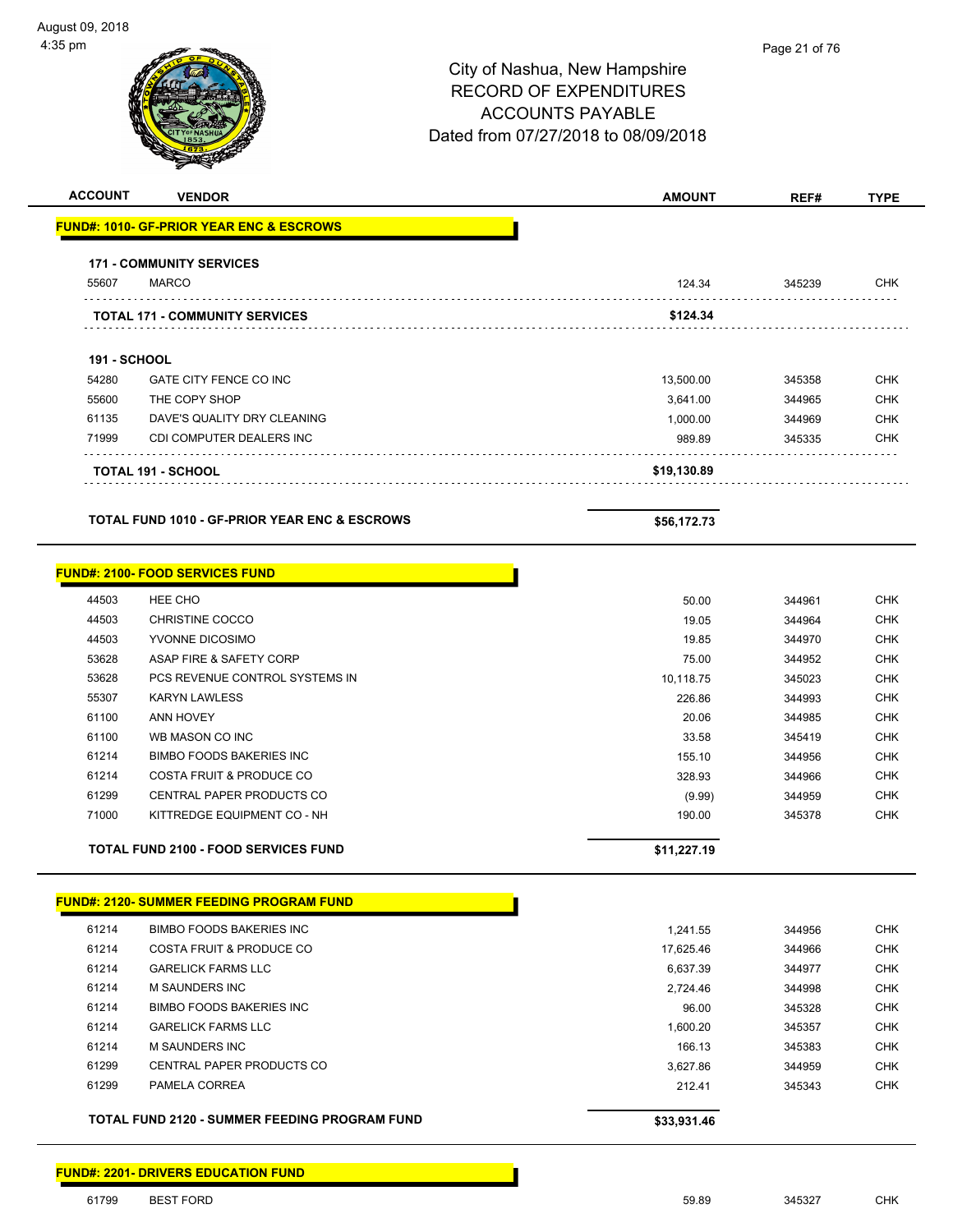| <b>ACCOUNT</b> | <b>VENDOR</b>                                     | <b>AMOUNT</b> | REF#   | <b>TYPE</b> |
|----------------|---------------------------------------------------|---------------|--------|-------------|
|                | TOTAL FUND 2201 - DRIVERS EDUCATION FUND          | \$59.89       |        |             |
|                | <b>FUND#: 2204- SUMMER SCHOOL</b>                 |               |        |             |
| 44600          | <b>CESAR R SANCHEZ</b>                            | 100.00        | 345405 | <b>CHK</b>  |
|                | <b>TOTAL FUND 2204 - SUMMER SCHOOL</b>            | \$100.00      |        |             |
|                | <b>FUND#: 2207- ADULT ED/CONTINUING ED</b>        |               |        |             |
| 55300          | <b>LAURIE ROTHHAUS</b>                            | 41.96         | 345028 | <b>CHK</b>  |
| 61135          | <b>JOSTENS INC</b>                                | 32.39         | 344991 | <b>CHK</b>  |
| 61135          | <b>JOSTENS INC</b>                                | 50.26         | 345376 | <b>CHK</b>  |
| 61299          | <b>WAL-MART</b>                                   | 63.68         | 345043 | <b>CHK</b>  |
|                |                                                   |               |        |             |
|                | <b>TOTAL FUND 2207 - ADULT ED/CONTINUING ED</b>   | \$188.29      |        |             |
|                | <b>FUND#: 2212- ATHLETICS REVENUE FUND</b>        |               |        |             |
| 61107          | CHAMPIONS CHOICE INC                              | 16,640.00     | 345338 | <b>CHK</b>  |
| 61299          | NIXON CO INC                                      | 340.00        | 345018 | <b>CHK</b>  |
|                | <b>TOTAL FUND 2212 - ATHLETICS REVENUE FUND</b>   | \$16,980.00   |        |             |
|                |                                                   |               |        |             |
|                | <b>FUND#: 2222- AFTER SCHOOL PROGRAM</b>          |               |        |             |
| 55690          | FIRST STUDENT INC                                 | 1,290.52      | 344976 | <b>CHK</b>  |
| 61299          | AMHERST ST SCHOOL SAF                             | 60.00         | 344942 | <b>CHK</b>  |
| 61299          | <b>GARELICK FARMS LLC</b>                         | 152.78        | 344977 | <b>CHK</b>  |
| 61299          | MARKET BASKET ACCT 2589096                        | 111.88        | 345001 | <b>CHK</b>  |
| 61299          | <b>SAM'S CLUB</b>                                 | 140.00        | 345031 | <b>CHK</b>  |
|                | TOTAL FUND 2222 - AFTER SCHOOL PROGRAM            | \$1,755.18    |        |             |
|                |                                                   |               |        |             |
|                | <b>FUND#: 2257- SPECIAL ED LOCAL</b>              |               |        |             |
| 44600          | <b>WEI ZHAO</b>                                   | 360.00        | 345047 | <b>CHK</b>  |
|                | <b>TOTAL FUND 2257 - SPECIAL ED LOCAL</b>         | \$360.00      |        |             |
|                | <b>FUND#: 2503- PARKS &amp; REC PROGRAMS FUND</b> |               |        |             |
| 44549          | PRIYA HASSIJA                                     | 180.00        | 345048 | <b>CHK</b>  |
| 44549          | <b>HEATHER BLONDIN</b>                            | 12.00         | 345049 | <b>CHK</b>  |
| 44549          | ANGELA LEUNG                                      | 12.00         | 345050 | <b>CHK</b>  |
| 44549          | <b>SHASHI MURTHY</b>                              | 180.00        | 345051 | <b>CHK</b>  |
| 44549          | <b>REBECA SANDEL</b>                              | 60.00         | 345053 | <b>CHK</b>  |
| 44549          | <b>LISA SHERRY</b>                                | 12.00         | 345054 | <b>CHK</b>  |
| 44549          | SRIDEVI SRIRANGAN                                 | 135.00        | 345055 | <b>CHK</b>  |
| 44549          | MARY WOODWARD                                     | 225.00        | 345056 | <b>CHK</b>  |
| 53600          | <b>NRICH INC</b>                                  | 2,450.00      | 344911 | <b>CHK</b>  |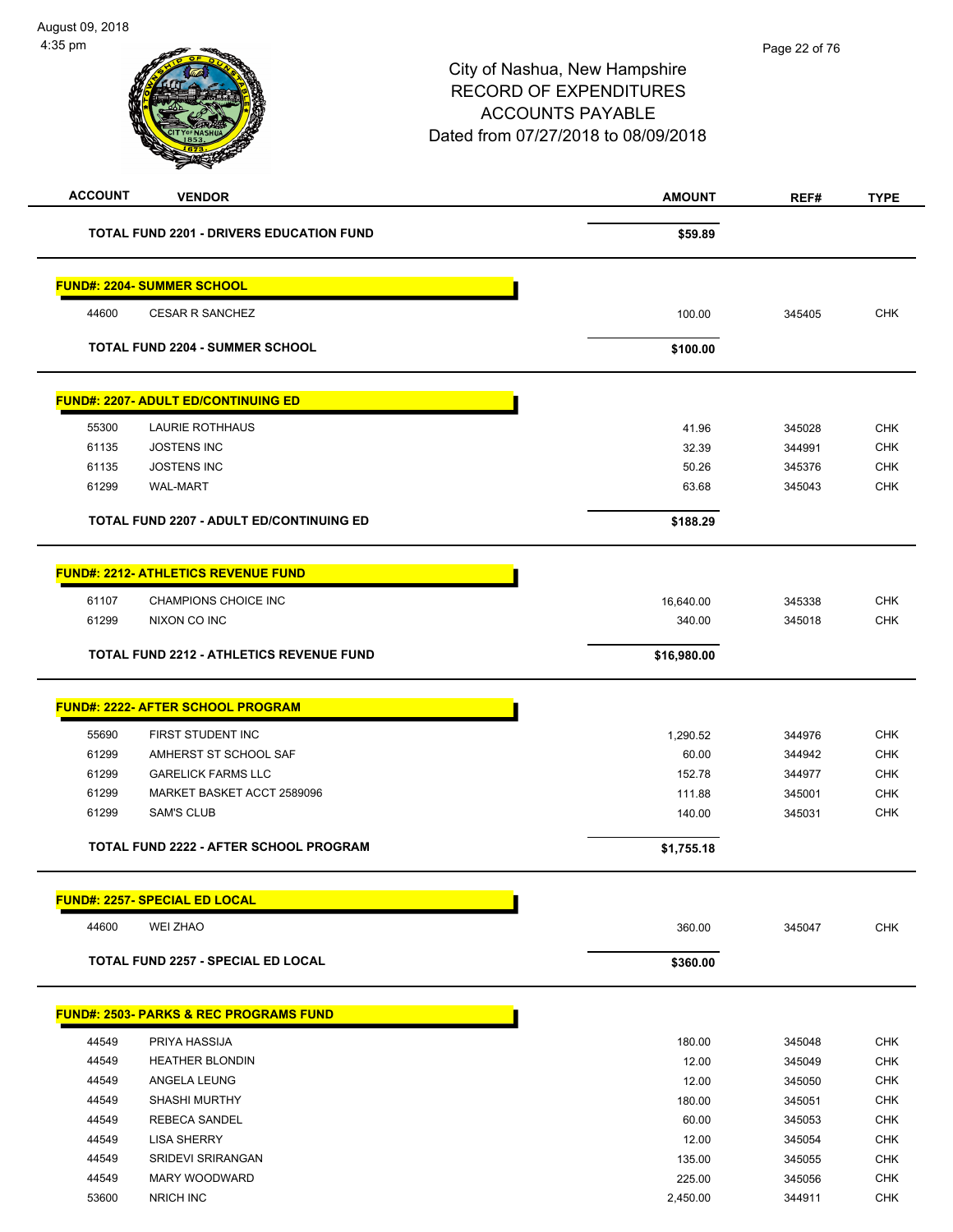| <b>ACCOUNT</b> | <b>VENDOR</b>                                          |                                    | <b>AMOUNT</b>    | REF#               | <b>TYPE</b>              |
|----------------|--------------------------------------------------------|------------------------------------|------------------|--------------------|--------------------------|
|                | <b>FUND#: 2503- PARKS &amp; REC PROGRAMS FUND</b>      |                                    |                  |                    |                          |
| 61128          | <b>Q-TEES SCREEN PRINTING</b>                          |                                    | 500.00           | 344919             | <b>CHK</b>               |
|                |                                                        |                                    |                  |                    |                          |
|                | <b>TOTAL FUND 2503 - PARKS &amp; REC PROGRAMS FUND</b> |                                    | \$3,766.00       |                    |                          |
|                |                                                        |                                    |                  |                    |                          |
|                | <b>FUND#: 2504- HOLMAN STADIUM EVENTS FUND</b>         |                                    |                  |                    |                          |
| 55658          | BELLAVANCE BEVERAGE CO INC                             |                                    | 968.51           | 344833             | <b>CHK</b>               |
| 55699          | <b>NHLC FEE</b>                                        |                                    | 275.00           | 344791             | <b>CHK</b>               |
| 55699          | <b>GATE CITY MONUMENT INC</b>                          |                                    | 492.00           | 345212             | <b>CHK</b>               |
| 55699          | <b>STADIUM GRAPHICS</b>                                |                                    | 1,060.00         | 345287             | <b>CHK</b>               |
|                | <b>TOTAL FUND 2504 - HOLMAN STADIUM EVENTS FUND</b>    |                                    | \$2,795.51       |                    |                          |
|                | <b>FUND#: 2505- PEG ACCESS CHANNELS FUND</b>           |                                    |                  |                    |                          |
| 54100          | <b>EVERSOURCE</b>                                      |                                    | 359.18           | 345144             | <b>CHK</b>               |
| 54114          | <b>DIRECT ENERGY BUSINESS</b>                          |                                    | 0.11             | 344861             | <b>CHK</b>               |
| 54141          | PENNICHUCK WATER WORKS INC                             |                                    | 18.44            | 344817             | <b>CHK</b>               |
| 54487          | THE CAMERA COMPANY                                     |                                    | 2,560.00         | 344882             | <b>CHK</b>               |
| 55300          | <b>JEFF POEHNERT</b>                                   |                                    | 272.50           | 344796             | <b>CHK</b>               |
| 55400          | PETER JOHNSON                                          |                                    | 1,230.01         | 344792             | <b>CHK</b>               |
| 55699          | COMCAST CABLE COMMUNICATIONS I                         |                                    | 10.37            | 344804             | <b>CHK</b>               |
| 81100          | COMMUNITY MEDIA SERVICES GRP L                         |                                    | 643.28           | 344784             | <b>CHK</b>               |
| 81100          | THE CAMERA COMPANY                                     |                                    | 3,677.90         | 344882             | <b>CHK</b>               |
|                | <b>TOTAL FUND 2505 - PEG ACCESS CHANNELS FUND</b>      |                                    | \$8,771.79       |                    |                          |
|                | <b>FUND#: 2506- HUNT BLDG FACILITY RENTAL FUND</b>     |                                    |                  |                    |                          |
| 54100          | <b>EVERSOURCE</b>                                      |                                    | 840.52           | 345144             | <b>CHK</b>               |
| 54141          | PENNICHUCK WATER WORKS INC                             |                                    | 429.88           | 344817             | <b>CHK</b>               |
|                |                                                        |                                    |                  |                    |                          |
|                | TOTAL FUND 2506 - HUNT BLDG FACILITY RENTAL FUND       |                                    | \$1,270.40       |                    |                          |
|                | <b>FUND#: 3000- MAYOR GRANTS FUND</b>                  |                                    |                  |                    |                          |
| 55400          | <b>FOUNDATION FOR HEALTHY</b>                          |                                    | 4,500.00         | 345206             | <b>CHK</b>               |
|                | <b>TOTAL FUND 3000 - MAYOR GRANTS FUND</b>             |                                    | \$4,500.00       |                    |                          |
|                | <b>FUND#: 3030- EMERGENCY MGMT GRANTS FUND</b>         |                                    |                  |                    |                          |
|                |                                                        | <b>Hilton Hotels &amp; Resorts</b> |                  |                    |                          |
| 55400<br>55400 | CITIZENS BANK CREDIT CARD<br>CITIZENS BANK CREDIT CARD | Hilton Hotels & Resorts            | 818.31<br>818.31 | 9201813<br>9201813 | <b>ACH</b><br><b>ACH</b> |
| 55400          | CITIZENS BANK CREDIT CARD                              | <b>Hilton Hotels &amp; Resorts</b> | 818.31           | 9201813            | <b>ACH</b>               |
| 55400          | CITIZENS BANK CREDIT CARD                              | <b>Hilton Hotels &amp; Resorts</b> | 818.31           | 9201813            | <b>ACH</b>               |
| 55400          | CITIZENS BANK CREDIT CARD                              | International Hazardous Materi     | (40.00)          | 9201813            | <b>ACH</b>               |
|                |                                                        |                                    |                  |                    |                          |
|                | <b>TOTAL FUND 3030 - EMERGENCY MGMT GRANTS FUND</b>    |                                    | \$3,233.24       |                    |                          |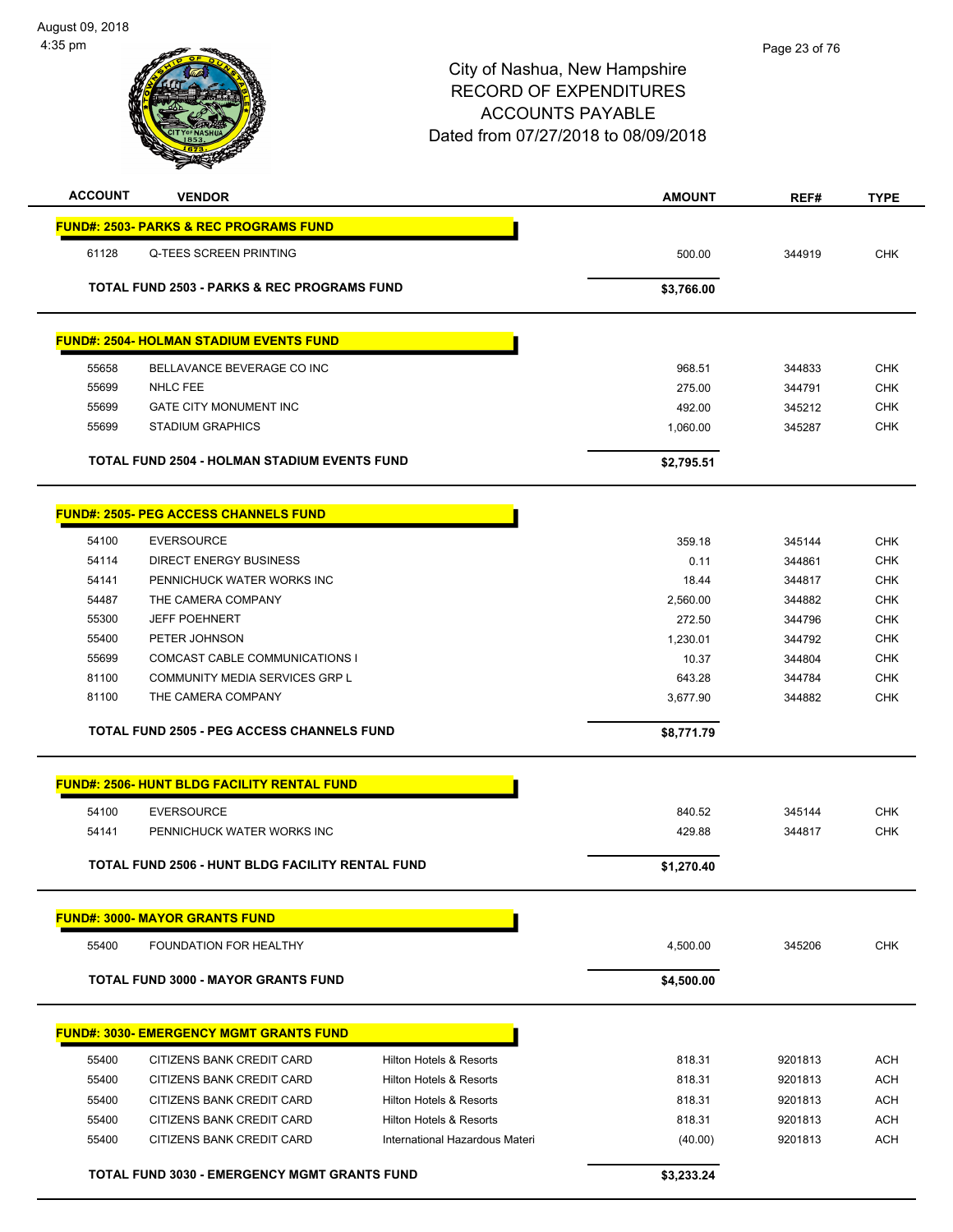August 09, 2018 4:35 pm



| <b>ACCOUNT</b> | <b>VENDOR</b>                                           |                               | <b>AMOUNT</b> | REF#    | <b>TYPE</b> |
|----------------|---------------------------------------------------------|-------------------------------|---------------|---------|-------------|
|                | <b>FUND#: 3050- POLICE GRANTS FUND</b>                  |                               |               |         |             |
| 55400          | CITIZENS BANK CREDIT CARD                               | PayPal                        | 675.00        | 9201813 | ACH         |
| 61110          | ATLANTIC TACTICAL INC                                   |                               | 5,582.50      | 345174  | <b>CHK</b>  |
|                | <b>TOTAL FUND 3050 - POLICE GRANTS FUND</b>             |                               | \$6,257.50    |         |             |
|                |                                                         |                               |               |         |             |
|                | <b>FUND#: 3068- COMMUNITY SERVICES GRANTS FUND</b>      |                               |               |         |             |
| 55100          | <b>SPRINT</b>                                           |                               | 75.98         | 344765  | <b>CHK</b>  |
| 55421          | WB MASON CO INC                                         |                               | 109.59        | 345304  | <b>CHK</b>  |
| 55421          | CITIZENS BANK CREDIT CARD                               | AnyMeeting                    | 168.00        | 9201813 | <b>ACH</b>  |
| 61100          | WB MASON CO INC                                         |                               | 10.89         | 345304  | <b>CHK</b>  |
| 61250          | POSITIVE PROMOTIONS INC                                 |                               | 155.95        | 344917  | <b>CHK</b>  |
| 61250          | POSITIVE PROMOTIONS INC                                 |                               | 262.34        | 345264  | <b>CHK</b>  |
| 61250          | POSITIVE PROMOTIONS INC                                 |                               | 174.41        | 345264  | <b>CHK</b>  |
| 61830          | CITIZENS BANK CREDIT CARD                               | AnyMeeting                    | 612.00        | 9201813 | <b>ACH</b>  |
| 68332          | <b>HEALTH PROMOTIONS</b>                                |                               | 252.21        | 344877  | <b>CHK</b>  |
| 68332          | <b>HEALTH PROMOTIONS</b>                                |                               | 1,600.85      | 345222  | <b>CHK</b>  |
| 68350          | POSITIVE PROMOTIONS INC                                 |                               | 805.27        | 345264  | <b>CHK</b>  |
| 68350          | POSITIVE PROMOTIONS INC                                 |                               | 364.40        | 345264  | <b>CHK</b>  |
| 68350          | <b>MARCO</b>                                            |                               | 457.45        | 345239  | <b>CHK</b>  |
|                |                                                         |                               |               |         |             |
|                | <b>TOTAL FUND 3068 - COMMUNITY SERVICES GRANTS FUND</b> |                               | \$5,049.34    |         |             |
|                |                                                         |                               |               |         |             |
|                | <b>FUND#: 3070- COMMUNITY HEALTH GRANTS FUND</b>        |                               |               |         |             |
| 54221          | <b>STERICYCLE INC</b>                                   |                               | 176.42        | 345289  | <b>CHK</b>  |
|                | <b>TOTAL FUND 3070 - COMMUNITY HEALTH GRANTS FUND</b>   |                               |               |         |             |
|                |                                                         |                               | \$176.42      |         |             |
|                | <b>FUND#: 3080- COMMUNITY DEVELOPMENT GRANTS</b>        |                               |               |         |             |
| 54285          | SOLITUDE LAKE MANAGEMENT LLC                            |                               | 1,010.00      | 344930  | <b>CHK</b>  |
| 54285          | SOLITUDE LAKE MANAGEMENT LLC                            |                               | 42,835.00     | 345285  | <b>CHK</b>  |
|                |                                                         |                               |               |         |             |
|                | <b>TOTAL FUND 3080 - COMMUNITY DEVELOPMENT GRANTS</b>   |                               | \$43,845.00   |         |             |
|                |                                                         |                               |               |         |             |
|                | <b>FUND#: 3090- URBAN PROGRAM GRANTS FUND</b>           |                               |               |         |             |
| 54210          | MUNOZ CONSTRUCTION                                      |                               | 780.00        | 344789  | <b>CHK</b>  |
| 54210          | ALCHEMY LEAD MANAGMENT                                  |                               | 220.00        | 344828  | <b>CHK</b>  |
| 54210          | DAD'S ABATEMENT LLC                                     |                               | 515.00        | 344786  | <b>CHK</b>  |
| 54210          | MUNOZ CONSTRUCTION                                      |                               | 2,500.00      | 344789  | <b>CHK</b>  |
| 54225          | ALCHEMY LEAD MANAGMENT                                  |                               | 680.00        | 344828  | <b>CHK</b>  |
| 55300          | DAVID SULLIVAN                                          |                               | 314.34        | 344801  | <b>CHK</b>  |
| 55300          | CITIZENS BANK CREDIT CARD                               | DoubleTree by Hilton - Anahei | 872.84        | 9201813 | <b>ACH</b>  |
| 55300          | CITIZENS BANK CREDIT CARD                               | DoubleTree by Hilton - Anahei | 84.24         | 9201813 | <b>ACH</b>  |
| 55300          | CITIZENS BANK CREDIT CARD                               | DoubleTree by Hilton - Anahei | 68.18         | 9201813 | <b>ACH</b>  |
| 55300          | CITIZENS BANK CREDIT CARD                               | DoubleTree by Hilton - Anahei | 802.05        | 9201813 | <b>ACH</b>  |
| 55307          | DAVID SULLIVAN                                          |                               | 353.17        | 344801  | <b>CHK</b>  |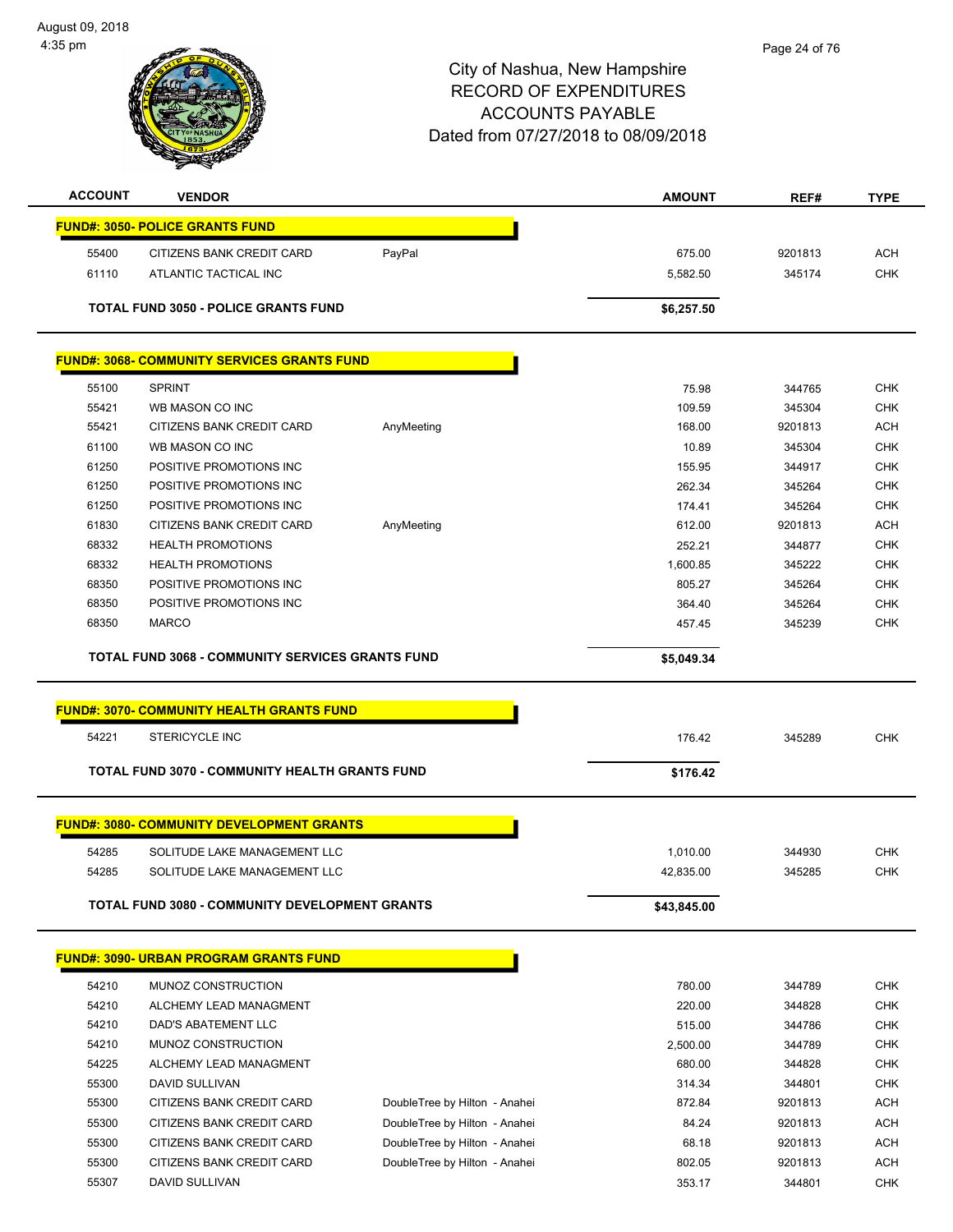

| <b>ACCOUNT</b> | <b>VENDOR</b>                                 | <b>AMOUNT</b>      | REF#   | <b>TYPE</b> |
|----------------|-----------------------------------------------|--------------------|--------|-------------|
|                | <b>FUND#: 3090- URBAN PROGRAM GRANTS FUND</b> |                    |        |             |
| 55307          | STEPHEN D VEGA                                | 69.76              | 345131 | <b>CHK</b>  |
| 55307          | <b>ROBERT RICE</b>                            | 149.27             | 345124 | <b>CHK</b>  |
| 55614          | HILLSBOROUGH COUNTY REGISTRY                  | 21.47              | 345224 | <b>CHK</b>  |
| 61900          | DAVID SULLIVAN                                | 221.25             | 344801 | <b>CHK</b>  |
| 68345          | <b>MARKO A HERNANDEZ</b>                      | 350.00             | 345113 | <b>CHK</b>  |
|                | TOTAL FUND 3090 - URBAN PROGRAM GRANTS FUND   | \$8,001.57         |        |             |
|                | <b>FUND#: 3120- TRANSIT GRANTS FUND</b>       |                    |        |             |
| 54100          | <b>EVERSOURCE</b>                             | 1,239.31           | 345144 | <b>CHK</b>  |
| 54100          | <b>EVERSOURCE</b>                             | 446.57             | 345144 | <b>CHK</b>  |
| 54100          | <b>EVERSOURCE</b>                             | 1,328.97           | 345144 | <b>CHK</b>  |
| 54114          | DIRECT ENERGY BUSINESS                        | 0.39               | 344861 | <b>CHK</b>  |
| 54114          | <b>DIRECT ENERGY BUSINESS</b>                 | 18.32              | 344861 | <b>CHK</b>  |
| 54141          | PENNICHUCK WATER WORKS INC                    | 67.62              | 344817 | <b>CHK</b>  |
| 54225          | TRC ENGINEERING SERVICES LLC                  | 575.00             | 344936 | <b>CHK</b>  |
| 54280          | <b>GAGNONS ELECTRICAL SERVICE INC</b>         | 252.89             | 345209 | <b>CHK</b>  |
| 55109          | CONSOLIDATED COMMUNICATIONS                   | 50.00              | 344805 | <b>CHK</b>  |
| 55118          | <b>SPRINT</b>                                 | 41.96              | 344765 | <b>CHK</b>  |
| 55690          | FIRST TRANSIT INC                             | 34,647.00          | 154332 | <b>ACH</b>  |
| 55690          | FIRST TRANSIT INC                             | 81,313.36          | 154332 | <b>ACH</b>  |
| 55690          | FIRST TRANSIT INC                             | 25,602.19          | 154332 | <b>ACH</b>  |
| 55699          | AMERICAN TELECOM SERVICES LLC                 | 50.00              | 345172 | <b>CHK</b>  |
| 55699          | CINTAS#016                                    | 57.27              | 344849 | <b>CHK</b>  |
| 55699          | VERIZON WIRELESS-342008805                    | 131.00             | 345161 | <b>CHK</b>  |
| 55699          | CINTAS#016                                    | 156.54             | 345189 | <b>CHK</b>  |
| 61299          | WB MASON CO INC                               | 29.26              | 345304 | <b>CHK</b>  |
| 61299          | <b>FASTENAL CO</b>                            | 23.52              | 344865 | <b>CHK</b>  |
| 61299          | HOME DEPOT CREDIT SERVICE 3065                | 289.13             | 344878 | <b>CHK</b>  |
| 61299          | NASHUA OUTDOOR POWER EQUIPMENT                | 13.68              | 344904 | <b>CHK</b>  |
| 61299          | HOME DEPOT CREDIT SERVICE 3065                | 163.20             | 345225 | <b>CHK</b>  |
| 61299          | NORTHEAST ELECTRICAL                          | 75.85              | 345257 | <b>CHK</b>  |
| 61299          | AMAZON.COM LLC                                | 66.77              | 154331 | <b>ACH</b>  |
| 61299          | <b>CUMMINS NORTHEAST LLC</b>                  | 720.00             | 345193 | <b>CHK</b>  |
| 61299          | <b>FASTENAL CO</b>                            | 13.13              | 345203 | <b>CHK</b>  |
| 61799          | <b>GAMBACCINI TRANSIT SALES INC</b>           | 732.17             | 344870 | <b>CHK</b>  |
| 61799          | <b>GILLIG LLC</b>                             | 274.90             | 344873 | <b>CHK</b>  |
| 61799          | ALLIANCE BUS GROUP INC                        | 136.12             | 345171 | <b>CHK</b>  |
| 61799          | <b>GILLIG LLC</b>                             | 241.18             | 345214 | <b>CHK</b>  |
| 61799          | <b>SANEL NAPA</b>                             | 1,163.08           | 345275 | <b>CHK</b>  |
| 61799          | <b>FASTENAL CO</b>                            | 15.95              | 345203 | <b>CHK</b>  |
| 61799          | <b>SANEL NAPA</b>                             |                    |        | <b>CHK</b>  |
| 61799          | <b>CUMMINS NORTHEAST LLC</b>                  | 962.45<br>1,358.96 | 345275 | <b>CHK</b>  |
| 61799          | <b>CUMMINS NORTHEAST LLC</b>                  |                    | 344854 | <b>CHK</b>  |
| 61799          |                                               | 118.68             | 345193 |             |
|                | FREIGHTLINER OF NH INC                        | 685.27             | 345207 | <b>CHK</b>  |
| 61799          | SANEL NAPA                                    | 350.51             | 345275 | <b>CHK</b>  |
| 61799          | SANEL NAPA                                    | 113.31             | 345275 | <b>CHK</b>  |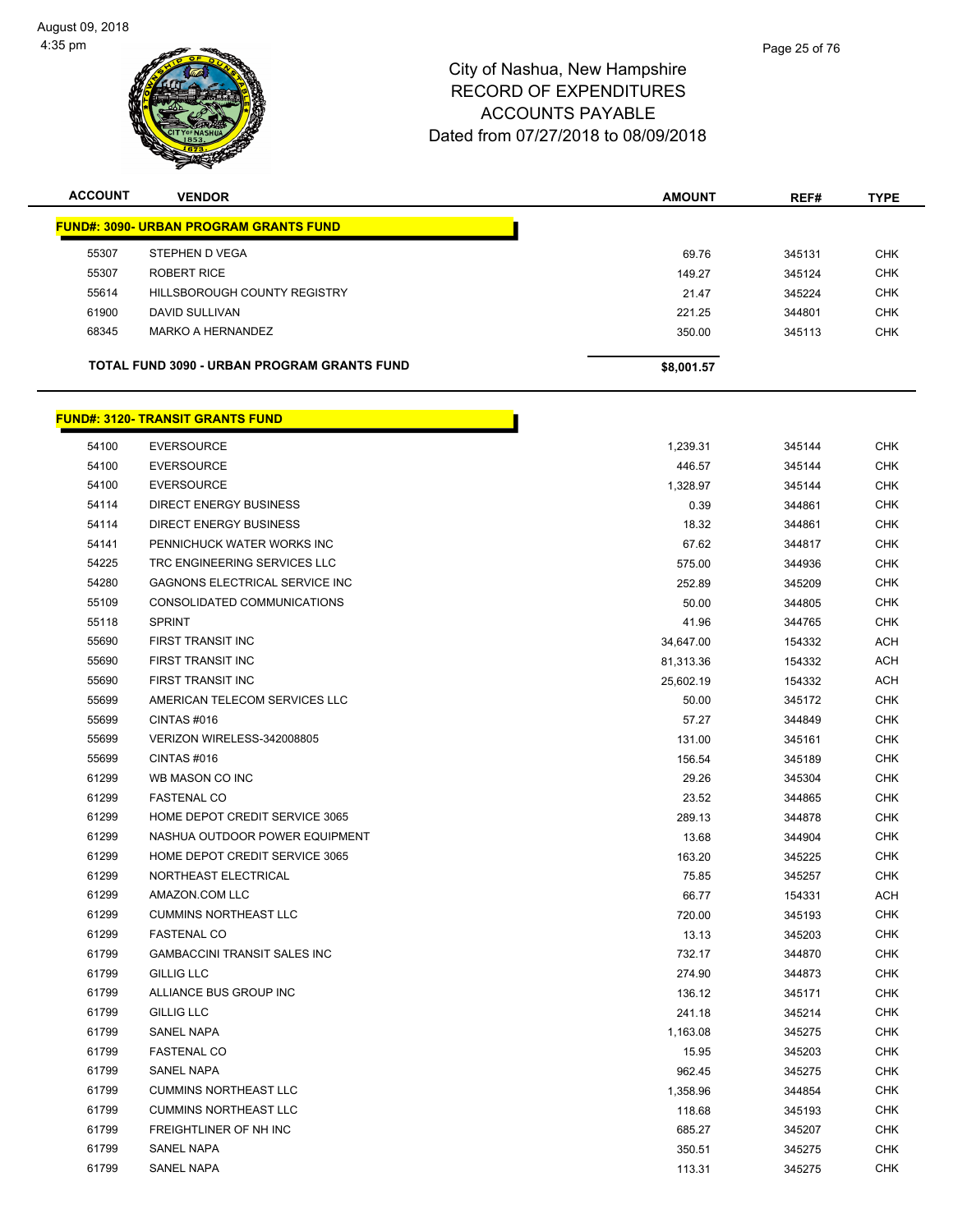$\overline{\phantom{a}}$ 

| <b>ACCOUNT</b> | <b>VENDOR</b>                                               |                         | <b>AMOUNT</b>      | REF#             | <b>TYPE</b>              |
|----------------|-------------------------------------------------------------|-------------------------|--------------------|------------------|--------------------------|
|                | <b>TOTAL FUND 3120 - TRANSIT GRANTS FUND</b>                |                         | \$153,525.51       |                  |                          |
|                | <b>FUND#: 3200- PARKS &amp; RECREATION GRANTS FUND</b>      |                         |                    |                  |                          |
| 61107          | Q-TEES SCREEN PRINTING                                      |                         | 2,875.00           | 344919           | <b>CHK</b>               |
|                | <b>TOTAL FUND 3200 - PARKS &amp; RECREATION GRANTS FUND</b> |                         | \$2,875.00         |                  |                          |
|                | <b>FUND#: 3800- SCHOOL GRANTS FUND</b>                      |                         |                    |                  |                          |
| 53628          | <b>JOSEPH PAGLIUCA</b>                                      |                         | 1,800.00           | 345398           | <b>CHK</b>               |
| 53628          | YMCA OF GREATER NASHUA                                      |                         | 32,329.15          | 345046           | <b>CHK</b>               |
| 53628          | ACADEMY FOR SCIENCE AND DESIGN                              |                         | 49.00              | 344949           | <b>CHK</b>               |
| 53628          | <b>GATEWAYS COMMUNITY SERVICES</b>                          |                         | 1,000.00           | 344979           | <b>CHK</b>               |
| 53628          | <b>INTERIM HEALTH CARE</b>                                  |                         | 1,710.00           | 344986           | <b>CHK</b>               |
| 53628          | LITERACY LEARNING SOLUTIONS                                 |                         | 2,725.00           | 344996           | <b>CHK</b>               |
| 53628          | <b>GATEWAYS COMMUNITY SERVICES</b>                          |                         | 608.93             | 345359           | CHK                      |
| 53628          | <b>INTERIM HEALTH CARE</b>                                  |                         | 560.00             | 345372           | <b>CHK</b>               |
| 55109          | <b>COMCAST</b>                                              |                         | 289.85             | 344943           | <b>CHK</b>               |
| 55400          | CITIZENS BANK CREDIT CARD                                   | OMNIMT.WASHINGTON LODGE | 183.12             | 9201813          | <b>ACH</b>               |
| 55400          | CITIZENS BANK CREDIT CARD                                   | OMNIMT.WASHINGTON LODGE | 183.12             | 9201813          | <b>ACH</b>               |
| 55400          | CITIZENS BANK CREDIT CARD                                   | OMNIMT.WASHINGTON LODGE | 183.12             | 9201813          | <b>ACH</b>               |
| 55400          | CITIZENS BANK CREDIT CARD                                   | OMNIMT.WASHINGTON LODGE | 183.12             | 9201813          | <b>ACH</b>               |
| 55400          | CITIZENS BANK CREDIT CARD                                   | OMNIMT.WASHINGTON LODGE | 183.12             | 9201813          | <b>ACH</b>               |
| 55400          | CITIZENS BANK CREDIT CARD                                   | OMNIMT.WASHINGTON LODGE | 183.12             | 9201813          | <b>ACH</b>               |
| 55400          | CITIZENS BANK CREDIT CARD                                   | OMNIMT.WASHINGTON LODGE | 183.12             | 9201813          | <b>ACH</b>               |
| 55400          | <b>SERESC</b>                                               |                         | 150.00             | 345036           | <b>CHK</b>               |
| 55690          | <b>GREATER LOWELL TECHNICAL HIGH</b>                        |                         | 1,987.50           | 344981           | <b>CHK</b>               |
| 55690          | MANCHESTER SCHOOL DISTRICT                                  |                         | 8,126.55           | 345000           | <b>CHK</b>               |
| 55690          | MERRIMACK SCHOOL DISTRICT                                   |                         | 280.77             | 345005           | <b>CHK</b>               |
| 55690          | NRT BUS INC                                                 |                         | 6,844.94           | 345020           | <b>CHK</b>               |
| 55690          | FIRST STUDENT INC                                           |                         | 96.40              |                  | <b>CHK</b>               |
| 61135          | AMAZON.COM LLC                                              |                         | 188.66             | 344976<br>154334 | <b>ACH</b>               |
| 61135          | AMAZON.COM LLC                                              |                         | 20.96              | 154374           | ACH                      |
| 61135          | <b>SCHOLASTIC INC</b>                                       |                         |                    |                  | CHK                      |
| 61135          | <b>SCHOOL SPECIALTY</b>                                     |                         | 2,798.59           | 345033           | <b>CHK</b>               |
| 61135          | WB MASON CO INC                                             |                         | 227.00<br>2,085.18 | 345034           | <b>CHK</b>               |
| 61135          | WB MASON CO INC                                             |                         |                    | 345044           | <b>CHK</b>               |
| 61135          | <b>WILSON LANGUAGE</b>                                      |                         | 821.15             | 345419           | <b>CHK</b>               |
|                | REALLY GOOD STUFF LLC                                       |                         | 322.92             | 345424           |                          |
| 61135          |                                                             |                         | 1,978.08           | 345024           | <b>CHK</b><br><b>CHK</b> |
| 61135          | MASCENIC REGIONAL SAU 87                                    |                         | 1,919.15           | 345386           |                          |
| 61299          | <b>MARY JOHNSON</b>                                         |                         | 71.78              | 344990           | <b>CHK</b>               |
| 61299<br>61299 | DEBORAH A MURRAY                                            |                         | 289.28             | 345008           | <b>CHK</b>               |
|                | LYNNE TOCCI                                                 |                         | 39.76              | 345039           | <b>CHK</b>               |
| 61299          | AKJ EDUCATION                                               |                         | 1,662.12           | 344950           | <b>CHK</b>               |
| 61299          | <b>BOOKSOURCE INC</b>                                       |                         | 68.15              | 344957           | CHK                      |
| 61299          | <b>BOOKSOURCE INC</b>                                       |                         | 13.42              | 344957           | CHK                      |
| 61299          | <b>SCHOOL SPECIALTY</b>                                     |                         | 979.92             | 345410           | <b>CHK</b>               |
| 61875          | FOLLETT SCHOOL SOLUTIONS INC                                |                         | 437.85             | 345354           | <b>CHK</b>               |
| 61875          | <b>BARNES &amp; NOBLE INC</b>                               |                         | 1,984.00           | 345324           | <b>CHK</b>               |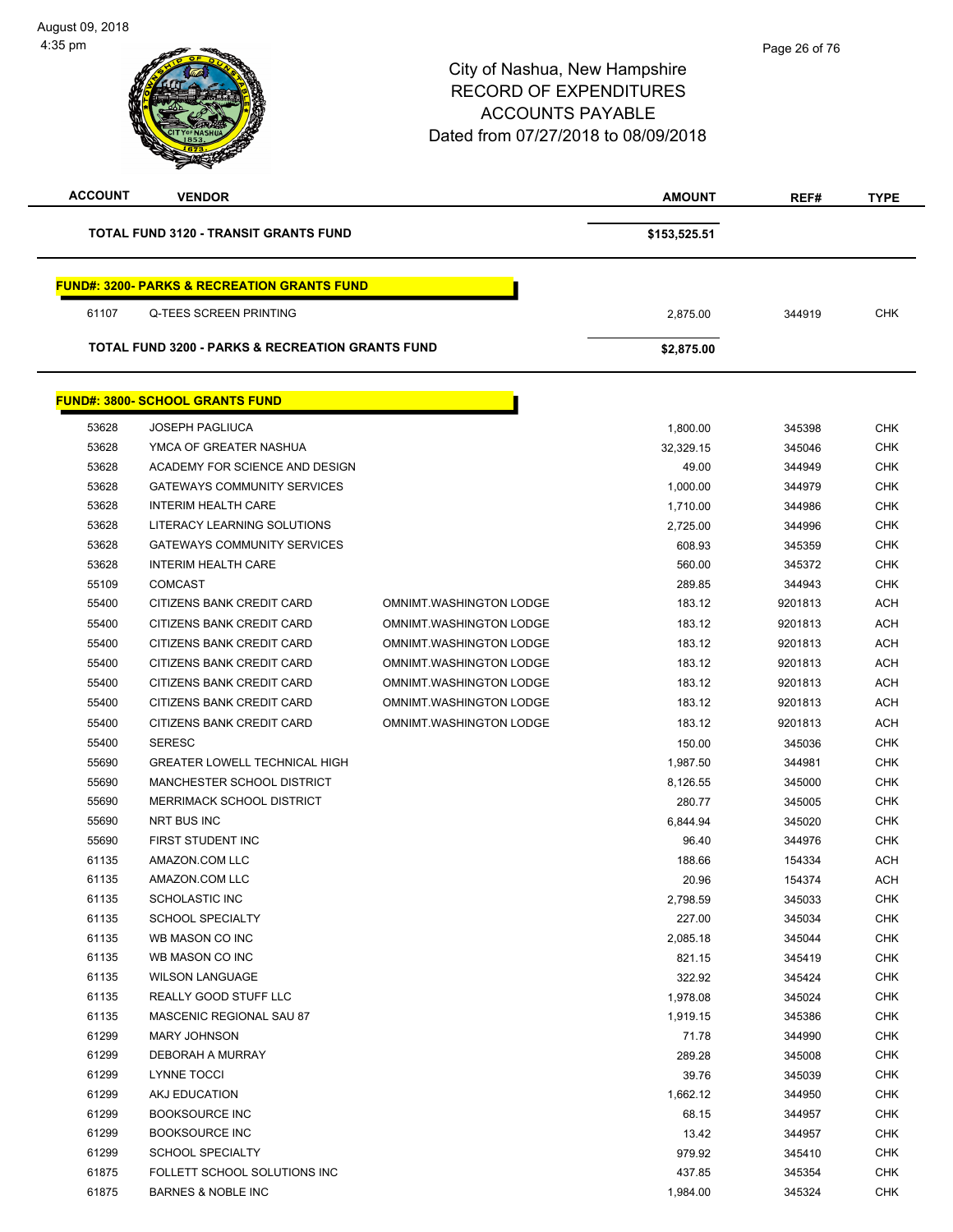August 09, 2018 4:35 pm



## City of Nashua, New Hampshire RECORD OF EXPENDITURES ACCOUNTS PAYABLE Dated from 07/27/2018 to 08/09/2018

| <b>ACCOUNT</b> | <b>VENDOR</b>                                         | <b>AMOUNT</b> | REF#    | <b>TYPE</b> |
|----------------|-------------------------------------------------------|---------------|---------|-------------|
|                | <b>FUND#: 3800- SCHOOL GRANTS FUND</b>                |               |         |             |
| 61875          | MASCENIC REGIONAL SAU 87                              | 580.85        | 345386  | <b>CHK</b>  |
| 71221          | COMPUTER HUT dba IT INSIDERS                          | 499.90        | 344987  | <b>CHK</b>  |
| 71800          | <b>SCHOOL SPECIALTY</b>                               | 309.56        | 345034  | <b>CHK</b>  |
|                |                                                       |               |         |             |
|                | <b>TOTAL FUND 3800 - SCHOOL GRANTS FUND</b>           | \$77,138.21   |         |             |
|                | <b>FUND#: 4005- TRAFFIC VIOLATIONS FUND</b>           |               |         |             |
| 55100          | <b>SPRINT</b>                                         | 476.74        | 344765  | <b>CHK</b>  |
| 55607          | MAILINGS UNLIMITED - MVR                              | 210.00        | 154345  | <b>ACH</b>  |
|                |                                                       |               |         |             |
|                | <b>TOTAL FUND 4005 - TRAFFIC VIOLATIONS FUND</b>      | \$686.74      |         |             |
|                | <b>FUND#: 4025- DOJ DRUG FORFEITURE FUND</b>          |               |         |             |
| 54100          | <b>EVERSOURCE</b>                                     | 212.10        | 344758  | <b>CHK</b>  |
| 54100          | <b>EVERSOURCE</b>                                     | 442.61        | 345144  | <b>CHK</b>  |
| 55118          | VERIZON WIRELESS-785728687                            | 599.14        | 345159  | <b>CHK</b>  |
| 55400          | <b>CONFERENCES AND SEMINARS</b><br>PayPal KeystoneINT | 5,750.00      | 9201901 | <b>ACH</b>  |
| 55699          | COMCAST CABLE COMMUNICATIONS I                        | 308.63        | 345136  | <b>CHK</b>  |
| 61799          | CARPARTS DISTRIBUTION CENTER,                         | 4.44          | 344845  | CHK         |
| 61799          | NASHUA HYUNDAI                                        | 66.85         | 344903  | <b>CHK</b>  |
|                | <b>TOTAL FUND 4025 - DOJ DRUG FORFEITURE FUND</b>     | \$7,383.77    |         |             |
|                |                                                       |               |         |             |
|                | <b>FUND#: 4090- LIB-LOST/DAMAGED BOOK FINES</b>       |               |         |             |
|                |                                                       |               |         |             |
| 61299          | PETTY CASH                                            | 112.89        | 344793  | <b>CHK</b>  |
| 61299          | ASHLEE NORWOOD                                        | 10.00         | 345121  | <b>CHK</b>  |
| 61299          | OTC BRANDS INC                                        | 133.93        | 345152  | <b>CHK</b>  |
| 61807          | <b>CONVERSE FREE LIBRARY</b>                          | 15.53         | 345191  | <b>CHK</b>  |
| 61807          | <b>GILMAN LIBRARY</b>                                 | 12.99         | 345215  | <b>CHK</b>  |
| 61814          | <b>MIDWEST TAPE</b>                                   | 99.44         | 344896  | <b>CHK</b>  |
|                | TOTAL FUND 4090 - LIB-LOST/DAMAGED BOOK FINES         | \$384.78      |         |             |
|                | <b>FUND#: 5010- CAP PROJECTS-INFO TECHNOLOGY</b>      |               |         |             |
|                |                                                       |               |         |             |
| 81700          | CUSTOM COMPUTER SPECIALIST INC                        | 64.12         | 344855  | <b>CHK</b>  |
|                | <b>TOTAL FUND 5010 - CAP PROJECTS-INFO TECHNOLOGY</b> | \$64.12       |         |             |
|                | <b>FUND#: 5040- CAPITAL PROJECTS-FIRE</b>             |               |         |             |
| 81200          | TRANE U.S. INC                                        | 521.80        | 345293  | <b>CHK</b>  |
|                | <b>TOTAL FUND 5040 - CAPITAL PROJECTS-FIRE</b>        | \$521.80      |         |             |
|                |                                                       |               |         |             |

**FUND#: 5050- CAP PROJECTS-COMMUNICATIONS**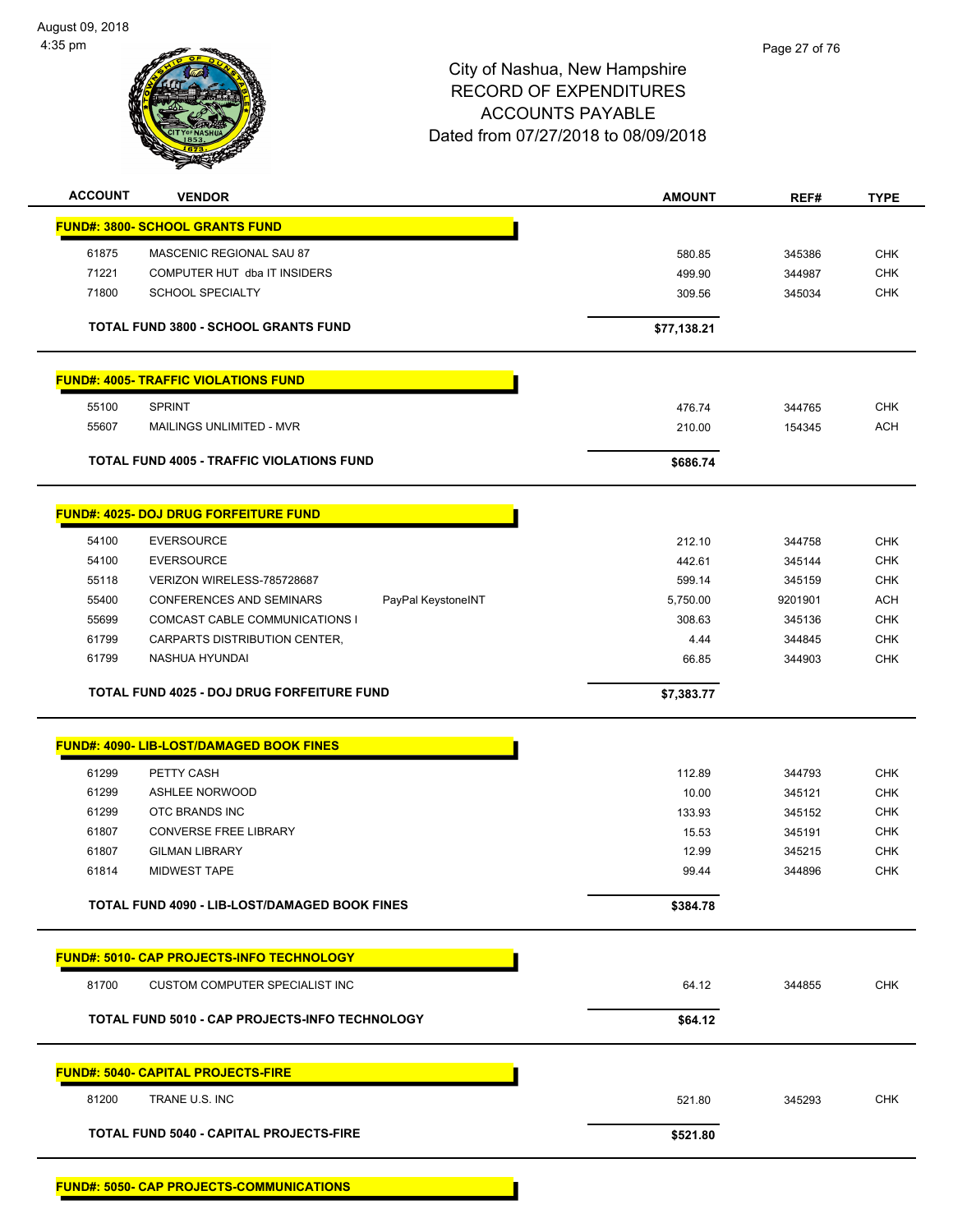

| <b>ACCOUNT</b> | <b>VENDOR</b>                                         | <b>AMOUNT</b>   | REF#             | <b>TYPE</b>              |
|----------------|-------------------------------------------------------|-----------------|------------------|--------------------------|
|                | <b>FUND#: 5050- CAP PROJECTS-COMMUNICATIONS</b>       |                 |                  |                          |
| 55699          | ROBERT CRUIKSHANK                                     | 1,600.00        | 344853           | <b>CHK</b>               |
|                |                                                       |                 |                  |                          |
|                | <b>TOTAL FUND 5050 - CAP PROJECTS-COMMUNICATIONS</b>  | \$1,600.00      |                  |                          |
|                | <b>FUND#: 5200- CAPITAL PROJECTS-PUBLIC WORKS</b>     |                 |                  |                          |
|                |                                                       |                 |                  |                          |
| 81704          | <b>HAYNER SWANSON INC</b>                             | 88,097.12       | 345221           | <b>CHK</b>               |
| 81704          | STANTEC CONSULTING SERVICES                           | 22,778.40       | 345288           | <b>CHK</b>               |
|                | TOTAL FUND 5200 - CAPITAL PROJECTS-PUBLIC WORKS       | \$110,875.52    |                  |                          |
|                | <b>FUND#: 5700- CAP PROJECTS-BROAD ST PARKWAY</b>     |                 |                  |                          |
|                |                                                       |                 |                  |                          |
| 81700          | HILLSBOROUGH COUNTY REGISTRY                          | 37.68           | 345224           | <b>CHK</b>               |
| 81700          | <b>EVERSOURCE</b><br>PENNICHUCK WATER WORKS INC       | 27.62           | 345144           | <b>CHK</b>               |
| 81700          | <b>NORTHSHIRE INC</b>                                 | 402.10          | 344817           | <b>CHK</b>               |
| 81700          |                                                       | 645.00          | 345259           | <b>CHK</b>               |
| 81700          | <b>EVERSOURCE</b>                                     | 349.50          | 344758           | <b>CHK</b>               |
|                | TOTAL FUND 5700 - CAP PROJECTS-BROAD ST PARKWAY       | \$1,461.90      |                  |                          |
|                |                                                       |                 |                  |                          |
|                |                                                       |                 |                  |                          |
|                | <b>FUND#: 5800- SCHOOL CAPITAL PROJECTS FUND</b>      |                 |                  |                          |
| 81200          | A & M ROOFING SERVICES LLC                            | 248,102.00      | 345310           | <b>CHK</b>               |
|                | <b>TOTAL FUND 5800 - SCHOOL CAPITAL PROJECTS FUND</b> | \$248,102.00    |                  |                          |
|                |                                                       |                 |                  |                          |
|                | <b>FUND#: 6000- SOLID WASTE FUND</b>                  |                 |                  |                          |
| 53107          | SANBORN HEAD & ASSOC INC                              | 4,685.40        | 344926           | <b>CHK</b>               |
| 53999          | USDA, APHIS, GENERAL                                  | 15,289.10       | 344823           | <b>CHK</b>               |
| 54100          | <b>EVERSOURCE</b>                                     | 263.67          | 344758           | <b>CHK</b>               |
| 54100          | <b>EVERSOURCE</b>                                     | 243.74          | 344808           | <b>CHK</b>               |
| 54100          | <b>EVERSOURCE</b>                                     | 793.41          | 345144           | <b>CHK</b>               |
| 54141          | PENNICHUCK WATER WORKS INC                            | 26.67           | 344817           | CHK                      |
| 54200          | BILLS WORLD CLASS CLEANING SER                        | 780.00          | 344837           | <b>CHK</b>               |
| 54280          | AMAZON.COM LLC                                        | 33.99           | 154370           | <b>ACH</b>               |
| 54280          | HOME DEPOT CREDIT SERVICE 3065                        | 381.69          | 344878           | CHK                      |
| 54600          | <b>MILTON CAT</b>                                     | 8,687.16        | 344811           | <b>CHK</b>               |
| 54600          | FREIGHTLINER OF NH INC                                | 39.66           | 344869           | <b>CHK</b>               |
| 54600          | MCDEVITT TRUCKS INC                                   | 1,706.77        | 344891           | <b>CHK</b>               |
| 54600          | MCNEILUS TRUCK & MANUFACTURING                        | 2,340.65        | 344894           | <b>CHK</b>               |
| 54600          | <b>MILTON CAT</b>                                     | 214.55          | 345148           | <b>CHK</b>               |
| 54600          | CARPARTS DISTRIBUTION CENTER,                         | 48.45           | 345185           | <b>CHK</b>               |
| 54600          | DONOVAN EQUIPMENT CO INC                              |                 |                  |                          |
|                |                                                       | 73.32           | 345198           | <b>CHK</b>               |
| 54600          | <b>FACTORY MOTOR PARTS</b>                            | 124.08          | 345202           | <b>CHK</b>               |
| 54600          | FREIGHTLINER OF NH INC                                | 80.12           | 345207           | <b>CHK</b>               |
| 54600          | LIBERTY INTNL TRUCKS OF NH LLC                        | 586.61          | 345237           | <b>CHK</b>               |
| 54600<br>54600 | NEW ENGLAND KENWORTH<br>SANEL AUTO PARTS CO           | 740.12<br>29.99 | 345255<br>345271 | <b>CHK</b><br><b>CHK</b> |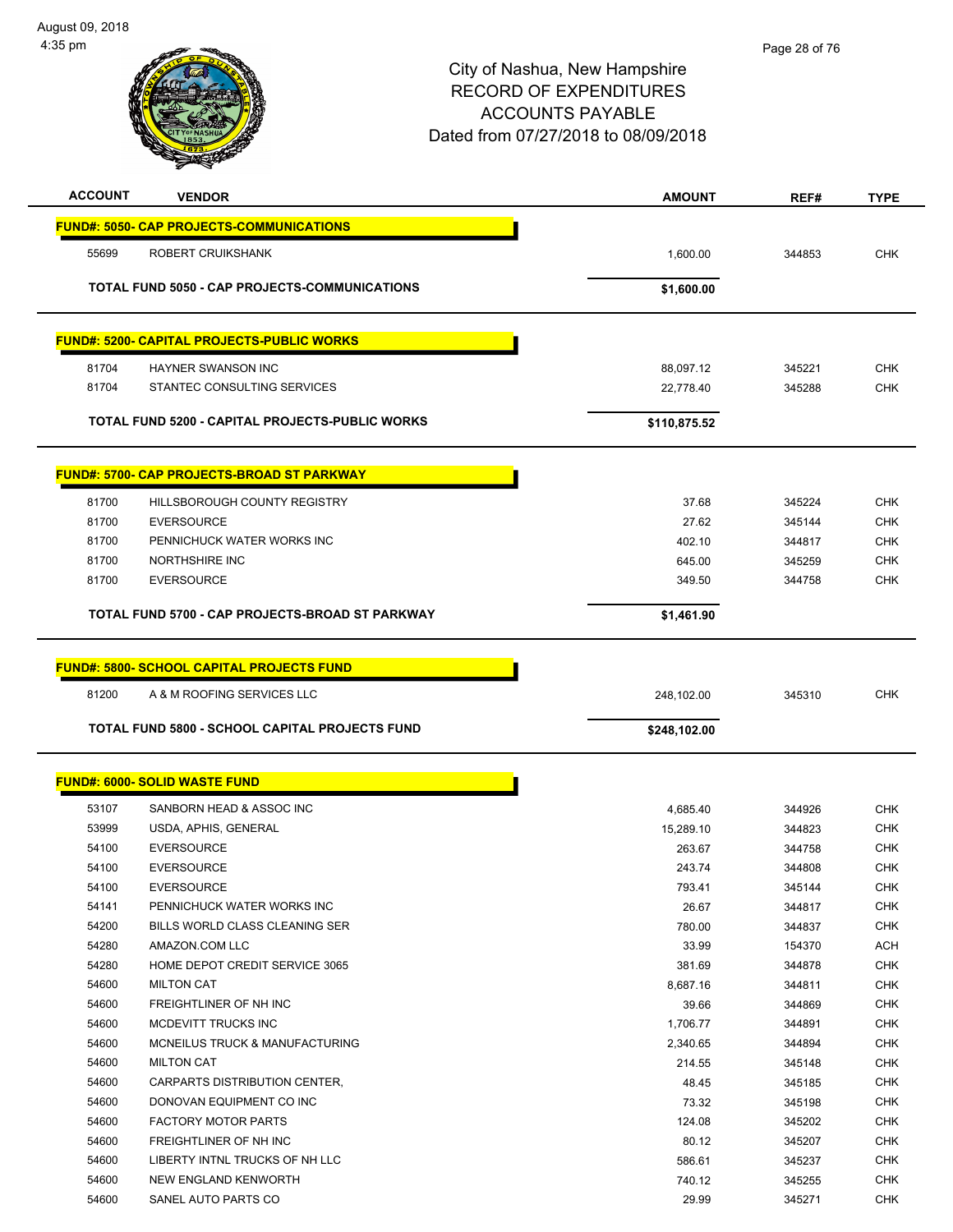

| <b>ACCOUNT</b> | <b>VENDOR</b>                             | <b>AMOUNT</b> | REF#   | <b>TYPE</b> |
|----------------|-------------------------------------------|---------------|--------|-------------|
|                | <b>FUND#: 6000- SOLID WASTE FUND</b>      |               |        |             |
| 54600          | SANEL AUTO PARTS CO                       | 94.00         | 345273 | <b>CHK</b>  |
| 54600          | <b>SANEL NAPA</b>                         | 8.04          | 345276 | <b>CHK</b>  |
| 54600          | <b>SANEL NAPA</b>                         | 44.07         | 345279 | <b>CHK</b>  |
| 54625          | <b>D &amp; R TOWING INC</b>               | 165.00        | 344857 | <b>CHK</b>  |
| 54625          | D & R TOWING INC                          | 412.50        | 345194 | <b>CHK</b>  |
| 55109          | <b>WINDSTREAM</b>                         | 4.89          | 344826 | <b>CHK</b>  |
| 55109          | CONSOLIDATED COMMUNICATIONS               | 35.74         | 345137 | <b>CHK</b>  |
| 55400          | <b>DIANE THIBODEAU</b>                    | 89.62         | 345128 | <b>CHK</b>  |
| 55607          | UNITED PARCEL SERVICE                     | 471.59        | 344822 | <b>CHK</b>  |
| 55699          | CYN OIL CORPORATION                       | 262.00        | 344856 | <b>CHK</b>  |
| 55699          | K D WELDING & FABRICATING                 | 1,275.00      | 344885 | <b>CHK</b>  |
| 55699          | SANBORN HEAD & ASSOC INC                  | 6,315.30      | 344926 | <b>CHK</b>  |
| 55699          | <b>COMCAST CABLE COMMUNICATIONS I</b>     | 120.43        | 345136 | <b>CHK</b>  |
| 61107          | UNIFIRST CORPORATION                      | 170.39        | 344938 | <b>CHK</b>  |
| 61107          | UNIFIRST CORPORATION                      | 175.69        | 345298 | <b>CHK</b>  |
| 61307          | SHATTUCK MALONE OIL CO                    | 378.74        | 344818 | <b>CHK</b>  |
| 61307          | SHATTUCK MALONE OIL CO                    | 5,271.41      | 345154 | <b>CHK</b>  |
| 61560          | AMAZON.COM LLC                            | 600.00        | 154331 | <b>ACH</b>  |
| 61560          | HOME DEPOT CREDIT SERVICE 3065            | 192.26        | 344878 | <b>CHK</b>  |
| 61560          | STELLOS ELECTRICAL SUPPLY CO I            | 1,400.00      | 344933 | <b>CHK</b>  |
| 61705          | <b>MAYNARD &amp; LESIEUR INC</b>          | 6,500.10      | 345240 | <b>CHK</b>  |
| 81650          | SANBORN HEAD & ASSOC INC                  | 7,878.40      | 344926 | <b>CHK</b>  |
|                | <b>TOTAL FUND 6000 - SOLID WASTE FUND</b> | \$69,034.32   |        |             |

|       | <u> FUND#: 6200- WASTEWATER FUND</u> |          |        |            |
|-------|--------------------------------------|----------|--------|------------|
| 21775 | NASHUA HOUSING AUTHORITY             | 253.67   | 345442 | <b>CHK</b> |
| 21775 | <b>WILLIAM FLANAGAN</b>              | 204.79   | 345446 | <b>CHK</b> |
| 44597 | <b>HILLSBOROUGH COUNTY REGISTRY</b>  | 53.64    | 345224 | <b>CHK</b> |
| 53107 | <b>FLOW ASSESSMENT SERVICES LLC</b>  | 9,350.00 | 345205 | <b>CHK</b> |
| 54100 | <b>EVERSOURCE</b>                    | 17.40    | 344758 | <b>CHK</b> |
| 54114 | <b>LIBERTY UTILITIES - NH</b>        | 3,155.08 | 344764 | <b>CHK</b> |
| 54114 | <b>DIRECT ENERGY BUSINESS</b>        | 18.95    | 344861 | <b>CHK</b> |
| 54141 | PENNICHUCK WATER WORKS INC           | 1,102.80 | 344817 | <b>CHK</b> |
| 54280 | F W WEBB COMPANY                     | 278.00   | 345201 | <b>CHK</b> |
| 54300 | <b>CONTINENTAL PAVING INC</b>        | 334.76   | 344850 | <b>CHK</b> |
| 54300 | <b>BROX INDUSTRIES INC</b>           | 776.22   | 345184 | <b>CHK</b> |
| 54300 | <b>CONCRETE SYSTEMS INC</b>          | 440.00   | 345190 | <b>CHK</b> |
| 54300 | F W WEBB COMPANY                     | 139.85   | 345201 | <b>CHK</b> |
| 54487 | XYLEM WATER SOLUTIONS USA INC        | 2,837.00 | 344941 | <b>CHK</b> |
| 54487 | <b>EVERSOURCE</b>                    | 2,042.41 | 345143 | <b>CHK</b> |
| 54487 | <b>BAU HOPKINS</b>                   | 6,263.50 | 345180 | <b>CHK</b> |
| 54487 | F W WEBB COMPANY                     | 164.83   | 345201 | <b>CHK</b> |
| 54487 | <b>HAJOCA CORPORATION</b>            | 235.39   | 345219 | CHK        |
| 54600 | <b>BEST FORD</b>                     | 90.40    | 345183 | <b>CHK</b> |
| 54600 | <b>CARPARTS DISTRIBUTION CENTER,</b> | 41.90    | 345185 | <b>CHK</b> |
| 54600 | SANEL AUTO PARTS CO                  | 26.37    | 345273 | CHK        |
| 54600 | <b>SANEL NAPA</b>                    | 28.46    | 345274 | <b>CHK</b> |
|       |                                      |          |        |            |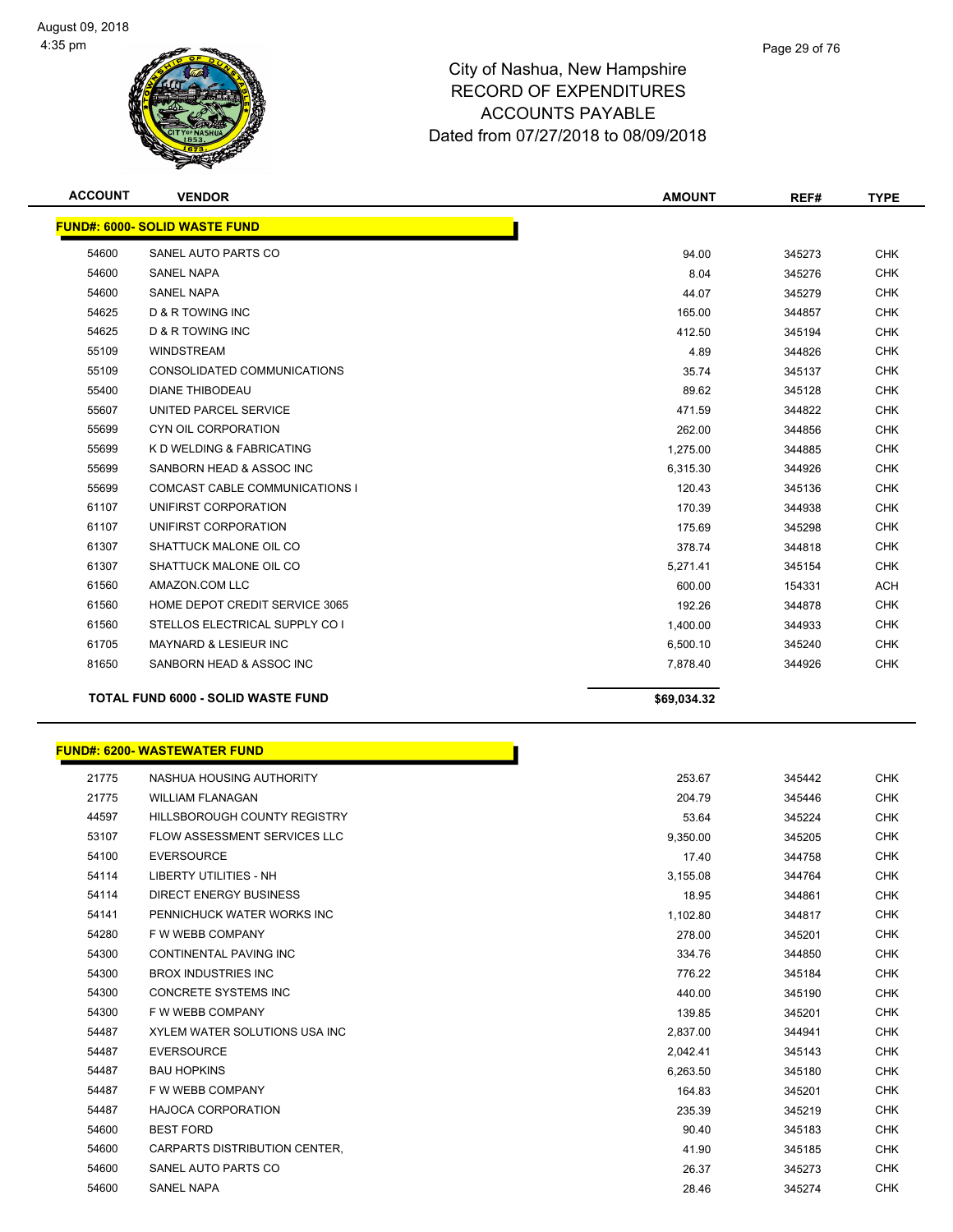

| <b>ACCOUNT</b>                      | <b>VENDOR</b>                                          | <b>AMOUNT</b> | REF#   | TYPE       |  |  |
|-------------------------------------|--------------------------------------------------------|---------------|--------|------------|--|--|
| <b>FUND#: 6200- WASTEWATER FUND</b> |                                                        |               |        |            |  |  |
| 55109                               | <b>WINDSTREAM</b>                                      | 4.34          | 344826 | <b>CHK</b> |  |  |
| 55109                               | CONSOLIDATED COMMUNICATIONS                            | 79.30         | 345137 | <b>CHK</b> |  |  |
| 55118                               | <b>SPRINT</b>                                          | 92.22         | 344765 | <b>CHK</b> |  |  |
| 55118                               | AT & T MOBILITY                                        | 138.69        | 344803 | CHK        |  |  |
| 55400                               | <b>DIANE THIBODEAU</b>                                 | 89.63         | 345128 | <b>CHK</b> |  |  |
| 55699                               | FIRST STUDENT INC                                      | 244.49        | 344866 | <b>CHK</b> |  |  |
| 55699                               | <b>NAGLER GROUP</b>                                    | 1,168.14      | 344900 | <b>CHK</b> |  |  |
| 55699                               | <b>NAGLER GROUP</b>                                    | 1,156.00      | 345250 | <b>CHK</b> |  |  |
| 61307                               | SHATTUCK MALONE OIL CO                                 | 7,006.26      | 345154 | <b>CHK</b> |  |  |
| 71000                               | POWER WASHER SALES LLC                                 | 4,945.00      | 344918 | <b>CHK</b> |  |  |
| 81700                               | <b>HAZEN &amp; SAWYER PC</b>                           | 1,624.13      | 344876 | <b>CHK</b> |  |  |
| 81700                               | <b>WRIGHT-PIERCE</b>                                   | 1,409.48      | 345309 | CHK        |  |  |
| 81700                               | <b>WRIGHT-PIERCE</b>                                   | 402.42        | 345309 | <b>CHK</b> |  |  |
| 81700                               | <b>WOODARD &amp; CURRAN INC</b>                        | 7,133.50      | 345307 | <b>CHK</b> |  |  |
| 81700                               | <b>WRIGHT-PIERCE</b>                                   | 55,738.03     | 345309 | CHK        |  |  |
| 81700                               | <b>CDM SMITH INC</b>                                   | 3,757.04      | 345187 | <b>CHK</b> |  |  |
|                                     |                                                        |               |        |            |  |  |
|                                     | <b>TOTAL FUND 6200 - WASTEWATER FUND</b>               | \$112,844.09  |        |            |  |  |
|                                     | <b>FUND#: 6201-WERF-WASTEWATER EQUIP RESERVE</b>       |               |        |            |  |  |
| 81300                               | <b>WALDRON ENGINEERING &amp;</b>                       | 934.67        | 345303 | <b>CHK</b> |  |  |
| 81300                               | WESTON & SAMPSON CMR INC                               |               | 345305 | <b>CHK</b> |  |  |
|                                     |                                                        | 3,068.49      |        |            |  |  |
|                                     |                                                        |               |        |            |  |  |
|                                     | <b>TOTAL FUND 6201 - WERF-WASTEWATER EQUIP RESERVE</b> | \$4,003.16    |        |            |  |  |
|                                     |                                                        |               |        |            |  |  |
|                                     | <b>FUND#: 6500- PROPERTY &amp; CASUALTY FUND</b>       |               |        |            |  |  |
| 54267                               | TREASURER STATE OF NH                                  | 200.00        | 344819 | <b>CHK</b> |  |  |
| 55200                               | <b>ARLENE MALO</b>                                     | 80.00         | 345106 | <b>CHK</b> |  |  |
| 55200                               | <b>JENNIFER DESHAIES</b>                               | 80.00         | 345111 | CHK        |  |  |
| 55200                               | NATIONAL SAFETY COUNCIL                                | 395.00        | 345150 | <b>CHK</b> |  |  |
| 59207                               | <b>COMP TODAY</b>                                      | 63.99         | 345076 | <b>CHK</b> |  |  |
| 59207                               | FOUNDATION MEDICAL PARTNERS                            | 173.00        | 345077 | <b>CHK</b> |  |  |
| 59207                               | FOUR SEASONS ORTHOPEDIC CENTER                         | 357.75        | 345078 | <b>CHK</b> |  |  |
| 59207                               | INJURED WORKERS PHARMACY LLC                           | 136.79        | 345079 | <b>CHK</b> |  |  |
| 59207                               | MERRIMACK VALLEY PHYSICAL                              | 404.00        | 345080 | <b>CHK</b> |  |  |
| 59207                               | <b>KEVIN S MORIARTY DC</b>                             | 690.00        | 345081 | <b>CHK</b> |  |  |
| 59207                               | NASHUA EYE ASSOC PA                                    | 210.00        | 345082 | <b>CHK</b> |  |  |
| 59207                               | O'CONNELL PROGRESSIVE                                  | 405.00        | 345083 | <b>CHK</b> |  |  |
| 59207                               | PERFORMANCE REHAB INC                                  | 490.00        | 345084 | <b>CHK</b> |  |  |
| 59207                               | <b>DEBORAH ROSENBERG</b>                               | 61.04         | 345085 | <b>CHK</b> |  |  |
| 59207                               | SOUTHERN NH RADIOLOGY CONSULTA                         | 776.00        | 345086 | <b>CHK</b> |  |  |
| 59207                               | ST JOSEPHS HOSPITAL                                    | 375.00        | 345087 | <b>CHK</b> |  |  |
| 59207                               | STONERIVER PHARMACY SOLUTIONS                          | 242.23        | 345088 | <b>CHK</b> |  |  |
| 59207                               | <b>APRIL TORHAN</b>                                    | 162.00        | 345089 | <b>CHK</b> |  |  |
| 59207                               | MSC GROUP INC                                          | 1,087.50      | 345460 | <b>CHK</b> |  |  |
| 59207                               | <b>STEVEN ALLEN</b>                                    | 97.08         | 345461 | <b>CHK</b> |  |  |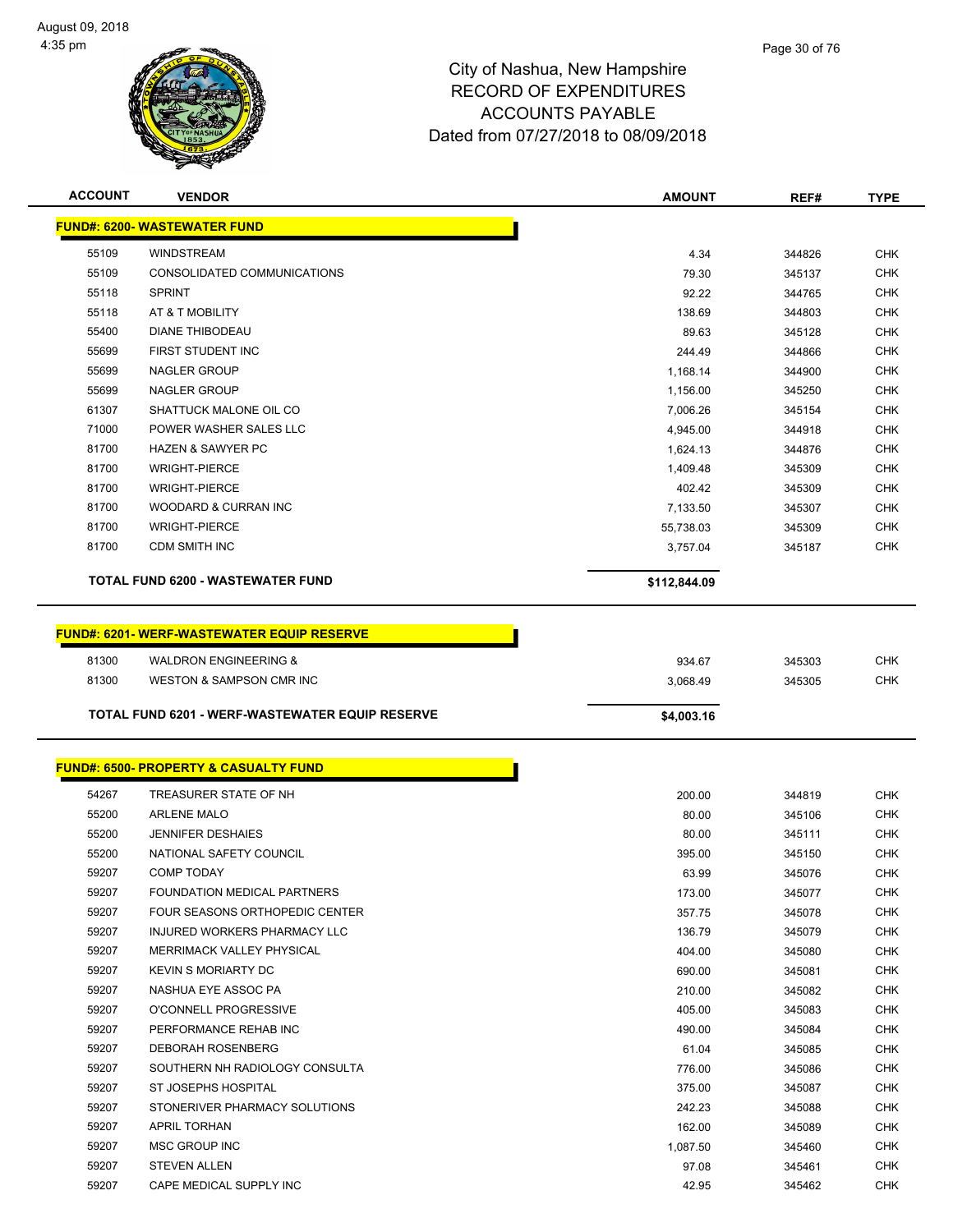

| <b>ACCOUNT</b> | <b>VENDOR</b>                                         | <b>AMOUNT</b> | REF#   | <b>TYPE</b> |  |  |
|----------------|-------------------------------------------------------|---------------|--------|-------------|--|--|
|                | <b>FUND#: 6500- PROPERTY &amp; CASUALTY FUND</b>      |               |        |             |  |  |
| 59207          | <b>COMP TODAY</b>                                     | 79.98         | 345464 | <b>CHK</b>  |  |  |
| 59207          | DARTMOUTH HITCHCOCK CLINIC                            | 686.00        | 345465 | <b>CHK</b>  |  |  |
| 59207          | <b>ELLIOT HOSPITAL</b>                                | 3,024.00      | 345466 | <b>CHK</b>  |  |  |
| 59207          | FOUNDATION MEDICAL PARTNERS                           | 208.00        | 345467 | <b>CHK</b>  |  |  |
| 59207          | INDEPENDENCE THERAPY ASSOC LLC                        | 1,000.00      | 345469 | <b>CHK</b>  |  |  |
| 59207          | <b>MERRIMACK VALLEY PHYSICAL</b>                      | 850.00        | 345470 | <b>CHK</b>  |  |  |
| 59207          | <b>KEVIN S MORIARTY DC</b>                            | 312.00        | 345471 | <b>CHK</b>  |  |  |
| 59207          | NASHUA RADIOLOGY PA                                   | 37.00         | 345472 | <b>CHK</b>  |  |  |
| 59207          | ORTHOCARE MEDICAL EQUIPMENT LL                        | 135.80        | 345473 | <b>CHK</b>  |  |  |
| 59207          | PERFORMANCE REHAB INC                                 | 245.00        | 345474 | <b>CHK</b>  |  |  |
| 59207          | PRATT OPHTHALMOLOGY ASSOC                             | 227.00        | 345475 | <b>CHK</b>  |  |  |
| 59207          | REHABILITATION EQUIPMENT ASSOC                        | 107.00        | 345476 | <b>CHK</b>  |  |  |
| 59207          | SO NH REGIONAL MEDICAL CENTER                         | 8.983.25      | 345478 | <b>CHK</b>  |  |  |
| 59207          | ST JOSEPHS HOSPITAL                                   | 158.25        | 345479 | <b>CHK</b>  |  |  |
| 59207          | STONERIVER PHARMACY SOLUTIONS                         | 90.86         | 345480 | <b>CHK</b>  |  |  |
| 59250          | <b>WAVEGUIDE INC</b>                                  | 4,950.00      | 345481 | <b>CHK</b>  |  |  |
| 59275          | THE HARTFORD FIRE INSURANCE CO.                       | 120.00        | 345075 | <b>CHK</b>  |  |  |
| 59275          | AMERICAN AUTOMOBILE                                   | 1.717.47      | 345459 | <b>CHK</b>  |  |  |
| 59275          | COMCAST OF MAINE/NEW HAMPSHIRE                        | 399.77        | 345463 | <b>CHK</b>  |  |  |
| 59275          | <b>GILLIG LLC</b>                                     | 274.90        | 345468 | <b>CHK</b>  |  |  |
| 59275          | SAFELITE AUTO GLASS                                   | 327.89        | 345477 | <b>CHK</b>  |  |  |
|                | <b>TOTAL FUND 6500 - PROPERTY &amp; CASUALTY FUND</b> | \$30,463.50   |        |             |  |  |

|       | FUND#: 6600- BENEFITS SELF INSURANCE FUND_ |            |            |         |            |
|-------|--------------------------------------------|------------|------------|---------|------------|
| 21500 | <b>ITT HARTFORD</b>                        |            | 36,644.79  | 154344  | <b>ACH</b> |
| 21503 | <b>ITT HARTFORD</b>                        |            | 8,530.54   | 154344  | <b>ACH</b> |
| 21504 | <b>ITT HARTFORD</b>                        |            | 2,804.55   | 154344  | <b>ACH</b> |
| 21516 | BOSTON MUTUAL LIFE INSURANCE               |            | 4,955.64   | 154339  | <b>ACH</b> |
| 21520 | COLONIAL LIFE AND ACCIDENT INS             |            | 1,667.68   | 154313  | <b>ACH</b> |
| 21520 | COLONIAL LIFE AND ACCIDENT INS             |            | 1,026.86   | 154353  | <b>ACH</b> |
| 21545 | <b>ALLEGIANT CARE</b>                      |            | 41,280.00  | 154337  | <b>ACH</b> |
| 45623 | <b>LITA SIMEONE</b>                        |            | 56.10      | 344928  | <b>CHK</b> |
| 52809 | CITIZENS BANK CREDIT CARD                  | Amazon     | 329.82     | 9201813 | <b>ACH</b> |
| 52809 | CITIZENS BANK CREDIT CARD                  | Amazon     | 42.57      | 9201813 | <b>ACH</b> |
| 52809 | CITIZENS BANK CREDIT CARD                  | Amazon     | 42.84      | 9201813 | <b>ACH</b> |
| 52809 | CITIZENS BANK CREDIT CARD                  | Anypro.com | 91.44      | 9201813 | <b>ACH</b> |
| 53121 | THE HOWARD E NYHART COMPANY                |            | 4,800.00   | 344935  | <b>CHK</b> |
| 59500 | <b>HEALTH PLANS INC</b>                    |            | (558.72)   | 154306  | <b>ACH</b> |
| 59500 | NORTHEAST DELTA DENTAL                     |            | 24,368.95  | 154309  | <b>ACH</b> |
| 59507 | ANTHEM BCBS OF NE                          |            | 91,281.45  | 154305  | <b>ACH</b> |
| 59507 | ANTHEM BCBS OF NE                          |            | 20,489.06  | 154338  | <b>ACH</b> |
| 59507 | ANTHEM BCBS OF NE                          |            | 46,723.80  | 154347  | <b>ACH</b> |
| 59507 | ANTHEM BCBS OF NE                          |            | 551,541.29 | 154305  | <b>ACH</b> |
| 59507 | ANTHEM BCBS OF NE                          |            | 643.431.22 | 154338  | <b>ACH</b> |
| 59507 | ANTHEM BCBS OF NE                          |            | 645,143.30 | 154347  | <b>ACH</b> |
| 59507 | ANTHEM BCBS OF NE                          |            | 18,518.63  | 154305  | <b>ACH</b> |
| 59507 | ANTHEM BCBS OF NE                          |            | 63,269.59  | 154338  | <b>ACH</b> |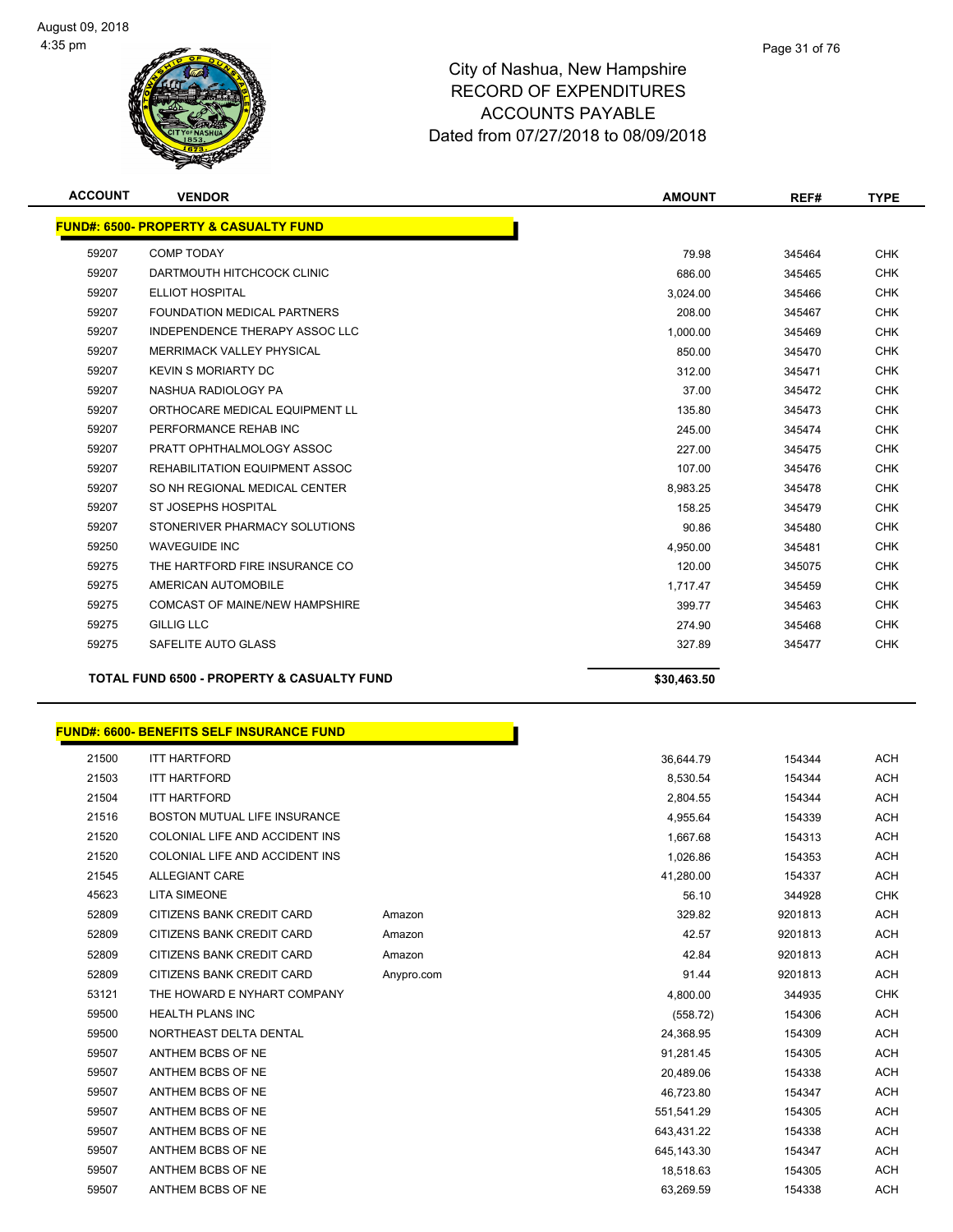

| <b>ACCOUNT</b> | <b>VENDOR</b>                                               | <b>AMOUNT</b>  | REF#   | <b>TYPE</b> |
|----------------|-------------------------------------------------------------|----------------|--------|-------------|
|                | <b>FUND#: 6600- BENEFITS SELF INSURANCE FUND</b>            |                |        |             |
| 59507          | ANTHEM BCBS OF NE                                           | 51,306.15      | 154347 | <b>ACH</b>  |
| 59507          | <b>HEALTH PLANS INC</b>                                     | 97,685.36      | 154306 | <b>ACH</b>  |
| 59507          | <b>HEALTH PLANS INC</b>                                     | 167,463.37     | 154349 | <b>ACH</b>  |
| 59525          | NORTHEAST DELTA DENTAL                                      | 83,898.47      | 154309 | <b>ACH</b>  |
| 59525          | NORTHEAST DELTA DENTAL                                      | 89,481.70      | 154350 | <b>ACH</b>  |
|                | TOTAL FUND 6600 - BENEFITS SELF INSURANCE FUND              | \$2,696,316.45 |        |             |
|                | <b>FUND#: 7052- MINE FALLS PARK ETF</b>                     |                |        |             |
| 54280          | <b>FLAGPOLES ETC INC</b>                                    | 1,360.00       | 345204 | <b>CHK</b>  |
|                | <b>TOTAL FUND 7052 - MINE FALLS PARK ETF</b>                | \$1,360.00     |        |             |
|                | <b>FUND#: 7078- CITY BUILDINGS ETF</b>                      |                |        |             |
| 81200          | SCOTT WOODBURY CONTRACTOR                                   | 1,600.00       | 344927 | <b>CHK</b>  |
|                | <b>TOTAL FUND 7078 - CITY BUILDINGS ETF</b>                 | \$1,600.00     |        |             |
|                | FUND#: 7503- EDGEWOOD-EQUIP & MAINT RESERVE                 |                |        |             |
| 71000          | MTE INC                                                     | 25,609.60      | 344898 | <b>CHK</b>  |
|                | <b>TOTAL FUND 7503 - EDGEWOOD-EQUIP &amp; MAINT RESERVE</b> | \$25,609.60    |        |             |
|                |                                                             |                |        |             |
|                | FUND#: 7504- ETF CONTRIB EDGEWOOD-DEED FUND                 |                |        |             |
| 54280          | DEERFIELD GREENHOUSE BUILDERS                               | 5,000.00       | 344859 | <b>CHK</b>  |
| 61299          | HARDY DORIC INC                                             | 975.00         | 344875 | <b>CHK</b>  |
|                | TOTAL FUND 7504 - ETF CONTRIB EDGEWOOD-DEED FUND            | \$5,975.00     |        |             |
|                | <b>FUND#: 7506- ETF CONTRIB-WOODLAWN CEMETERY</b>           |                |        |             |
| 45121          | <b>HELEN S LAWSON</b>                                       | 60.00          | 344887 | <b>CHK</b>  |
|                | TOTAL FUND 7506 - ETF CONTRIB-WOODLAWN CEMETERY             | \$60.00        |        |             |
|                | <b>FUND#: 7529- P&amp;Z-SIDEWALK CONSTRUCTION NW</b>        |                |        |             |
| 54210          | <b>LEIGHTON A WHITE</b>                                     | 3,475.36       | 344888 | <b>CHK</b>  |
|                | <b>TOTAL FUND 7529 - P&amp;Z-SIDEWALK CONSTRUCTION NW</b>   | \$3,475.36     |        |             |
|                | <b>FUND#: 7549- LIBRARY-MISC LIB DONATIONS</b>              |                |        |             |
| 68322          | PARKER ARTISTS                                              | 925.00         | 345123 | <b>CHK</b>  |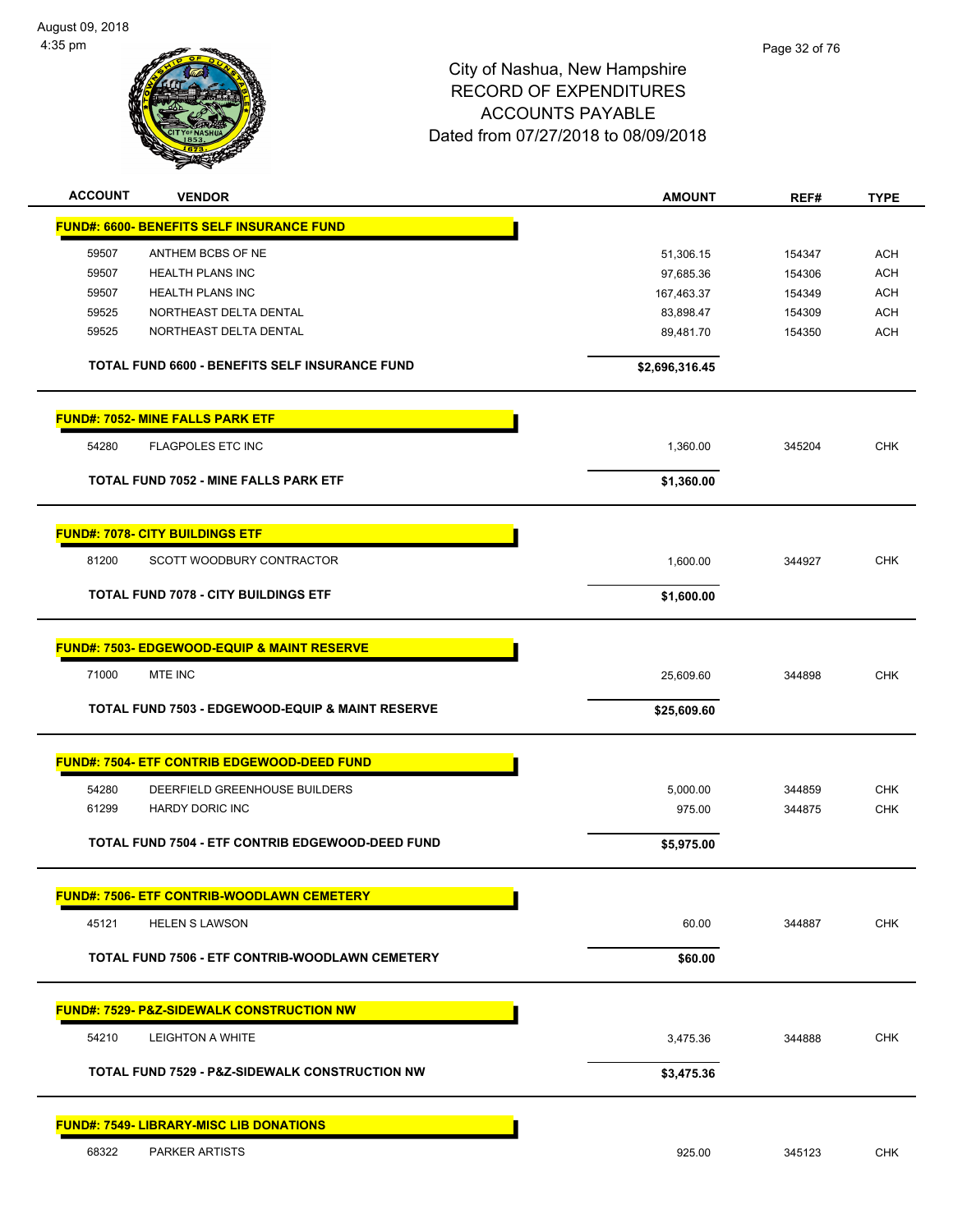| <b>ACCOUNT</b><br><b>VENDOR</b>                    | <b>AMOUNT</b> | REF#   | <b>TYPE</b> |
|----------------------------------------------------|---------------|--------|-------------|
| TOTAL FUND 7549 - LIBRARY-MISC LIB DONATIONS       | \$925.00      |        |             |
|                                                    |               |        |             |
| <b>FUND#: 7551- P&amp;R-SUMMERFUN</b>              |               |        |             |
| 68322<br>NASHUA COMMUNITY CONCERT ASSOC            | 368.75        | 345251 | <b>CHK</b>  |
| TOTAL FUND 7551 - P&R-SUMMERFUN                    | \$368.75      |        |             |
| <b>FUND#: 7565- SCHOOL RELATED PROGRAMS-ETF</b>    |               |        |             |
| 53628<br><b>JUSTIN CHARLES MUNROE</b>              | 1,875.00      | 345007 | <b>CHK</b>  |
| 61135<br>PROJECT LEAD THE WAY INC                  | 750.00        | 154335 | <b>ACH</b>  |
| TOTAL FUND 7565 - SCHOOL RELATED PROGRAMS-ETF      | \$2,625.00    |        |             |
| <b>FUND#: 7569- DW HWY/SPITBROOK CONTRIBUTIONS</b> |               |        |             |
| 55699<br><b>EXTRA DUTY SOLUTIONS</b>               | 1,566.16      | 345200 | <b>CHK</b>  |
| TOTAL FUND 7569 - DW HWY/SPITBROOK CONTRIBUTIONS   | \$1,566.16    |        |             |
| <b>FUND#: 7578- PW-SIDEWALK-SOMERSET PLAZA</b>     |               |        |             |
| 54210<br><b>LEIGHTON A WHITE</b>                   | 34,682.04     | 344888 | <b>CHK</b>  |
| TOTAL FUND 7578 - PW-SIDEWALK-SOMERSET PLAZA       | \$34,682.04   |        |             |
| <b>FUND#: 8028- WOODLAWN CEMETERY PERP-CARE</b>    |               |        |             |
| 44338<br><b>HELEN S LAWSON</b>                     | 60.00         | 344887 | <b>CHK</b>  |
| TOTAL FUND 8028 - WOODLAWN CEMETERY PERP-CARE      | \$60.00       |        |             |
| FUND#: 8063- LIBRARY-HENRY STEARNS FUND<br>г       |               |        |             |
| 61807<br><b>BAKER &amp; TAYLOR</b>                 | 66.24         | 344832 | CHK         |
| 61807<br><b>BAKER &amp; TAYLOR</b>                 | 457.57        | 345175 | <b>CHK</b>  |
| 61807<br><b>INGRAM LIBRARY SERVICES</b>            | 250.85        | 345227 | CHK         |
| 61830<br>NEWSBANK                                  | 8,000.00      | 344909 | <b>CHK</b>  |
| TOTAL FUND 8063 - LIBRARY-HENRY STEARNS FUND       | \$8,774.66    |        |             |
| <b>FUND#: 8613- WILLIAM H &amp; EDITH E KEENAN</b> |               |        |             |
| 68370<br>MONA YU AND                               | 1,000.00      | 345090 | CHK         |
| 68370<br>PRAMEELA KAREDLA AND                      | 500.00        | 345091 | <b>CHK</b>  |
| TOTAL FUND 8613 - WILLIAM H & EDITH E KEENAN       | \$1,500.00    |        |             |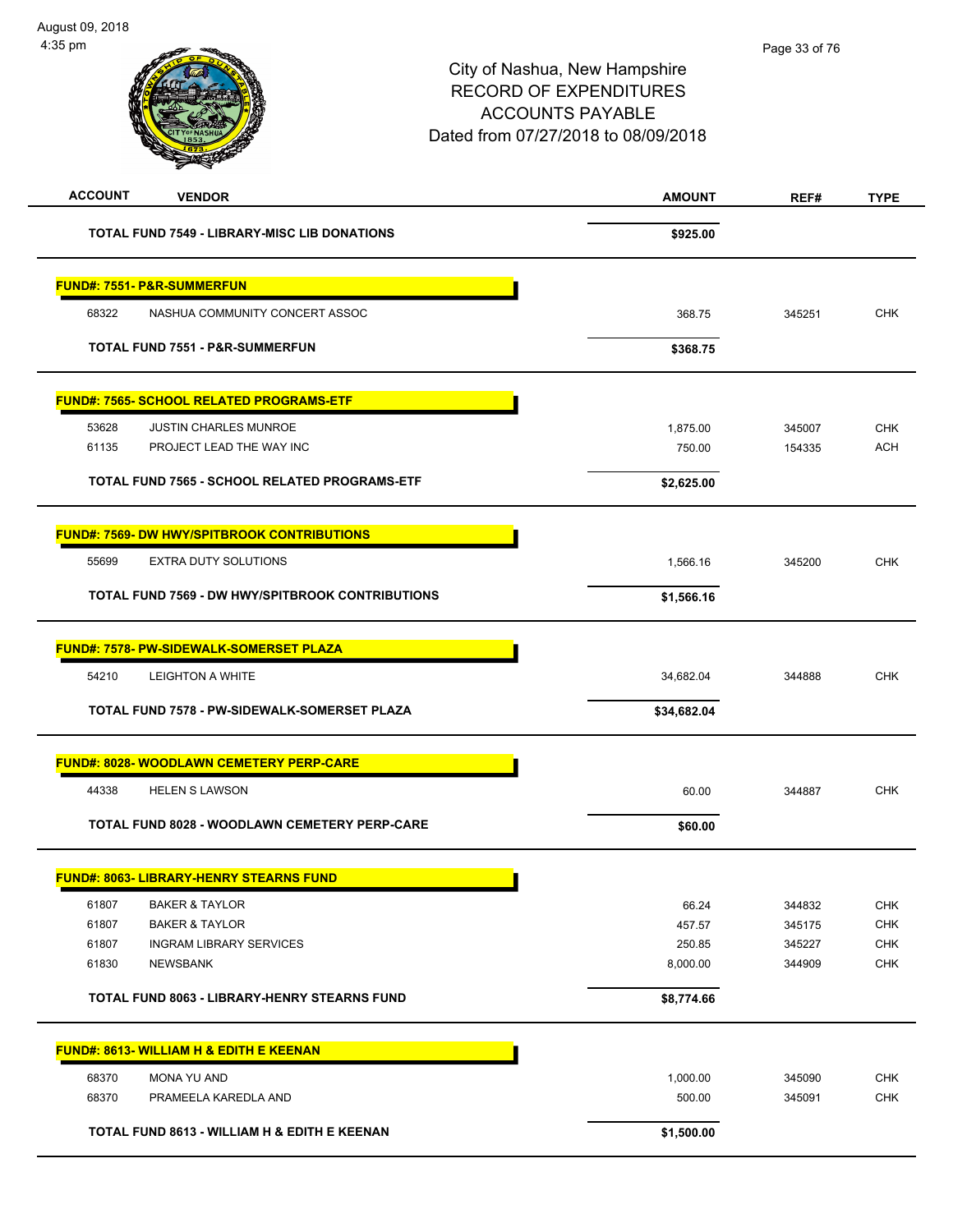

| <b>ACCOUNT</b> | <b>VENDOR</b> |                                           | <b>AMOUNT</b><br>REF# | <b>TYPE</b> |  |
|----------------|---------------|-------------------------------------------|-----------------------|-------------|--|
|                |               | <b>EXPENDITURE SUMMARY BY FUND</b>        | <b>AMOUNT</b>         |             |  |
|                | 1000          | <b>GENERAL FUND</b>                       | 4,390,352.64          |             |  |
|                | 1001          | <b>GF-CAPITAL IMPROVEMENTS</b>            | 103,610.87            |             |  |
|                | 1010          | <b>GF-PRIOR YEAR ENC &amp; ESCROWS</b>    | 56,172.73             |             |  |
|                | 2100          | <b>FOOD SERVICES FUND</b>                 | 11,227.19             |             |  |
|                | 2120          | SUMMER FEEDING PROGRAM FUND               | 33,931.46             |             |  |
|                | 2201          | DRIVERS EDUCATION FUND                    | 59.89                 |             |  |
|                | 2204          | SUMMER SCHOOL                             | 100.00                |             |  |
|                | 2207          | ADULT ED/CONTINUING ED                    | 188.29                |             |  |
|                | 2212          | ATHLETICS REVENUE FUND                    | 16,980.00             |             |  |
|                | 2222          | AFTER SCHOOL PROGRAM                      | 1,755.18              |             |  |
|                | 2257          | SPECIAL ED LOCAL                          | 360.00                |             |  |
|                | 2503          | <b>PARKS &amp; REC PROGRAMS FUND</b>      | 3,766.00              |             |  |
|                | 2504          | HOLMAN STADIUM EVENTS FUND                | 2,795.51              |             |  |
|                | 2505          | PEG ACCESS CHANNELS FUND                  | 8,771.79              |             |  |
|                | 2506          | HUNT BLDG FACILITY RENTAL FUND            | 1,270.40              |             |  |
|                | 3000          | <b>MAYOR GRANTS FUND</b>                  | 4,500.00              |             |  |
|                | 3030          | <b>EMERGENCY MGMT GRANTS FUND</b>         | 3,233.24              |             |  |
|                | 3050          | POLICE GRANTS FUND                        | 6,257.50              |             |  |
|                | 3068          | COMMUNITY SERVICES GRANTS FUND            | 5,049.34              |             |  |
|                | 3070          | COMMUNITY HEALTH GRANTS FUND              | 176.42                |             |  |
|                | 3080          | COMMUNITY DEVELOPMENT GRANTS              | 43,845.00             |             |  |
|                | 3090          | URBAN PROGRAM GRANTS FUND                 | 8,001.57              |             |  |
|                | 3120          | TRANSIT GRANTS FUND                       | 153,525.51            |             |  |
|                | 3200          | <b>PARKS &amp; RECREATION GRANTS FUND</b> | 2,875.00              |             |  |
|                | 3800          | <b>SCHOOL GRANTS FUND</b>                 | 77,138.21             |             |  |
|                | 4005          | <b>TRAFFIC VIOLATIONS FUND</b>            | 686.74                |             |  |
|                | 4025          | DOJ DRUG FORFEITURE FUND                  | 7,383.77              |             |  |
|                | 4090          | LIB-LOST/DAMAGED BOOK FINES               | 384.78                |             |  |
|                | 5010          | CAP PROJECTS-INFO TECHNOLOGY              | 64.12                 |             |  |
|                | 5040          | CAPITAL PROJECTS-FIRE                     | 521.80                |             |  |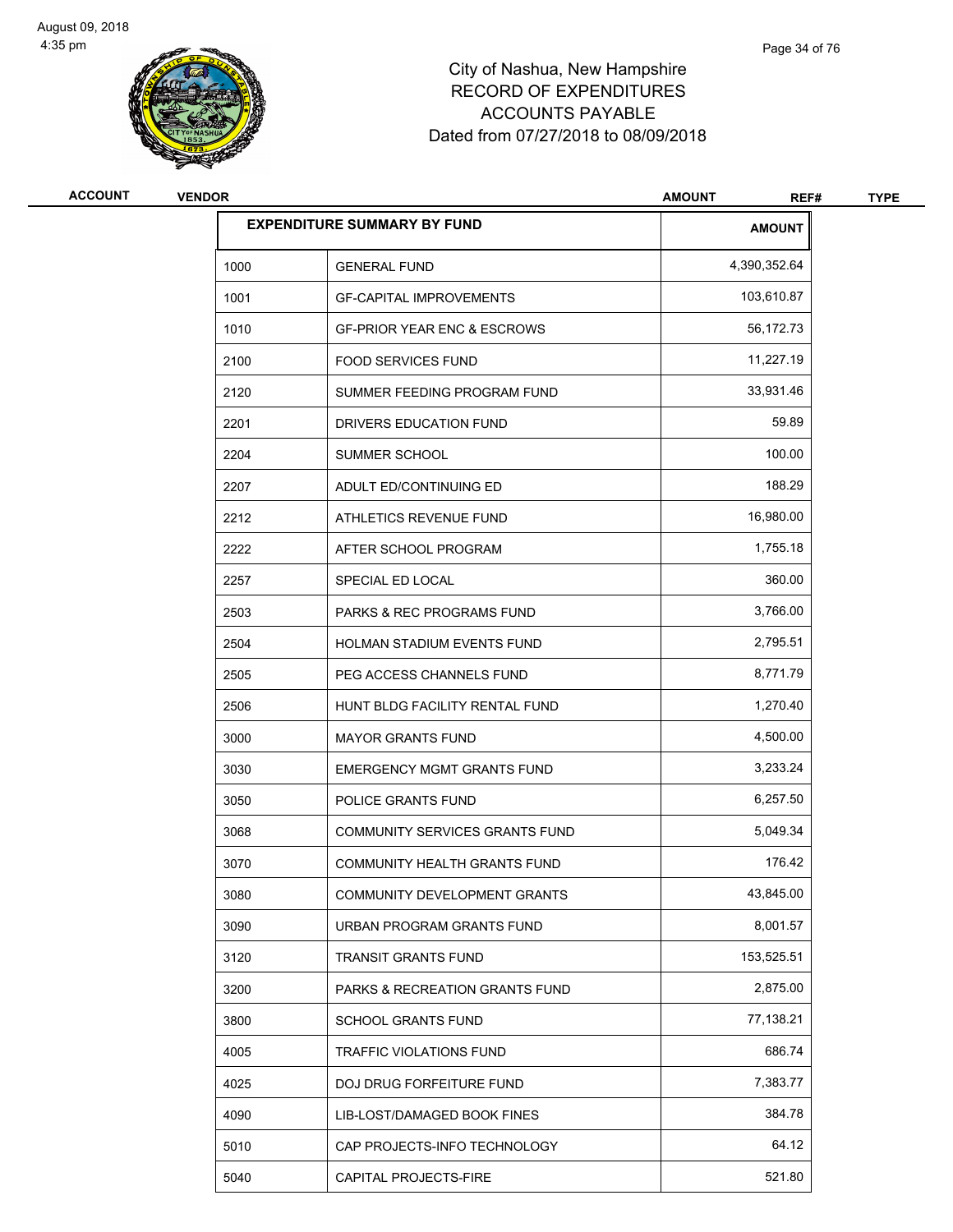

| <b>ACCOUNT</b> | <b>VENDOR</b> |                                | <b>AMOUNT</b><br>REF# | <b>TYPE</b> |
|----------------|---------------|--------------------------------|-----------------------|-------------|
|                |               |                                | <b>AMOUNT</b>         |             |
|                | 5050          | CAP PROJECTS-COMMUNICATIONS    | 1,600.00              |             |
|                | 5200          | CAPITAL PROJECTS-PUBLIC WORKS  | 110,875.52            |             |
|                | 5700          | CAP PROJECTS-BROAD ST PARKWAY  | 1,461.90              |             |
|                | 5800          | SCHOOL CAPITAL PROJECTS FUND   | 248,102.00            |             |
|                | 6000          | <b>SOLID WASTE FUND</b>        | 69,034.32             |             |
|                | 6200          | <b>WASTEWATER FUND</b>         | 112,844.09            |             |
|                | 6201          | WERF-WASTEWATER EQUIP RESERVE  | 4,003.16              |             |
|                | 6500          | PROPERTY & CASUALTY FUND       | 30,463.50             |             |
|                | 6600          | BENEFITS SELF INSURANCE FUND   | 2,696,316.45          |             |
|                | 7052          | MINE FALLS PARK ETF            | 1,360.00              |             |
|                | 7078          | <b>CITY BUILDINGS ETF</b>      | 1,600.00              |             |
|                | 7503          | EDGEWOOD-EQUIP & MAINT RESERVE | 25,609.60             |             |
|                | 7504          | ETF CONTRIB EDGEWOOD-DEED FUND | 5,975.00              |             |
|                | 7506          | ETF CONTRIB-WOODLAWN CEMETERY  | 60.00                 |             |
|                | 7529          | P&Z-SIDEWALK CONSTRUCTION NW   | 3,475.36              |             |
|                | 7549          | LIBRARY-MISC LIB DONATIONS     | 925.00                |             |
|                | 7551          | P&R-SUMMERFUN                  | 368.75                |             |
|                | 7565          | SCHOOL RELATED PROGRAMS-ETF    | 2,625.00              |             |
|                | 7569          | DW HWY/SPITBROOK CONTRIBUTIONS | 1,566.16              |             |
|                | 7578          | PW-SIDEWALK-SOMERSET PLAZA     | 34,682.04             |             |
|                | 8028          | WOODLAWN CEMETERY PERP-CARE    | 60.00                 |             |
|                | 8063          | LIBRARY-HENRY STEARNS FUND     | 8,774.66              |             |
|                | 8613          | WILLIAM H & EDITH E KEENAN     | 1,500.00              |             |
|                | <b>TOTAL:</b> |                                | 8,308,267.46          |             |

**Grand Total:**

**\$8,308,267.46**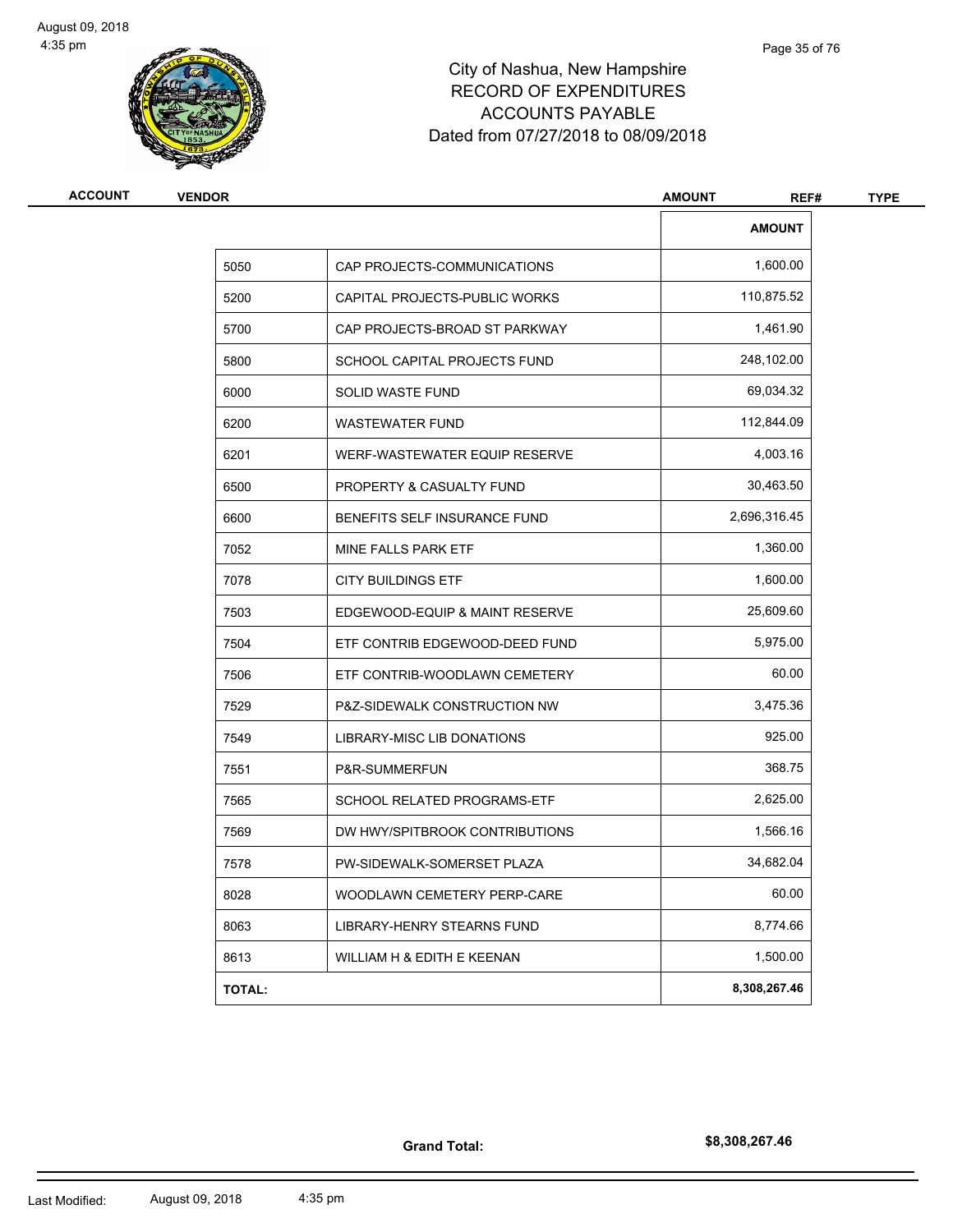

#### City of Nashua, New Hampshire RECORD OF EXPENDITURES PAYROLL-GROSS WAGES Dated from 7/27/2018 to 8/9/2018

Page 36 of 76

|     | <b>PAY DATE</b>                      | <b>ACCOUNT</b> | <b>DESCRIPTION</b>                       | <b>AMOUNT</b> |
|-----|--------------------------------------|----------------|------------------------------------------|---------------|
|     | <b>FUND#: 1000 - GENERAL FUND</b>    |                |                                          |               |
| 101 | <b>MAYOR</b>                         |                |                                          |               |
|     | 8/2/18                               | 51100          | CHIEF OF STAFF                           | 1,589.45      |
|     | 8/9/18                               | 51100          | CHIEF OF STAFF                           | 1,589.45      |
|     | 8/2/18                               | 51100          | COMMUNICATIONS & SPECIAL PRJ COORDINATOR | 805.50        |
|     | 8/9/18                               | 51100          | COMMUNICATIONS & SPECIAL PRJ COORDINATOR | 805.50        |
|     | 8/2/18                               | 51100          | CONSTITUENT SERVICES COORDINATOR         | 805.50        |
|     | 8/9/18                               | 51100          | CONSTITUENT SERVICES COORDINATOR         | 805.50        |
|     | 8/2/18                               | 51100          | SECRETARY RECEPTIONIST                   | 628.10        |
|     | 8/9/18                               | 51100          | SECRETARY RECEPTIONIST                   | 628.10        |
|     | 8/2/18                               | 51500          | <b>MAYOR</b>                             | 2,252.50      |
|     | 8/9/18                               | 51500          | <b>MAYOR</b>                             | 2,252.50      |
|     | <b>TOTAL 101 - MAYOR</b><br>.        |                |                                          | \$12,162.10   |
| 102 | <b>BOARD OF ALDERMEN</b>             |                |                                          |               |
|     | 8/2/18                               | 51100          | LEGISLATIVE AFFAIRS MANAGER              | 1,656.55      |
|     | 8/9/18                               | 51100          | LEGISLATIVE AFFAIRS MANAGER              | 1,656.55      |
|     | 8/2/18                               | 51200          | LEGISLATIVE TRANSCRIPTION SPEC           | 347.09        |
|     | 8/9/18                               | 51200          | LEGISLATIVE TRANSCRIPTION SPEC           | 296.91        |
|     | <b>TOTAL 102 - BOARD OF ALDERMEN</b> |                |                                          | \$3,957.10    |
| 103 | <b>LEGAL</b>                         |                |                                          |               |
|     | 8/2/18                               | 51100          | <b>CORPORATION COUNSEL</b>               | 2,421.70      |
|     | 8/9/18                               | 51100          | <b>CORPORATION COUNSEL</b>               | 2,421.70      |
|     | 8/2/18                               | 51100          | DEPUTY CORPORATION COUNSEL               | 4,203.30      |
|     | 8/9/18                               | 51100          | DEPUTY CORPORATION COUNSEL               | 4,203.30      |
|     | 8/2/18                               | 51100          | <b>LEGAL ASSISTANT</b>                   | 1,994.25      |
|     | 8/9/18                               | 51100          | <b>LEGAL ASSISTANT</b>                   | 1,994.25      |
|     | <b>TOTAL 103 - LEGAL</b>             |                |                                          | \$17,238.50   |
| 107 | <b>CITY CLERK</b>                    |                |                                          |               |
|     | 8/2/18                               | 51100          | <b>CITY CLERK</b>                        | 1,804.30      |
|     | 8/9/18                               | 51100          | <b>CITY CLERK</b>                        | 1,804.30      |
|     | 8/2/18                               | 51100          | CLERK VITAL RECORDS II                   | 1,747.12      |
|     | 8/9/18                               | 51100          | CLERK VITAL RECORDS II                   | 1,840.40      |
|     | 8/2/18                               | 51100          | DEPARTMENT COORDINATOR, CC               | 744.20        |
|     | 8/9/18                               | 51100          | DEPARTMENT COORDINATOR, CC               | 744.20        |
|     | 8/2/18                               | 51100          | DEPUTY CITY CLERK                        | 1,279.50      |
|     | 8/9/18                               | 51100          | DEPUTY CITY CLERK                        | 1,279.50      |
|     | <b>TOTAL 107 - CITY CLERK</b>        |                |                                          | \$11,243.52   |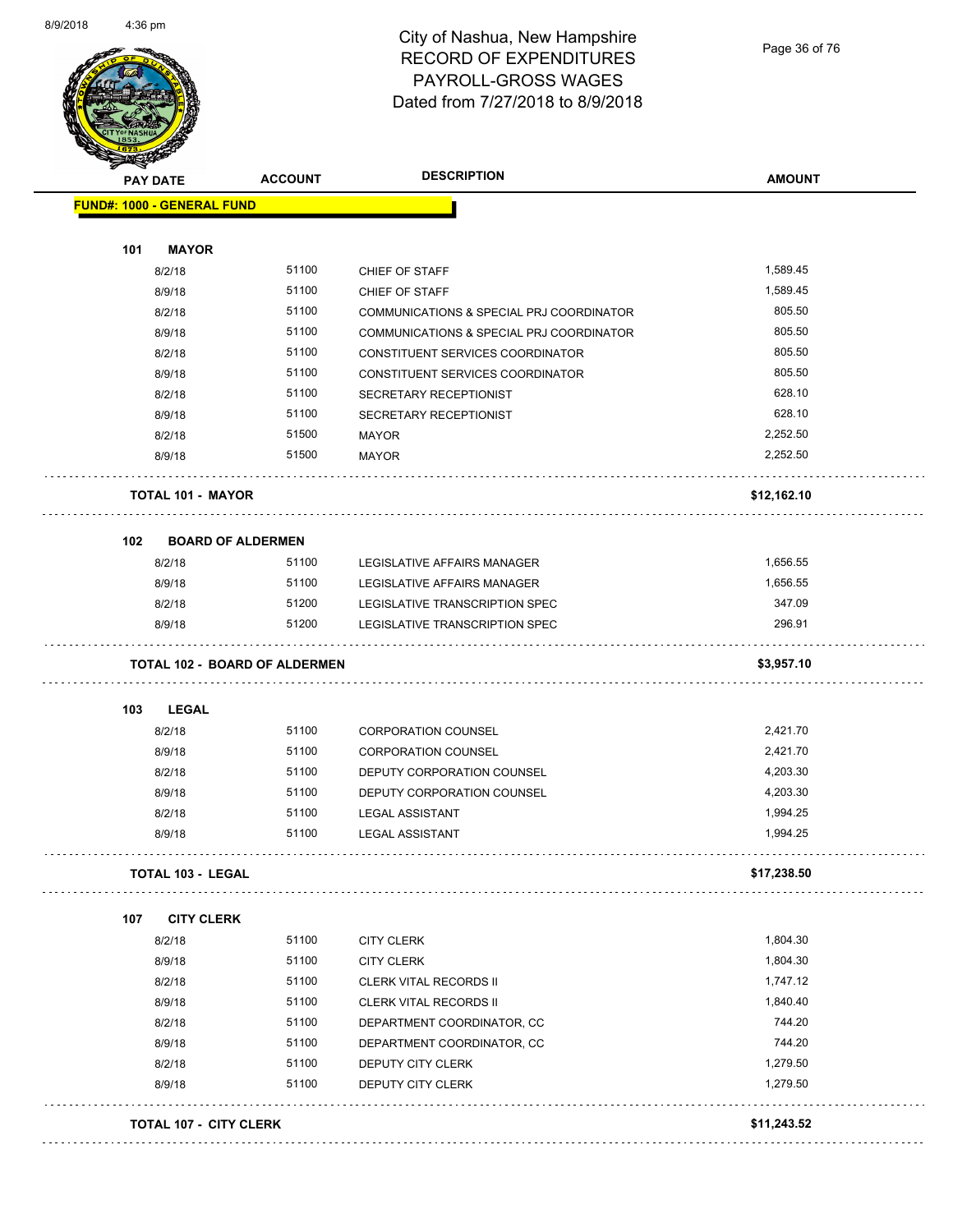

Page 37 of 76

| <b>PAY DATE</b>                   | <b>ACCOUNT</b>                     | <b>DESCRIPTION</b>                       | <b>AMOUNT</b> |
|-----------------------------------|------------------------------------|------------------------------------------|---------------|
| <b>FUND#: 1000 - GENERAL FUND</b> |                                    |                                          |               |
|                                   |                                    |                                          |               |
| 111                               | <b>HUMAN RESOURCES</b>             |                                          |               |
| 8/2/18                            | 51100                              | HR SPEC                                  | 927.05        |
| 8/9/18                            | 51100                              | HR SPEC                                  | 927.07        |
| 8/2/18                            | 51100                              | <b>HRIS &amp; PAYROLL ANALYST</b>        | 1,172.20      |
| 8/9/18                            | 51100                              | <b>HRIS &amp; PAYROLL ANALYST</b>        | 1,172.20      |
| 8/2/18                            | 51100                              | HUMAN RESOURCES DIRECTOR                 | 1,803.30      |
| 8/9/18                            | 51100                              | HUMAN RESOURCES DIRECTOR                 | 1,803.30      |
| 8/2/18                            | 51100                              | HUMAN RESOURCES MANAGER                  | 1,242.65      |
| 8/9/18                            | 51100                              | HUMAN RESOURCES MANAGER                  | 1,242.65      |
| 8/2/18                            | 51100                              | PAYROLL ANALYST                          | 2,223.25      |
| 8/9/18                            | 51100                              | PAYROLL ANALYST                          | 2,223.25      |
| 8/2/18                            | 51100                              | PAYROLL MANAGER                          | 1,562.35      |
| 8/9/18                            | 51100                              | PAYROLL MANAGER                          | 1,562.35      |
| 8/2/18                            | 51200                              | ADMINISTRATIVE ASSISTANT I               | 383.54        |
| 8/9/18                            | 51200                              | ADMINISTRATIVE ASSISTANT I               | 383.55        |
| 8/9/18                            | 51300                              | OVERTIME-REGULAR                         | 31.72         |
| 8/9/18                            | 55425                              | EMPLOYMENT BACKGROUND CHECKS             | 15.00         |
|                                   | <b>TOTAL 111 - HUMAN RESOURCES</b> |                                          | \$18,675.43   |
|                                   |                                    |                                          |               |
| 122                               | <b>INFORMATION TECHNOLOGY</b>      |                                          |               |
| 8/2/18                            | 51100                              | ADMIN ASSISTANT III                      | 801.90        |
| 8/9/18                            | 51100                              | ADMIN ASSISTANT III                      | 801.90        |
| 8/2/18                            | 51100                              | ENTERPRISE SYS ADMINISTRATOR             | 1,562.35      |
| 8/9/18                            | 51100                              | ENTERPRISE SYS ADMINISTRATOR             | 1,562.35      |
| 8/2/18                            | 51100                              | ERP SYSTEM ADMIN DBA                     | 1,913.25      |
| 8/9/18                            | 51100                              | ERP SYSTEM ADMIN DBA                     | 1,913.25      |
| 8/2/18                            | 51100                              | IT APPLICATIONS ANALYST                  | 630.32        |
| 8/2/18                            | 51100                              | IT DIVISION DIRECTOR                     | 2,294.80      |
| 8/9/18                            | 51100                              | IT DIVISION DIRECTOR                     | 2,294.80      |
| 8/2/18                            | 51100                              | IT INFRASTRUCTURE ANALYST                | 1,306.00      |
| 8/9/18                            | 51100                              | IT INFRASTRUCTURE ANALYST                | 1,306.00      |
| 8/2/18                            | 51100                              | IT MANAGER, INFRASTRUCTURE               | 2,059.95      |
| 8/9/18                            | 51100                              | IT MANAGER, INFRASTRUCTURE               | 2,059.95      |
| 8/2/18                            | 51100                              | IT MANAGER, PROJECT/DEVELOPMENT SERVICES | 1,593.40      |
| 8/9/18                            | 51100                              | IT MANAGER, PROJECT/DEVELOPMENT SERVICES | 1,593.40      |
| 8/2/18                            | 51100                              | IT MANAGER, TECHNICAL SERVICES           | 1,620.45      |
| 8/9/18                            | 51100                              | IT MANAGER, TECHNICAL SERVICES           | 1,620.45      |
| 8/2/18                            | 51100                              | SYSTEMS ADM DATABASE ADM                 | 1,810.11      |
| 8/9/18                            | 51100                              | SYSTEMS ADM DATABASE ADM                 | 1,810.10      |
| 8/2/18                            | 51100                              | TECHNICAL SPEC II NET SUPPORT            | 1,246.35      |
| 8/9/18                            | 51100                              | TECHNICAL SPEC II NET SUPPORT            | 1,246.35      |
| 8/2/18                            | 51100                              | <b>TECHNICAL SPECIALIST I</b>            | 870.15        |
| 8/9/18                            | 51100                              | <b>TECHNICAL SPECIALIST I</b>            | 870.15        |
| 8/2/18                            | 51100                              | WEB DESIGNER                             | 683.88        |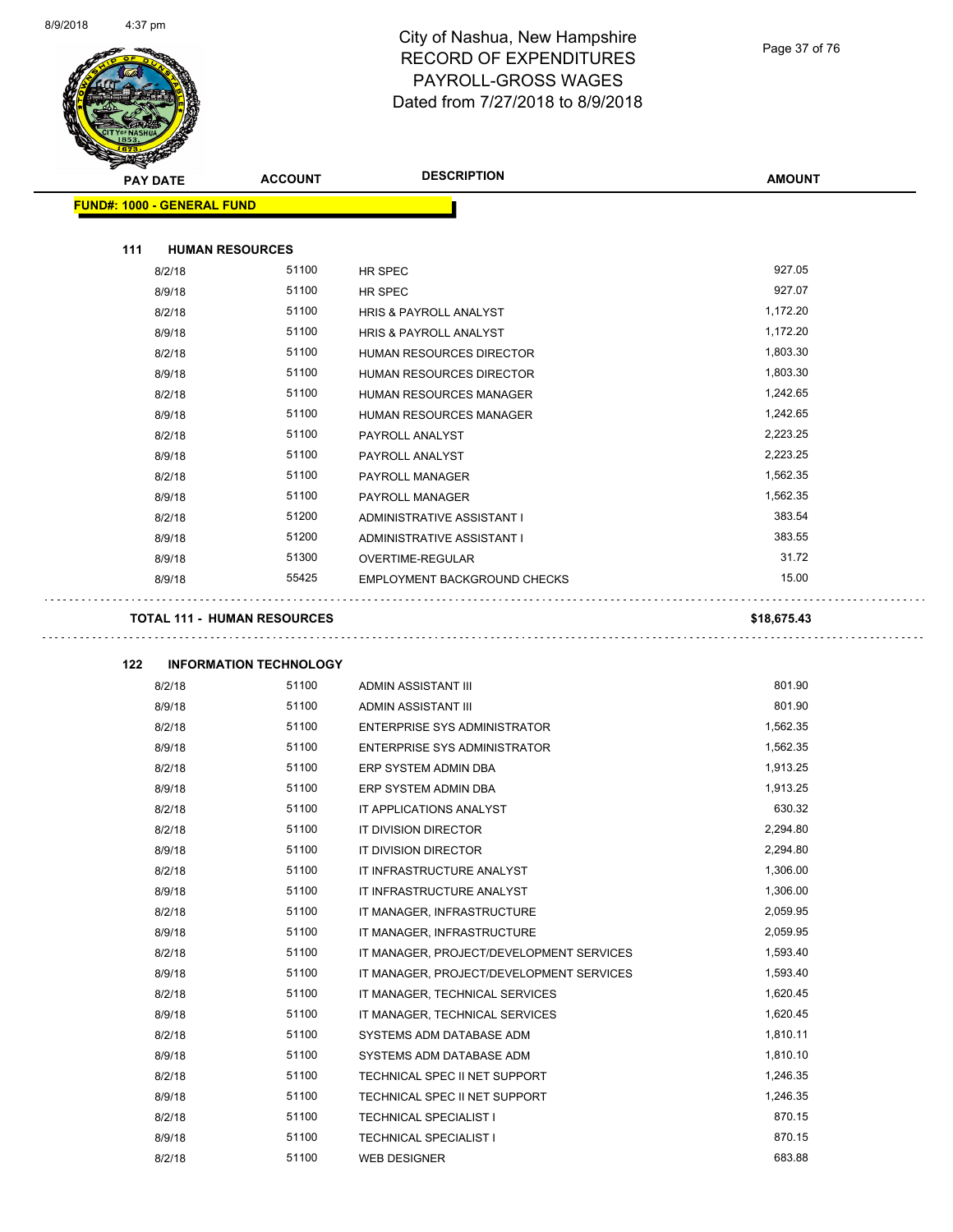| Page 38 of 76 |  |  |
|---------------|--|--|
|---------------|--|--|

| <b>PAY DATE</b>                   | <b>ACCOUNT</b>                            | <b>DESCRIPTION</b>                                       | <b>AMOUNT</b>        |
|-----------------------------------|-------------------------------------------|----------------------------------------------------------|----------------------|
| <b>FUND#: 1000 - GENERAL FUND</b> |                                           |                                                          |                      |
| 122                               | <b>INFORMATION TECHNOLOGY</b>             |                                                          |                      |
| 8/9/18                            | 51100                                     | <b>WEB DESIGNER</b>                                      | 683.88               |
| 8/2/18                            | 51750                                     | <b>RETIREMENT &amp; SEPARATION PAY</b>                   | 2,606.78             |
| 8/2/18                            | 55118                                     | TELEPHONE-CELLULAR                                       | 50.00                |
|                                   | <b>TOTAL 122 - INFORMATION TECHNOLOGY</b> |                                                          | \$38,812.27          |
|                                   |                                           |                                                          |                      |
| 126                               | <b>FINANCIAL SERVICES</b>                 |                                                          |                      |
| 8/2/18                            | 51100                                     | ACCOUNTS PAYABLE COORDINATOR                             | 2,308.66             |
| 8/9/18                            | 51100                                     | ACCOUNTS PAYABLE COORDINATOR                             | 2,308.65             |
| 8/2/18                            | 51100<br>51100                            | ACCOUNTS PAYABLE SUPV                                    | 1,095.89<br>1,095.90 |
| 8/9/18                            | 51100                                     | ACCOUNTS PAYABLE SUPV                                    | 1,466.05             |
| 8/2/18<br>8/9/18                  | 51100                                     | <b>ASSISTANT TREASURER</b><br><b>ASSISTANT TREASURER</b> | 1,466.05             |
| 8/2/18                            | 51100                                     | <b>CFO COMPTROLLER</b>                                   | 2,518.65             |
| 8/9/18                            | 51100                                     | <b>CFO COMPTROLLER</b>                                   | 2,518.65             |
| 8/2/18                            | 51100                                     | DEP TREASURER TAX COLLECTOR                              | 1,222.45             |
| 8/9/18                            | 51100                                     | DEP TREASURER TAX COLLECTOR                              | 1,222.45             |
| 8/2/18                            | 51100                                     | FINANCE AND ADMIN MANAGER                                | 873.15               |
| 8/9/18                            | 51100                                     | FINANCE AND ADMIN MANAGER                                | 873.15               |
| 8/2/18                            | 51100                                     | <b>MVR CLERK I</b>                                       | 1,757.25             |
| 8/9/18                            | 51100                                     | <b>MVR CLERK I</b>                                       | 1,757.23             |
| 8/2/18                            | 51100                                     | MVR CLERK II                                             | 1,568.80             |
| 8/9/18                            | 51100                                     | MVR CLERK II                                             | 1,568.80             |
| 8/2/18                            | 51100                                     | MVR CLERK III                                            | 1,529.91             |
| 8/9/18                            | 51100                                     | MVR CLERK III                                            | 1,529.90             |
| 8/2/18                            | 51100                                     | REVENUE ACCOUNTS SPEC                                    | 845.00               |
| 8/9/18                            | 51100                                     | REVENUE ACCOUNTS SPEC                                    | 845.00               |
| 8/2/18                            | 51100                                     | REVENUE COORDINATOR                                      | 1,080.35             |
| 8/9/18                            | 51100                                     | REVENUE COORDINATOR                                      | 1,080.35             |
| 8/2/18                            | 51100                                     | SENIOR ACCOUNTANT                                        | 1,143.00             |
| 8/9/18                            | 51100                                     | SENIOR ACCOUNTANT                                        | 1,143.00             |
| 8/2/18                            | 51100                                     | SENIOR FINANCE MANAGER                                   | 1,705.80             |
| 8/9/18                            | 51100                                     | SENIOR FINANCE MANAGER                                   | 1,705.80             |
| 8/2/18                            | 51100                                     | SENIOR FINANCIAL ANALYST                                 | 1,240.50             |
| 8/9/18                            | 51100                                     | SENIOR FINANCIAL ANALYST                                 | 1,240.50             |
| 8/2/18                            | 51100                                     | SR MGR ACCT FIN REPORTING                                | 1,339.30             |
| 8/9/18                            | 51100                                     | SR MGR ACCT FIN REPORTING                                | 1,339.30             |
| 8/2/18                            | 51100                                     | SUPV VEHICLE REGISTRATION                                | 1,214.70             |
| 8/9/18                            | 51100                                     | SUPV VEHICLE REGISTRATION                                | 1,214.70             |
| 8/2/18                            | 51100                                     | TREASURER TAX COLLECTOR                                  | 2,059.95             |
| 8/9/18                            | 51100                                     | TREASURER TAX COLLECTOR                                  | 2,059.95             |
| 8/2/18                            | 51200                                     | TRUST ACCOUNTANT PT                                      | 756.20               |
| 8/9/18                            | 51200                                     | TRUST ACCOUNTANT PT                                      | 756.20               |
| 8/2/18                            | 51300                                     |                                                          | 70.27                |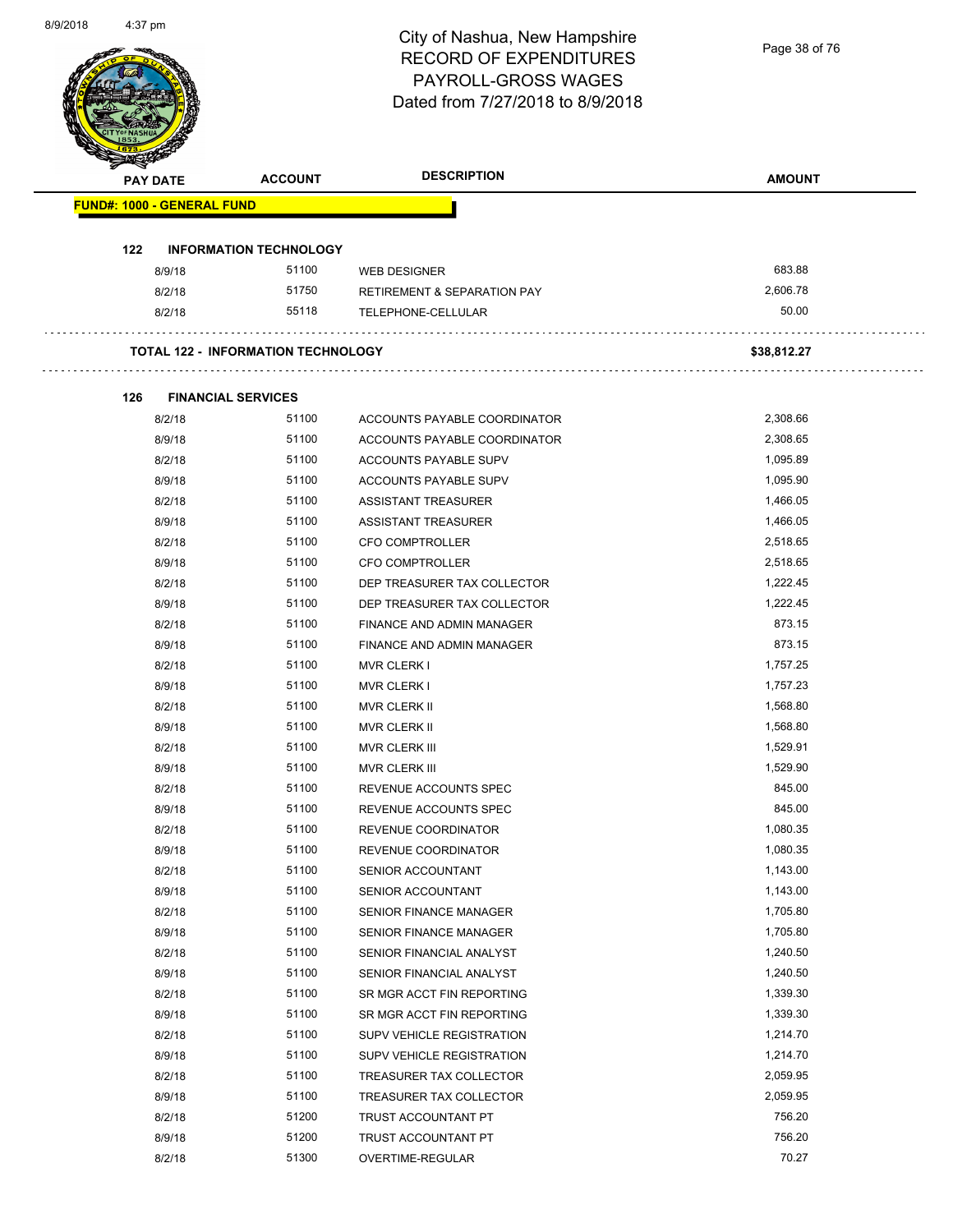| 0.92010 | וווµ <i>ו</i> ט. <del>ד</del> |                                   |                                       | City of Nashua, New Hampshire<br><b>RECORD OF EXPENDITURES</b><br>PAYROLL-GROSS WAGES | Page 39 of 76        |
|---------|-------------------------------|-----------------------------------|---------------------------------------|---------------------------------------------------------------------------------------|----------------------|
|         |                               |                                   |                                       | Dated from 7/27/2018 to 8/9/2018                                                      |                      |
|         |                               | <b>PAY DATE</b>                   | <b>ACCOUNT</b>                        | <b>DESCRIPTION</b>                                                                    | <b>AMOUNT</b>        |
|         |                               | <b>FUND#: 1000 - GENERAL FUND</b> |                                       |                                                                                       |                      |
|         | 126                           |                                   | <b>FINANCIAL SERVICES</b>             |                                                                                       |                      |
|         |                               | 8/9/18                            | 51300                                 | OVERTIME-REGULAR                                                                      | 223.64               |
|         |                               |                                   | <b>TOTAL 126 - FINANCIAL SERVICES</b> |                                                                                       | \$51,745.10          |
|         |                               |                                   |                                       |                                                                                       |                      |
|         | 129                           | <b>CITY BUILDINGS</b>             |                                       |                                                                                       |                      |
|         |                               | 8/2/18                            | 51100<br>51100                        | <b>BUILDING MANAGER</b><br><b>BUILDING MANAGER</b>                                    | 1,234.85<br>1,234.85 |
|         |                               | 8/9/18<br>8/2/18                  | 51100                                 | <b>CUSTODIAN I</b>                                                                    | 1,292.60             |
|         |                               | 8/9/18                            | 51100                                 | <b>CUSTODIAN I</b>                                                                    | 1,292.60             |
|         |                               | 8/2/18                            | 51100                                 | MAINTENANCE SPEC                                                                      | 735.00               |
|         |                               | 8/9/18                            | 51100                                 | MAINTENANCE SPEC                                                                      | 734.99               |
|         |                               | 8/2/18                            | 51300                                 | OVERTIME-REGULAR                                                                      | 24.48                |
|         |                               |                                   | <b>TOTAL 129 - CITY BUILDINGS</b>     |                                                                                       | \$6,549.37           |
|         | 130                           |                                   |                                       |                                                                                       |                      |
|         |                               | <b>PURCHASING</b><br>8/2/18       | 51100                                 | PURCHASING AGENT I                                                                    | 756.10               |
|         |                               | 8/9/18                            | 51100                                 | PURCHASING AGENT I                                                                    | 756.10               |
|         |                               | 8/2/18                            | 51100                                 | PURCHASING AGENT II                                                                   | 941.89               |
|         |                               | 8/9/18                            | 51100                                 | PURCHASING AGENT II                                                                   | 941.90               |
|         |                               | 8/2/18                            | 51100                                 | PURCHASING MANAGER                                                                    | 1,746.35             |
|         |                               | 8/9/18                            | 51100                                 | PURCHASING MANAGER                                                                    | 1,746.35             |
|         |                               | 8/2/18                            | 51200                                 | MESSENGER MAIL DISTRIBUTION CL                                                        | 335.90               |
|         |                               | 8/9/18                            | 51200                                 | MESSENGER MAIL DISTRIBUTION CL                                                        | 319.90               |
|         |                               | 8/2/18                            | 51300                                 | OVERTIME-REGULAR                                                                      | 17.66                |
|         |                               | 8/9/18                            | 51300                                 | OVERTIME-REGULAR                                                                      | 14.18                |
|         |                               |                                   | <b>TOTAL 130 - PURCHASING</b>         |                                                                                       | \$7,576.33           |
|         | 131                           | <b>HUNT BUILDING</b>              |                                       |                                                                                       |                      |
|         |                               | 8/2/18                            | 51100                                 | HUNT MEMORIAL BLDG & ARTS ADM                                                         | 372.90               |
|         |                               | 8/9/18                            | 51100                                 | HUNT MEMORIAL BLDG & ARTS ADM                                                         | 372.90               |
|         |                               |                                   | <b>TOTAL 131 - HUNT BUILDING</b>      |                                                                                       | \$745.80             |
|         | 132                           | <b>ASSESSING</b>                  |                                       |                                                                                       |                      |
|         |                               | 8/2/18                            | 51100                                 | <b>APPRAISER I</b>                                                                    | 796.30               |
|         |                               | 8/9/18                            | 51100                                 | <b>APPRAISER I</b>                                                                    | 796.30               |
|         |                               | 8/2/18                            | 51100                                 | <b>APPRAISER II</b>                                                                   | 1,146.50             |
|         |                               | 8/9/18                            | 51100                                 | <b>APPRAISER II</b>                                                                   | 1,146.50             |
|         |                               | 8/2/18                            | 51100                                 | <b>APPRAISER III</b>                                                                  | 2,465.71             |
|         |                               | 8/9/18                            | 51100                                 | <b>APPRAISER III</b>                                                                  | 2,465.70             |
|         |                               | 8/2/18                            | 51100                                 | ASSESSING ADMIN SPEC I CSR                                                            | 654.95               |

8/9/2018 4:37 pm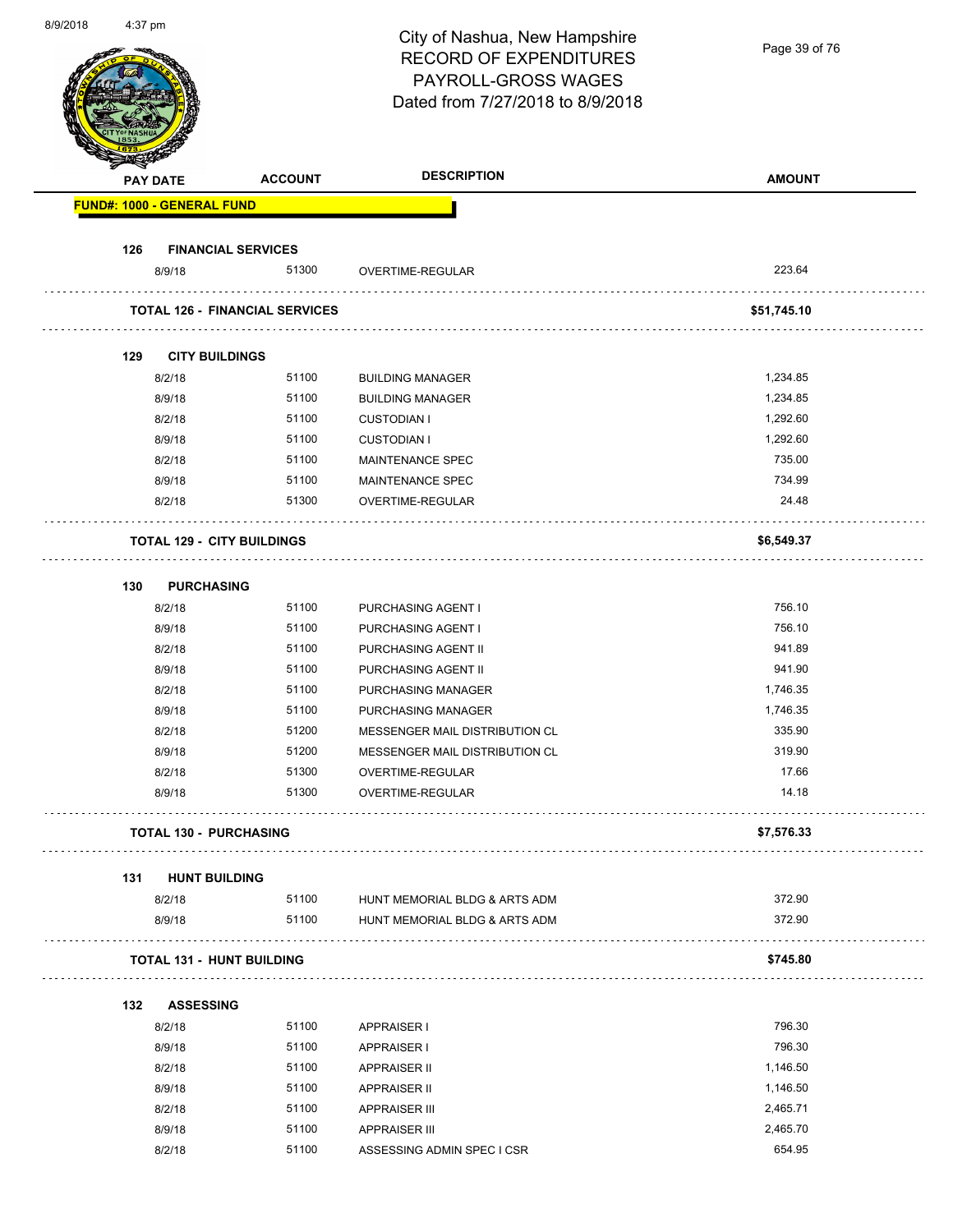Page 40 of 76

|     | PAY DATE                          | <b>ACCOUNT</b>                            | <b>DESCRIPTION</b>            | <b>AMOUNT</b> |
|-----|-----------------------------------|-------------------------------------------|-------------------------------|---------------|
|     | <b>FUND#: 1000 - GENERAL FUND</b> |                                           |                               |               |
| 132 | <b>ASSESSING</b>                  |                                           |                               |               |
|     | 8/9/18                            | 51100                                     | ASSESSING ADMIN SPEC I CSR    | 654.95        |
|     | 8/2/18                            | 51100                                     | ASSESSING ADMIN SPEC II CSR   | 715.30        |
|     | 8/9/18                            | 51100                                     | ASSESSING ADMIN SPEC II CSR   | 715.30        |
|     | 8/2/18                            | 51100                                     | ASSESSING ADMIN SPEC III CSR  | 998.55        |
|     | 8/9/18                            | 51100                                     | ASSESSING ADMIN SPEC III CSR  | 998.55        |
|     | 8/2/18                            | 51100                                     | <b>CHIEF ASSESSOR</b>         | 1,908.50      |
|     | 8/9/18                            | 51100                                     | <b>CHIEF ASSESSOR</b>         | 1,908.50      |
|     | 8/2/18                            | 51100                                     | DEPARTMENT COORDINATOR        | 929.65        |
|     | 8/9/18                            | 51100                                     | DEPARTMENT COORDINATOR        | 929.65        |
|     | <b>TOTAL 132 - ASSESSING</b>      |                                           |                               | \$19,230.91   |
| 134 | <b>GIS</b>                        |                                           |                               |               |
|     | 8/2/18                            | 51100                                     | <b>GIS TECHNICIAN II</b>      | 1,174.40      |
|     | 8/9/18                            | 51100                                     | <b>GIS TECHNICIAN II</b>      | 1,174.40      |
|     | 8/2/18                            | 51200                                     | <b>GIS MANAGER</b>            | 1,034.88      |
|     | 8/9/18                            | 51200                                     | <b>GIS MANAGER</b>            | 1,034.88      |
|     | <b>TOTAL 134 - GIS</b>            |                                           |                               | \$4,418.56    |
| 140 | <b>PINEWOOD CEMETERY</b>          |                                           |                               |               |
|     | 8/9/18                            | 51400                                     | WAGES TEMPORARY-SEASONAL      | 1,237.50      |
|     |                                   | <b>TOTAL 140 - PINEWOOD CEMETERY</b>      |                               | \$1,237.50    |
| 142 |                                   | <b>WOODLAWN CEMETERY</b>                  |                               |               |
|     | 8/2/18                            | 51100                                     | <b>GROUNDSKEEPER CEMETERY</b> | 1,455.30      |
|     | 8/9/18                            | 51100                                     | <b>GROUNDSKEEPER CEMETERY</b> | 1,455.30      |
|     | 8/2/18                            | 51100                                     | SUBFOREMAN CEMETERY           | 852.10        |
|     | 8/9/18                            | 51100                                     | SUBFOREMAN CEMETERY           | 852.10        |
|     | 8/2/18                            | 51100                                     | SUPERINTENDENT CEMETERY I     | 1,195.60      |
|     | 8/9/18                            | 51100                                     | SUPERINTENDENT CEMETERY I     | 1,195.60      |
|     | 8/9/18                            | 51300                                     | OVERTIME-REGULAR              | 81.86         |
|     | 8/2/18                            | 51400                                     | WAGES TEMPORARY-SEASONAL      | 1,193.50      |
|     |                                   | <b>TOTAL 142 - WOODLAWN CEMETERY</b>      |                               | \$8,281.36    |
| 144 |                                   | <b>EDGEWOOD &amp; SUBURBAN CEMETERIES</b> |                               |               |
|     | 8/2/18                            | 51100                                     | <b>GROUNDSKEEPER CEMETERY</b> | 871.87        |
|     | 8/9/18                            | 51100                                     | <b>GROUNDSKEEPER CEMETERY</b> | 871.87        |
|     |                                   | 51100                                     | SUBFOREMAN CEMETERY           | 736.70        |
|     | 8/2/18                            |                                           |                               |               |
|     | 8/9/18                            | 51100                                     | SUBFOREMAN CEMETERY           | 736.70        |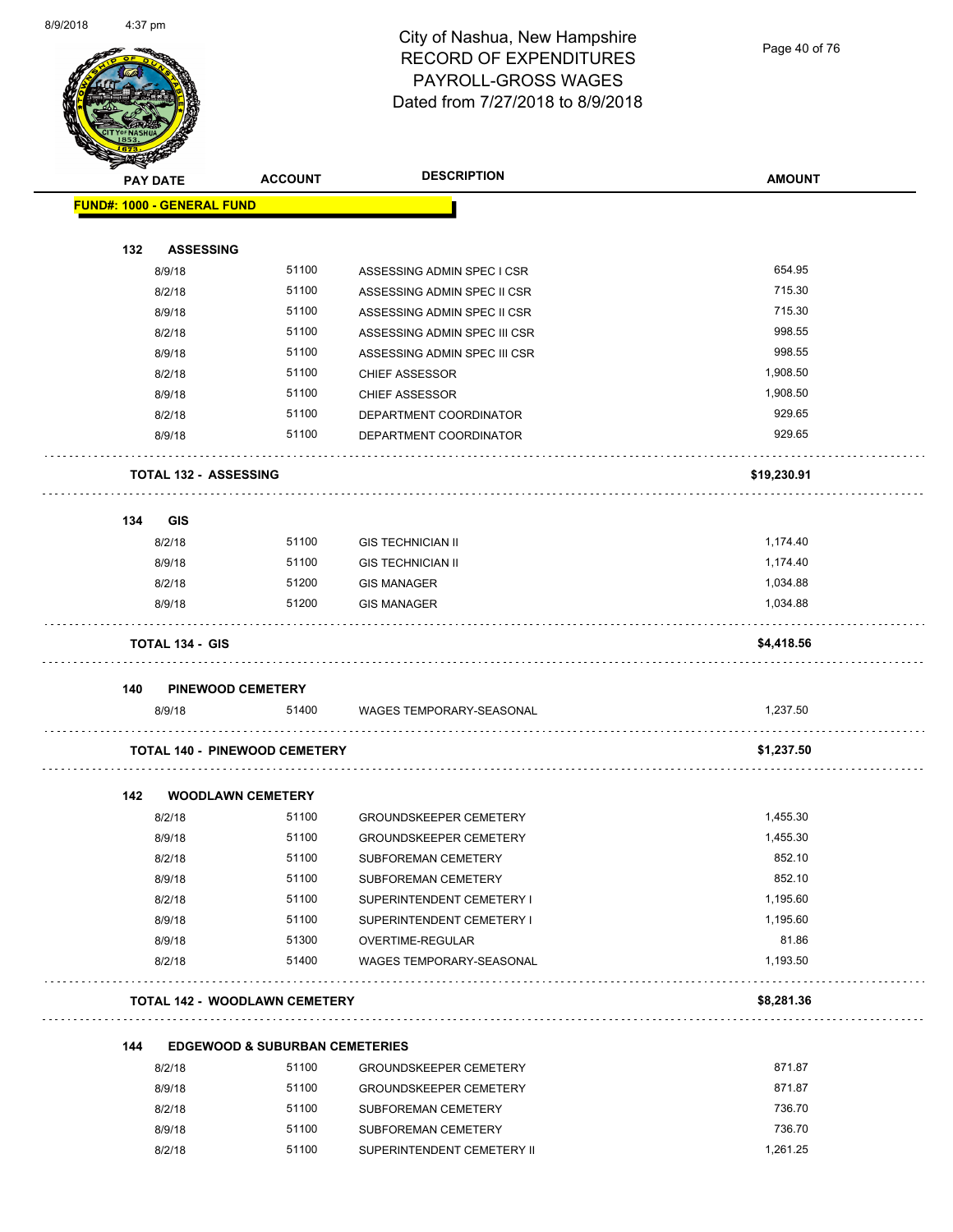| Page 41 of 76 |  |
|---------------|--|
|               |  |

| <b>PAY DATE</b> |                                   | <b>ACCOUNT</b>                            | <b>DESCRIPTION</b>                                    | <b>AMOUNT</b> |
|-----------------|-----------------------------------|-------------------------------------------|-------------------------------------------------------|---------------|
|                 | <b>FUND#: 1000 - GENERAL FUND</b> |                                           |                                                       |               |
| 144             |                                   | <b>EDGEWOOD &amp; SUBURBAN CEMETERIES</b> |                                                       |               |
|                 | 8/9/18                            | 51100                                     | SUPERINTENDENT CEMETERY II                            | 1,261.25      |
|                 | 8/2/18                            | 51300                                     | <b>OVERTIME-REGULAR</b>                               | 13.81         |
|                 | 8/2/18                            | 51400                                     | WAGES TEMPORARY-SEASONAL                              | 2,194.50      |
|                 | 8/9/18                            | 51400                                     | <b>WAGES TEMPORARY-SEASONAL</b>                       | 1,848.00      |
|                 |                                   |                                           | <b>TOTAL 144 - EDGEWOOD &amp; SUBURBAN CEMETERIES</b> | \$9,795.95    |
| 150             | <b>POLICE</b>                     |                                           |                                                       |               |
|                 | 8/2/18                            | 51100                                     | <b>1ST YEAR OFFICERS</b>                              | 6,986.21      |
|                 | 8/9/18                            | 51100                                     | <b>1ST YEAR OFFICERS</b>                              | 7,152.25      |
|                 | 8/2/18                            | 51100                                     | <b>ACCOUNT CLERK III</b>                              | 2,303.60      |
|                 | 8/9/18                            | 51100                                     | <b>ACCOUNT CLERK III</b>                              | 2,303.60      |
|                 | 8/2/18                            | 51100                                     | ADMINISTRATIVE PROJECT SPEC                           | 1,428.35      |
|                 | 8/9/18                            | 51100                                     | ADMINISTRATIVE PROJECT SPEC                           | 1,428.35      |
|                 | 8/2/18                            | 51100                                     | ANIMAL CONTROL OFFICER                                | 998.95        |
|                 | 8/9/18                            | 51100                                     | ANIMAL CONTROL OFFICER                                | 998.95        |
|                 | 8/2/18                            | 51100                                     | ASSISTANT RECORDS MANAGER                             | 1,028.25      |
|                 | 8/9/18                            | 51100                                     | ASSISTANT RECORDS MANAGER                             | 1,028.25      |
|                 | 8/2/18                            | 51100                                     | AUTO MECHANIC 1ST CLASS                               | 1,720.46      |
|                 | 8/9/18                            | 51100                                     | AUTO MECHANIC 1ST CLASS                               | 1,720.46      |
|                 | 8/2/18                            | 51100                                     | <b>BUILDING MAINTENANCE SUPV</b>                      | 1,028.25      |
|                 | 8/9/18                            | 51100                                     | <b>BUILDING MAINTENANCE SUPV</b>                      | 1,028.24      |
|                 | 8/2/18                            | 51100                                     | <b>CAPTAIN</b>                                        | 15,993.60     |
|                 | 8/9/18                            | 51100                                     | <b>CAPTAIN</b>                                        | 15,993.60     |
|                 | 8/2/18                            | 51100                                     | CHIEF OF POLICE                                       | 2,815.20      |
|                 | 8/9/18                            | 51100                                     | CHIEF OF POLICE                                       | 2,815.20      |
|                 | 8/2/18                            | 51100                                     | COMM TECH ALL DESIGNATIONS                            | 7,514.49      |
|                 | 8/9/18                            | 51100                                     | COMM TECH ALL DESIGNATIONS                            | 8,829.12      |
|                 | 8/2/18                            | 51100                                     | COMMUNITY POLICE COORD CEMD                           | 1,354.20      |
|                 | 8/9/18                            | 51100                                     | COMMUNITY POLICE COORD CEMD                           | 1,354.20      |
|                 | 8/2/18                            | 51100                                     | <b>CRIME ANALYST</b>                                  | 1,075.20      |
|                 | 8/9/18                            | 51100                                     | <b>CRIME ANALYST</b>                                  | 1,075.20      |
|                 | 8/2/18                            | 51100                                     | <b>CUSTODIAN III</b>                                  | 2,337.80      |
|                 | 8/9/18                            | 51100                                     | <b>CUSTODIAN III</b>                                  | 2,337.80      |
|                 | 8/2/18                            | 51100                                     | DEPUTY CHIEF OF POLICE                                | 5,102.20      |
|                 | 8/9/18                            | 51100                                     | DEPUTY CHIEF OF POLICE                                | 5,102.20      |
|                 | 8/2/18                            | 51100                                     | DETENTION SPEC                                        | 2,665.95      |
|                 | 8/9/18                            | 51100                                     | DETENTION SPEC                                        | 2,665.95      |
|                 | 8/2/18                            | 51100                                     | DISPATCHERS ALL DESIGNATIONS                          | 5,307.18      |
|                 | 8/9/18                            | 51100                                     | DISPATCHERS ALL DESIGNATIONS                          | 5,450.50      |
|                 | 8/2/18                            | 51100                                     | FLEET MAINTENANCE ASST SUPV                           | 963.20        |
|                 | 8/9/18                            | 51100                                     | FLEET MAINTENANCE ASST SUPV                           | 963.20        |
|                 | 8/2/18                            | 51100                                     | IT MANAGER/SOFTWARE SPECIALIST                        | 1,728.00      |
|                 | 8/9/18                            | 51100                                     | IT MANAGER/SOFTWARE SPECIALIST                        | 1,728.00      |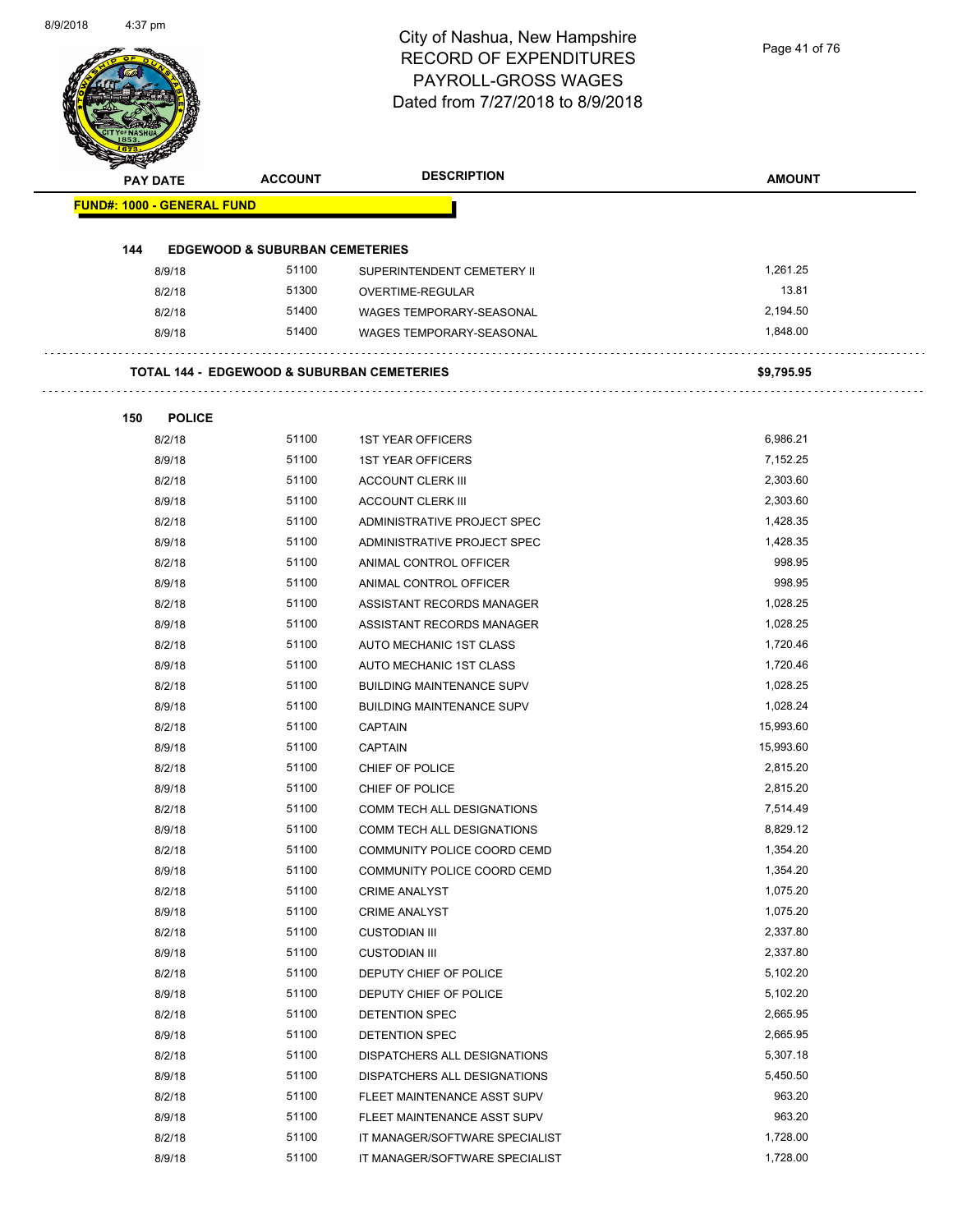

Page 42 of 76

| G<br>$\tilde{\phantom{a}}$<br><b>PAY DATE</b> | <b>ACCOUNT</b> | <b>DESCRIPTION</b>                                | <b>AMOUNT</b>        |
|-----------------------------------------------|----------------|---------------------------------------------------|----------------------|
| <b>FUND#: 1000 - GENERAL FUND</b>             |                |                                                   |                      |
|                                               |                |                                                   |                      |
| 150<br><b>POLICE</b>                          |                |                                                   |                      |
| 8/2/18                                        | 51100          | IT PROGRAMS ADMIN & INSTRUCTOR                    | 1,081.50             |
| 8/9/18                                        | 51100          | IT PROGRAMS ADMIN & INSTRUCTOR                    | 1,081.50             |
| 8/2/18                                        | 51100          | <b>LEGAL SECRETARY</b>                            | 768.85               |
| 8/9/18                                        | 51100          | <b>LEGAL SECRETARY</b>                            | 768.85               |
| 8/2/18                                        | 51100          | LIEUTENANT                                        | 17,571.70            |
| 8/9/18                                        | 51100          | LIEUTENANT                                        | 17,571.70            |
| 8/2/18                                        | 51100          | NPD BUSINESS COORDINATOR                          | 965.25               |
| 8/9/18                                        | 51100          | NPD BUSINESS COORDINATOR                          | 965.25               |
| 8/2/18                                        | 51100          | NPD BUSINESS MANAGER                              | 1,802.00             |
| 8/9/18                                        | 51100          | NPD BUSINESS MANAGER                              | 1,802.00             |
| 8/2/18                                        | 51100          | NPD NETWORK ADMINISTRATOR                         | 1,377.50             |
| 8/9/18                                        | 51100          | NPD NETWORK ADMINISTRATOR                         | 1,377.50             |
| 8/2/18                                        | 51100          | PARALEGAL                                         | 854.00               |
| 8/9/18                                        | 51100          | PARALEGAL                                         | 854.00               |
| 8/2/18                                        | 51100          | PATROLMAN ALL RANKS                               | 171,397.63           |
| 8/9/18                                        | 51100          | PATROLMAN ALL RANKS                               | 169,737.45           |
| 8/2/18                                        | 51100          | RECORDS & COMMUNICATIONS MGR                      | 1,589.40             |
| 8/9/18                                        | 51100          | RECORDS & COMMUNICATIONS MGR                      | 1,589.40             |
| 8/2/18                                        | 51100          | <b>RECORDS TECHNICIAN I</b>                       | 1,371.35             |
| 8/9/18                                        | 51100          | <b>RECORDS TECHNICIAN I</b>                       | 1,371.35             |
| 8/2/18                                        | 51100          | RECORDS TECHNICIAN II                             | 1,676.30             |
| 8/9/18                                        | 51100          | RECORDS TECHNICIAN II                             | 1,676.30             |
| 8/2/18                                        | 51100          | SEC DOMESTIC VIOLENCE UNIT                        | 758.90               |
| 8/9/18                                        | 51100          | SEC DOMESTIC VIOLENCE UNIT                        | 758.89               |
| 8/2/18                                        | 51100          | SECRETARIAL SUPV DET BUREAU                       | 943.95               |
| 8/9/18                                        | 51100          | SECRETARIAL SUPV DET BUREAU                       | 943.95               |
| 8/2/18                                        | 51100          | <b>SECRETARY III</b>                              | 2,931.26             |
| 8/9/18                                        | 51100          | <b>SECRETARY III</b>                              | 2,931.26             |
| 8/2/18                                        | 51100          | <b>SECRETARY V</b>                                | 1,758.70             |
| 8/9/18                                        | 51100          | SECRETARY V                                       | 1,758.70             |
| 8/2/18                                        | 51100          | <b>SECRETARY VI</b>                               | 836.29               |
| 8/9/18                                        | 51100          | <b>SECRETARY VI</b>                               | 836.30               |
| 8/2/18                                        | 51100          | <b>SERGEANT</b>                                   | 39,236.82            |
| 8/9/18                                        | 51100          | SERGEANT                                          | 39,236.82            |
| 8/2/18                                        | 51100          | SHIFT LEADER                                      | 2,185.00             |
| 8/9/18                                        | 51100<br>51100 | SHIFT LEADER                                      | 2,185.00             |
| 8/2/18                                        |                | <b>SUPV POLICE FLEET</b>                          | 1,306.34             |
| 8/9/18                                        | 51100          | <b>SUPV POLICE FLEET</b>                          | 1,306.35             |
| 8/2/18                                        | 51200          | <b>ACCREDITATION MANAGER</b>                      | 1,129.28             |
| 8/9/18                                        | 51200<br>51200 | <b>ACCREDITATION MANAGER</b>                      | 1,129.28<br>1,292.44 |
| 8/2/18                                        | 51200          | POLICE ATTORNEY PT                                | 1,292.44             |
| 8/9/18<br>8/2/18                              | 51200          | POLICE ATTORNEY PT<br>SENIOR RELATIONS SPECIALIST | 725.40               |
| 8/9/18                                        | 51200          | SENIOR RELATIONS SPECIALIST                       | 725.40               |
|                                               |                |                                                   |                      |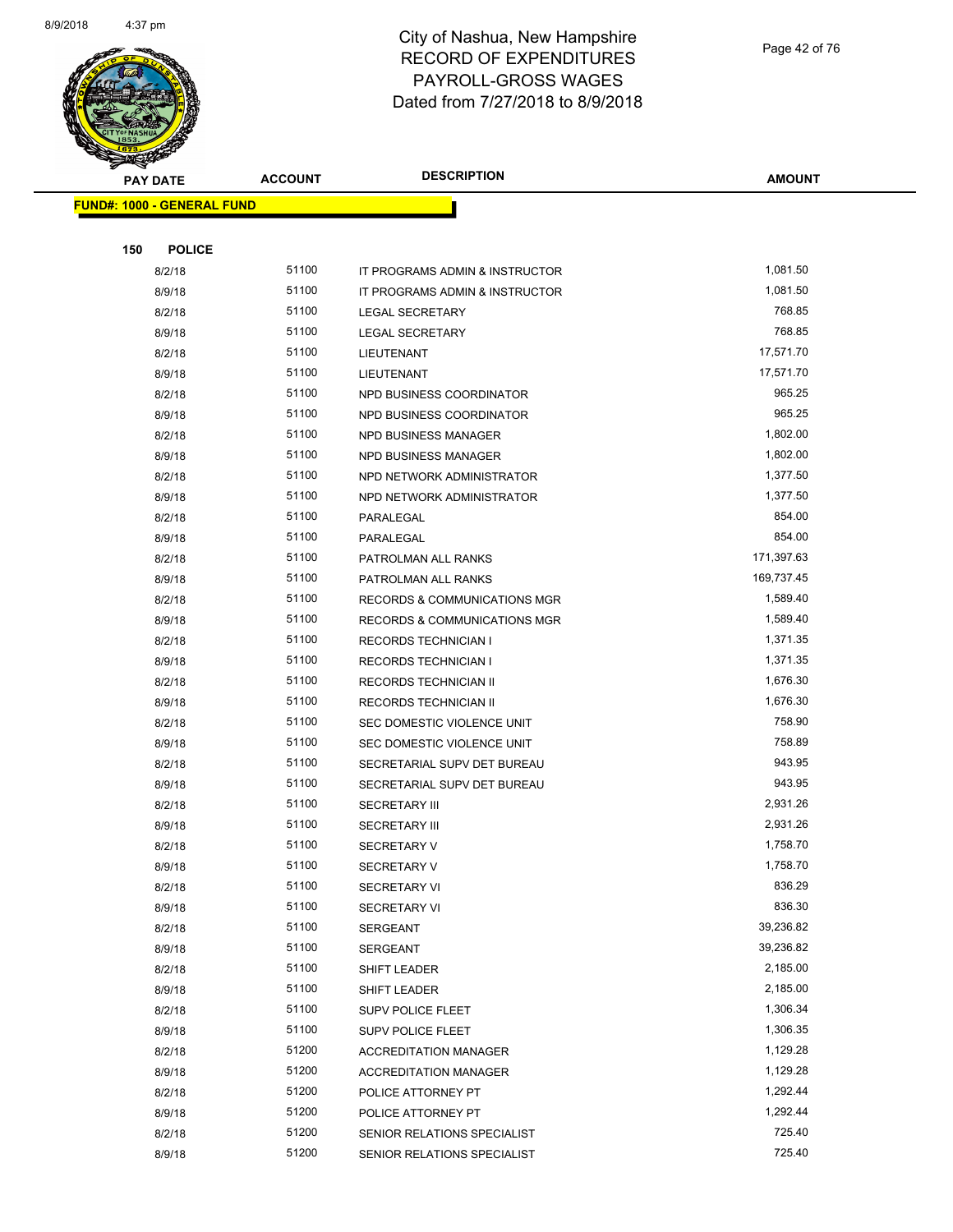

Page 43 of 76

| <b>STATE OF</b>                   |                |                                 |               |
|-----------------------------------|----------------|---------------------------------|---------------|
| <b>PAY DATE</b>                   | <b>ACCOUNT</b> | <b>DESCRIPTION</b>              | <b>AMOUNT</b> |
| <b>FUND#: 1000 - GENERAL FUND</b> |                |                                 |               |
|                                   |                |                                 |               |
| 150<br><b>POLICE</b>              |                |                                 |               |
| 6/28/18                           | 51300          | OVERTIME-REGULAR                | 3.27          |
| 8/2/18                            | 51300          | OVERTIME-REGULAR                | 1,685.61      |
| 8/9/18                            | 51300          | OVERTIME-REGULAR                | 6,238.75      |
| 8/2/18                            | 51309          | OVERTIME-TRAINING               | 2,243.19      |
| 8/2/18                            | 51315          | <b>OVERTIME-WITNESS</b>         | 1,151.87      |
| 8/9/18                            | 51315          | <b>OVERTIME-WITNESS</b>         | 2,085.54      |
| 8/2/18                            | 51322          | OVERTIME-INVESTIGATIVE          | 8,955.22      |
| 8/9/18                            | 51322          | OVERTIME-INVESTIGATIVE          | 12,954.20     |
| 8/2/18                            | 51330          | OVERTIME-COVERAGE               | 25,539.39     |
| 8/9/18                            | 51330          | OVERTIME-COVERAGE               | 23,944.51     |
| 8/2/18                            | 51412          | <b>WAGES PER DIEM</b>           | 99.87         |
| 8/9/18                            | 51412          | <b>WAGES PER DIEM</b>           | 199.74        |
| 8/2/18                            | 51600          | <b>LONGEVITY</b>                | 3,100.00      |
| 8/9/18                            | 51600          | <b>LONGEVITY</b>                | 4,300.00      |
| 8/9/18                            | 52809          | <b>WELLNESS PROGRAM</b>         | 700.00        |
| 8/2/18                            | 61107          | <b>CLOTHING &amp; UNIFORMS</b>  | 252.09        |
| 8/9/18                            | 61107          | <b>CLOTHING &amp; UNIFORMS</b>  | 2,517.08      |
|                                   |                |                                 |               |
| <b>TOTAL 150 - POLICE</b>         |                |                                 | \$727,756.04  |
| <b>FIRE</b><br>152                |                |                                 |               |
| 8/2/18                            | 51100          | ADMINISTRATIVE ASSISTANT II     | 2,320.60      |
| 8/9/18                            | 51100          | ADMINISTRATIVE ASSISTANT II     | 2,320.61      |
| 8/2/18                            | 51100          | <b>ASST FIRE CHIEF</b>          | 2,409.56      |
| 8/9/18                            | 51100          | <b>ASST FIRE CHIEF</b>          | 2,409.56      |
| 8/2/18                            | 51100          | ASST SUPERINTENDENT FIRE ALARM  | 1,613.60      |
| 8/9/18                            | 51100          | ASST SUPERINTENDENT FIRE ALARM  | 1,613.60      |
| 8/2/18                            | 51100          | ASST SUPERINTENDENT FIRE FLEET  | 1,613.60      |
| 8/9/18                            | 51100          | ASST SUPERINTENDENT FIRE FLEET  | 1,613.60      |
| 8/2/18                            | 51100          | ASST SUPERINTENDENT PREVENTION  | 3,259.64      |
| 8/9/18                            | 51100          | ASST SUPERINTENDENT PREVENTION  | 3,259.64      |
| 8/2/18                            | 51100          | <b>CAPTAIN</b>                  | 11,395.33     |
| 8/9/18                            | 51100          | <b>CAPTAIN</b>                  | 11,395.32     |
| 8/2/18                            | 51100          | CAPTAIN FIRE TRAINING SAFETY    | 1,764.28      |
| 8/9/18                            | 51100          | CAPTAIN FIRE TRAINING SAFETY    | 1,764.28      |
| 8/2/18                            | 51100          | DEPUTY FIRE CHIEF               | 8,596.23      |
| 8/9/18                            | 51100          | DEPUTY FIRE CHIEF               | 8,596.23      |
| 8/2/18                            | 51100          | <b>EXEC ASST BUSINESS COORD</b> | 868.70        |
| 8/9/18                            | 51100          | <b>EXEC ASST BUSINESS COORD</b> | 868.70        |
| 8/2/18                            | 51100          | FIRE CHIEF                      | 2,635.48      |
| 8/9/18                            | 51100          | FIRE CHIEF                      | 2,635.48      |
|                                   | 51100          | FIRE DISPATCH ALL RANKS         | 7,804.90      |
| 8/2/18                            | 51100          |                                 |               |
| 8/9/18                            |                | FIRE DISPATCH ALL RANKS         | 7,282.82      |

8/2/18 51100 FIRE DISPATCHER CLERK TRAINER 1,305.79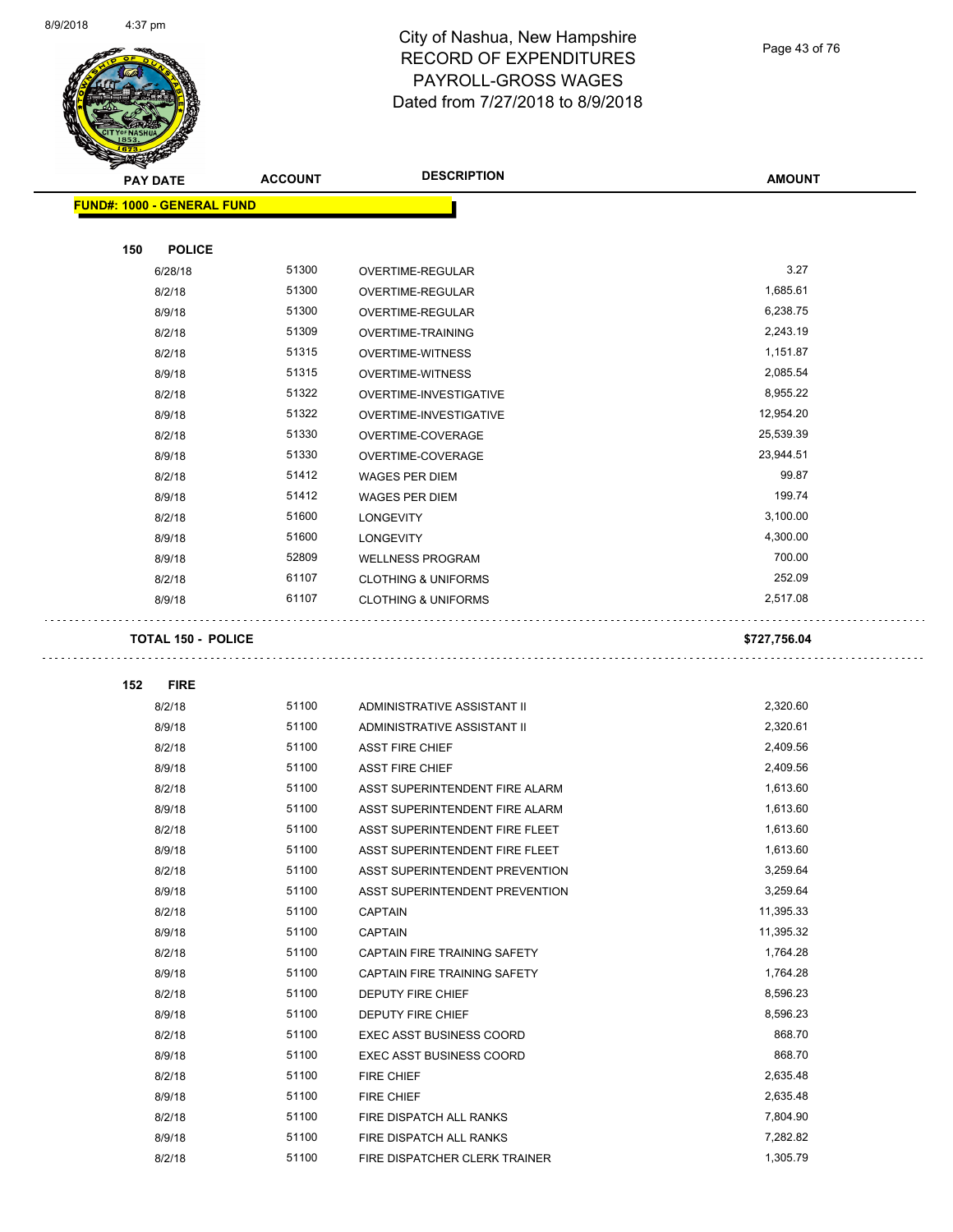

Page 44 of 76

| Ð<br>B.<br><b>PAY DATE</b>        | <b>ACCOUNT</b>                         | <b>DESCRIPTION</b>                    | <b>AMOUNT</b> |
|-----------------------------------|----------------------------------------|---------------------------------------|---------------|
| <b>FUND#: 1000 - GENERAL FUND</b> |                                        |                                       |               |
|                                   |                                        |                                       |               |
| 152<br><b>FIRE</b>                |                                        |                                       |               |
| 8/9/18                            | 51100                                  | FIRE DISPATCHER CLERK TRAINER         | 1,649.42      |
| 8/2/18                            | 51100                                  | <b>FIRE LIEUTENANT</b>                | 42,193.63     |
| 8/9/18                            | 51100                                  | FIRE LIEUTENANT                       | 42,087.06     |
| 8/2/18                            | 51100                                  | FIRE TRAINING OFFICER                 | 1,613.60      |
| 8/9/18                            | 51100                                  | FIRE TRAINING OFFICER                 | 1,613.60      |
| 8/2/18                            | 51100                                  | FIREFIGHTERS ALL RANKS                | 131,168.96    |
| 8/9/18                            | 51100                                  | FIREFIGHTERS ALL RANKS                | 131,168.95    |
| 8/2/18                            | 51100                                  | SUPERINTENDENT FIRE ALARM             | 1,799.72      |
| 8/9/18                            | 51100                                  | SUPERINTENDENT FIRE ALARM             | 1,799.72      |
| 8/2/18                            | 51100                                  | SUPERINTENDENT FIRE FLEET             | 1,764.28      |
| 8/9/18                            | 51100                                  | SUPERINTENDENT FIRE FLEET             | 1,764.28      |
| 8/2/18                            | 51100                                  | SUPERINTENDENT FIRE PREVENTION        | 1,781.92      |
| 8/9/18                            | 51100                                  | SUPERINTENDENT FIRE PREVENTION        | 1,781.92      |
| 8/2/18                            | 51300                                  | OVERTIME-REGULAR                      | 2,051.36      |
| 8/9/18                            | 51300                                  | OVERTIME-REGULAR                      | 1,953.30      |
| 8/2/18                            | 51330                                  | OVERTIME-COVERAGE                     | 22,075.69     |
| 8/9/18                            | 51330                                  | OVERTIME-COVERAGE                     | 18,003.63     |
| 8/2/18                            | 51650                                  | ADDITIONAL HOURS                      | 44,105.59     |
| 8/9/18                            | 51650                                  | ADDITIONAL HOURS                      | 34,715.08     |
| 8/2/18                            | 51700                                  | <b>STIPENDS</b>                       | 4,708.08      |
| 8/9/18                            | 51700                                  | <b>STIPENDS</b>                       | 4,708.08      |
| <b>TOTAL 152 - FIRE</b>           |                                        |                                       | \$583,855.42  |
| 153                               | <b>BUILDING INSPECTION</b>             |                                       |               |
| 8/2/18                            | 51100                                  | <b>BLD INSP ASST PLANS EXAMINER</b>   | 1,046.85      |
| 8/9/18                            | 51100                                  | BLD INSP ASST PLANS EXAMINER          | 1,046.85      |
| 8/2/18                            | 51100                                  | <b>BUILDING AND UTILITIES INSPCTR</b> | 3,635.40      |
| 8/9/18                            | 51100                                  | <b>BUILDING AND UTILITIES INSPCTR</b> | 3,635.40      |
| 8/2/18                            | 51100                                  | <b>BUILDING DEPARTMENT MANAGER</b>    | 1,612.75      |
| 8/9/18                            | 51100                                  | <b>BUILDING DEPARTMENT MANAGER</b>    | 1,612.75      |
| 8/2/18                            | 51100                                  | PERMIT TECHNICIAN I                   | 1,287.43      |
| 8/9/18                            | 51100                                  | PERMIT TECHNICIAN I                   | 1,287.45      |
| 8/2/18                            | 51100                                  | <b>PLANS EXAMINER</b>                 | 1,271.26      |
| 8/9/18                            | 51100                                  | <b>PLANS EXAMINER</b>                 | 1,271.25      |
|                                   | <b>TOTAL 153 - BUILDING INSPECTION</b> |                                       | \$17,707.39   |
| 155                               | <b>CODE ENFORCEMENT</b>                |                                       |               |
| 8/2/18                            | 51100                                  | <b>CODE ENFORCEMENT OFFICER II</b>    | 2,783.15      |
| 8/9/18                            | 51100                                  | <b>CODE ENFORCEMENT OFFICER II</b>    | 2,783.15      |
| 8/2/18                            | 51100                                  | MGR CODE ENFORCEMENT DEPT             | 760.50        |
| 8/9/18                            | 51100                                  | MGR CODE ENFORCEMENT DEPT             | 1,521.05      |
|                                   |                                        |                                       |               |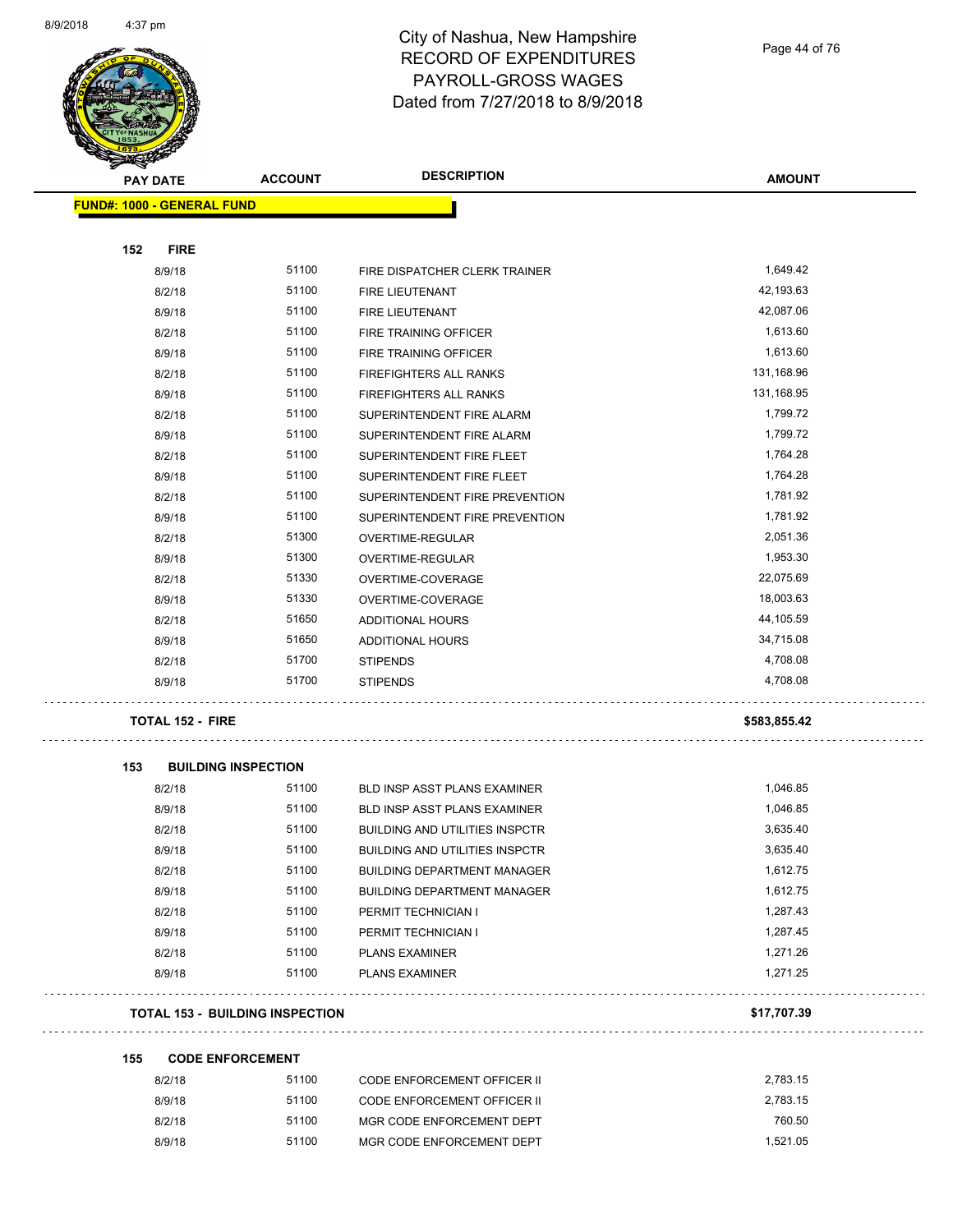

Page 45 of 76

|                                   | <b>PAY DATE</b> | <b>ACCOUNT</b>                             | <b>DESCRIPTION</b>                   | <b>AMOUNT</b>        |
|-----------------------------------|-----------------|--------------------------------------------|--------------------------------------|----------------------|
| <b>FUND#: 1000 - GENERAL FUND</b> |                 |                                            |                                      |                      |
|                                   |                 |                                            |                                      |                      |
|                                   |                 | <b>TOTAL 155 - CODE ENFORCEMENT</b>        |                                      | \$7,847.85           |
|                                   |                 |                                            |                                      |                      |
| 156                               |                 | <b>EMERGENCY MANAGEMENT</b>                |                                      |                      |
|                                   | 8/2/18          | 51100<br>51100                             | <b>EMERGENCY MANAGEMENT DIRECTOR</b> | 1,701.60<br>1,701.60 |
|                                   | 8/9/18          |                                            | <b>EMERGENCY MANAGEMENT DIRECTOR</b> |                      |
|                                   |                 | <b>TOTAL 156 - EMERGENCY MANAGEMENT</b>    |                                      | \$3,403.20           |
|                                   |                 |                                            |                                      |                      |
| 157                               |                 | <b>CITYWIDE COMMUNICATIONS</b>             |                                      |                      |
|                                   | 8/2/18          | 51100                                      | <b>COMM SYS ENGR TECH</b>            | 919.55               |
|                                   | 8/9/18          | 51100                                      | <b>COMM SYS ENGR TECH</b>            | 919.55               |
|                                   | 8/2/18          | 51200                                      | RADIO SYSTEMS MANAGER                | 1,371.96             |
|                                   | 8/9/18          | 51200                                      | RADIO SYSTEMS MANAGER                | 1,371.96             |
|                                   |                 | <b>TOTAL 157 - CITYWIDE COMMUNICATIONS</b> |                                      | \$4,583.02           |
|                                   |                 |                                            |                                      |                      |
| 160                               |                 | <b>PW-ADMIN &amp; ENGINEERING</b>          |                                      |                      |
|                                   | 8/2/18          | 51100                                      | ADMINISTRATIVE ASSISTANT II          | 766.50               |
|                                   | 8/9/18          | 51100                                      | ADMINISTRATIVE ASSISTANT II          | 766.50               |
|                                   | 8/2/18          | 51100                                      | ASSIST DIRECTOR PUBLIC WORKS         | 1,619.05             |
|                                   | 8/9/18          | 51100                                      | ASSIST DIRECTOR PUBLIC WORKS         | 1,619.05             |
|                                   | 8/2/18          | 51100                                      | ASSISTANT CONSTRUCTION ENGINEER      | 938.30               |
|                                   | 8/9/18          | 51100                                      | ASSISTANT CONSTRUCTION ENGINEER      | 938.30               |
|                                   | 8/2/18          | 51100                                      | <b>CITY ENGINEER</b>                 | 1,144.75             |
|                                   | 8/9/18          | 51100                                      | <b>CITY ENGINEER</b>                 | 1,144.75             |
|                                   | 8/2/18          | 51100                                      | <b>CITY SURVEYOR</b>                 | 1,230.70             |
|                                   | 8/9/18          | 51100                                      | <b>CITY SURVEYOR</b>                 | 1,230.70             |
|                                   | 8/2/18          | 51100                                      | DEPUTY CITY ENGINEER                 | 738.35               |
|                                   | 8/9/18          | 51100                                      | <b>DEPUTY CITY ENGINEER</b>          | 738.35               |
|                                   | 8/2/18          | 51100                                      | <b>DIRECTOR PUBLIC WORKS</b>         | 1,828.35             |
|                                   | 8/9/18          | 51100                                      | DIRECTOR PUBLIC WORKS                | 1,828.35             |
|                                   | 8/2/18          | 51100                                      | DIVISION OPERATIONS MANAGER          | 1,170.44             |
|                                   | 8/9/18          | 51100                                      | DIVISION OPERATIONS MANAGER          | 1,463.05             |
|                                   | 8/2/18          | 51100                                      | DPW CONTRACT ADMINISTRATOR           | 365.00               |
|                                   | 8/9/18          | 51100                                      | DPW CONTRACT ADMINISTRATOR           | 365.00               |
|                                   | 8/2/18          | 51100                                      | <b>ENGINEERING INSPECTOR</b>         | 2,049.67             |
|                                   | 8/9/18          | 51100                                      | <b>ENGINEERING INSPECTOR</b>         | 2,049.66             |
|                                   | 8/2/18          | 51100                                      | <b>EXECUTIVE ASSISTANT</b>           | 767.15               |
|                                   | 8/9/18          | 51100                                      | <b>EXECUTIVE ASSISTANT</b>           | 767.15               |
|                                   | 8/2/18          | 51100                                      | PUBLIC RELATIONS ADMINISTRATOR       | 712.35               |
|                                   | 8/9/18          | 51100                                      | PUBLIC RELATIONS ADMINISTRATOR       | 712.35               |
|                                   | 8/2/18          | 51100                                      | SENIOR STAFF ENGINEER                | 1,131.85             |
|                                   | 8/9/18          | 51100                                      | SENIOR STAFF ENGINEER                | 1,131.85             |
|                                   | 8/2/18          | 51100                                      | SENIOR TRAFFIC ENGINEER              | 1,746.35             |
|                                   |                 |                                            |                                      |                      |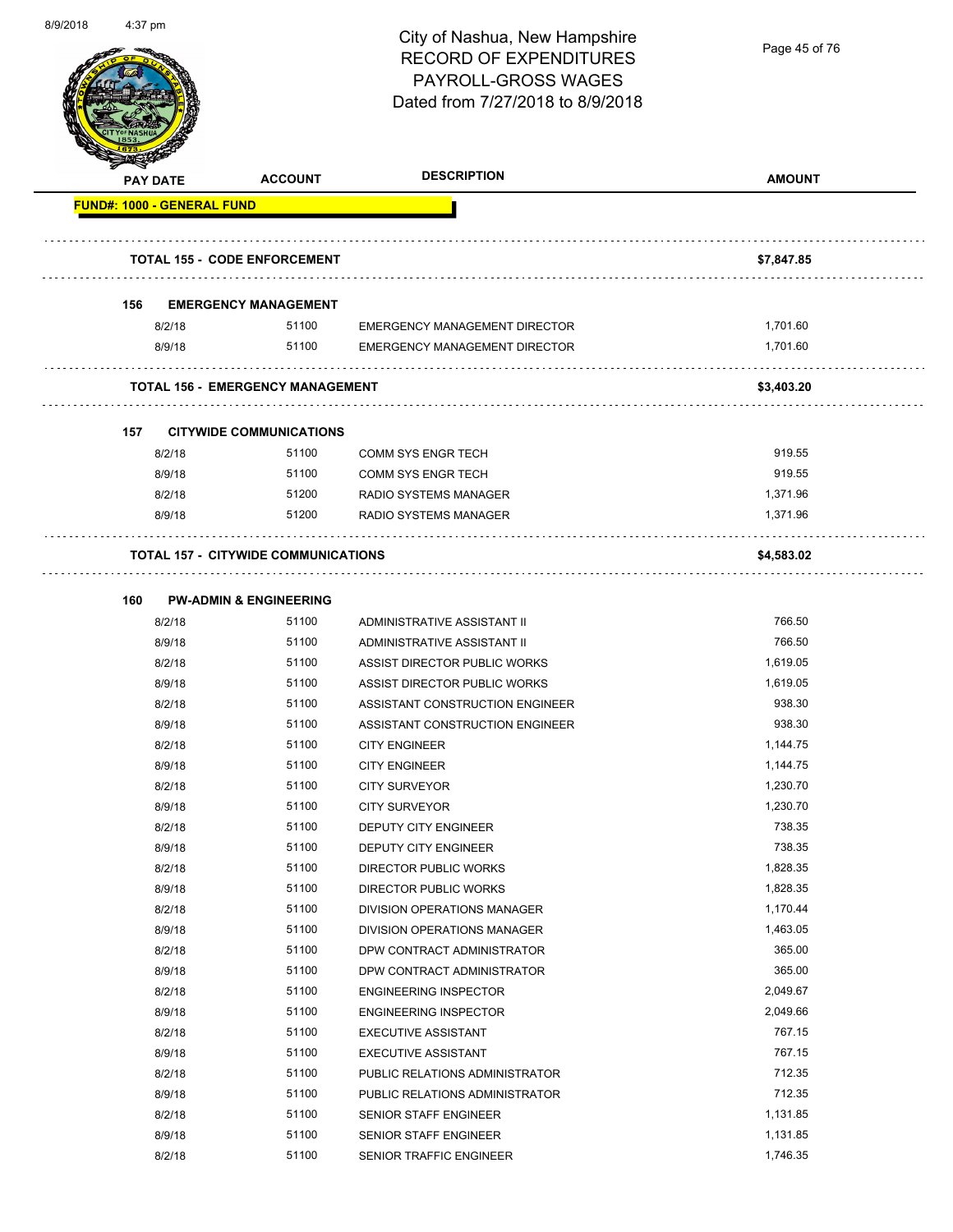Page 46 of 76

|     | <b>PAY DATE</b>                   | <b>ACCOUNT</b>                                | <b>DESCRIPTION</b>             | <b>AMOUNT</b> |
|-----|-----------------------------------|-----------------------------------------------|--------------------------------|---------------|
|     | <b>FUND#: 1000 - GENERAL FUND</b> |                                               |                                |               |
|     |                                   |                                               |                                |               |
| 160 |                                   | <b>PW-ADMIN &amp; ENGINEERING</b>             |                                |               |
|     | 8/9/18                            | 51100                                         | <b>SENIOR TRAFFIC ENGINEER</b> | 1,746.35      |
|     | 8/2/18                            | 51100                                         | <b>STAFF ENGINEER</b>          | 532.00        |
|     | 8/9/18                            | 51100                                         | <b>STAFF ENGINEER</b>          | 532.00        |
|     | 8/2/18                            | 51100                                         | STREET CONSTRUCTION ENGINEER   | 1,455.30      |
|     | 8/9/18                            | 51100                                         | STREET CONSTRUCTION ENGINEER   | 1,455.30      |
|     |                                   | <b>TOTAL 160 - PW-ADMIN &amp; ENGINEERING</b> |                                | \$36,684.82   |
| 161 | <b>STREETS</b>                    |                                               |                                |               |
|     | 8/2/18                            | 51100                                         | ADMINISTRATIVE ASSISTANT II    | 1,071.40      |
|     | 8/2/18                            | 51100                                         | ADMINISTRATIVE ASSISTANT III   | 1,071.00      |
|     | 8/9/18                            | 51100                                         | ADMINISTRATIVE ASSISTANT III   | 1,071.00      |
|     | 8/2/18                            | 51100                                         | AUTO MECH 1ST CLASS NIGHTS     | 3,265.20      |
|     | 8/9/18                            | 51100                                         | AUTO MECH 1ST CLASS NIGHTS     | 3,265.21      |
|     | 8/2/18                            | 51100                                         | <b>AUTO MECH 2ND CLASS</b>     | 3,028.24      |
|     | 8/9/18                            | 51100                                         | AUTO MECH 2ND CLASS            | 1,959.20      |
|     | 8/2/18                            | 51100                                         | AUTO MECHANIC 1ST CLASS        | 3,238.80      |
|     | 8/9/18                            | 51100                                         | AUTO MECHANIC 1ST CLASS        | 3,240.99      |
|     | 8/2/18                            | 51100                                         | EQUIP OPR STREET REPAIR        | 6,875.20      |
|     | 8/9/18                            | 51100                                         | <b>EQUIP OPR STREET REPAIR</b> | 6,856.84      |
|     | 8/2/18                            | 51100                                         | FLEET MAINTENANCE FOREMAN      | 1,296.66      |
|     | 8/9/18                            | 51100                                         | FLEET MAINTENANCE FOREMAN      | 1,296.65      |
|     | 8/2/18                            | 51100                                         | FLEET MANAGER STREET DEPT      | 1,187.55      |
|     | 8/9/18                            | 51100                                         | FLEET MANAGER STREET DEPT      | 1,187.55      |
|     | 8/2/18                            | 51100                                         | FOREMAN LABOR STREET           | 2,567.90      |
|     | 8/9/18                            | 51100                                         | <b>FOREMAN LABOR STREET</b>    | 2,544.07      |
|     | 8/2/18                            | 51100                                         | <b>MASON PIPELAYER</b>         | 3,759.20      |
|     | 8/9/18                            | 51100                                         | <b>MASON PIPELAYER</b>         | 3,759.20      |
|     | 8/2/18                            | 51100                                         | <b>RETIREE DPW</b>             | 1,076.40      |
|     | 8/9/18                            | 51100                                         | <b>RETIREE DPW</b>             | 430.56        |
|     | 8/2/18                            | 51100                                         | SIGN MAINTENANCE               | 932.40        |
|     | 8/9/18                            | 51100                                         | SIGN MAINTENANCE               | 932.40        |
|     | 8/2/18                            | 51100                                         | STOREKEEPER PWD                | 1,006.31      |
|     | 8/9/18                            | 51100                                         | STOREKEEPER PWD                | 1,006.30      |
|     | 8/2/18                            | 51100                                         | STREET FOREMAN                 | 2,593.30      |
|     | 8/9/18                            | 51100                                         | <b>STREET FOREMAN</b>          | 2,593.31      |
|     | 8/2/18                            | 51100                                         | SUPERINTENDENT OF STREETS      | 1,940.40      |
|     | 8/9/18                            | 51100                                         | SUPERINTENDENT OF STREETS      | 1,940.40      |
|     | 8/2/18                            | 51100                                         | <b>TRAFFIC FOREMAN</b>         | 1,322.60      |
|     | 8/9/18                            | 51100                                         | <b>TRAFFIC FOREMAN</b>         | 1,322.60      |
|     | 8/2/18                            | 51100                                         | TRAFFIC MAINTENANCE ASSISTANT  | 927.21        |
|     | 8/9/18                            | 51100                                         | TRAFFIC MAINTENANCE ASSISTANT  | 927.20        |
|     | 8/2/18                            | 51100                                         | TRAFFIC TECHNICIAN I           | 1,561.84      |
|     | 8/9/18                            | 51100                                         | TRAFFIC TECHNICIAN I           | 2,231.20      |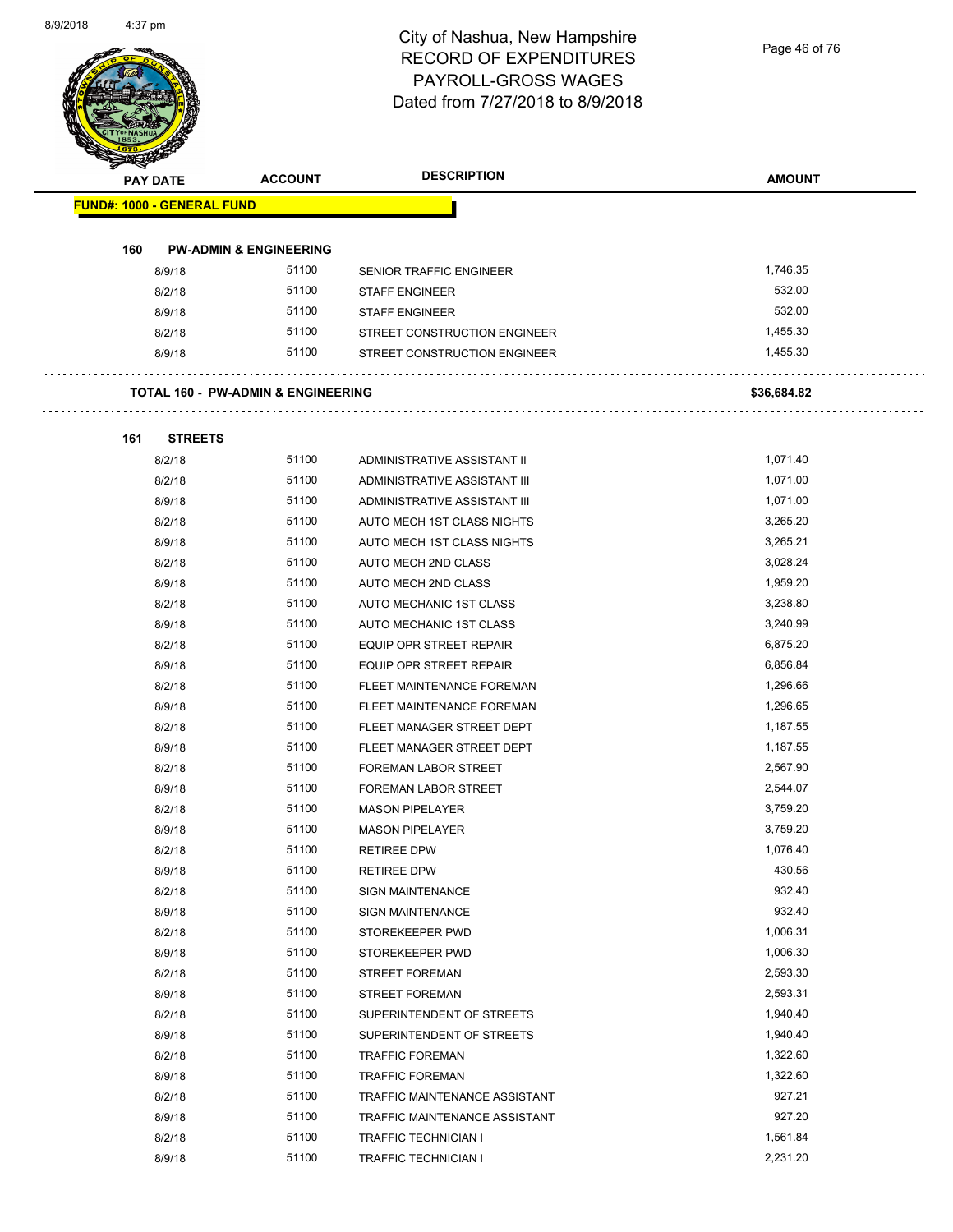Page 47 of 76

| <b>PAY DATE</b>                   | <b>ACCOUNT</b>                        | <b>DESCRIPTION</b>                     | <b>AMOUNT</b> |
|-----------------------------------|---------------------------------------|----------------------------------------|---------------|
| <b>FUND#: 1000 - GENERAL FUND</b> |                                       |                                        |               |
| 161                               | <b>STREETS</b>                        |                                        |               |
| 8/2/18                            | 51100                                 | TRUCK DRIVER STREET REPAIR             | 15,346.43     |
| 8/9/18                            | 51100                                 | TRUCK DRIVER STREET REPAIR             | 15,445.80     |
| 8/2/18                            | 51100                                 | <b>WELDER FIRST CLASS</b>              | 1,060.80      |
| 8/9/18                            | 51100                                 | <b>WELDER FIRST CLASS</b>              | 1,060.80      |
| 8/2/18                            | 51300                                 | OVERTIME-REGULAR                       | 821.20        |
| 8/9/18                            | 51300                                 | OVERTIME-REGULAR                       | 2,072.66      |
| 8/9/18                            | 51600                                 | <b>LONGEVITY</b>                       | 2,051.50      |
| 8/9/18                            | 51750                                 | <b>RETIREMENT &amp; SEPARATION PAY</b> | 538.21        |
| 8/9/18                            | 61107                                 | <b>CLOTHING &amp; UNIFORMS</b>         | 110.00        |
|                                   | TOTAL 161 - STREETS                   |                                        | \$113,793.69  |
| 166                               | <b>PARKING OPERATIONS</b>             |                                        |               |
| 8/2/18                            | 51100                                 | PARKING MAINTENANCE                    | 1,504.61      |
| 8/9/18                            | 51100                                 | PARKING MAINTENANCE                    | 858.56        |
| 8/2/18                            | 51100                                 | <b>PARKING MANAGER</b>                 | 896.45        |
| 8/9/18                            | 51100                                 | PARKING MANAGER                        | 896.45        |
| 8/2/18                            | 51750                                 | <b>RETIREMENT &amp; SEPARATION PAY</b> | 969.06        |
| 8/2/18                            | 61107                                 | <b>CLOTHING &amp; UNIFORMS</b>         | 89.99         |
|                                   | <b>TOTAL 166 - PARKING OPERATIONS</b> |                                        | \$5,215.12    |
| 171                               | <b>COMMUNITY SERVICES</b>             |                                        |               |
| 8/2/18                            | 51100                                 | DIRECTOR HEALTH AND COMM SVS           | 1,920.95      |
| 8/9/18                            | 51100                                 | DIRECTOR HEALTH AND COMM SVS           | 1,920.95      |
| 8/2/18                            | 51100                                 | <b>EPIDEMIOLOGIST</b>                  | 1,025.70      |
| 8/9/18                            | 51100                                 | <b>EPIDEMIOLOGIST</b>                  | 1,025.70      |
| 8/2/18                            | 51100                                 | <b>HEALTH PROMOTION SPEC</b>           | 975.35        |
| 8/9/18                            | 51100                                 | HEALTH PROMOTION SPEC                  | 975.35        |
| 8/9/18                            | 51300                                 | OVERTIME-REGULAR                       | 3.01          |
|                                   | <b>TOTAL 171 - COMMUNITY SERVICES</b> |                                        | \$7,847.01    |
| 172                               | <b>COMMUNITY HEALTH</b>               |                                        |               |
| 8/2/18                            | 51100                                 | ADMINISTRATIVE ASSISTANT II            | 797.26        |
| 8/9/18                            | 51100                                 | ADMINISTRATIVE ASSISTANT II            | 797.25        |
| 8/2/18                            | 51100                                 | <b>BILINGUAL OUTREACH WORKER</b>       | 874.71        |
| 8/9/18                            | 51100                                 | <b>BILINGUAL OUTREACH WORKER</b>       | 874.70        |
| 8/2/18                            | 51100                                 | MANAGER COMMUNITY HEALTH               | 1,502.75      |
| 8/9/18                            | 51100                                 | MANAGER COMMUNITY HEALTH               | 1,502.75      |
| 8/2/18                            | 51100                                 | PUB HEALTH NURSE                       | 3,564.55      |
| 8/9/18                            | 51100                                 | PUB HEALTH NURSE                       | 3,564.55      |
| 8/2/18                            | 51300                                 | OVERTIME-REGULAR                       | 8.20          |
|                                   |                                       |                                        |               |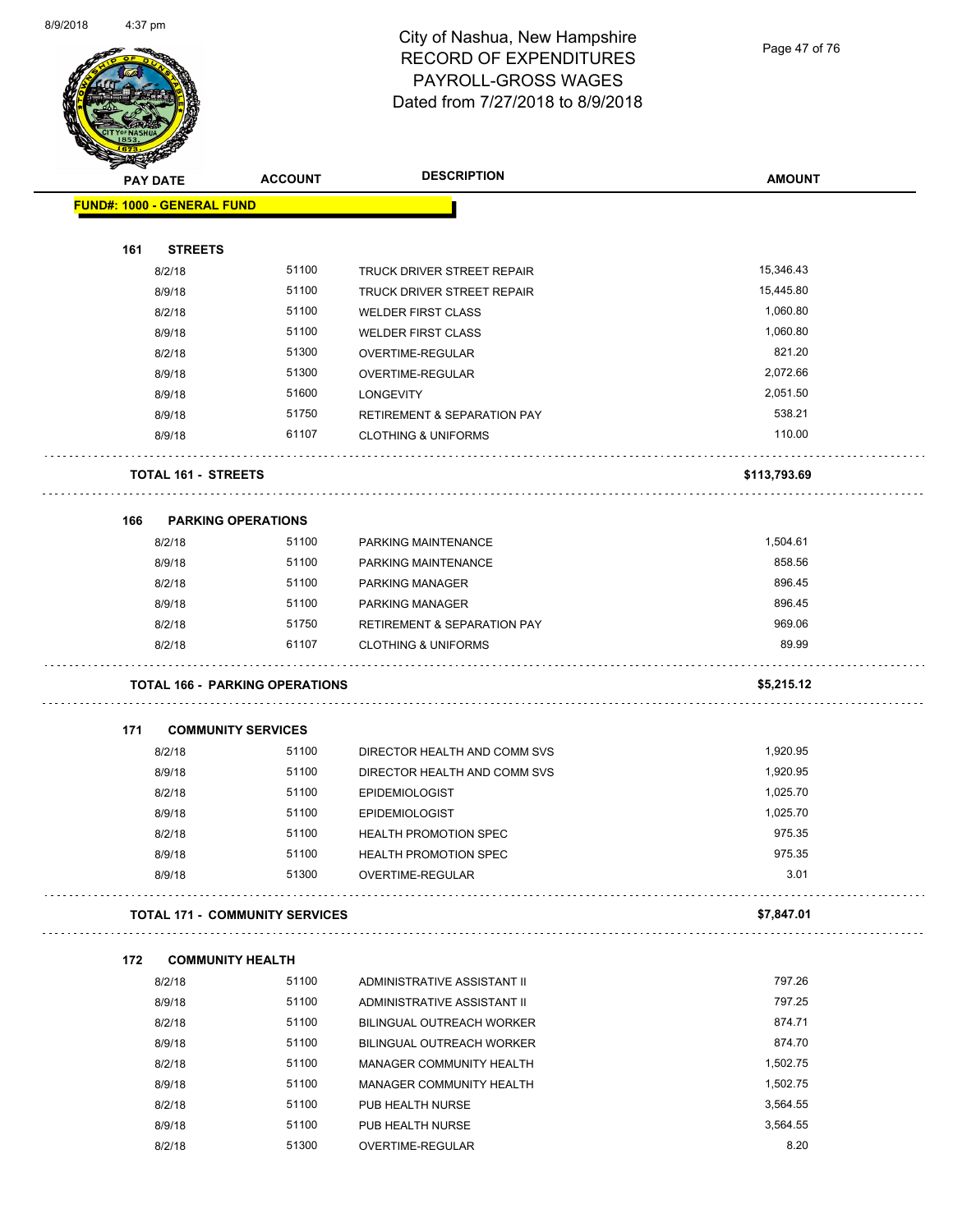Page 48 of 76

| <b>PAY DATE</b>                   | <b>ACCOUNT</b>                            | <b>DESCRIPTION</b>               | <b>AMOUNT</b> |
|-----------------------------------|-------------------------------------------|----------------------------------|---------------|
| <b>FUND#: 1000 - GENERAL FUND</b> |                                           |                                  |               |
| 172                               | <b>COMMUNITY HEALTH</b>                   |                                  |               |
| 8/9/18                            | 51300                                     | OVERTIME-REGULAR                 | 24.60         |
| 8/2/18                            | 51412                                     | <b>WAGES PER DIEM</b>            | 356.05        |
| 8/9/18                            | 51412                                     | <b>WAGES PER DIEM</b>            | 250.00        |
|                                   | <b>TOTAL 172 - COMMUNITY HEALTH</b>       |                                  | \$14,117.37   |
| 173                               | <b>ENVIRONMENTAL HEALTH</b>               |                                  |               |
| 8/2/18                            | 51100                                     | Dep Health Officer/Lab Directo   | 1,172.20      |
| 8/9/18                            | 51100                                     | Dep Health Officer/Lab Directo   | 1,172.20      |
| 8/2/18                            | 51100                                     | <b>ENVIRONMENTAL HEALTH SPEC</b> | 2,657.64      |
| 8/9/18                            | 51100                                     | ENVIRONMENTAL HEALTH SPEC        | 2,657.65      |
| 8/2/18                            | 51100                                     | ENVIRONMENTAL TECH OFFICE MGR    | 1,067.20      |
| 8/9/18                            | 51100                                     | ENVIRONMENTAL TECH OFFICE MGR    | 1,067.20      |
| 8/2/18                            | 51100                                     | MANAGER ENVIRONMENTAL HEALTH     | 1,649.35      |
| 8/9/18                            | 51100                                     | MANAGER ENVIRONMENTAL HEALTH     | 1,649.35      |
| 8/2/18                            | 51300                                     | OVERTIME-REGULAR                 | 27.63         |
|                                   | <b>TOTAL 173 - ENVIRONMENTAL HEALTH</b>   |                                  | \$13,120.42   |
| 174                               | <b>WELFARE ADMINISTRATION</b>             |                                  |               |
| 8/2/18                            | 51100                                     | <b>CASE TECHNICIAN WELFARE</b>   | 2,527.61      |
| 8/9/18                            | 51100                                     | CASE TECHNICIAN WELFARE          | 2,527.60      |
| 8/2/18                            | 51100                                     | <b>INTAKE WORKER</b>             | 803.60        |
| 8/9/18                            | 51100                                     | <b>INTAKE WORKER</b>             | 803.60        |
| 8/2/18                            | 51100                                     | <b>WELFARE OFFICER</b>           | 1,705.80      |
| 8/9/18                            | 51100                                     | <b>WELFARE OFFICER</b>           | 1,705.80      |
|                                   | <b>TOTAL 174 - WELFARE ADMINISTRATION</b> |                                  | \$10,074.01   |
| 177                               | <b>PARKS &amp; RECREATION</b>             |                                  |               |
| 8/2/18                            | 51100                                     | ADMINISTRATIVE ASSISTANT II      | 842.05        |
| 8/9/18                            | 51100                                     | ADMINISTRATIVE ASSISTANT II      | 842.05        |
| 8/2/18                            | 51100                                     | EQUIPMENT OPERATOR, PARKS        | 979.60        |
| 8/9/18                            | 51100                                     | EQUIPMENT OPERATOR, PARKS        | 979.60        |
| 8/2/18                            | 51100                                     | FOREMAN LABOR PARK               | 3,889.95      |
| 8/9/18                            | 51100                                     | FOREMAN LABOR PARK               | 3,889.95      |
| 8/2/18                            | 51100                                     | <b>GROUNDSKEEPER MAINTENANCE</b> | 7,114.80      |
| 8/9/18                            | 51100                                     | <b>GROUNDSKEEPER MAINTENANCE</b> | 7,114.81      |
| 8/2/18                            | 51100                                     | <b>GROUNDSMAN I</b>              | 5,070.96      |
| 8/9/18                            | 51100                                     | <b>GROUNDSMAN I</b>              | 5,115.12      |
| 8/2/18                            | 51100                                     | <b>GROUNDSMAN II</b>             | 882.00        |
| 8/9/18                            | 51100                                     | <b>GROUNDSMAN II</b>             | 882.00        |
| 8/2/18                            | 51100                                     | <b>LEAD GROUNDSMAN</b>           | 1,981.60      |
|                                   |                                           |                                  |               |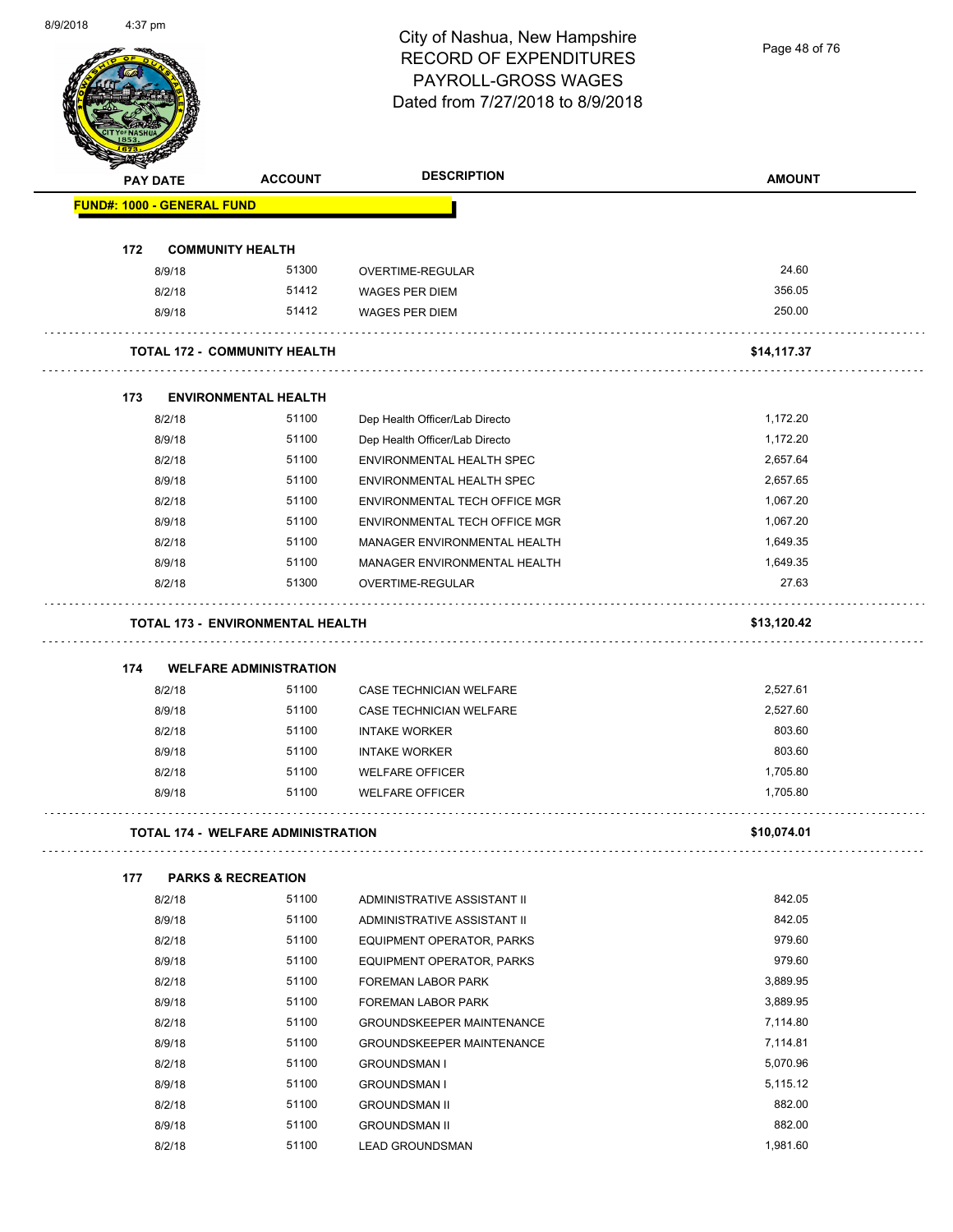

Page 49 of 76

| <b>PAY DATE</b>                   | <b>ACCOUNT</b>                            | <b>DESCRIPTION</b>                   | <b>AMOUNT</b> |
|-----------------------------------|-------------------------------------------|--------------------------------------|---------------|
| <b>FUND#: 1000 - GENERAL FUND</b> |                                           |                                      |               |
| 177                               | <b>PARKS &amp; RECREATION</b>             |                                      |               |
| 8/9/18                            | 51100                                     | <b>LEAD GROUNDSMAN</b>               | 1,975.42      |
| 8/2/18                            | 51100                                     | PROGRAM COORDINATOR                  | 382.68        |
| 8/9/18                            | 51100                                     | PROGRAM COORDINATOR                  | 382.69        |
| 8/2/18                            | 51100                                     | RECREATION PROGRAM MANAGER           | 1,033.85      |
| 8/9/18                            | 51100                                     | <b>RECREATION PROGRAM MANAGER</b>    | 1,033.85      |
| 8/2/18                            | 51100                                     | STELLOS STADIUM ATTENDANT            | 979.60        |
| 8/9/18                            | 51100                                     | STELLOS STADIUM ATTENDANT            | 979.60        |
| 8/2/18                            | 51100                                     | SUPERINTENDENT OF PARKS RECR         | 1,940.40      |
| 8/9/18                            | 51100                                     | SUPERINTENDENT OF PARKS RECR         | 1,940.40      |
| 8/2/18                            | 51300                                     | OVERTIME-REGULAR                     | 5,078.21      |
| 8/9/18                            | 51300                                     | OVERTIME-REGULAR                     | 6,495.31      |
| 8/2/18                            | 51400                                     | <b>WAGES TEMPORARY-SEASONAL</b>      | 16,354.25     |
| 8/9/18                            | 51400                                     | WAGES TEMPORARY-SEASONAL             | 15.902.00     |
| 8/2/18                            | 51420                                     | <b>WAGES-GAME OFFICIALS</b>          | 180.00        |
| 8/9/18                            | 51420                                     | <b>WAGES-GAME OFFICIALS</b>          | 120.00        |
| 8/9/18                            | 51600                                     | <b>LONGEVITY</b>                     | 800.00        |
|                                   | <b>TOTAL 177 - PARKS &amp; RECREATION</b> |                                      | \$95,162.75   |
|                                   |                                           |                                      |               |
| 179<br><b>LIBRARY</b>             |                                           |                                      |               |
| 8/2/18                            | 51100                                     | ASSISTANT DIRECTOR LIBRARY           | 1,566.20      |
| 8/9/18                            | 51100                                     | ASSISTANT DIRECTOR LIBRARY           | 1,566.20      |
| 8/2/18                            | 51100                                     | ASSISTANT LIBRARIAN CIRCULATIO       | 1,061.30      |
| 8/9/18                            | 51100                                     | ASSISTANT LIBRARIAN CIRCULATIO       | 1,061.30      |
| 8/2/18                            | 51100                                     | ASSISTANT LIBRARIAN TECH SVS         | 802.25        |
| 8/9/18                            | 51100                                     | ASSISTANT LIBRARIAN TECH SVS         | 802.25        |
| 8/2/18                            | 51100                                     | ASSISTANT LIBRARIAN YOUTH SERV       | 850.65        |
| 8/9/18                            | 51100                                     | ASSISTANT LIBRARIAN YOUTH SERV       | 850.65        |
| 8/2/18                            | 51100                                     | DIRECTOR LIBRARY                     | 2,160.15      |
| 8/9/18                            | 51100                                     | <b>DIRECTOR LIBRARY</b>              | 2,160.15      |
| 8/2/18                            | 51100                                     | EXECUTIVE ASST OFFICE MANAGER        | 982.60        |
| 8/9/18                            | 51100                                     | <b>EXECUTIVE ASST OFFICE MANAGER</b> | 982.60        |
| 8/2/18                            | 51100                                     | IT COORDINATOR                       | 942.66        |
| 8/9/18                            | 51100                                     | IT COORDINATOR                       | 942.65        |
| 8/2/18                            | 51100                                     | <b>JANITOR</b>                       | 560.00        |
| 8/9/18                            | 51100                                     | <b>JANITOR</b>                       | 560.00        |
| 8/2/18                            | 51100                                     | LIBRARIAN ADULT SERVICES             | 902.55        |
| 8/9/18                            | 51100                                     | LIBRARIAN ADULT SERVICES             | 902.55        |
| 8/2/18                            | 51100                                     | LIBRARIAN CIRCULATION                | 1,093.85      |
| 8/9/18                            | 51100                                     | LIBRARIAN CIRCULATION                | 1,093.85      |
| 8/2/18                            | 51100                                     | LIBRARIAN OUTREACH SVS               | 1,089.66      |
| 8/9/18                            | 51100                                     | LIBRARIAN OUTREACH SVS               | 1,089.67      |
| 8/2/18                            | 51100                                     | LIBRARIAN TECH SERVICES              | 1,131.00      |

8/9/18 51100 LIBRARIAN TECH SERVICES 1,131.00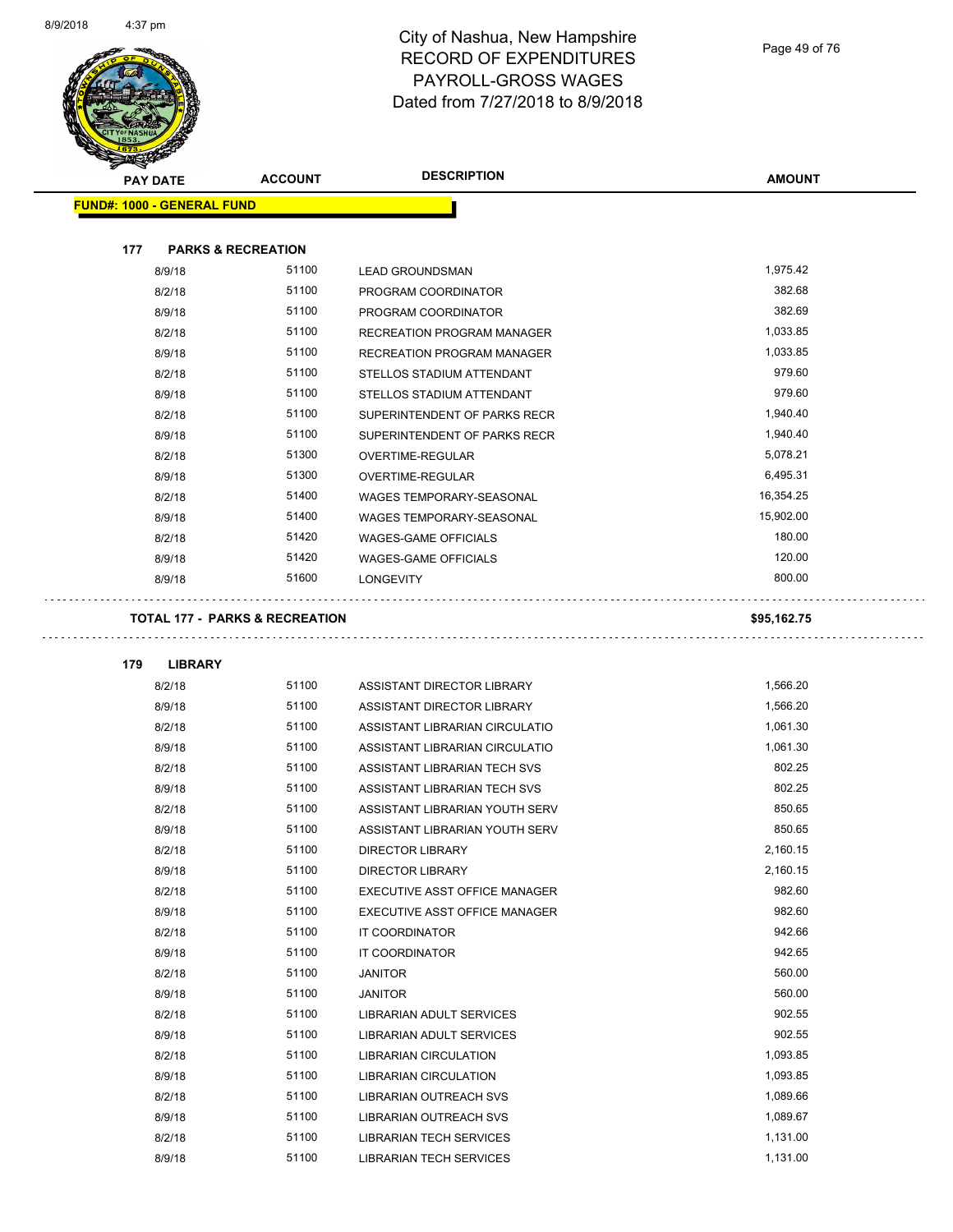

Page 50 of 76

i vila

 $\bar{\psi}$ 

| <b>PAY DATE</b>                   | <b>ACCOUNT</b> | <b>DESCRIPTION</b>                 | <b>AMOUNT</b> |
|-----------------------------------|----------------|------------------------------------|---------------|
| <b>FUND#: 1000 - GENERAL FUND</b> |                |                                    |               |
| 179<br><b>LIBRARY</b>             |                |                                    |               |
| 8/2/18                            | 51100          | LIBRARIAN YOUTH SERVICES           | 2,444.40      |
| 8/9/18                            | 51100          | LIBRARIAN YOUTH SERVICES           | 2,444.40      |
| 8/2/18                            | 51100          | LIBRARY ASSISTANT CIRCULATION      | 5,320.53      |
| 8/9/18                            | 51100          | LIBRARY ASSISTANT CIRCULATION      | 5,320.53      |
| 8/2/18                            | 51100          | LIBRARY ASSISTANT MEDIA SERVIC     | 780.59        |
| 8/9/18                            | 51100          | LIBRARY ASSISTANT MEDIA SERVIC     | 770.95        |
| 8/2/18                            | 51100          | LIBRARY ASSISTANT TECH SVS         | 770.95        |
| 8/9/18                            | 51100          | LIBRARY ASSISTANT TECH SVS         | 770.95        |
| 8/2/18                            | 51100          | LIBRARY ASSISTANT YOUTH SERVIC     | 2,139.71      |
| 8/9/18                            | 51100          | LIBRARY ASSISTANT YOUTH SERVIC     | 2,139.73      |
| 8/2/18                            | 51100          | MAINTENANCE SUPV                   | 929.50        |
| 8/9/18                            | 51100          | <b>MAINTENANCE SUPV</b>            | 929.50        |
| 8/2/18                            | 51100          | PAGE & COLLECTION COORDINATOR      | 916.14        |
| 8/9/18                            | 51100          | PAGE & COLLECTION COORDINATOR      | 921.86        |
| 8/2/18                            | 51100          | REFERENCE LIBRARIAN ADULT SERV     | 3,227.96      |
| 8/9/18                            | 51100          | REFERENCE LIBRARIAN ADULT SERV     | 3,223.06      |
| 8/2/18                            | 51100          | REFERENCE LIBRARIAN TECH SVS       | 824.75        |
| 8/9/18                            | 51100          | REFERENCE LIBRARIAN TECH SVS       | 824.75        |
| 8/2/18                            | 51100          | <b>SECURITY LIBRARY</b>            | 669.59        |
| 8/9/18                            | 51100          | <b>SECURITY LIBRARY</b>            | 736.55        |
| 8/2/18                            | 51200          | <b>JANITOR</b>                     | 259.38        |
| 8/9/18                            | 51200          | <b>JANITOR</b>                     | 256.26        |
| 8/2/18                            | 51200          | LIBRARY ASSISTANT CIRCULATION      | 464.78        |
| 8/9/18                            | 51200          | LIBRARY ASSISTANT CIRCULATION      | 473.08        |
| 8/2/18                            | 51200          | LIBRARY ASSISTANT TECH SVS         | 453.15        |
| 8/9/18                            | 51200          | LIBRARY ASSISTANT TECH SVS         | 453.15        |
| 8/2/18                            | 51200          | <b>LIBRARY PAGE</b>                | 1,196.37      |
| 8/9/18                            | 51200          | <b>LIBRARY PAGE</b>                | 1,198.67      |
| 8/2/18                            | 51200          | RECEPTIONIST/DATA ENTRY SPECIALIST | 438.50        |
| 8/9/18                            | 51200          | RECEPTIONIST/DATA ENTRY SPECIALIST | 438.50        |
| 8/2/18                            | 51200          | REFERENCE LIBRARIAN ADULT SERV     | 743.92        |
| 8/9/18                            | 51200          | REFERENCE LIBRARIAN ADULT SERV     | 743.92        |
| 8/2/18                            | 51300          | OVERTIME-REGULAR                   | 106.91        |
| 8/9/18                            | 51300          | OVERTIME-REGULAR                   | 85.97         |
| <b>TOTAL 179 - LIBRARY</b>        |                |                                    | \$69,704.70   |

| 8/2/18 | 51100 | ADMINISTRATIVE ASSISTANT II    | 766.50   |
|--------|-------|--------------------------------|----------|
| 8/9/18 | 51100 | ADMINISTRATIVE ASSISTANT II    | 766.48   |
| 8/2/18 | 51100 | DIRECTOR COMMUNITY DEVELOPMENT | 2.294.80 |
| 8/9/18 | 51100 | DIRECTOR COMMUNITY DEVELOPMENT | 2.294.80 |
| 8/2/18 | 51100 | <b>TRANSPORTATION PLANNER</b>  | 1.285.65 |
| 8/9/18 | 51100 | <b>TRANSPORTATION PLANNER</b>  | 1.285.65 |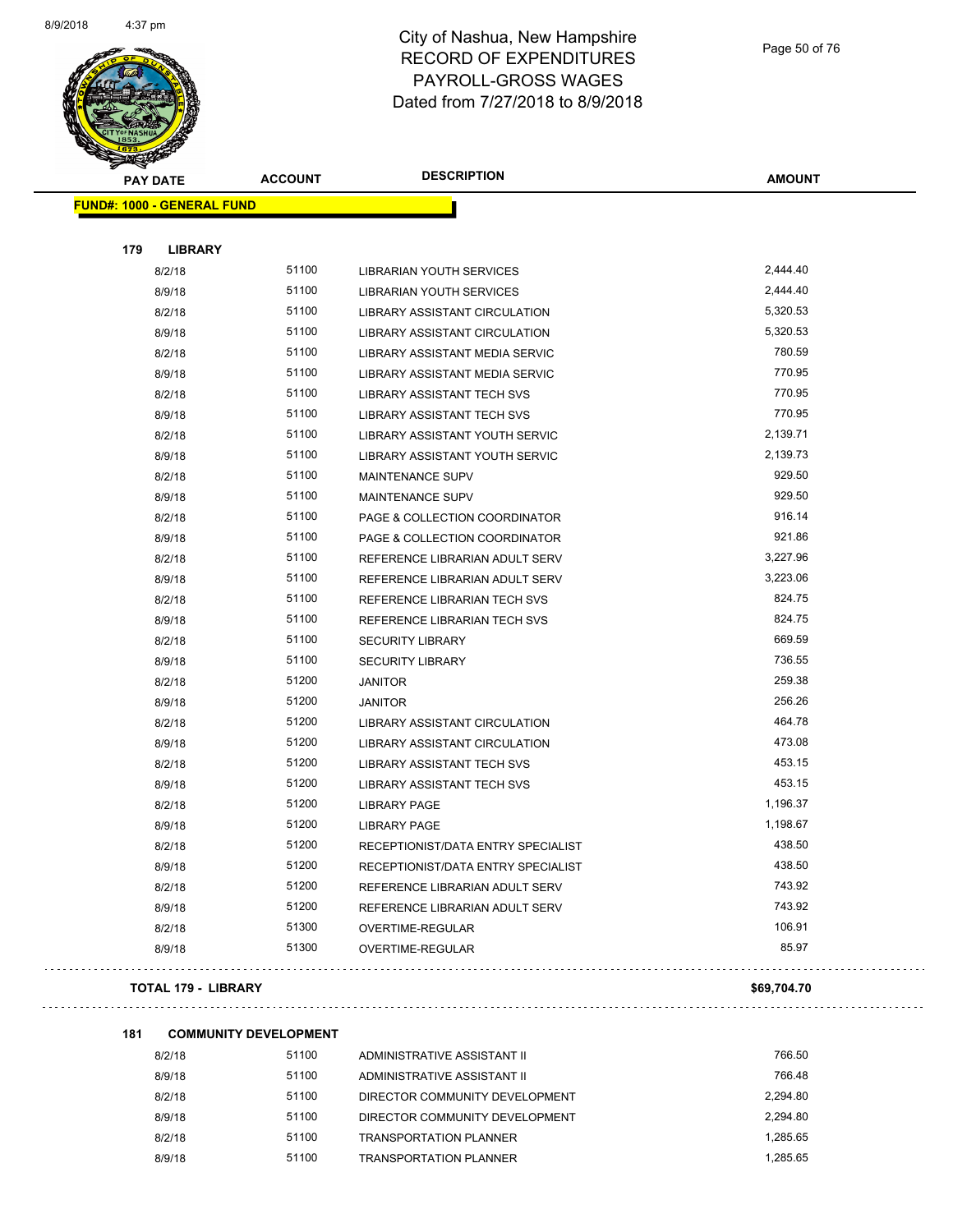Page 51 of 76

| <b>PAY DATE</b>                   | <b>ACCOUNT</b>                           | <b>DESCRIPTION</b>                     | <b>AMOUNT</b> |
|-----------------------------------|------------------------------------------|----------------------------------------|---------------|
| <b>FUND#: 1000 - GENERAL FUND</b> |                                          |                                        |               |
|                                   |                                          |                                        |               |
| 181                               | <b>COMMUNITY DEVELOPMENT</b>             |                                        |               |
| 8/2/18                            | 51100                                    | <b>WATERWAYS MANAGER</b>               | 1,422.45      |
| 8/2/18                            | 51200                                    | ADMINISTRATIVE ASSISTANT I             | 588.69        |
| 8/9/18                            | 51200                                    | ADMINISTRATIVE ASSISTANT I             | 593.72        |
| 8/2/18                            | 51400                                    | WAGES TEMPORARY-SEASONAL               | 100.00        |
| 8/9/18                            | 51400                                    | WAGES TEMPORARY-SEASONAL               | 100.00        |
| 8/2/18                            | 51750                                    | <b>RETIREMENT &amp; SEPARATION PAY</b> | 632.99        |
|                                   | <b>TOTAL 181 - COMMUNITY DEVELOPMENT</b> |                                        | \$12,131.73   |
| 182                               | <b>PLANNING AND ZONING</b>               |                                        |               |
| 8/2/18                            | 51100                                    | DEPARTMENT COORDINATOR                 | 1,026.40      |
| 8/9/18                            | 51100                                    | DEPARTMENT COORDINATOR                 | 1,026.40      |
| 8/2/18                            | 51100                                    | DEPUTY PLANNING MANAGER                | 2,800.80      |
| 8/9/18                            | 51100                                    | <b>DEPUTY PLANNING MANAGER</b>         | 2,800.80      |
| 8/2/18                            | 51100                                    | MANAGER PLANNING DEPT                  | 2,151.45      |
| 8/9/18                            | 51100                                    | MANAGER PLANNING DEPT                  | 2,151.45      |
| 8/2/18                            | 51100                                    | PLANNER I                              | 1,877.70      |
| 8/9/18                            | 51100                                    | PLANNER I                              | 1,877.70      |
| 8/2/18                            | 51100                                    | ZONING COORDINATOR                     | 821.65        |
| 8/9/18                            | 51100                                    | ZONING COORDINATOR                     | 821.65        |
| 8/9/18                            | 53428                                    | STENOGRAPHIC SERVICES                  | 250.00        |
|                                   | <b>TOTAL 182 - PLANNING AND ZONING</b>   |                                        | \$17,606.00   |
| 183                               | <b>ECONOMIC DEVELOPMENT</b>              |                                        |               |
| 8/2/18                            | 51100                                    | DWNTWN SPCLST & OED PGRM COOR          | 923.50        |
| 8/9/18                            | 51100                                    | DWNTWN SPCLST & OED PGRM COOR          | 923.50        |
| 8/2/18                            | 51100                                    | ECONOMIC DEV DIRECTOR                  | 2,084.05      |
| 8/9/18                            | 51100                                    | ECONOMIC DEV DIRECTOR                  | 2,084.05      |
| 8/2/18                            | 51100                                    | HUNT MEMORIAL BLDG & ARTS ADM          | 372.96        |
| 8/9/18                            | 51100                                    | HUNT MEMORIAL BLDG & ARTS ADM          | 372.96        |
|                                   | <b>TOTAL 183 - ECONOMIC DEVELOPMENT</b>  |                                        | \$6,761.02    |
| 191<br><b>SCHOOL</b>              |                                          |                                        |               |
| 8/2/18                            | 51100                                    | ASSISTANT DIRECTOR BUSINESS            | 3,038.30      |
| 8/2/18                            | 51100                                    | ASSISTANT PRINCIPAL AMH                | 1,437.50      |
| 8/2/18                            | 51100                                    | ASSISTANT PRINCIPAL BIC                | 2,826.90      |
| 8/2/18                            | 51100                                    | ASSISTANT PRINCIPAL BIR                | 1,461.55      |
| 8/2/18                            | 51100                                    | ASSISTANT PRINCIPAL BRO                | 1,640.38      |
| 8/2/18                            | 51100                                    | ASSISTANT PRINCIPAL CHARL              | 3,163.50      |
|                                   | 51100                                    | ASSISTANT PRINCIPAL DR CRSP            | 1,581.74      |
| 8/2/18                            |                                          |                                        |               |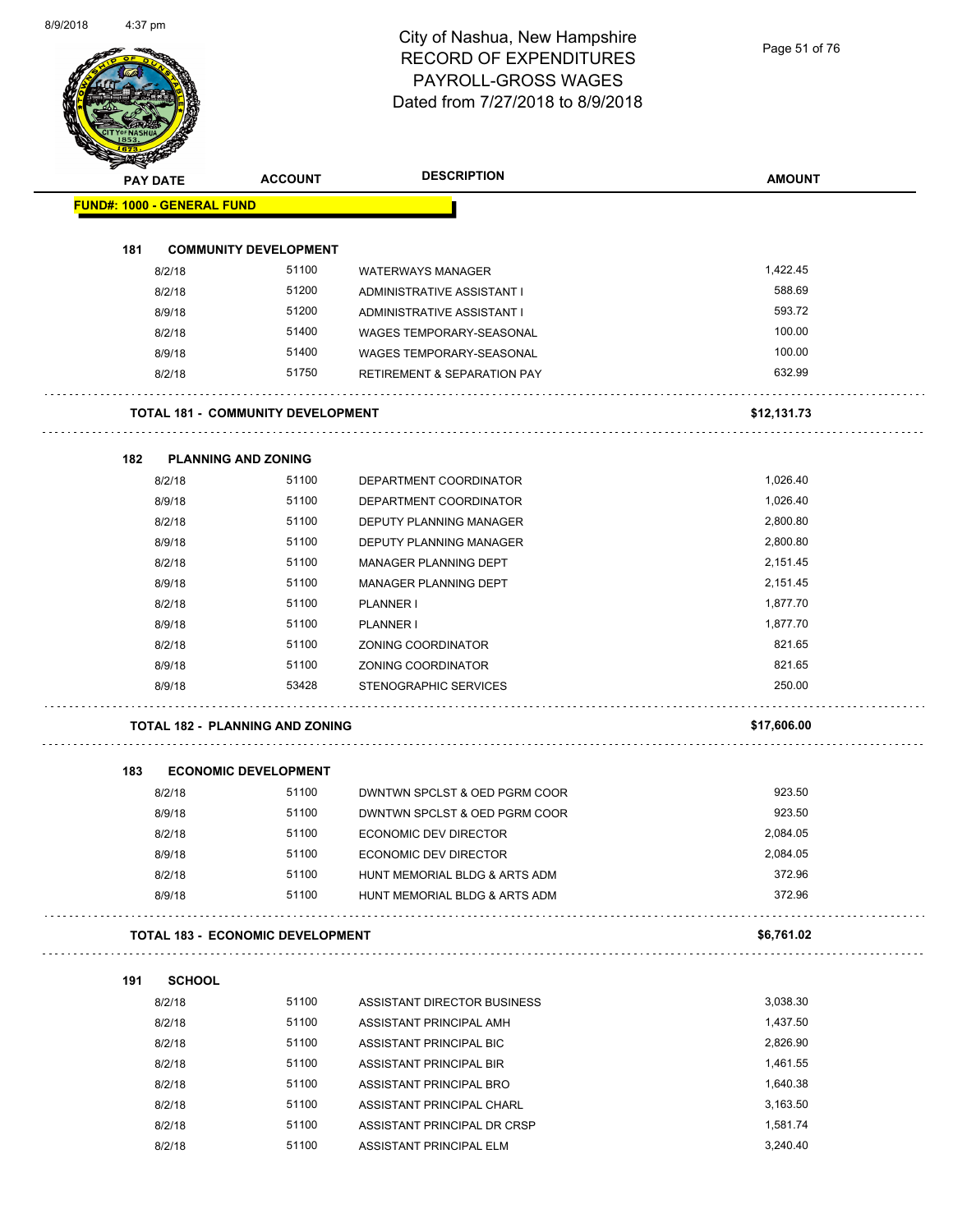

| ॼ<br><b>PAY DATE</b>              | <b>ACCOUNT</b> | <b>DESCRIPTION</b>             | <b>AMOUNT</b> |
|-----------------------------------|----------------|--------------------------------|---------------|
| <b>FUND#: 1000 - GENERAL FUND</b> |                |                                |               |
|                                   |                |                                |               |
| 191<br><b>SCHOOL</b>              |                |                                |               |
| 8/2/18                            | 51100          | ASSISTANT PRINCIPAL FES        | 3,067.30      |
| 8/2/18                            | 51100          | ASSISTANT PRINCIPAL FMS        | 3,480.80      |
| 8/2/18                            | 51100          | ASSISTANT PRINCIPAL LEDGE      | 3,163.47      |
| 8/2/18                            | 51100          | ASSISTANT PRINCIPAL MDE        | 3,019.20      |
| 8/2/18                            | 51100          | ASSISTANT PRINCIPAL MTP        | 2,826.92      |
| 8/2/18                            | 51100          | ASSISTANT PRINCIPAL NHN        | 14,089.40     |
| 8/2/18                            | 51100          | ASSISTANT PRINCIPAL NHS        | 13,346.20     |
| 8/2/18                            | 51100          | ASSISTANT PRINCIPAL PMS        | 3,480.78      |
| 8/2/18                            | 51100          | ASSISTANT PRINCIPAL SHE        | 1,413.46      |
| 8/2/18                            | 51100          | ASSISTANT SUPERINTENDENT       | 8,657.70      |
| 8/2/18                            | 51100          | <b>ASST DIRECTOR PLANT OPS</b> | 2,583.60      |
| 8/2/18                            | 51100          | <b>ASST DIRECTOR SPED</b>      | 6,221.50      |
| 8/2/18                            | 51100          | ASST SYSTEMS ADMIN FULL YEAR   | 12,999.50     |
| 8/2/18                            | 51100          | CAREER CENTER COORD NHN        | 1,591.46      |
| 8/2/18                            | 51100          | CHIEF OPERATING OFFICER        | 4,238.90      |
| 8/2/18                            | 51100          | CLERICAL ACADEMY NHN           | 1,851.96      |
| 8/9/18                            | 51100          | CLERICAL ACADEMY NHN           | 1,936.11      |
| 8/2/18                            | 51100          | CLERICAL ACADEMY NHS           | 2,013.17      |
| 8/9/18                            | 51100          | CLERICAL ACADEMY NHS           | 2,063.76      |
| 8/2/18                            | 51100          | <b>CLERICAL ASST SUPER SUP</b> | 1,365.20      |
| 8/9/18                            | 51100          | <b>CLERICAL ASST SUPER SUP</b> | 1,365.19      |
| 8/2/18                            | 51100          | CLERICAL ATHLETIC NHN          | 418.40        |
| 8/9/18                            | 51100          | CLERICAL ATHLETIC NHN          | 418.40        |
| 8/2/18                            | 51100          | <b>CLERICAL ATHLETIC NHS</b>   | 356.40        |
| 8/9/18                            | 51100          | <b>CLERICAL ATHLETIC NHS</b>   | 463.32        |
| 8/2/18                            | 51100          | <b>CLERICAL BUSINESS</b>       | 3,154.90      |
| 8/9/18                            | 51100          | <b>CLERICAL BUSINESS</b>       | 3,154.90      |
| 8/2/18                            | 51100          | CLERICAL CHIEF OP OFFICER SUP  | 723.75        |
| 8/9/18                            | 51100          | CLERICAL CHIEF OP OFFICER SUP  | 723.75        |
|                                   | 51100          | CLERICAL CTE NHN               | 579.15        |
| 8/2/18<br>8/9/18                  | 51100          | <b>CLERICAL CTE NHN</b>        | 534.60        |
| 8/2/18                            | 51100          | CLERICAL CTE NHS               | 418.40        |
| 8/9/18                            | 51100          | CLERICAL CTE NHS               | 679.90        |
| 8/2/18                            | 51100          | CLERICAL GUIDANCE ELM          | 423.63        |
| 8/9/18                            | 51100          | CLERICAL GUIDANCE ELM          | 470.70        |
| 8/2/18                            | 51100          | CLERICAL GUIDANCE NHN          | 1,057.61      |
| 8/9/18                            | 51100          | CLERICAL GUIDANCE NHN          | 1,036.30      |
| 8/2/18                            | 51100          | <b>CLERICAL GUIDANCE NHS</b>   | 786.04        |
|                                   | 51100          | <b>CLERICAL GUIDANCE NHS</b>   | 893.55        |
| 8/9/18                            |                |                                | 2,004.75      |
| 8/2/18                            | 51100<br>51100 | CLERICAL HUMAN RESOURCES       | 2,004.76      |
| 8/9/18                            | 51100          | CLERICAL HUMAN RESOURCES       | 1,473.00      |
| 8/2/18                            |                | <b>CLERICAL PAYROLL SUP</b>    |               |
| 8/9/18                            | 51100          | <b>CLERICAL PAYROLL SUP</b>    | 1,473.00      |
| 8/2/18                            | 51100          | <b>CLERICAL PLANT OPS</b>      | 702.75        |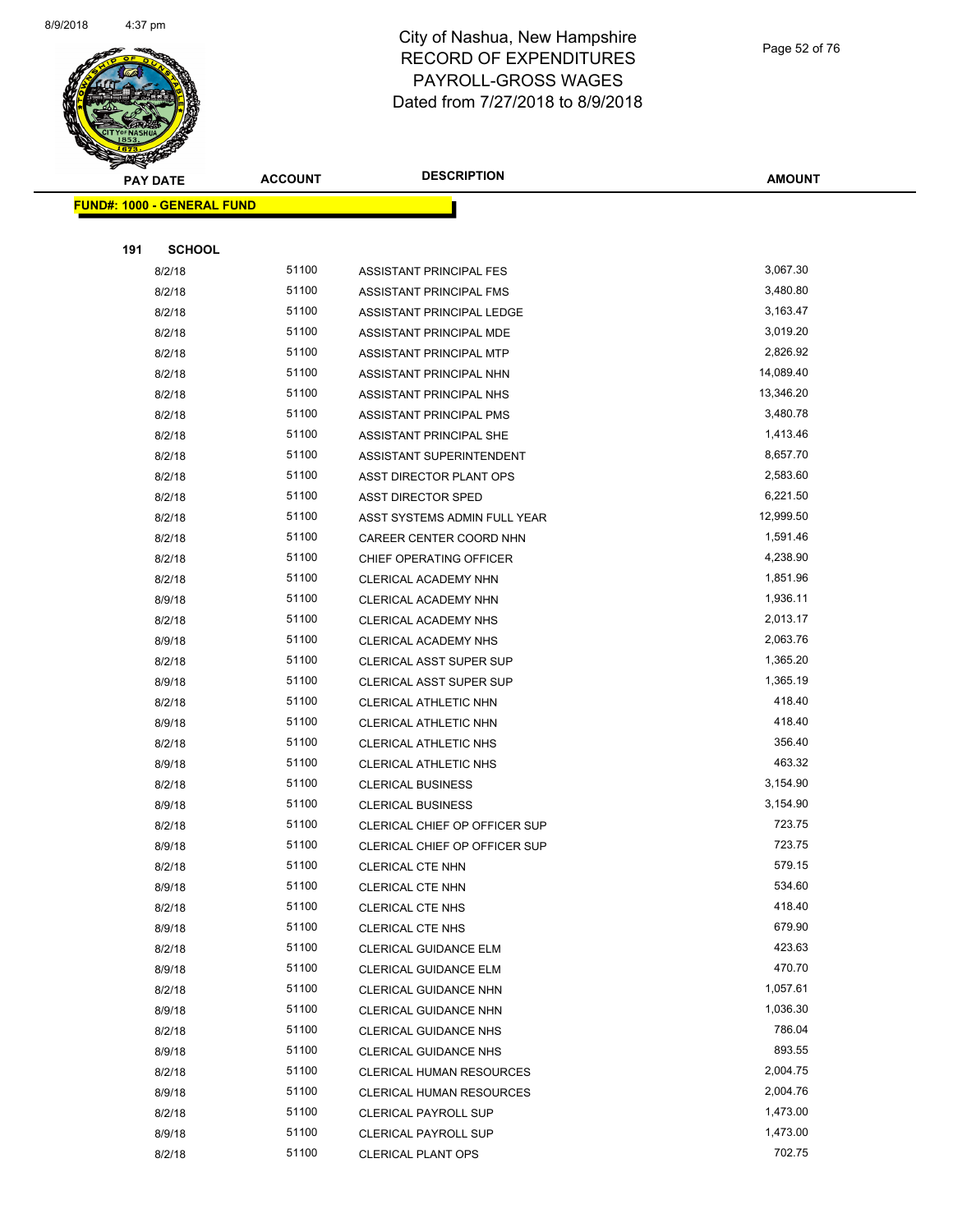

Page 53 of 76

| T<br>B.<br><b>PAY DATE</b>        | <b>ACCOUNT</b> | <b>DESCRIPTION</b>                                     | <b>AMOUNT</b>      |
|-----------------------------------|----------------|--------------------------------------------------------|--------------------|
| <b>FUND#: 1000 - GENERAL FUND</b> |                |                                                        |                    |
|                                   |                |                                                        |                    |
| 191<br><b>SCHOOL</b>              |                |                                                        |                    |
| 8/9/18                            | 51100          | <b>CLERICAL PLANT OPS</b>                              | 702.75             |
| 8/2/18                            | 51100          | <b>CLERICAL PRINCIPAL AMH</b>                          | 908.90             |
| 8/9/18                            | 51100          | <b>CLERICAL PRINCIPAL AMH</b>                          | 1,011.97           |
| 8/2/18                            | 51100          | <b>CLERICAL PRINCIPAL BIC</b>                          | 1,090.21           |
| 8/9/18                            | 51100          | <b>CLERICAL PRINCIPAL BIC</b>                          | 1,148.40           |
| 8/2/18                            | 51100          | <b>CLERICAL PRINCIPAL BIR</b>                          | 1,098.30           |
| 8/9/18                            | 51100          | <b>CLERICAL PRINCIPAL BIR</b>                          | 1,103.53           |
| 8/2/18                            | 51100          | <b>CLERICAL PRINCIPAL BRO</b>                          | 890.64             |
| 8/9/18                            | 51100          | <b>CLERICAL PRINCIPAL BRO</b>                          | 780.03             |
| 8/2/18                            | 51100          | CLERICAL PRINCIPAL CHA                                 | 883.80             |
| 8/9/18                            | 51100          | CLERICAL PRINCIPAL CHA                                 | 1,129.30           |
| 8/2/18                            | 51100          | <b>CLERICAL PRINCIPAL DRC</b>                          | 871.90             |
| 8/9/18                            | 51100          | CLERICAL PRINCIPAL DRC                                 | 877.06             |
| 8/2/18                            | 51100          | CLERICAL PRINCIPAL ELM                                 | 1,152.52           |
| 8/9/18                            | 51100          | <b>CLERICAL PRINCIPAL ELM</b>                          | 1,134.47           |
| 8/2/18                            | 51100          | <b>CLERICAL PRINCIPAL FES</b>                          | 1,081.85           |
| 8/9/18                            | 51100          | <b>CLERICAL PRINCIPAL FES</b>                          | 1,031.85           |
| 8/2/18                            | 51100          | <b>CLERICAL PRINCIPAL FMS</b>                          | 1,614.25           |
| 8/9/18                            | 51100          | <b>CLERICAL PRINCIPAL FMS</b>                          | 1,462.08           |
| 8/2/18                            | 51100          | <b>CLERICAL PRINCIPAL LDG</b>                          | 731.20             |
| 8/9/18                            | 51100          | CLERICAL PRINCIPAL LDG                                 | 782.74             |
| 8/2/18                            | 51100          | CLERICAL PRINCIPAL MDE                                 | 1,641.55           |
| 8/9/18                            | 51100          | CLERICAL PRINCIPAL MDE                                 | 1,159.71           |
| 8/2/18                            | 51100          | <b>CLERICAL PRINCIPAL MTP</b>                          | 829.58             |
| 8/9/18                            | 51100          | <b>CLERICAL PRINCIPAL MTP</b>                          | 852.31             |
| 8/2/18                            | 51100          | CLERICAL PRINCIPAL NHN                                 | 872.53             |
| 8/9/18                            | 51100          | CLERICAL PRINCIPAL NHN                                 | 768.68             |
| 8/2/18                            | 51100          | <b>CLERICAL PRINCIPAL NHS</b>                          | 726.30             |
| 8/9/18                            | 51100          | <b>CLERICAL PRINCIPAL NHS</b>                          | 1,039.18           |
| 8/2/18                            | 51100          | CLERICAL PRINCIPAL NSE                                 | 986.95             |
| 8/9/18                            | 51100          | CLERICAL PRINCIPAL NSE                                 | 949.52             |
| 8/2/18                            | 51100          | <b>CLERICAL PRINCIPAL PMS</b>                          | 1,167.80           |
| 8/9/18                            | 51100          | <b>CLERICAL PRINCIPAL PMS</b>                          | 1,326.31           |
| 8/2/18                            | 51100          | <b>CLERICAL PRINCIPAL SHE</b>                          | 899.56             |
| 8/9/18                            | 51100<br>51100 | CLERICAL PRINCIPAL SHE                                 | 1,103.53<br>418.40 |
| 8/2/18                            | 51100          | CLERICAL RECEPTIONIST NHN                              | 418.40             |
| 8/9/18                            |                | CLERICAL RECEPTIONIST NHN                              |                    |
| 8/2/18<br>8/9/18                  | 51100<br>51100 | CLERICAL RECEPTIONIST NHS<br>CLERICAL RECEPTIONIST NHS | 360.86<br>347.49   |
|                                   | 51100          | CLERICAL SPECIAL ED NHN                                | 267.30             |
| 8/2/18<br>8/9/18                  | 51100          | CLERICAL SPECIAL ED NHN                                | 356.40             |
| 8/2/18                            | 51100          | CLERICAL SPECIAL ED NHS                                | 609.05             |
| 8/9/18                            | 51100          | CLERICAL SPECIAL ED NHS                                | 407.60             |
| 8/2/18                            | 51100          | CLERICAL SPECIAL ED SUP                                | 1,336.50           |
|                                   |                |                                                        |                    |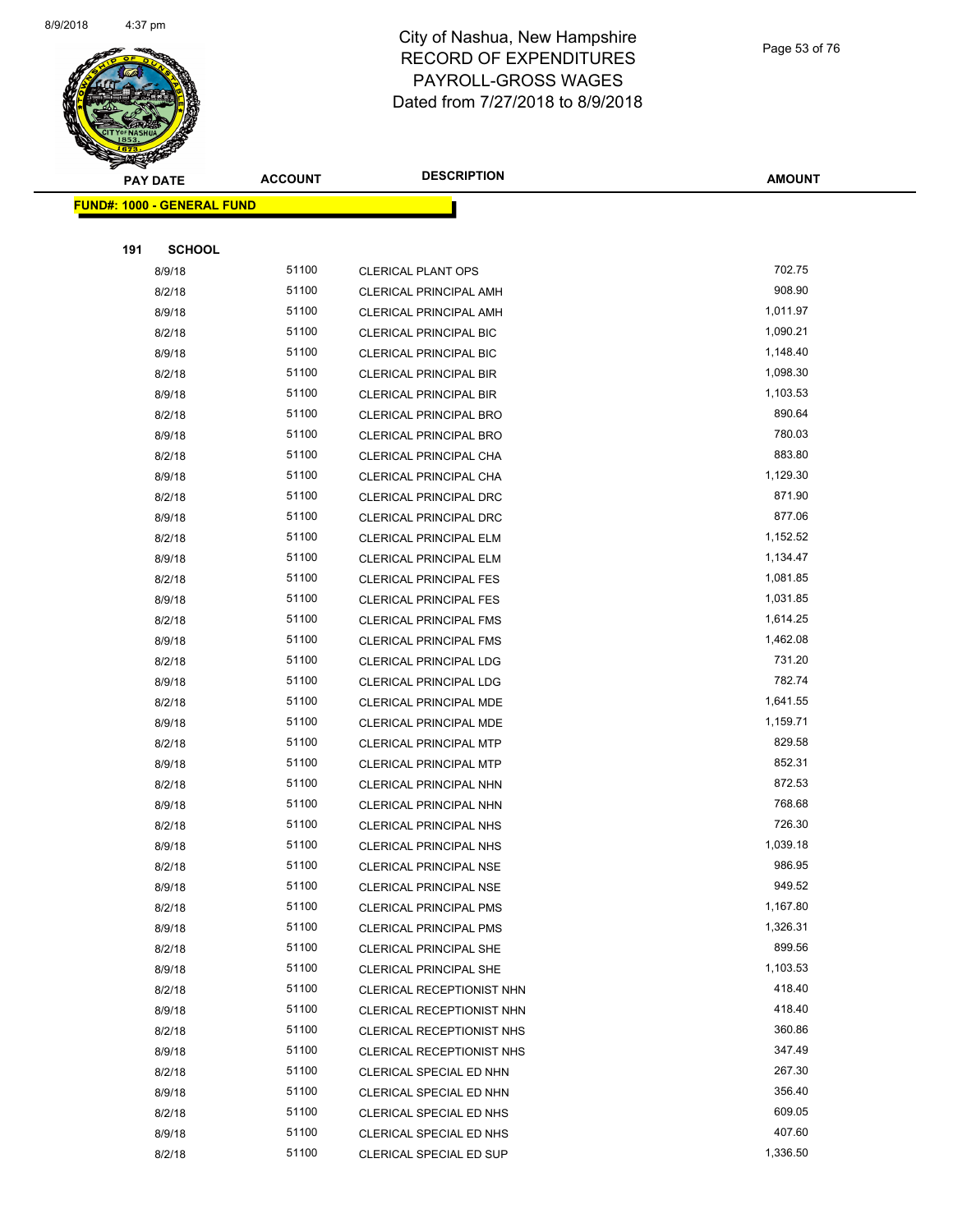

Page 54 of 76

| <b>PAY DATE</b>            | <b>ACCOUNT</b> | <b>DESCRIPTION</b>                 | <b>AMOUNT</b>    |
|----------------------------|----------------|------------------------------------|------------------|
| FUND#: 1000 - GENERAL FUND |                |                                    |                  |
|                            |                |                                    |                  |
| <b>SCHOOL</b><br>191       |                |                                    |                  |
| 8/9/18                     | 51100          | CLERICAL SPECIAL ED SUP            | 1,336.50         |
| 8/9/18                     | 51100          | CLERICAL STUDENT SERV SUP          | 135.06           |
| 8/2/18                     | 51100          | <b>CLERICAL SUPERINTENDANT SUP</b> | 1,752.00         |
| 8/2/18                     | 51100          | <b>CUSTODIAN AMH</b>               | 1,389.60         |
| 8/9/18                     | 51100          | <b>CUSTODIAN AMH</b>               | 1,389.60         |
| 8/2/18                     | 51100          | <b>CUSTODIAN ASST HEAD FMS</b>     | 791.20           |
| 8/9/18                     | 51100          | <b>CUSTODIAN ASST HEAD FMS</b>     | 791.20           |
| 8/2/18                     | 51100          | <b>CUSTODIAN ASST HEAD NHN</b>     | 2,373.60         |
| 8/9/18                     | 51100          | <b>CUSTODIAN ASST HEAD NHN</b>     | 2,381.60         |
| 8/2/18                     | 51100          | <b>CUSTODIAN ASST HEAD NHS</b>     | 1,582.40         |
| 8/9/18                     | 51100          | <b>CUSTODIAN ASST HEAD NHS</b>     | 1,582.40         |
| 8/2/18                     | 51100          | <b>CUSTODIAN ASST HEAD PMS</b>     | 791.20           |
| 8/9/18                     | 51100          | <b>CUSTODIAN ASST HEAD PMS</b>     | 791.20           |
| 8/2/18                     | 51100          | <b>CUSTODIAN BIC</b>               | 1,354.80         |
| 8/9/18                     | 51100          | <b>CUSTODIAN BIC</b>               | 1,354.80         |
| 8/2/18                     | 51100          | <b>CUSTODIAN BIR</b>               | 1,389.60         |
| 8/9/18                     | 51100          | <b>CUSTODIAN BIR</b>               | 1,389.60         |
| 8/2/18                     | 51100          | <b>CUSTODIAN BRO</b>               | 1,389.60         |
| 8/9/18                     | 51100          | <b>CUSTODIAN BRO</b>               | 1,389.60         |
| 8/2/18                     | 51100          | <b>CUSTODIAN CHA</b>               | 1,389.61         |
| 8/9/18                     | 51100          | <b>CUSTODIAN CHA</b>               | 1,389.60         |
| 8/2/18                     | 51100          | <b>CUSTODIAN DRC</b>               | 1,389.60         |
| 8/9/18                     | 51100          | <b>CUSTODIAN DRC</b>               | 1,389.60         |
| 8/2/18                     | 51100          | <b>CUSTODIAN ELM</b>               | 4,258.40         |
| 8/9/18                     | 51100          | <b>CUSTODIAN ELM</b>               | 4,258.40         |
| 8/2/18                     | 51100          | <b>CUSTODIAN FES</b>               | 1,389.60         |
| 8/9/18                     | 51100          | <b>CUSTODIAN FES</b>               | 1,389.60         |
| 8/2/18                     | 51100          | <b>CUSTODIAN FMS</b>               | 2,366.65         |
| 8/9/18                     | 51100          | <b>CUSTODIAN FMS</b>               | 2,366.65         |
| 8/2/18                     | 51100          | CUSTODIAN HEAD AMH                 | 791.20           |
| 8/9/18                     | 51100          | <b>CUSTODIAN HEAD AMH</b>          | 791.20           |
| 8/2/18                     | 51100          | <b>CUSTODIAN HEAD BIC</b>          | 791.20           |
| 8/9/18                     | 51100          | <b>CUSTODIAN HEAD BIC</b>          | 791.20           |
| 8/2/18                     | 51100          | <b>CUSTODIAN HEAD BIR</b>          | 791.20           |
| 8/9/18                     | 51100          | <b>CUSTODIAN HEAD BIR</b>          | 791.20           |
| 8/2/18                     | 51100          | <b>CUSTODIAN HEAD BRO</b>          | 791.21           |
| 8/9/18                     | 51100          | <b>CUSTODIAN HEAD BRO</b>          | 791.20           |
| 8/2/18                     | 51100          | <b>CUSTODIAN HEAD CHA</b>          | 791.20           |
| 8/9/18                     | 51100          | <b>CUSTODIAN HEAD CHA</b>          | 791.20           |
| 8/2/18                     | 51100          | <b>CUSTODIAN HEAD DRC</b>          | 791.20<br>791.20 |
| 8/9/18                     | 51100<br>51100 | <b>CUSTODIAN HEAD DRC</b>          | 937.60           |
| 8/2/18                     | 51100          | <b>CUSTODIAN HEAD ELM</b>          | 937.60           |
| 8/9/18                     |                | <b>CUSTODIAN HEAD ELM</b>          |                  |
| 8/2/18                     | 51100          | <b>CUSTODIAN HEAD FMS</b>          | 937.60           |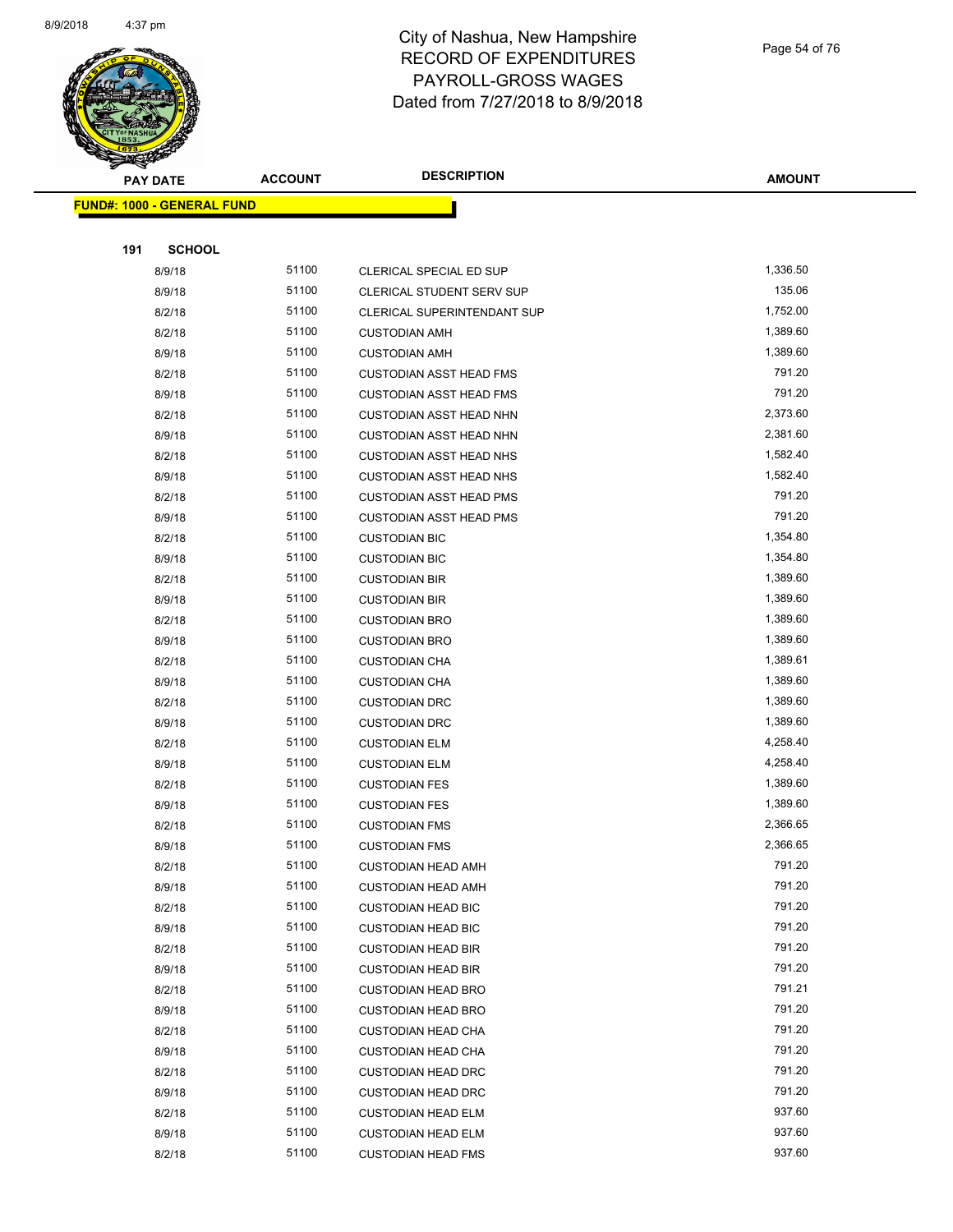

Page 55 of 76

| <b>PAY DATE</b>            | <b>ACCOUNT</b> | <b>DESCRIPTION</b>              | <b>AMOUNT</b> |
|----------------------------|----------------|---------------------------------|---------------|
| FUND#: 1000 - GENERAL FUND |                |                                 |               |
|                            |                |                                 |               |
| 191<br><b>SCHOOL</b>       |                |                                 |               |
| 8/9/18                     | 51100          | <b>CUSTODIAN HEAD FMS</b>       | 937.60        |
| 8/2/18                     | 51100          | <b>CUSTODIAN HEAD LDG</b>       | 791.20        |
| 8/9/18                     | 51100          | <b>CUSTODIAN HEAD LDG</b>       | 791.20        |
| 8/2/18                     | 51100          | <b>CUSTODIAN HEAD MDE</b>       | 791.20        |
| 8/9/18                     | 51100          | <b>CUSTODIAN HEAD MDE</b>       | 791.20        |
| 8/2/18                     | 51100          | <b>CUSTODIAN HEAD MTP</b>       | 791.20        |
| 8/9/18                     | 51100          | <b>CUSTODIAN HEAD MTP</b>       | 791.20        |
| 8/2/18                     | 51100          | <b>CUSTODIAN HEAD NHN</b>       | 943.20        |
| 8/9/18                     | 51100          | <b>CUSTODIAN HEAD NHN</b>       | 943.20        |
| 8/2/18                     | 51100          | <b>CUSTODIAN HEAD NHS</b>       | 943.20        |
| 8/9/18                     | 51100          | <b>CUSTODIAN HEAD NHS</b>       | 943.20        |
| 8/2/18                     | 51100          | <b>CUSTODIAN HEAD NSE</b>       | 791.20        |
| 8/9/18                     | 51100          | <b>CUSTODIAN HEAD NSE</b>       | 791.20        |
| 8/2/18                     | 51100          | <b>CUSTODIAN HEAD PMS</b>       | 937.60        |
| 8/9/18                     | 51100          | <b>CUSTODIAN HEAD PMS</b>       | 937.60        |
| 8/2/18                     | 51100          | <b>CUSTODIAN HEAD SHE</b>       | 791.20        |
| 8/9/18                     | 51100          | <b>CUSTODIAN HEAD SHE</b>       | 791.20        |
| 8/2/18                     | 51100          | <b>CUSTODIAN LDG</b>            | 1,389.60      |
| 8/9/18                     | 51100          | <b>CUSTODIAN LDG</b>            | 1,389.60      |
| 8/2/18                     | 51100          | <b>CUSTODIAN MDE</b>            | 660.00        |
| 8/9/18                     | 51100          | <b>CUSTODIAN MDE</b>            | 660.00        |
| 8/2/18                     | 51100          | <b>CUSTODIAN MTP</b>            | 1,389.60      |
| 8/9/18                     | 51100          | <b>CUSTODIAN MTP</b>            | 1,389.60      |
| 8/2/18                     | 51100          | <b>CUSTODIAN NHN</b>            | 8,411.30      |
| 8/9/18                     | 51100          | <b>CUSTODIAN NHN</b>            | 8,407.65      |
| 8/2/18                     | 51100          | <b>CUSTODIAN NHS</b>            | 9,084.12      |
| 8/9/18                     | 51100          | <b>CUSTODIAN NHS</b>            | 8,814.89      |
| 8/2/18                     | 51100          | <b>CUSTODIAN NSE</b>            | 1,389.61      |
| 8/9/18                     | 51100          | <b>CUSTODIAN NSE</b>            | 1,389.60      |
| 8/2/18                     | 51100          | <b>CUSTODIAN PMS</b>            | 2,779.20      |
| 8/9/18                     | 51100          | <b>CUSTODIAN PMS</b>            | 2,779.20      |
| 8/2/18                     | 51100          | <b>CUSTODIAN SHE</b>            | 1,389.60      |
| 8/9/18                     | 51100          | <b>CUSTODIAN SHE</b>            | 1,389.60      |
| 8/2/18                     | 51100          | <b>CUSTODIAN SUPERVISOR WPO</b> | 5,884.70      |
| 8/2/18                     | 51100          | <b>CUSTODIAN WID</b>            | 2,118.78      |
| 8/9/18                     | 51100          | <b>CUSTODIAN WID</b>            | 2,092.42      |
| 8/2/18                     | 51100          | <b>DIRECTOR ATHLETICS</b>       | 3,554.60      |
| 8/2/18                     | 51100          | DIRECTOR COM GRANTS             | 1,580.00      |
| 8/2/18                     | 51100          | <b>DIRECTOR GUIDANCE</b>        | 6,379.10      |
| 8/2/18                     | 51100          | DIRECTOR HUMAN RESOURCES        | 3,355.40      |
| 8/2/18                     | 51100          | DIRECTOR PLANT OPS              | 3,689.80      |
| 8/2/18                     | 51100          | DIRECTOR SPECIAL ED             | 3,768.10      |
| 8/2/18                     | 51100          | DIRECTOR STUDENT SERVICES       | 3,294.90      |
| 8/2/18                     | 51100          | DIRECTOR TECHNOLOGY             | 4,150.10      |
|                            |                |                                 |               |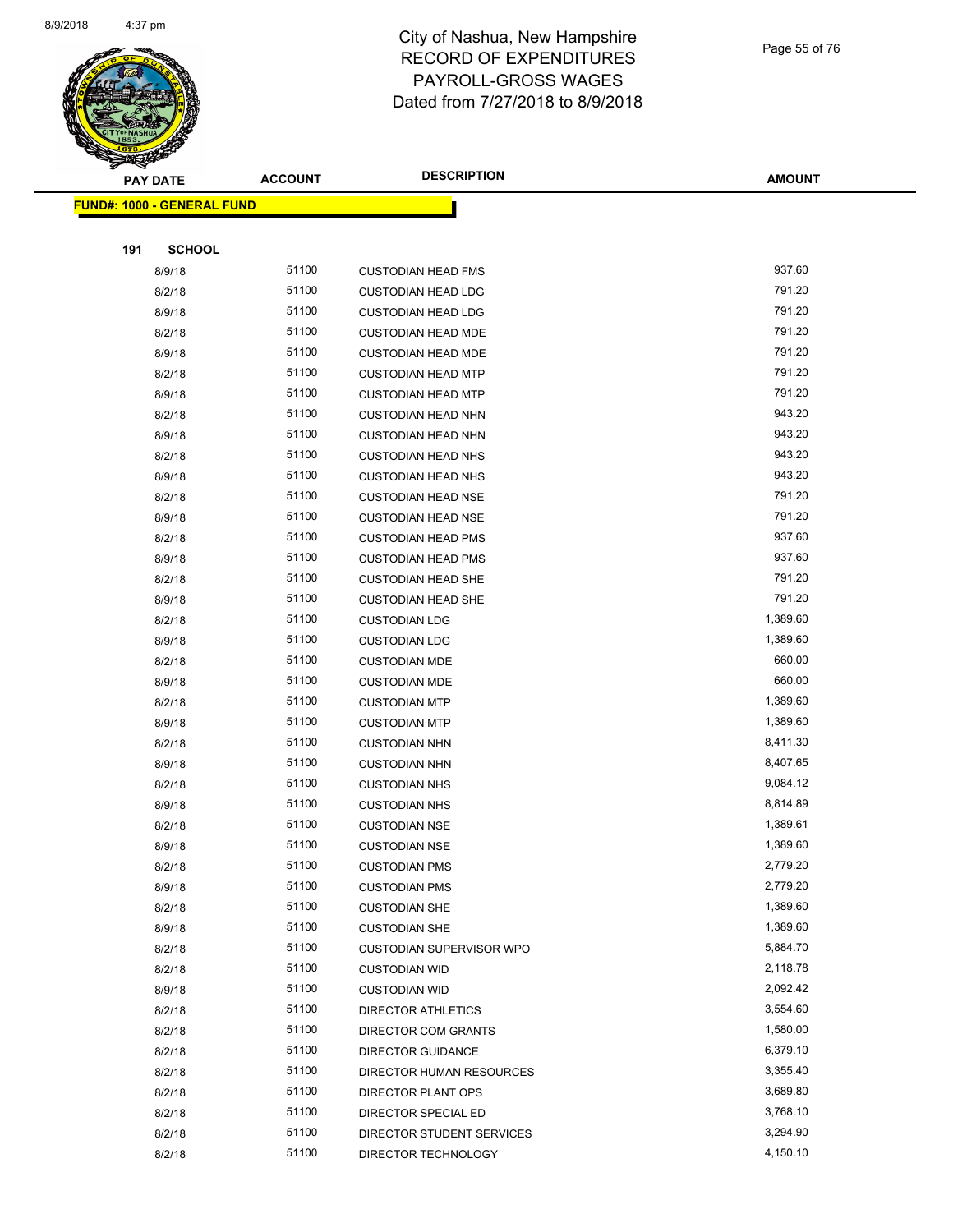

Page 56 of 76

| <b>Anthony</b>                    |                | <b>DESCRIPTION</b>            |               |
|-----------------------------------|----------------|-------------------------------|---------------|
| <b>PAY DATE</b>                   | <b>ACCOUNT</b> |                               | <b>AMOUNT</b> |
| <b>FUND#: 1000 - GENERAL FUND</b> |                |                               |               |
|                                   |                |                               |               |
| 191<br><b>SCHOOL</b>              |                |                               |               |
| 8/2/18                            | 51100          | DIRECTOR TRANSPORTATION       | 3,136.50      |
| 8/2/18                            | 51100          | DIRECTOR VOCATIONAL           | 3,259.70      |
| 8/2/18                            | 51100          | E-BLOCK TECHNICAL PARA        | 1,308.72      |
| 8/2/18                            | 51100          | ELL OUTREACH WORKER           | 1,689.20      |
| 8/2/18                            | 51100          | <b>GUIDANCE COUNSELOR BIC</b> | 2,001.58      |
| 8/2/18                            | 51100          | <b>GUIDANCE COUNSELOR BRO</b> | 1,927.85      |
| 8/2/18                            | 51100          | <b>GUIDANCE COUNSELOR CHA</b> | 2,947.85      |
| 8/2/18                            | 51100          | <b>GUIDANCE COUNSELOR ELM</b> | 5,713.30      |
| 8/2/18                            | 51100          | <b>GUIDANCE COUNSELOR FES</b> | 2,856.65      |
| 8/2/18                            | 51100          | <b>GUIDANCE COUNSELOR FMS</b> | 5,466.54      |
| 8/2/18                            | 51100          | <b>GUIDANCE COUNSELOR LDG</b> | 1,725.27      |
| 8/2/18                            | 51100          | <b>GUIDANCE COUNSELOR MDE</b> | 2,735.58      |
| 8/2/18                            | 51100          | GUIDANCE COUNSELOR NHN        | 17,438.84     |
| 8/2/18                            | 51100          | GUIDANCE COUNSELOR NHS        | 15,951.52     |
| 8/2/18                            | 51100          | <b>GUIDANCE COUNSELOR NSE</b> | 2,856.65      |
| 8/2/18                            | 51100          | <b>GUIDANCE COUNSELOR PMS</b> | 6,219.31      |
| 8/2/18                            | 51100          | <b>LIBRARIAN AMH</b>          | 2,856.65      |
| 8/2/18                            | 51100          | <b>LIBRARIAN BIC</b>          | 1,670.27      |
| 8/2/18                            | 51100          | LIBRARIAN ELM                 | 1,951.08      |
| 8/2/18                            | 51100          | LIBRARIAN FES                 | 2,856.65      |
| 8/2/18                            | 51100          | <b>LIBRARIAN LDG</b>          | 2,178.35      |
| 8/2/18                            | 51100          | <b>LIBRARIAN MDE</b>          | 2,735.58      |
| 8/2/18                            | 51100          | <b>LIBRARIAN NHN</b>          | 2,085.04      |
| 8/2/18                            | 51100          | <b>LIBRARIAN NHS</b>          | 2,179.42      |
| 8/2/18                            | 51100          | <b>LIBRARIAN PMS</b>          | 1,951.08      |
| 8/2/18                            | 51100          | <b>LIBRARIAN SHE</b>          | 2,856.65      |
| 8/2/18                            | 51100          | MAINTENANCE ALARM WPO         | 998.80        |
| 8/9/18                            | 51100          | MAINTENANCE ALARM WPO         | 998.80        |
| 8/2/18                            | 51100          | MAINTENANCE ASST GRDS WPO     | 951.20        |
| 8/9/18                            | 51100          | MAINTENANCE ASST GRDS WPO     | 1,024.40      |
| 8/2/18                            | 51100          | MAINTENANCE CARPENTER WPO     | 975.60        |
| 8/9/18                            | 51100          | MAINTENANCE CARPENTER WPO     | 975.60        |
| 8/2/18                            | 51100          | MAINTENANCE ELECTRICIAN WPO   | 1,997.60      |
| 8/9/18                            | 51100          | MAINTENANCE ELECTRICIAN WPO   | 1,997.61      |
| 8/2/18                            | 51100          | MAINTENANCE GRDS FORMEN WPO   | 975.60        |
| 8/9/18                            | 51100          | MAINTENANCE GRDS FORMEN WPO   | 975.60        |
| 8/2/18                            | 51100          | MAINTENANCE GROUNDS WPO       | 3,340.80      |
| 8/9/18                            | 51100          | MAINTENANCE GROUNDS WPO       | 3,340.80      |
| 8/2/18                            | 51100          | MAINTENANCE HVAC WPO          | 4,349.22      |
| 8/9/18                            | 51100          | MAINTENANCE HVAC WPO          | 5,239.56      |
| 8/2/18                            | 51100          | MAINTENANCE MESSENGER WPO     | 937.60        |
| 8/9/18                            | 51100          | MAINTENANCE MESSENGER WPO     | 937.60        |
| 8/2/18                            | 51100          | MAINTENANCE PLUMBER WPO       | 1,002.80      |
| 8/9/18                            | 51100          | MAINTENANCE PLUMBER WPO       | 1,002.80      |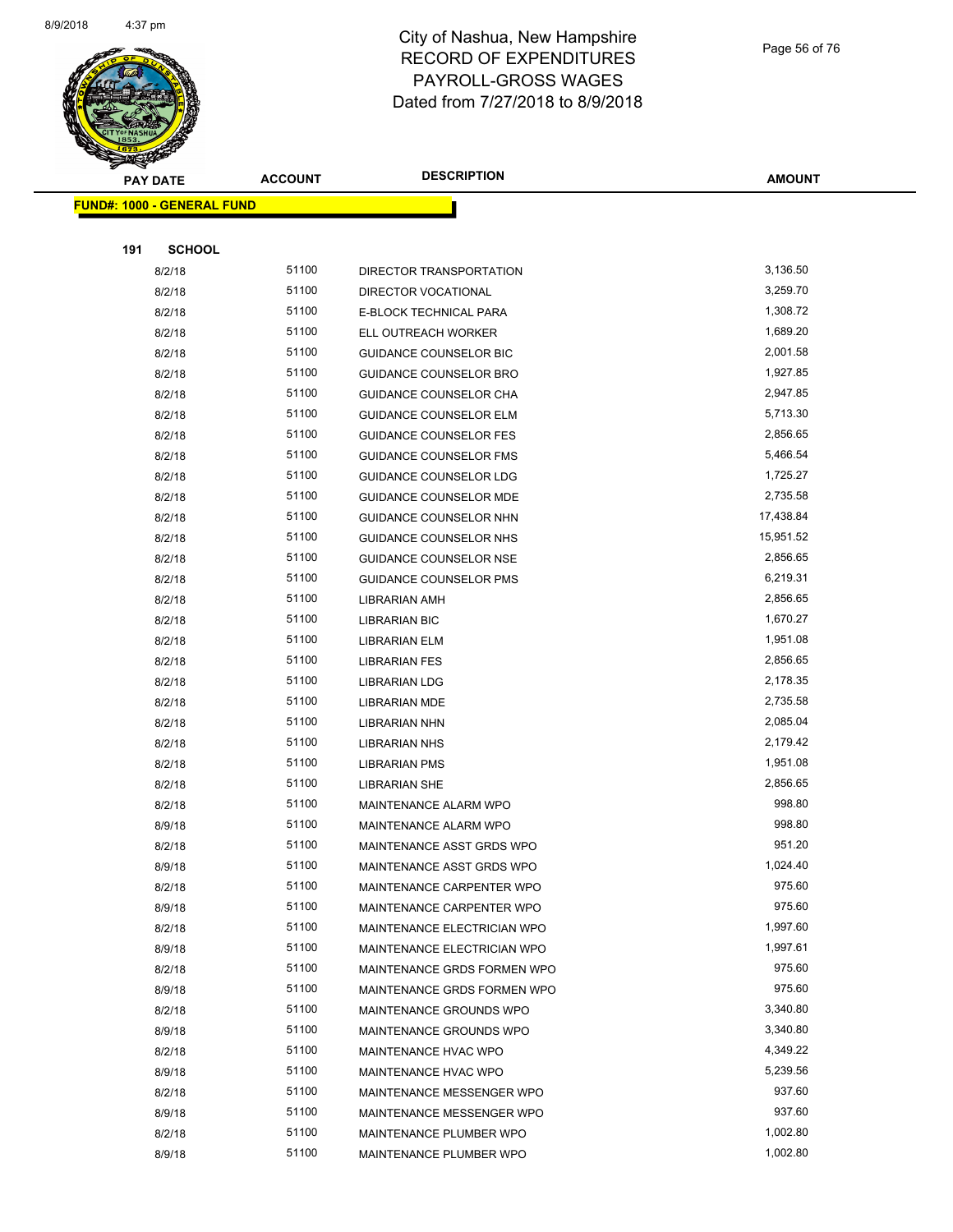

Page 57 of 76

|     | <b>PAY DATE</b>                   | <b>ACCOUNT</b> | <b>DESCRIPTION</b>             | <b>AMOUNT</b>    |
|-----|-----------------------------------|----------------|--------------------------------|------------------|
|     | <b>FUND#: 1000 - GENERAL FUND</b> |                |                                |                  |
|     |                                   |                |                                |                  |
| 191 | <b>SCHOOL</b>                     |                |                                |                  |
|     | 8/2/18                            | 51100          | MAINTENANCE TRADES WPO         | 2,946.00         |
|     | 8/9/18                            | 51100          | MAINTENANCE TRADES WPO         | 2,946.00         |
|     | 8/2/18                            | 51100          | <b>NURSE BIC</b>               | 2,674.38         |
|     | 8/2/18                            | 51100          | <b>NURSE BIR</b>               | 2,555.77         |
|     | 8/2/18                            | 51100          | <b>NURSE BRO</b>               | 2,674.38         |
|     | 8/2/18                            | 51100          | <b>NURSE CHA</b>               | 2,674.38         |
|     | 8/2/18                            | 51100          | <b>NURSE DRC</b>               | 2,674.38         |
|     | 8/2/18                            | 51100          | <b>NURSE FES</b>               | 1,819.65         |
|     | 8/2/18                            | 51100          | <b>NURSE FMS</b>               | 4,396.30         |
|     | 8/2/18                            | 51100          | NURSE LDG                      | 2,357.23         |
|     | 8/2/18                            | 51100          | <b>NURSE MTP</b>               | 1,809.54         |
|     | 8/2/18                            | 51100          | <b>NURSE NHN</b>               | 3,443.84         |
|     | 8/2/18                            | 51100          | <b>NURSE NHS</b>               | 1,660.88         |
|     | 8/2/18                            | 51100          | <b>NURSE NSE</b>               | 2,674.38         |
|     | 8/2/18                            | 51100          | <b>NURSE PMS</b>               | 1,549.38         |
|     | 8/2/18                            | 51100          | <b>NURSE SHE</b>               | 1,737.73         |
|     | 8/2/18                            | 51100          | OFFICE MANAGER BUSINESS        | 2,509.20         |
|     | 8/2/18                            | 51100          | OFFICE MANAGER HUMAN RESOURCES | 1,863.20         |
|     | 8/2/18                            | 51100          | OFFICE MANAGER SPED            | 1,923.40         |
|     | 8/2/18                            | 51100          | OFFICE MANAGER TITLE 1         | 1,619.34         |
|     | 8/2/18                            | 51100          | OUT DISTRICT COORDINATOR       | 3,153.79         |
|     | 8/2/18                            | 51100          | PEER COACH                     | 2,947.85         |
|     | 8/2/18                            | 51100          | PRINCIPAL AMH                  | 3,639.40         |
|     | 8/2/18                            | 51100          | PRINCIPAL BIC                  | 3,639.40         |
|     | 8/2/18                            | 51100          | PRINCIPAL BIR                  | 3,745.20         |
|     | 8/2/18                            | 51100          | PRINCIPAL BRO                  | 3,533.70         |
|     | 8/2/18                            | 51100          | PRINCIPAL CHA                  | 3,692.30         |
|     | 8/2/18                            | 51100          | PRINCIPAL DRC                  | 3,692.30         |
|     | 8/2/18                            | 51100          | PRINCIPAL ELM                  | 3,721.20         |
|     | 8/2/18                            | 51100          | PRINCIPAL FES                  | 3,639.40         |
|     | 8/2/18                            | 51100          | PRINCIPAL FMS                  | 3,769.20         |
|     | 8/2/18                            | 51100          | PRINCIPAL LDG                  | 3,973.10         |
|     | 8/2/18                            | 51100          | PRINCIPAL MDE                  | 3,692.30         |
|     | 8/2/18                            | 51100          | PRINCIPAL MTP                  | 3,639.40         |
|     | 8/2/18                            | 51100          | PRINCIPAL NHN                  | 3,942.30         |
|     | 8/2/18                            | 51100          | PRINCIPAL NHS                  | 4,201.90         |
|     | 8/9/18                            | 51100          | PRINCIPAL NSE                  | 749.04           |
|     | 8/2/18                            | 51100          | PRINCIPAL PMS                  | 3,865.40         |
|     | 8/2/18                            | 51100          | PRINCIPAL SHE                  | 3,586.50         |
|     | 8/2/18                            | 51100          | SCHOOL PSYCHOLOGIST WID        | 28,948.41        |
|     | 8/2/18                            | 51100<br>51100 | SECURITY MONITOR NHS           | 434.25<br>130.28 |
|     | 8/9/18                            |                | SECURITY MONITOR NHS           |                  |
|     | 8/2/18                            | 51100<br>51100 | SOCIAL WORKER                  | 1,861.54         |
|     | 8/2/18                            |                | SOCIAL WORKER FMS              | 2,001.58         |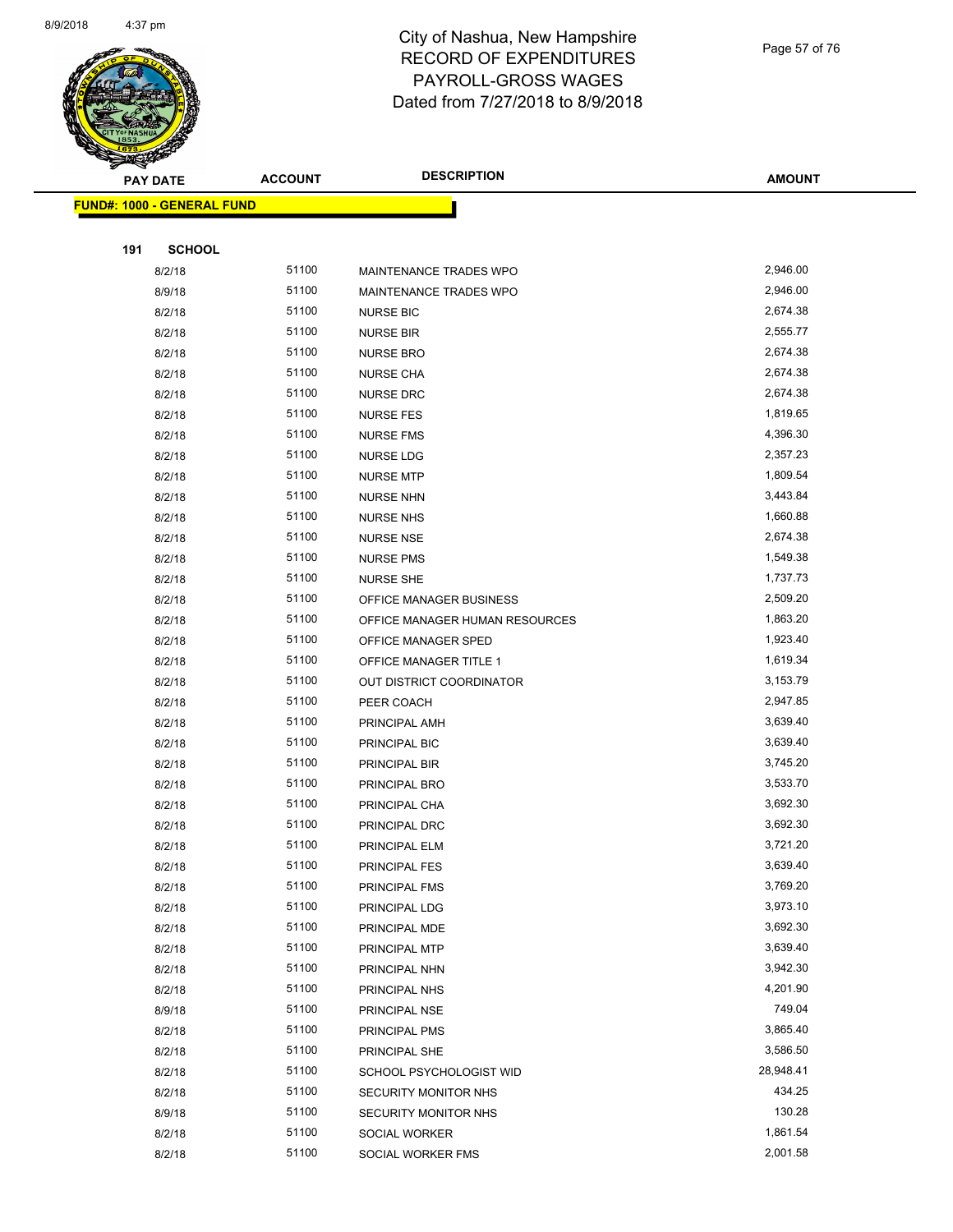

Page 58 of 76

|     | <b>PAY DATE</b>                   | <b>ACCOUNT</b> | <b>DESCRIPTION</b>               | <b>AMOUNT</b> |
|-----|-----------------------------------|----------------|----------------------------------|---------------|
|     | <b>FUND#: 1000 - GENERAL FUND</b> |                |                                  |               |
|     |                                   |                |                                  |               |
| 191 | <b>SCHOOL</b>                     |                |                                  |               |
|     | 8/2/18                            | 51100          | SPECIAL SERVICES ADMINISTRATOR   | 5,314.20      |
|     | 8/2/18                            | 51100          | SPEECH LANG PATHOLOGIST WID      | 31,036.92     |
|     | 8/2/18                            | 51100          | STUDENT INFO COORDINATOR         | 1,817.70      |
|     | 8/2/18                            | 51100          | <b>SUPERINTENDENT</b>            | 6,105.80      |
|     | 8/2/18                            | 51100          | SYSTEMS ADMIN FULL YEAR          | 10,028.60     |
|     | 8/2/18                            | 51100          | <b>TEACHER ART BIC</b>           | 2,085.04      |
|     | 8/2/18                            | 51100          | <b>TEACHER ART CHA</b>           | 2,026.27      |
|     | 8/2/18                            | 51100          | <b>TEACHER ART DRC</b>           | 2,001.58      |
|     | 8/2/18                            | 51100          | <b>TEACHER ART ELM</b>           | 4,784.50      |
|     | 8/2/18                            | 51100          | <b>TEACHER ART FES</b>           | 1,602.77      |
|     | 8/2/18                            | 51100          | <b>TEACHER ART LDG</b>           | 2,674.38      |
|     | 8/2/18                            | 51100          | TEACHER ART MDE                  | 2,001.58      |
|     | 8/2/18                            | 51100          | <b>TEACHER ART NHN</b>           | 4,601.15      |
|     | 8/2/18                            | 51100          | TEACHER ART NHS                  | 5,713.30      |
|     | 8/2/18                            | 51100          | <b>TEACHER ART PMS</b>           | 2,001.58      |
|     | 8/2/18                            | 51100          | <b>TEACHER ART SHE</b>           | 2,357.23      |
|     | 8/2/18                            | 51100          | <b>TEACHER AUTO NHN</b>          | 2,674.38      |
|     | 8/2/18                            | 51100          | <b>TEACHER BEHAVIOR SPEC WID</b> | 5,713.30      |
|     | 8/2/18                            | 51100          | TEACHER BUILD CONST NHS          | 2,674.38      |
|     | 8/2/18                            | 51100          | TEACHER BUSINESS NHN             | 2,947.85      |
|     | 8/2/18                            | 51100          | <b>TEACHER BUSINESS NHS</b>      | 5,204.89      |
|     | 8/2/18                            | 51100          | <b>TEACHER COMPUTER ELM</b>      | 1,549.39      |
|     | 8/2/18                            | 51100          | <b>TEACHER COMPUTER FMS</b>      | 2,856.65      |
|     | 8/2/18                            | 51100          | TEACHER COMPUTER NHS             | 1,532.54      |
|     | 8/2/18                            | 51100          | <b>TEACHER COMPUTER PMS</b>      | 2,856.65      |
|     | 8/2/18                            | 51100          | TEACHER COSMETOLOGY NHN          | 4,412.11      |
|     | 8/2/18                            | 51100          | <b>TEACHER CULINARY NHN</b>      | 5,399.34      |
|     | 8/2/18                            | 51100          | <b>TEACHER DEAF NSE</b>          | 4,594.19      |
|     | 8/2/18                            | 51100          | TEACHER DEAF WID                 | 2,856.65      |
|     | 8/2/18                            | 51100          | TEACHER DWSE AMH                 | 2,856.65      |
|     | 8/2/18                            | 51100          | <b>TEACHER DWSE BIR</b>          | 2,674.38      |
|     | 8/2/18                            | 51100          | <b>TEACHER DWSE BRO</b>          | 4,898.93      |
|     | 8/2/18                            | 51100          | TEACHER DWSE ELM                 | 10,209.30     |
|     | 8/2/18                            | 51100          | TEACHER DWSE FMS                 | 4,801.46      |
|     | 8/2/18                            | 51100          | <b>TEACHER DWSE MDE</b>          | 2,856.65      |
|     | 8/2/18                            | 51100          | TEACHER DWSE SHE                 | 1,865.81      |
|     | 8/2/18                            | 51100          | TEACHER ECE NHS                  | 5,713.30      |
|     | 8/2/18                            | 51100          | TEACHER ELL BIC                  | 1,217.36      |
|     | 8/2/18                            | 51100          | <b>TEACHER ELL BIR</b>           | 2,856.65      |
|     | 8/2/18                            | 51100          | TEACHER ELL DRC                  | 2,856.65      |
|     | 8/2/18                            | 51100          | TEACHER ELL ELM                  | 4,724.96      |
|     | 8/2/18                            | 51100          | TEACHER ELL FES                  | 4,593.69      |
|     | 8/2/18                            | 51100          | TEACHER ELL FMS                  | 1,805.69      |
|     | 8/2/18                            | 51100          | TEACHER ELL LDG                  | 1,737.54      |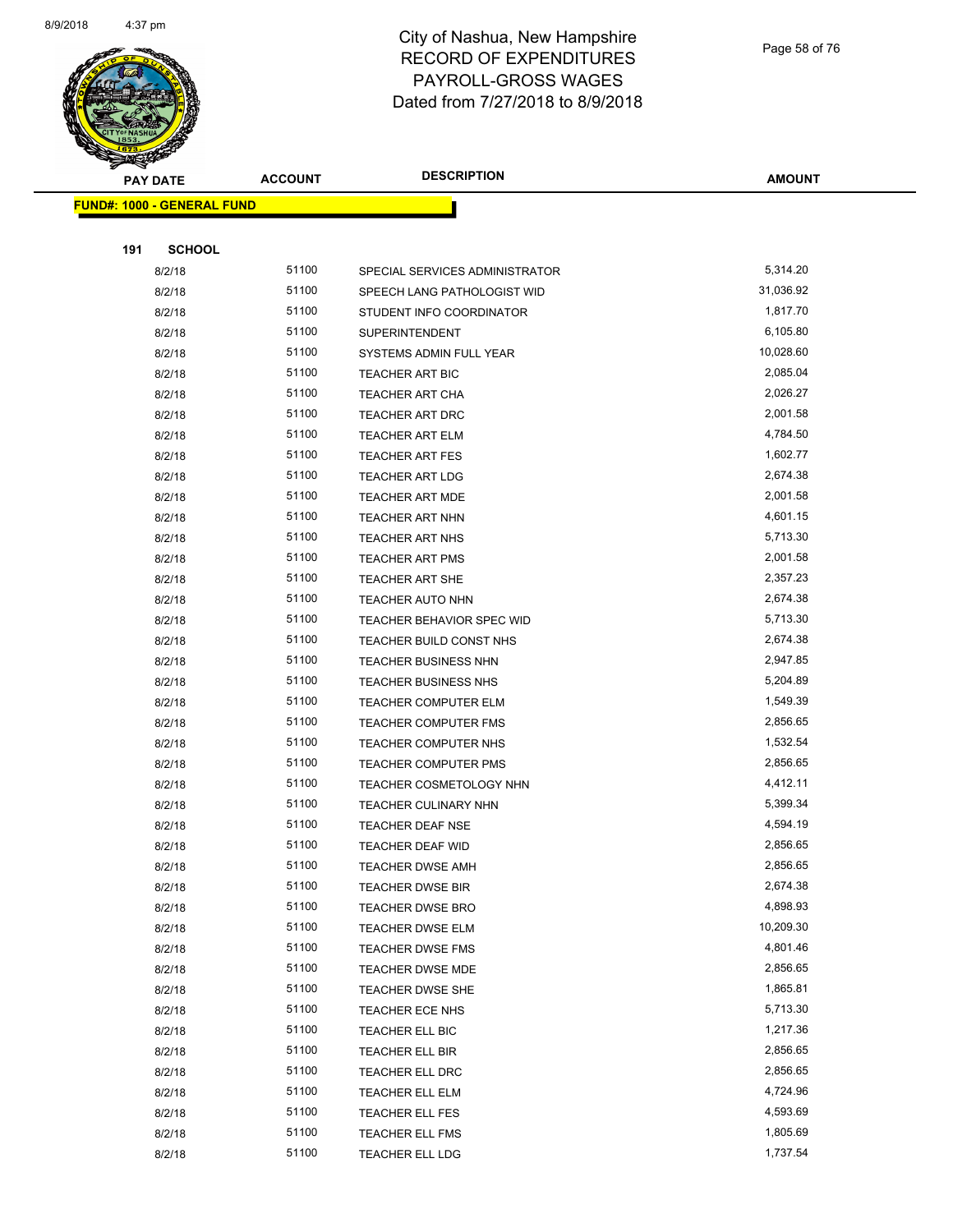

Page 59 of 76

| ॼ<br><b>PAY DATE</b>              | <b>ACCOUNT</b> | <b>DESCRIPTION</b>              | <b>AMOUNT</b> |
|-----------------------------------|----------------|---------------------------------|---------------|
| <b>FUND#: 1000 - GENERAL FUND</b> |                |                                 |               |
|                                   |                |                                 |               |
| 191                               | <b>SCHOOL</b>  |                                 |               |
| 8/2/18                            | 51100          | TEACHER ELL MTP                 | 2,856.65      |
| 8/2/18                            | 51100          | TEACHER ELL NHN                 | 5,399.11      |
| 8/2/18                            | 51100          | TEACHER ELL NHS                 | 11,021.81     |
| 8/2/18                            | 51100          | TEACHER ELL SHE                 | 1,959.23      |
| 8/2/18                            | 51100          | <b>TEACHER ENGLISH ELM</b>      | 11,599.43     |
| 8/2/18                            | 51100          | TEACHER ENGLISH FMS             | 6,058.62      |
| 8/2/18                            | 51100          | TEACHER ENGLISH NHN             | 30,910.09     |
| 8/2/18                            | 51100          | <b>TEACHER ENGLISH NHS</b>      | 43,243.32     |
| 8/2/18                            | 51100          | <b>TEACHER ENGLISH PMS</b>      | 9,380.88      |
| 8/2/18                            | 51100          | <b>TEACHER FACS FMS</b>         | 4,594.38      |
| 8/2/18                            | 51100          | TEACHER FACS NHN                | 6,421.67      |
| 8/2/18                            | 51100          | TEACHER FACS NHS                | 5,535.46      |
| 8/2/18                            | 51100          | <b>TEACHER FACS PMS</b>         | 3,167.78      |
| 8/2/18                            | 51100          | TEACHER FOREIGN LANG FMS        | 2,856.65      |
| 8/2/18                            | 51100          | TEACHER FOREIGN LANG NHN        | 6,921.80      |
| 8/2/18                            | 51100          | TEACHER FOREIGN LANG NHS        | 10,406.76     |
| 8/2/18                            | 51100          | <b>TEACHER FOREIGN LANG PMS</b> | 5,134.27      |
| 8/2/18                            | 51100          | <b>TEACHER GR1 AMH</b>          | 5,961.31      |
| 8/2/18                            | 51100          | TEACHER GR1 BIC                 | 8,762.55      |
| 8/2/18                            | 51100          | <b>TEACHER GR1 BIR</b>          | 2,856.65      |
| 8/2/18                            | 51100          | <b>TEACHER GR1 BRO</b>          | 2,555.77      |
| 8/2/18                            | 51100          | TEACHER GR1 CHA                 | 9,693.41      |
| 8/2/18                            | 51100          | <b>TEACHER GR1 DRC</b>          | 3,671.85      |
| 8/2/18                            | 51100          | <b>TEACHER GR1 FES</b>          | 7,200.42      |
| 8/2/18                            | 51100          | <b>TEACHER GR1 LDG</b>          | 7,462.99      |
| 8/2/18                            | 51100          | <b>TEACHER GR1 MDE</b>          | 3,997.27      |
| 8/2/18                            | 51100          | <b>TEACHER GR1 MTP</b>          | 3,539.12      |
| 8/2/18                            | 51100          | TEACHER GR1 NSE                 | 4,594.38      |
| 8/2/18                            | 51100          | <b>TEACHER GR1 SHE</b>          | 7,518.99      |
| 8/2/18                            | 51100          | TEACHER GR2 AMH                 | 2,674.38      |
| 8/2/18                            | 51100          | <b>TEACHER GR2 BIC</b>          | 3,430.14      |
| 8/2/18                            | 51100          | TEACHER GR2 BIR                 | 4,798.65      |
| 8/2/18                            | 51100          | TEACHER GR2 BRO                 | 2,856.65      |
| 8/2/18                            | 51100          | TEACHER GR2 CHA                 | 5,893.66      |
| 8/2/18                            | 51100          | TEACHER GR2 DRC                 | 6,366.73      |
| 8/2/18                            | 51100          | TEACHER GR2 FES                 | 6,132.08      |
| 8/2/18                            | 51100          | TEACHER GR2 LDG                 | 4,662.34      |
| 8/2/18                            | 51100          | <b>TEACHER GR2 MDE</b>          | 6,983.97      |
| 8/2/18                            | 51100          | <b>TEACHER GR2 MTP</b>          | 2,085.04      |
| 8/2/18                            | 51100          | TEACHER GR2 NSE                 | 7,375.03      |
| 8/2/18                            | 51100<br>51100 | TEACHER GR2 SHE                 | 6,485.50      |
| 8/2/18                            | 51100          | <b>TEACHER GR3 AMH</b>          | 2,674.38      |
| 8/2/18                            | 51100          | <b>TEACHER GR3 BIC</b>          | 1,670.27      |
| 8/2/18                            |                | <b>TEACHER GR3 BIR</b>          | 5,807.20      |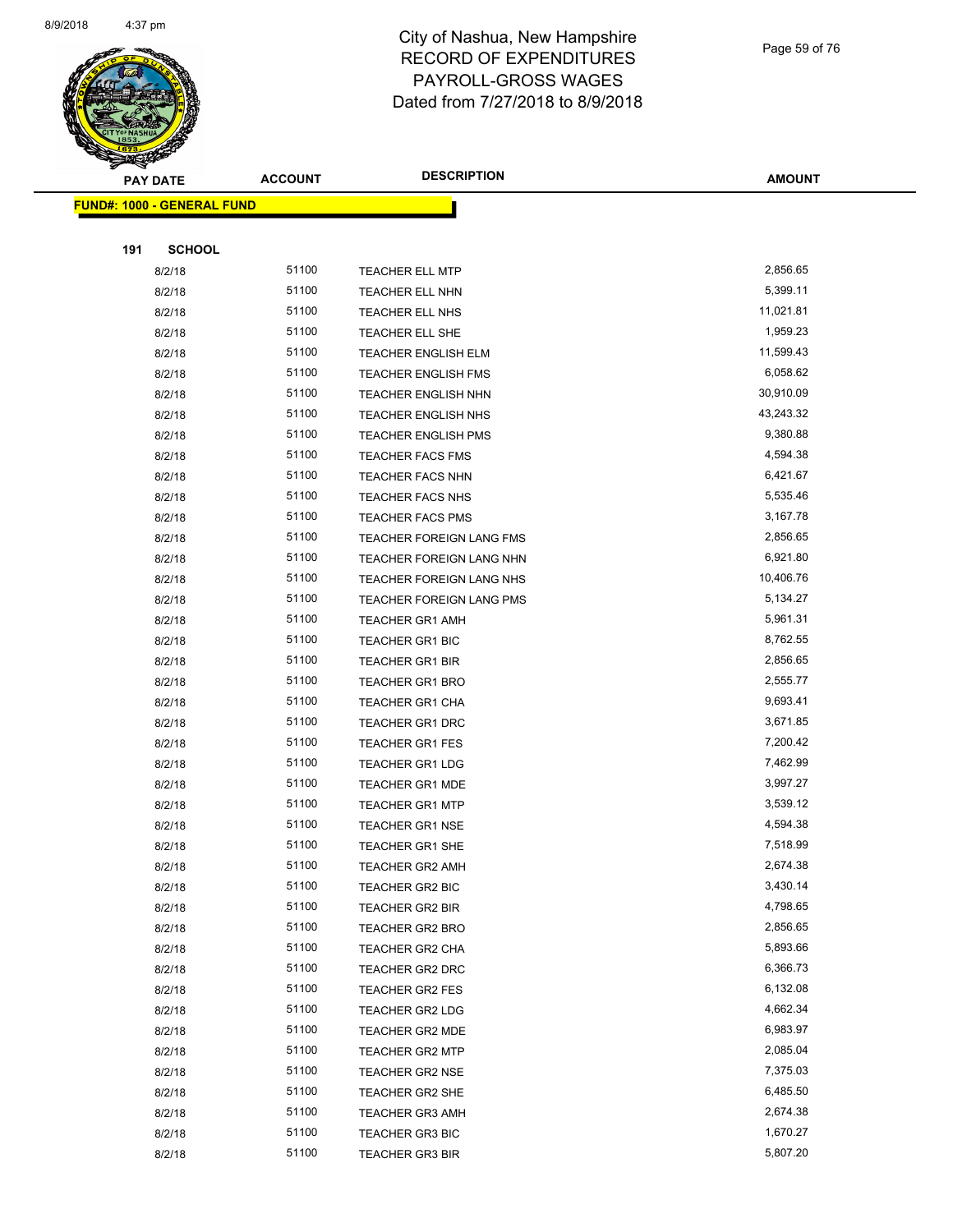

Page 60 of 76

| $\sim$<br><b>PAY DATE</b>         | <b>ACCOUNT</b> | <b>DESCRIPTION</b>            | <b>AMOUNT</b> |
|-----------------------------------|----------------|-------------------------------|---------------|
| <b>FUND#: 1000 - GENERAL FUND</b> |                |                               |               |
|                                   |                |                               |               |
| 191<br><b>SCHOOL</b>              |                |                               |               |
| 8/2/18                            | 51100          | <b>TEACHER GR3 BRO</b>        | 2,674.38      |
| 8/2/18                            | 51100          | <b>TEACHER GR3 CHA</b>        | 6,915.96      |
| 8/2/18                            | 51100          | <b>TEACHER GR3 DRC</b>        | 5,070.73      |
| 8/2/18                            | 51100          | <b>TEACHER GR3 FES</b>        | 7,359.92      |
| 8/2/18                            | 51100          | <b>TEACHER GR3 LDG</b>        | 4,604.43      |
| 8/2/18                            | 51100          | <b>TEACHER GR3 MDE</b>        | 2,856.65      |
| 8/2/18                            | 51100          | <b>TEACHER GR3 MTP</b>        | 3,943.58      |
| 8/2/18                            | 51100          | <b>TEACHER GR3 NSE</b>        | 4,759.42      |
| 8/2/18                            | 51100          | <b>TEACHER GR3 SHE</b>        | 2,001.58      |
| 8/2/18                            | 51100          | <b>TEACHER GR4 AMH</b>        | 5,562.28      |
| 8/2/18                            | 51100          | <b>TEACHER GR4 BIC</b>        | 13,144.96     |
| 8/2/18                            | 51100          | <b>TEACHER GR4 BIR</b>        | 3,471.62      |
| 8/2/18                            | 51100          | <b>TEACHER GR4 BRO</b>        | 2,179.42      |
| 8/2/18                            | 51100          | <b>TEACHER GR4 CHA</b>        | 4,737.16      |
| 8/2/18                            | 51100          | TEACHER GR4 DRC               | 5,600.12      |
| 8/2/18                            | 51100          | <b>TEACHER GR4 FES</b>        | 5,017.34      |
| 8/2/18                            | 51100          | <b>TEACHER GR4 LDG</b>        | 1,861.54      |
| 8/2/18                            | 51100          | <b>TEACHER GR4 MDE</b>        | 8,667.22      |
| 8/2/18                            | 51100          | <b>TEACHER GR4 MTP</b>        | 4,492.54      |
| 8/2/18                            | 51100          | <b>TEACHER GR4 NSE</b>        | 2,856.65      |
| 8/2/18                            | 51100          | <b>TEACHER GR4 SHE</b>        | 8,216.52      |
| 8/2/18                            | 51100          | <b>TEACHER GR5 AMH</b>        | 5,531.03      |
| 8/2/18                            | 51100          | <b>TEACHER GR5 BIC</b>        | 8,569.95      |
| 8/2/18                            | 51100          | <b>TEACHER GR5 BIR</b>        | 6,784.38      |
| 8/2/18                            | 51100          | <b>TEACHER GR5 BRO</b>        | 2,856.65      |
| 8/2/18                            | 51100          | <b>TEACHER GR5 CHA</b>        | 6,363.05      |
| 8/2/18                            | 51100          | <b>TEACHER GR5 DRC</b>        | 3,764.00      |
| 8/2/18                            | 51100          | <b>TEACHER GR5 FES</b>        | 3,909.84      |
| 8/2/18                            | 51100          | <b>TEACHER GR5 LDG</b>        | 7,581.61      |
| 8/2/18                            | 51100          | <b>TEACHER GR5 MDE</b>        | 7,124.26      |
| 8/2/18                            | 51100          | <b>TEACHER GR5 MTP</b>        | 1,805.69      |
| 8/2/18                            | 51100          | <b>TEACHER GR5 NSE</b>        | 5,622.19      |
| 8/2/18                            | 51100          | <b>TEACHER GR5 SHE</b>        | 2,490.96      |
| 8/2/18                            | 51100          | <b>TEACHER GR6 ELM</b>        | 25,649.81     |
| 8/2/18                            | 51100          | <b>TEACHER GR6 FMS</b>        | 17,395.88     |
| 8/2/18                            | 51100          | <b>TEACHER GR6 PMS</b>        | 20,087.88     |
| 8/2/18                            | 51100          | <b>TEACHER GRAPH NHS</b>      | 3,352.40      |
| 8/2/18                            | 51100          | <b>TEACHER GRAPHICS NHN</b>   | 2,674.38      |
| 8/2/18                            | 51100          | TEACHER HEALTH NHS            | 2,674.38      |
| 8/2/18                            | 51100          | TEACHER HEALTHOC NHS          | 5,008.77      |
| 8/2/18                            | 51100          | TEACHER HVAC NHS              | 1,942.00      |
| 8/2/18                            | 51100          | TEACHER IN SCH SUSPENSION ELM | 1,800.58      |
| 8/2/18                            | 51100          | TEACHER IN SCH SUSPENSION NHN | 2,856.65      |
| 8/2/18                            | 51100          | TEACHER IN SCH SUSPENSION NHS | 1,737.54      |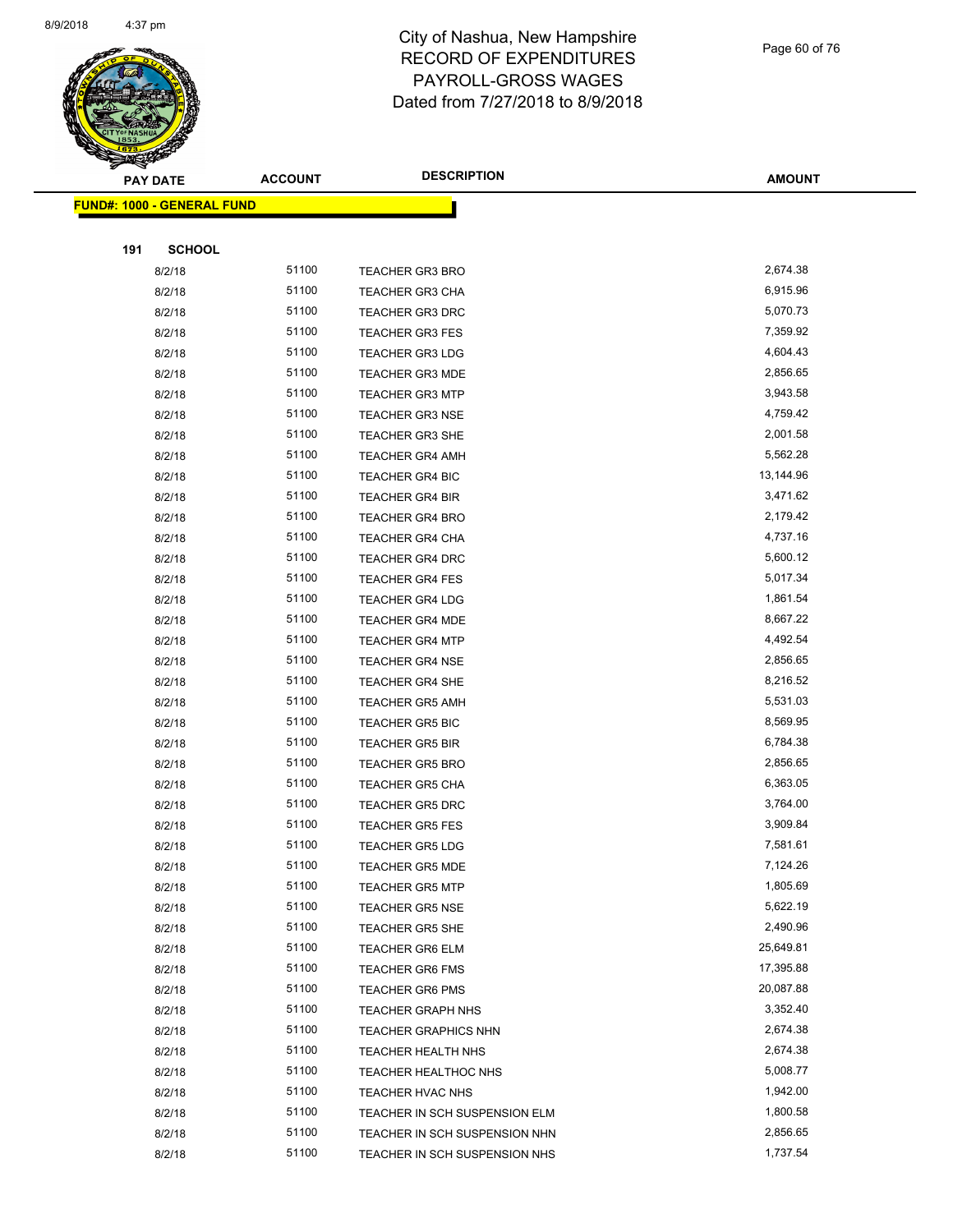

| <b>PAY DATE</b>                   | <b>ACCOUNT</b> | <b>DESCRIPTION</b>           | <b>AMOUNT</b> |
|-----------------------------------|----------------|------------------------------|---------------|
| <b>FUND#: 1000 - GENERAL FUND</b> |                |                              |               |
|                                   |                |                              |               |
| <b>SCHOOL</b><br>191              |                |                              |               |
| 8/2/18                            | 51100          | TEACHER INST SPED WID        | 2,856.65      |
| 8/2/18                            | 51100          | <b>TEACHER KIND AMH</b>      | 2,856.65      |
| 8/2/18                            | 51100          | <b>TEACHER KIND BIC</b>      | 4,480.07      |
| 8/2/18                            | 51100          | <b>TEACHER KIND BIR</b>      | 5,035.00      |
| 8/2/18                            | 51100          | <b>TEACHER KIND BRO</b>      | 2,947.85      |
| 8/2/18                            | 51100          | <b>TEACHER KIND CHA</b>      | 6,667.50      |
| 8/2/18                            | 51100          | TEACHER KIND DRC             | 9,497.11      |
| 8/2/18                            | 51100          | <b>TEACHER KIND FES</b>      | 5,701.51      |
| 8/2/18                            | 51100          | <b>TEACHER KIND LDG</b>      | 5,897.69      |
| 8/2/18                            | 51100          | <b>TEACHER KIND MDE</b>      | 8,540.08      |
| 8/2/18                            | 51100          | <b>TEACHER KIND MTP</b>      | 5,608.19      |
| 8/2/18                            | 51100          | <b>TEACHER KIND NSE</b>      | 4,966.84      |
| 8/2/18                            | 51100          | <b>TEACHER KIND SHE</b>      | 7,093.19      |
| 8/2/18                            | 51100          | <b>TEACHER MATH ELM</b>      | 10,063.65     |
| 8/2/18                            | 51100          | <b>TEACHER MATH FMS</b>      | 11,552.75     |
| 8/2/18                            | 51100          | <b>TEACHER MATH NHN</b>      | 24,755.39     |
| 8/2/18                            | 51100          | <b>TEACHER MATH NHS</b>      | 27,232.19     |
| 8/2/18                            | 51100          | <b>TEACHER MATH PMS</b>      | 7,221.71      |
| 8/2/18                            | 51100          | <b>TEACHER MUSIC AMH</b>     | 1,809.54      |
| 8/2/18                            | 51100          | <b>TEACHER MUSIC BIR</b>     | 1,670.27      |
| 8/2/18                            | 51100          | <b>TEACHER MUSIC BRO</b>     | 2,856.65      |
| 8/2/18                            | 51100          | <b>TEACHER MUSIC DRC</b>     | 2,765.54      |
| 8/2/18                            | 51100          | <b>TEACHER MUSIC ELM</b>     | 1,721.92      |
| 8/2/18                            | 51100          | <b>TEACHER MUSIC FES</b>     | 1,660.88      |
| 8/2/18                            | 51100          | <b>TEACHER MUSIC FMS</b>     | 5,713.30      |
| 8/2/18                            | 51100          | <b>TEACHER MUSIC LDG</b>     | 1,737.73      |
| 8/2/18                            | 51100          | <b>TEACHER MUSIC MDE</b>     | 2,085.04      |
| 8/2/18                            | 51100          | <b>TEACHER MUSIC NHN</b>     | 4,594.19      |
| 8/2/18                            | 51100          | <b>TEACHER MUSIC PMS</b>     | 4,530.86      |
| 8/2/18                            | 51100          | <b>TEACHER PE BIR</b>        | 2,947.85      |
| 8/2/18                            | 51100          | TEACHER PE BRO               | 2,765.54      |
| 8/2/18                            | 51100          | TEACHER PE CHA               | 2,674.38      |
| 8/2/18                            | 51100          | TEACHER PE DRC               | 2,856.65      |
| 8/2/18                            | 51100          | TEACHER PE ELM               | 9,356.00      |
| 8/2/18                            | 51100          | TEACHER PE FES               | 1,670.27      |
| 8/2/18                            | 51100          | TEACHER PE FMS               | 2,674.38      |
| 8/2/18                            | 51100          | TEACHER PE LDG               | 1,949.19      |
| 8/2/18                            | 51100          | TEACHER PE MTP               | 1,951.08      |
| 8/2/18                            | 51100          | TEACHER PE NHN               | 7,220.18      |
| 8/2/18                            | 51100          | TEACHER PE NHS               | 9,481.88      |
| 8/2/18                            | 51100          | TEACHER PE PMS               | 4,648.65      |
| 8/2/18                            | 51100          | TEACHER PRESCHOOL BIC        | 8,296.57      |
| 8/2/18                            | 51100          | <b>TEACHER PRESCHOOL BRO</b> | 10,203.17     |
| 8/2/18                            | 51100          | TEACHER PRESCHOOL DRC        | 1,892.88      |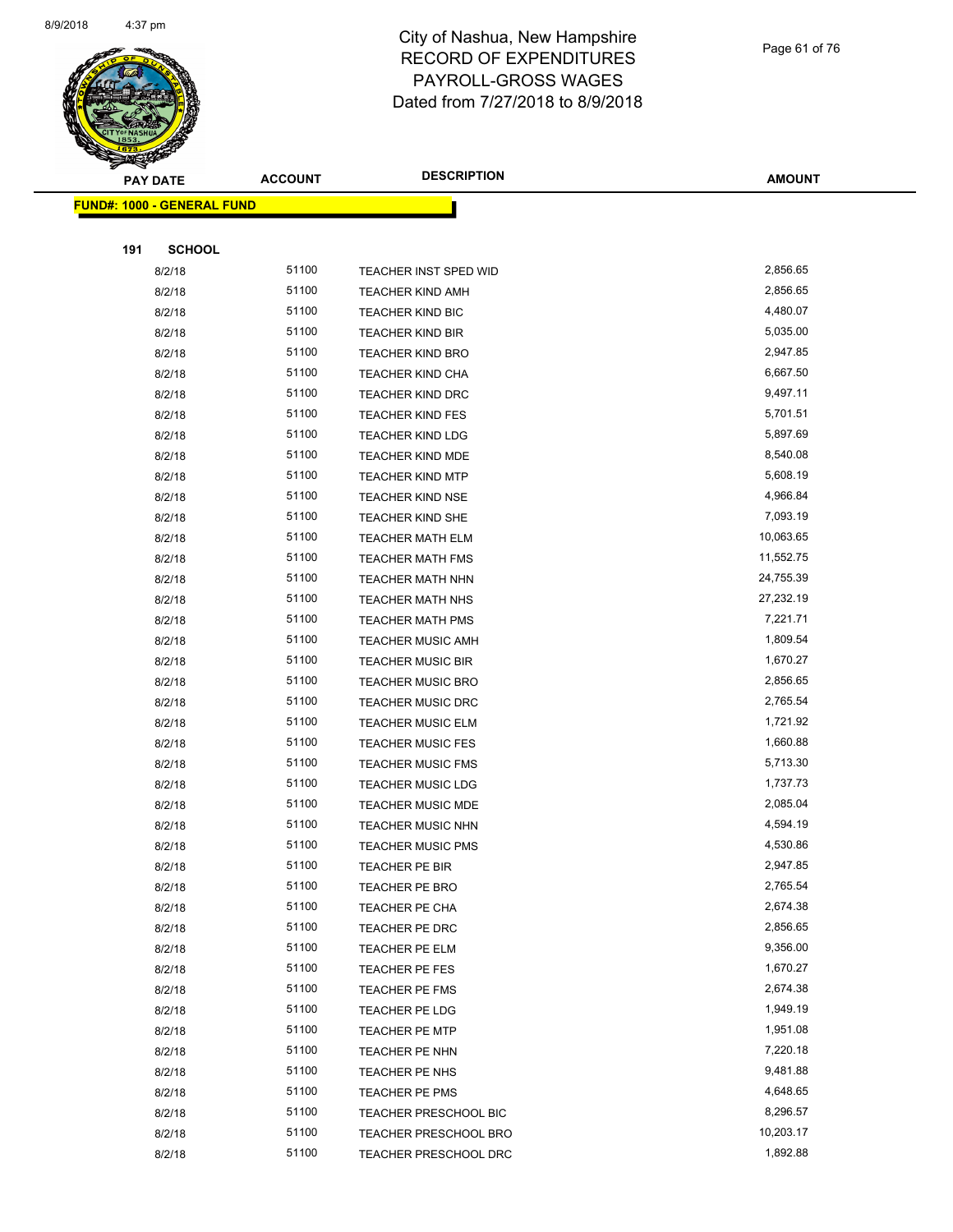

Page 62 of 76

| <b>PAY DATE</b>                   | <b>ACCOUNT</b> | <b>DESCRIPTION</b>                | <b>AMOUNT</b> |
|-----------------------------------|----------------|-----------------------------------|---------------|
| <b>FUND#: 1000 - GENERAL FUND</b> |                |                                   |               |
|                                   |                |                                   |               |
| 191                               | <b>SCHOOL</b>  |                                   |               |
| 8/2/18                            | 51100          | TEACHER PRESCHOOL MTP             | 1,670.27      |
| 8/2/18                            | 51100          | TEACHER PRESCHOOL NHS             | 1,150.10      |
| 8/2/18                            | 51100          | <b>TEACHER PRESCHOOL NSE</b>      | 6,276.77      |
| 8/2/18                            | 51100          | TEACHER READ BIC                  | 2,856.65      |
| 8/2/18                            | 51100          | <b>TEACHER READ BIR</b>           | 2,856.65      |
| 8/2/18                            | 51100          | TEACHER READ BRO                  | 2,178.35      |
| 8/2/18                            | 51100          | TEACHER READ CHA                  | 2,026.27      |
| 8/2/18                            | 51100          | <b>TEACHER READ ELM</b>           | 2,947.85      |
| 8/2/18                            | 51100          | <b>TEACHER READ FES</b>           | 2,856.65      |
| 8/2/18                            | 51100          | <b>TEACHER READ FMS</b>           | 2,856.65      |
| 8/2/18                            | 51100          | <b>TEACHER READ MDE</b>           | 2,856.65      |
| 8/2/18                            | 51100          | <b>TEACHER READ MTP</b>           | 2,178.35      |
| 8/2/18                            | 51100          | <b>TEACHER READ NHN</b>           | 1,942.00      |
| 8/2/18                            | 51100          | <b>TEACHER READ PMS</b>           | 4,858.23      |
| 8/2/18                            | 51100          | <b>TEACHER READ SHE</b>           | 1,433.05      |
| 8/2/18                            | 51100          | <b>TEACHER ROTC NHN</b>           | 5,656.53      |
| 8/2/18                            | 51100          | TEACHER SCIENCE ELM               | 16,597.39     |
| 8/2/18                            | 51100          | <b>TEACHER SCIENCE FMS</b>        | 11,435.27     |
| 8/2/18                            | 51100          | <b>TEACHER SCIENCE NHN</b>        | 22,942.50     |
| 8/2/18                            | 51100          | <b>TEACHER SCIENCE NHS</b>        | 23,341.91     |
| 8/2/18                            | 51100          | <b>TEACHER SCIENCE PMS</b>        | 9,550.42      |
| 8/2/18                            | 51100          | TEACHER SOCIAL STUDIES ELM        | 6,615.38      |
| 8/2/18                            | 51100          | TEACHER SOCIAL STUDIES FMS        | 3,218.65      |
| 8/2/18                            | 51100          | TEACHER SOCIAL STUDIES NHN        | 26,246.34     |
| 8/2/18                            | 51100          | TEACHER SOCIAL STUDIES NHS        | 19,704.82     |
| 8/2/18                            | 51100          | <b>TEACHER SOCIAL STUDIES PMS</b> | 7,413.68      |
| 8/2/18                            | 51100          | TEACHER SPED AMH                  | 6,304.86      |
| 8/2/18                            | 51100          | TEACHER SPED BIC                  | 5,173.08      |
| 8/2/18                            | 51100          | TEACHER SPED BIR                  | 5,531.03      |
| 8/2/18                            | 51100          | TEACHER SPED BRO                  | 4,646.20      |
| 8/2/18                            | 51100          | <b>TEACHER SPED CHA</b>           | 6,769.15      |
| 8/2/18                            | 51100          | TEACHER SPED DRC                  | 2,856.65      |
| 8/2/18                            | 51100          | <b>TEACHER SPED ELM</b>           | 7,269.46      |
| 8/2/18                            | 51100          | <b>TEACHER SPED FES</b>           | 4,685.39      |
| 8/2/18                            | 51100          | <b>TEACHER SPED FMS</b>           | 7,121.11      |
| 8/2/18                            | 51100          | TEACHER SPED LDG                  | 4,221.38      |
| 8/2/18                            | 51100          | TEACHER SPED MDE                  | 4,650.31      |
| 8/2/18                            | 51100          | <b>TEACHER SPED MTP</b>           | 2,856.65      |
| 8/2/18                            | 51100          | TEACHER SPED NHN                  | 16,156.64     |
| 8/2/18                            | 51100          | <b>TEACHER SPED NHS</b>           | 30,275.63     |
| 8/2/18                            | 51100          | <b>TEACHER SPED PMS</b>           | 8,204.26      |
| 8/2/18                            | 51100          | TEACHER SPED SHE                  | 4,459.42      |
| 8/2/18                            | 51100          | <b>TEACHER TECHED ELM</b>         | 5,503.62      |
| 8/2/18                            | 51100          | <b>TEACHER TECHED FMS</b>         | 4,587.07      |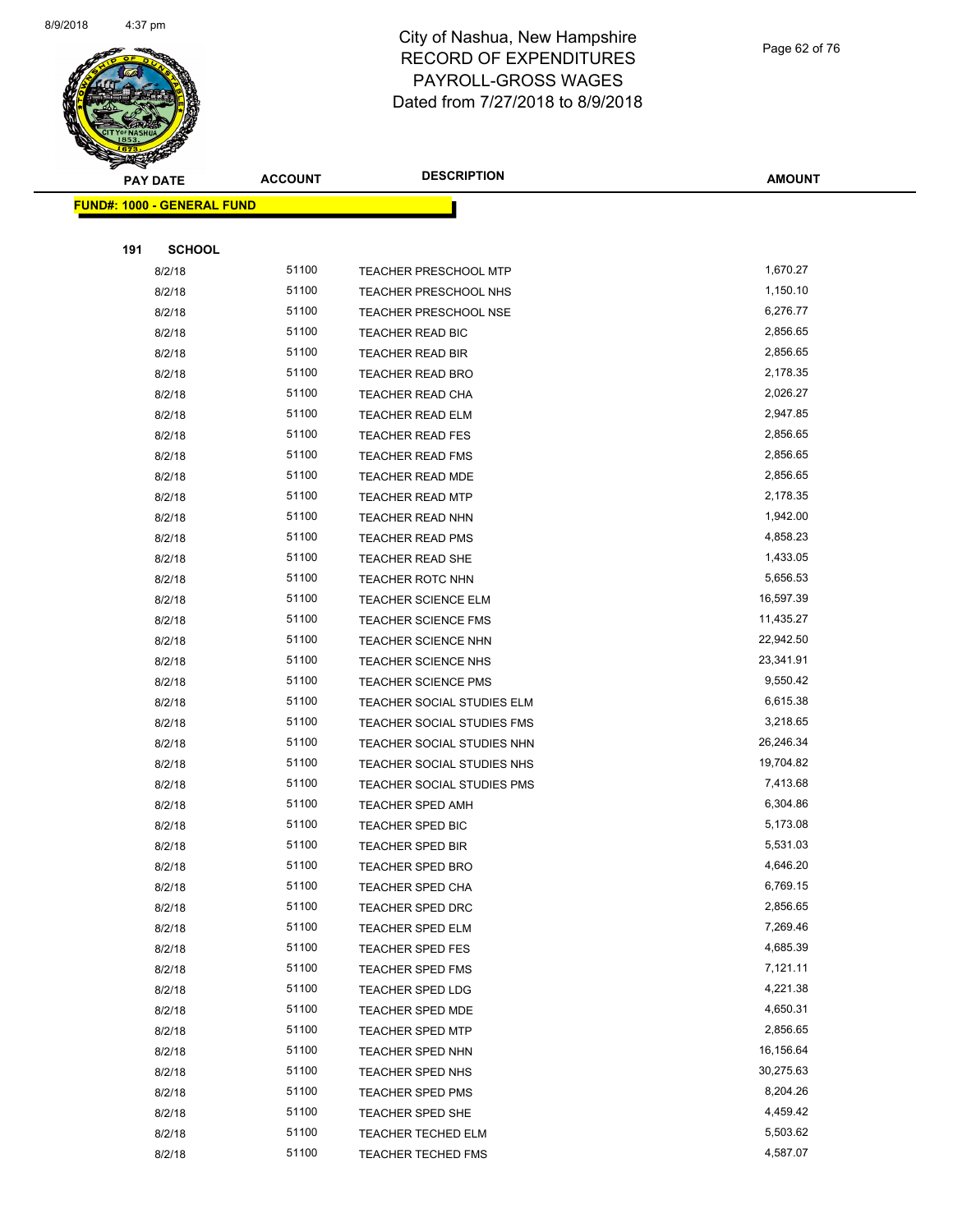

Page 63 of 76

| <b>PAY DATE</b>                   | <b>ACCOUNT</b> | <b>DESCRIPTION</b>                          | <b>AMOUNT</b>     |
|-----------------------------------|----------------|---------------------------------------------|-------------------|
| <b>FUND#: 1000 - GENERAL FUND</b> |                |                                             |                   |
|                                   |                |                                             |                   |
| 191<br><b>SCHOOL</b>              |                |                                             |                   |
| 8/2/18                            | 51100          | TEACHER TECHED NHS                          | 8,478.88          |
| 8/2/18                            | 51100          | <b>TEACHER TECHED PMS</b>                   | 5,713.30          |
| 8/2/18                            | 51100          | TEACHER TV PROD NHS                         | 2,856.65          |
| 8/2/18                            | 51100          | <b>TEACHER VISION WID</b>                   | 962.42            |
| 8/2/18                            | 51200          | CLERICAL BOARD OF ED SUP                    | 689.44            |
| 8/9/18                            | 51200          | CLERICAL BOARD OF ED SUP                    | 672.76            |
| 8/2/18                            | 51200          | DIRECTOR ADULT ED                           | 2,520.40          |
| 8/2/18                            | 51200          | ELL TUTOR                                   | 200.00            |
| 8/2/18                            | 51200          | PARA VOC NHS                                | 96.00             |
| 8/2/18                            | 51200          | SCHOOL PSYCHOLOGIST WID                     | 2,431.17          |
| 8/2/18                            | 51200          | SPEECH LANG PATHOLOGIST WID                 | 4,936.38          |
| 8/2/18                            | 51200          | SUB CLERICAL                                | 563.06            |
| 8/9/18                            | 51200          | <b>SUB CLERICAL</b>                         | 515.14            |
| 8/2/18                            | 51200          | SUMMER SCHOOL TEACHER                       | 200.00            |
| 8/9/18                            | 51200          | SUMMER SCHOOL TEACHER                       | 250.00            |
| 8/2/18                            | 51200          | TEACHER ART NHS                             | 971.00            |
| 8/2/18                            | 51200          | <b>TEACHER DWSE BRO</b>                     | 150.00            |
| 8/2/18                            | 51200          | TEACHER DWSE ELM                            | 350.00            |
| 8/2/18                            | 51200          | <b>TEACHER ENGLISH NHN</b>                  | 200.00            |
| 8/2/18                            | 51200          | <b>TEACHER MATH NHN</b>                     | 774.69            |
| 8/2/18                            | 51200          | <b>TEACHER MATH NHS</b>                     | 1,400.00          |
| 8/2/18                            | 51200          | <b>TEACHER MUSIC ELM</b>                    | 1,874.35          |
| 8/2/18                            | 51200          | TEACHER PE NHS                              | 636.00            |
| 8/2/18                            | 51200          | <b>TEACHER SCIENCE NHN</b>                  | 212.50            |
| 8/2/18                            | 51200          | TEACHER SCIENCE NHS                         | 835.40            |
| 8/2/18                            | 51200          | TEACHER SOCIAL STUDIES NHN                  | 856.25            |
| 8/2/18                            | 51200          | TEACHER SOCIAL STUDIES NHS                  | 844.58            |
| 8/2/18                            | 51200          | <b>TEACHER SPED AMH</b>                     | 100.00            |
| 8/2/18                            | 51200          | <b>TEACHER SPED BRO</b>                     | 250.00            |
| 8/2/18                            | 51200          | TEACHER SPED NHS                            | 200.00            |
| 8/2/18                            | 51300          | OVERTIME-REGULAR                            | 3,341.87          |
| 8/9/18                            | 51300          | OVERTIME-REGULAR                            | 2,376.44          |
| 8/2/18                            | 51400          | WAGES TEMPORARY-SEASONAL                    | 4,031.50          |
| 8/9/18                            | 51400          | WAGES TEMPORARY-SEASONAL                    | 4,116.75          |
| 8/2/18                            | 51412          | WAGES PER DIEM                              | 2,089.39          |
| 8/9/18                            | 51412<br>51600 | <b>WAGES PER DIEM</b>                       | 131.78            |
| 8/2/18                            | 51600          | <b>LONGEVITY</b>                            | (18.73)<br>645.00 |
| 8/9/18<br>8/2/18                  | 51650          | <b>LONGEVITY</b><br><b>ADDITIONAL HOURS</b> | 138,279.15        |
| 8/9/18                            | 51650          | <b>ADDITIONAL HOURS</b>                     | 48,589.23         |
| 8/2/18                            | 51700          | <b>STIPENDS</b>                             | 1,492.97          |
| 8/9/18                            | 51750          | <b>RETIREMENT &amp; SEPARATION PAY</b>      | 26,944.28         |
| 8/2/18                            | 52800          | EDUCATIONAL ASSISTANCE                      | 7,982.40          |
| 8/9/18                            | 52800          | EDUCATIONAL ASSISTANCE                      | 1,504.80          |
|                                   |                |                                             |                   |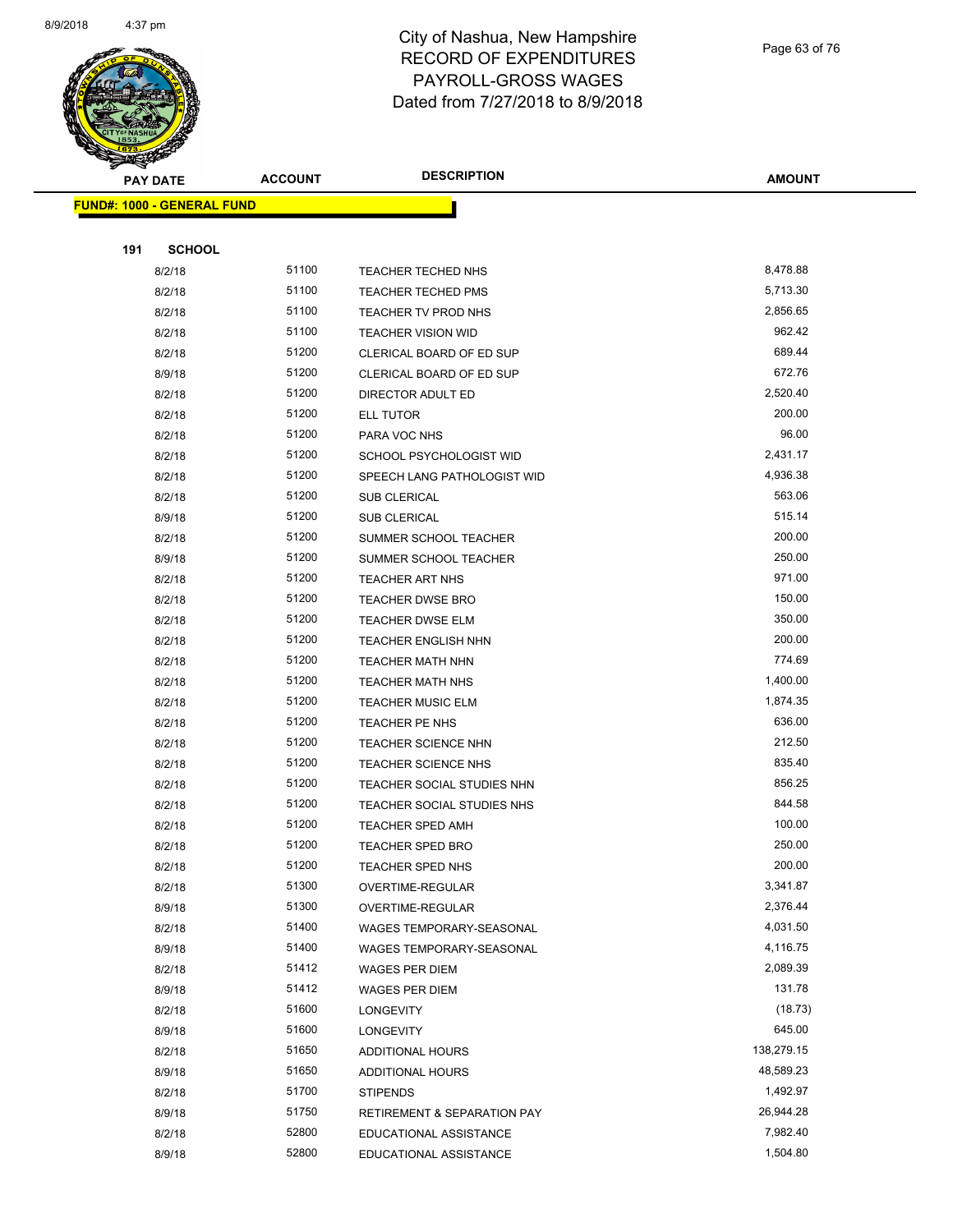| <b>DESCRIPTION</b><br><b>AMOUNT</b><br><b>ACCOUNT</b><br><b>PAY DATE</b><br>FUND#: 1000 - GENERAL FUND<br><b>TOTAL 191 - SCHOOL</b><br>\$2,232,812.72<br><b>TOTAL FUND 1000 - GENERAL FUND</b><br>\$4,191,854.08<br><b>FUND#: 1010 - GF-PRIOR YEAR ENC &amp; ESCROWS</b><br>101<br><b>MAYOR</b><br>8/2/18<br>51400 WAGES TEMPORARY-SEASONAL<br>2,040.00<br>51400<br>2,710.00<br>8/9/18<br>WAGES TEMPORARY-SEASONAL<br><b>TOTAL 101 - MAYOR</b><br>\$4,750.00<br>166<br><b>PARKING LOTS</b><br>150.00<br>8/2/18<br>51400 WAGES TEMPORARY-SEASONAL<br>8/9/18<br>51400<br>140.00<br>WAGES TEMPORARY-SEASONAL<br><b>TOTAL 166 - PARKING LOTS</b><br>\$290.00<br><b>TOTAL FUND 1010 - GF-PRIOR YEAR ENC &amp; ESCROWS</b><br>\$5,040.00<br><b>FUND#: 2100 - FOOD SERVICES FUND</b><br>51100<br>773.25<br>8/2/18<br><b>CLERICAL FOOD SERVICE NHS</b><br>773.26<br>51100<br>8/9/18<br>CLERICAL FOOD SERVICE NHS<br>51100<br>2,132.50<br>8/2/18<br>FOOD SERVICE BUSINESS MANAGER<br>123.74<br>51300<br>8/9/18<br><b>OVERTIME-REGULAR</b> | 8/9/2018<br>4:37 pm |                                             | City of Nashua, New Hampshire<br><b>RECORD OF EXPENDITURES</b><br>PAYROLL-GROSS WAGES<br>Dated from 7/27/2018 to 8/9/2018 | Page 64 of 76 |
|----------------------------------------------------------------------------------------------------------------------------------------------------------------------------------------------------------------------------------------------------------------------------------------------------------------------------------------------------------------------------------------------------------------------------------------------------------------------------------------------------------------------------------------------------------------------------------------------------------------------------------------------------------------------------------------------------------------------------------------------------------------------------------------------------------------------------------------------------------------------------------------------------------------------------------------------------------------------------------------------------------------------------------|---------------------|---------------------------------------------|---------------------------------------------------------------------------------------------------------------------------|---------------|
|                                                                                                                                                                                                                                                                                                                                                                                                                                                                                                                                                                                                                                                                                                                                                                                                                                                                                                                                                                                                                                  |                     |                                             |                                                                                                                           |               |
|                                                                                                                                                                                                                                                                                                                                                                                                                                                                                                                                                                                                                                                                                                                                                                                                                                                                                                                                                                                                                                  |                     |                                             |                                                                                                                           |               |
|                                                                                                                                                                                                                                                                                                                                                                                                                                                                                                                                                                                                                                                                                                                                                                                                                                                                                                                                                                                                                                  |                     |                                             |                                                                                                                           |               |
|                                                                                                                                                                                                                                                                                                                                                                                                                                                                                                                                                                                                                                                                                                                                                                                                                                                                                                                                                                                                                                  |                     |                                             |                                                                                                                           |               |
|                                                                                                                                                                                                                                                                                                                                                                                                                                                                                                                                                                                                                                                                                                                                                                                                                                                                                                                                                                                                                                  |                     |                                             |                                                                                                                           |               |
|                                                                                                                                                                                                                                                                                                                                                                                                                                                                                                                                                                                                                                                                                                                                                                                                                                                                                                                                                                                                                                  |                     |                                             |                                                                                                                           |               |
|                                                                                                                                                                                                                                                                                                                                                                                                                                                                                                                                                                                                                                                                                                                                                                                                                                                                                                                                                                                                                                  |                     |                                             |                                                                                                                           |               |
|                                                                                                                                                                                                                                                                                                                                                                                                                                                                                                                                                                                                                                                                                                                                                                                                                                                                                                                                                                                                                                  |                     |                                             |                                                                                                                           |               |
|                                                                                                                                                                                                                                                                                                                                                                                                                                                                                                                                                                                                                                                                                                                                                                                                                                                                                                                                                                                                                                  |                     |                                             |                                                                                                                           |               |
|                                                                                                                                                                                                                                                                                                                                                                                                                                                                                                                                                                                                                                                                                                                                                                                                                                                                                                                                                                                                                                  |                     |                                             |                                                                                                                           |               |
|                                                                                                                                                                                                                                                                                                                                                                                                                                                                                                                                                                                                                                                                                                                                                                                                                                                                                                                                                                                                                                  |                     |                                             |                                                                                                                           |               |
|                                                                                                                                                                                                                                                                                                                                                                                                                                                                                                                                                                                                                                                                                                                                                                                                                                                                                                                                                                                                                                  |                     |                                             |                                                                                                                           |               |
|                                                                                                                                                                                                                                                                                                                                                                                                                                                                                                                                                                                                                                                                                                                                                                                                                                                                                                                                                                                                                                  |                     |                                             |                                                                                                                           |               |
|                                                                                                                                                                                                                                                                                                                                                                                                                                                                                                                                                                                                                                                                                                                                                                                                                                                                                                                                                                                                                                  |                     |                                             |                                                                                                                           |               |
|                                                                                                                                                                                                                                                                                                                                                                                                                                                                                                                                                                                                                                                                                                                                                                                                                                                                                                                                                                                                                                  |                     |                                             |                                                                                                                           |               |
|                                                                                                                                                                                                                                                                                                                                                                                                                                                                                                                                                                                                                                                                                                                                                                                                                                                                                                                                                                                                                                  |                     |                                             |                                                                                                                           |               |
|                                                                                                                                                                                                                                                                                                                                                                                                                                                                                                                                                                                                                                                                                                                                                                                                                                                                                                                                                                                                                                  |                     |                                             |                                                                                                                           |               |
|                                                                                                                                                                                                                                                                                                                                                                                                                                                                                                                                                                                                                                                                                                                                                                                                                                                                                                                                                                                                                                  |                     | <b>TOTAL FUND 2100 - FOOD SERVICES FUND</b> |                                                                                                                           | \$3,802.75    |
|                                                                                                                                                                                                                                                                                                                                                                                                                                                                                                                                                                                                                                                                                                                                                                                                                                                                                                                                                                                                                                  |                     |                                             |                                                                                                                           |               |
| <b>FUND#: 2120 - SUMMER FEEDING PROGRAM FUND</b>                                                                                                                                                                                                                                                                                                                                                                                                                                                                                                                                                                                                                                                                                                                                                                                                                                                                                                                                                                                 |                     |                                             |                                                                                                                           |               |

| 8/2/18 | 51100 | <b>FOOD SERVICE ASST PT FES</b> | 315.90 |
|--------|-------|---------------------------------|--------|
| 8/9/18 | 51100 | FOOD SERVICE ASST PT FES        | 274.95 |
| 8/2/18 | 51100 | FOOD SERVICE ASST PT FMS        | 623.03 |
| 8/9/18 | 51100 | FOOD SERVICE ASST PT FMS        | 561.60 |
| 8/2/18 | 51100 | FOOD SERVICE ASST PT LDG        | 313.91 |
| 8/9/18 | 51100 | FOOD SERVICE ASST PT LDG        | 307.75 |
| 8/2/18 | 51100 | FOOD SERVICE ASST PT NHN        | 912.18 |
| 8/9/18 | 51100 | FOOD SERVICE ASST PT NHN        | 903.41 |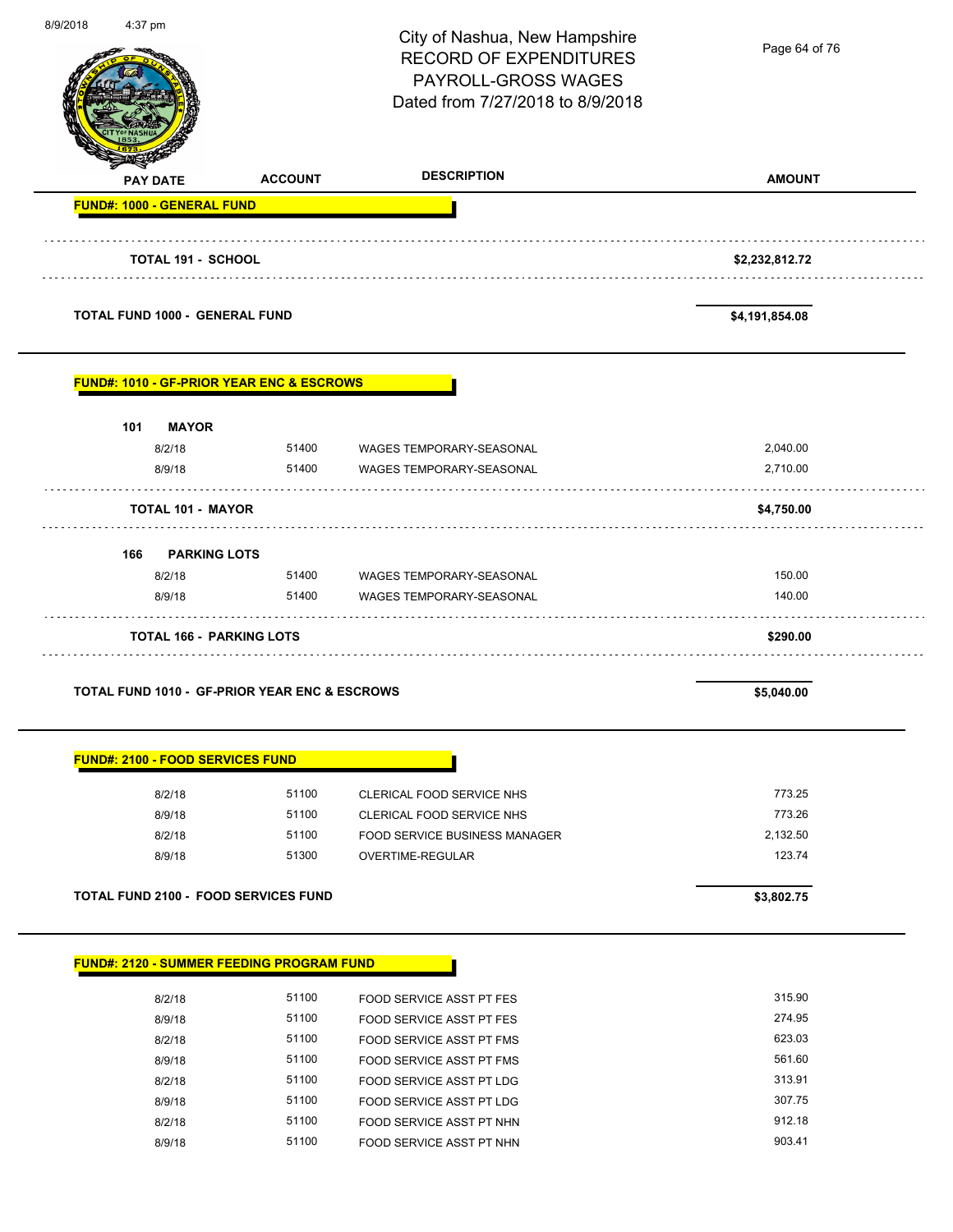

Page 65 of 76

| <b>PAY DATE</b>                                  | <b>ACCOUNT</b> | <b>DESCRIPTION</b>              | <b>AMOUNT</b> |
|--------------------------------------------------|----------------|---------------------------------|---------------|
| <b>FUND#: 2120 - SUMMER FEEDING PROGRAM FUND</b> |                |                                 |               |
| 8/2/18                                           | 51100          | FOOD SERVICE ASST PT NHS        | 546.24        |
| 8/9/18                                           | 51100          | <b>FOOD SERVICE ASST PT NHS</b> | 668.91        |
| 8/2/18                                           | 51100          | FOOD SERVICE ASST PT PMS        | 195.04        |
| 8/9/18                                           | 51100          | FOOD SERVICE ASST PT PMS        | 182.85        |
| 8/2/18                                           | 51100          | FOOD SERVICE ASST PT SHE        | 304.75        |
| 8/9/18                                           | 51100          | FOOD SERVICE ASST PT SHE        | 243.80        |
| 8/2/18                                           | 51100          | FOOD SERVICE COOK FMS           | 463.45        |
| 8/9/18                                           | 51100          | FOOD SERVICE COOK FMS           | 449.19        |
| 8/2/18                                           | 51100          | <b>FOOD SERVICE SITE CORD</b>   | 2,000.00      |
| 8/2/18                                           | 51100          | FOOD SERVICECOOK MTP            | 399.90        |
| 8/9/18                                           | 51100          | <b>FOOD SERVICECOOK MTP</b>     | 399.90        |
| 8/2/18                                           | 51100          | SUB FOOD SERVICE                | 432.90        |
| 8/9/18                                           | 51100          | <b>SUB FOOD SERVICE</b>         | 327.60        |
| <b>FUND#: 2201 - DRIVERS EDUCATION FUND</b>      |                |                                 |               |
| 8/2/18                                           | 51200          | DRIVER INSTRUCTOR               | 1,575.00      |
| 8/9/18                                           | 51200          | DRIVER INSTRUCTOR               | 1,700.00      |
| 8/2/18                                           | 51200          | <b>ELL TUTOR</b>                | 50.00         |
| 8/2/18                                           | 51200          | <b>TEACHER ELL FES</b>          | 1,260.00      |
| 8/2/18                                           | 51200          | <b>TEACHER TECHED ELM</b>       | 805.00        |
| 8/2/18                                           | 51200          | <b>TEACHER TECHED PMS</b>       | 770.00        |
| <b>TOTAL FUND 2201 - DRIVERS EDUCATION FUND</b>  |                |                                 | \$6,160.00    |
|                                                  |                |                                 |               |
| <b>FUND#: 2207 - ADULT ED/CONTINUING ED</b>      |                |                                 |               |
| 8/2/18                                           |                |                                 |               |
|                                                  | 51100          | CLERICAL ADULT ED NHN           | 773.28        |
| 8/9/18                                           | 51100          | CLERICAL ADULT ED NHN           | 752.63        |

8/2/18 51200 TEACHER MATH NHS 150.00 8/2/18 51650 ADDITIONAL HOURS 2,775.00

**TOTAL FUND 2207 - ADULT ED/CONTINUING ED \$4,850.91** 

**FUND#: 2222 - AFTER SCHOOL PROGRAM**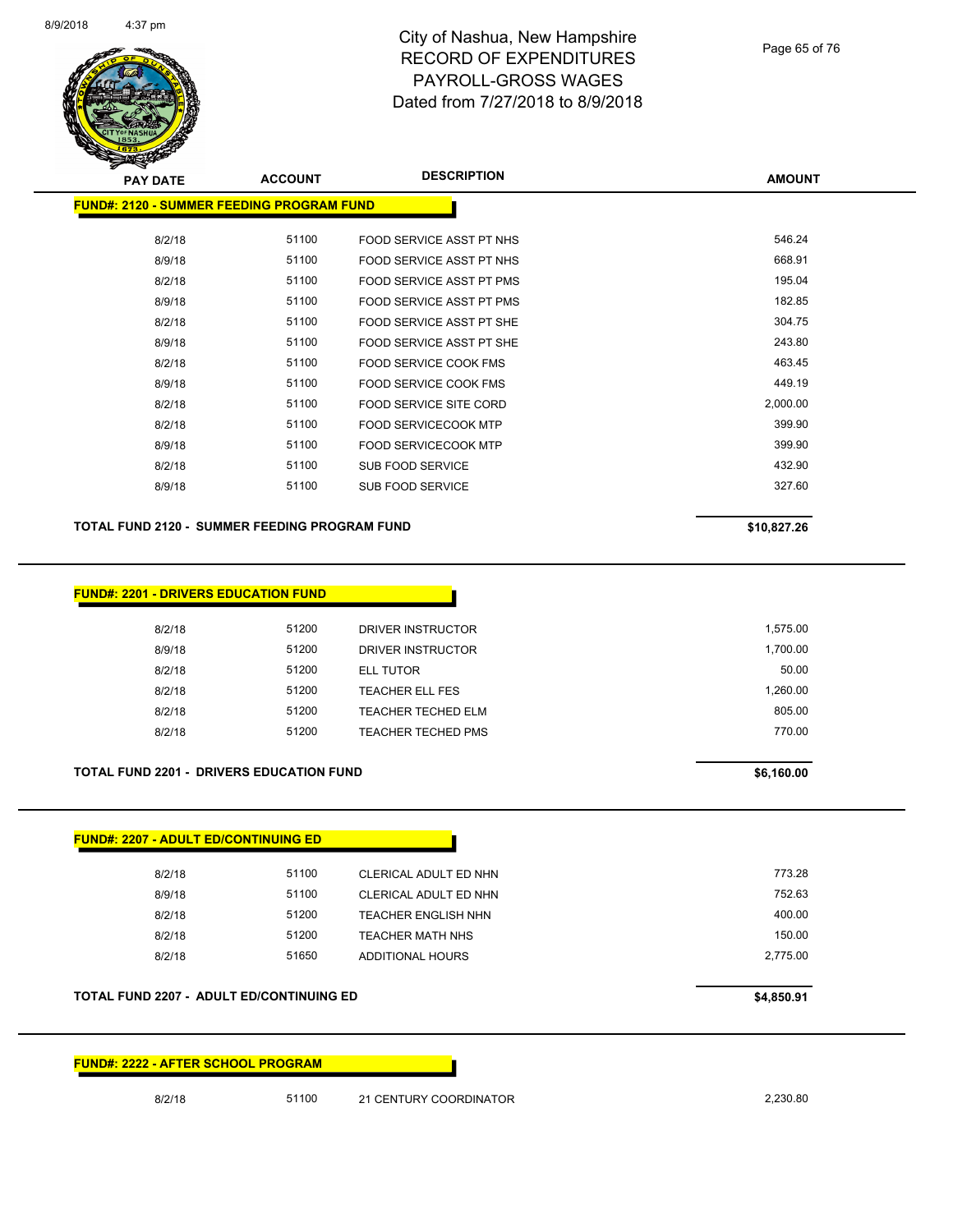**AMOUNT** City of Nashua, New Hampshire RECORD OF EXPENDITURES PAYROLL-GROSS WAGES Dated from 7/27/2018 to 8/9/2018 **PAY DATE ACCOUNT DESCRIPTION** 8/9/2018 4:37 pm **TOTAL FUND 2222 - AFTER SCHOOL PROGRAM \$2,230.80 FUND#: 2252 - DAY CARE** 8/2/18 51100 PANTHER PRESCHOOL DIRECTOR 510.93 **TOTAL FUND 2252 - DAY CARE \$910.93 FUND#: 2257 - SPECIAL ED LOCAL** 8/2/18 51100 PARA INST SHE 158.64 8/9/18 51100 PARA INST SHE 163.60 **TOTAL FUND 2257 - SPECIAL ED LOCAL \$322.24 FUND#: 2503 - PARKS & REC PROGRAMS FUND** 8/2/18 51100 PROGRAM COORDINATOR 382.71 8/9/18 51100 PROGRAM COORDINATOR 382.71 8/9/18 51300 OVERTIME-REGULAR 10.77 8/2/18 51400 WAGES TEMPORARY-SEASONAL 25,968.75 8/9/18 51400 WAGES TEMPORARY-SEASONAL 3/9/18 2,100.00 **TOTAL FUND 2503 - PARKS & REC PROGRAMS FUND \$28,844.94 FUND#: 2505 - PEG ACCESS CHANNELS FUND** 8/2/18 51100 ECHANNEL ACCESS ADMINISTRATOR 1,164.25 8/9/18 51100 ECHANNEL ACCESS ADMINISTRATOR 1,164.25 8/2/18 51100 PEG PROGRAM MANAGER 1,261.25 Page 66 of 76

8/9/18 51200 VIDEOGRAPHER 378.75 **TOTAL FUND 2505 - PEG ACCESS CHANNELS FUND \$6,159.75** 

8/9/18 51100 PEG PROGRAM MANAGER 1,261.25 8/2/18 51200 VIDEOGRAPHER 930.00

8/9/18 51200 EMERGENCY MANAGEMENT COORDINAT 718.17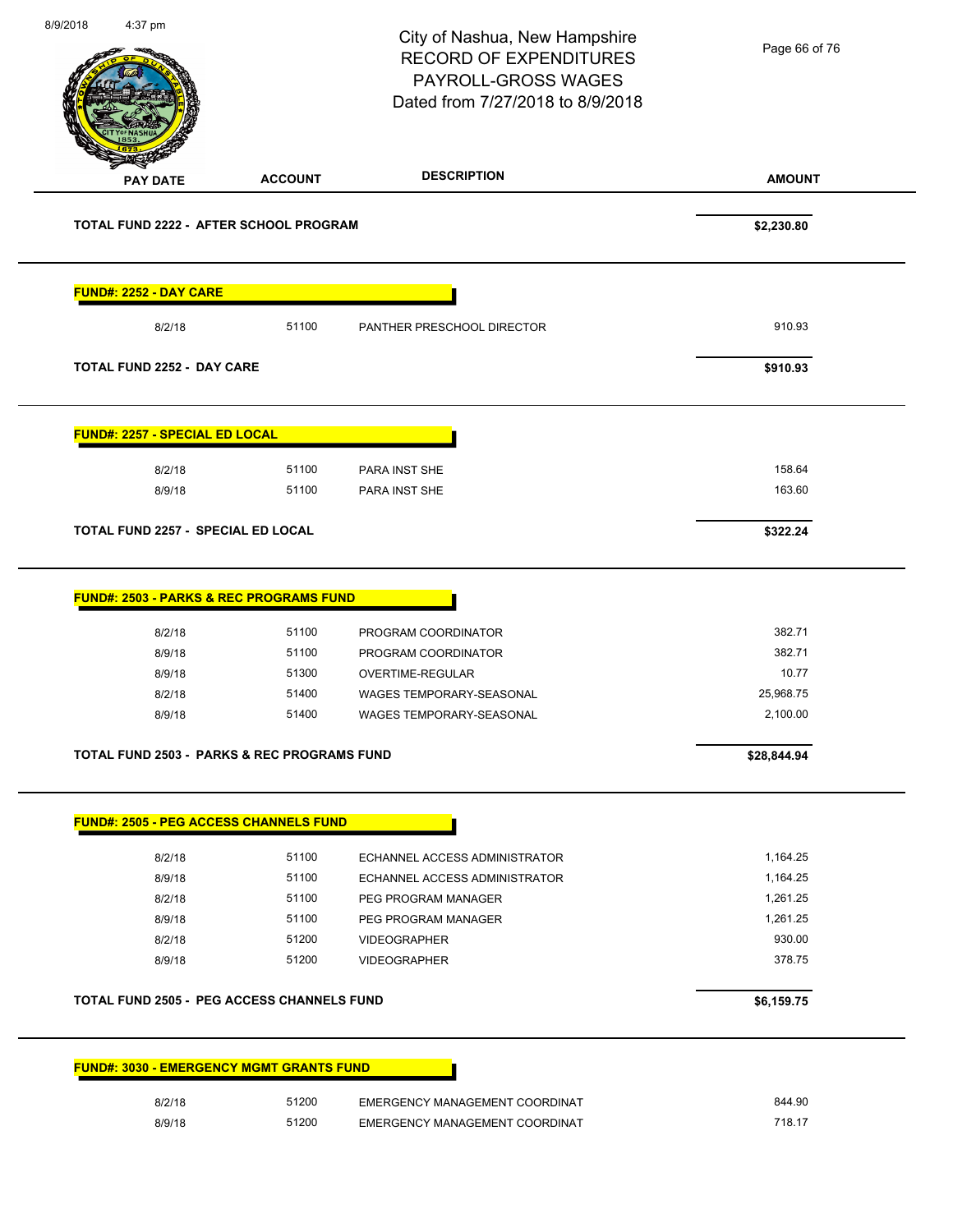

| TOTAL FUND 3050 - POLICE GRANTS FUND |       |                            | \$7,466.00 |
|--------------------------------------|-------|----------------------------|------------|
| 8/9/18                               | 51300 | OVERTIME-REGULAR           | 438.10     |
| 8/2/18                               | 51300 | OVERTIME-REGULAR           | 2,410.57   |
| 6/28/18                              | 51300 | OVERTIME-REGULAR           | (3.27)     |
| 8/9/18                               | 51100 | PATROLMAN ALL RANKS        | 1,447.30   |
| 8/2/18                               | 51100 | PATROLMAN ALL RANKS        | 1,447.30   |
| 8/9/18                               | 51100 | DOMESTIC VIOLENCE ADVOCATE | 863.00     |
| 8/2/18                               | 51100 | DOMESTIC VIOLENCE ADVOCATE | 863.00     |
|                                      |       |                            |            |

| FUND#: 3068 - COMMUNITY SERVICES GRANTS FUND |  |
|----------------------------------------------|--|
|----------------------------------------------|--|

| 8/2/18 | 51100 | <b>EPIDEMIOLOGIST</b>         | 146.50   |
|--------|-------|-------------------------------|----------|
| 8/9/18 | 51100 | <b>EPIDEMIOLOGIST</b>         | 146.50   |
| 8/2/18 | 51100 | PHNS PROGRAM ASSISTANT        | 807.66   |
| 8/9/18 | 51100 | PHNS PROGRAM ASSISTANT        | 807.67   |
| 8/2/18 | 51100 | PROGRAM ASSISTANT             | 227.70   |
| 8/9/18 | 51100 | PROGRAM ASSISTANT             | 211.82   |
| 8/2/18 | 51100 | PUB HEALTH NET SVS COORD      | 1.317.40 |
| 8/9/18 | 51100 | PUB HEALTH NET SVS COORD      | 1,317.40 |
| 8/2/18 | 51100 | PUB HEALTH PREPAREDNESS COORD | 1,033.40 |
| 8/9/18 | 51100 | PUB HEALTH PREPAREDNESS COORD | 1.033.40 |
| 8/2/18 | 51100 | SMP PROGRAM COORDINATOR       | 365.76   |
| 8/9/18 | 51100 | SMP PROGRAM COORDINATOR       | 975.35   |
| 8/9/18 | 51300 | OVERTIME-REGULAR              | 27.28    |
|        |       |                               |          |

**TOTAL FUND 3068 - COMMUNITY SERVICES GRANTS FUND \$8,417.84** 

| <b>FUND#: 3070 - COMMUNITY HEALTH GRANTS FUND</b>     |       |                   |            |
|-------------------------------------------------------|-------|-------------------|------------|
| 8/2/18                                                | 51100 | PROGRAM ASSISTANT | 683.04     |
| 8/9/18                                                | 51100 | PROGRAM ASSISTANT | 635.37     |
| 8/2/18                                                | 51200 | PUB HEALTH NURSE  | 755.68     |
| 8/9/18                                                | 51200 | PUB HEALTH NURSE  | 765.02     |
| 8/9/18                                                | 51412 | WAGES PER DIEM    | 143.50     |
|                                                       |       |                   |            |
| <b>TOTAL FUND 3070 - COMMUNITY HEALTH GRANTS FUND</b> |       |                   | \$2,982.61 |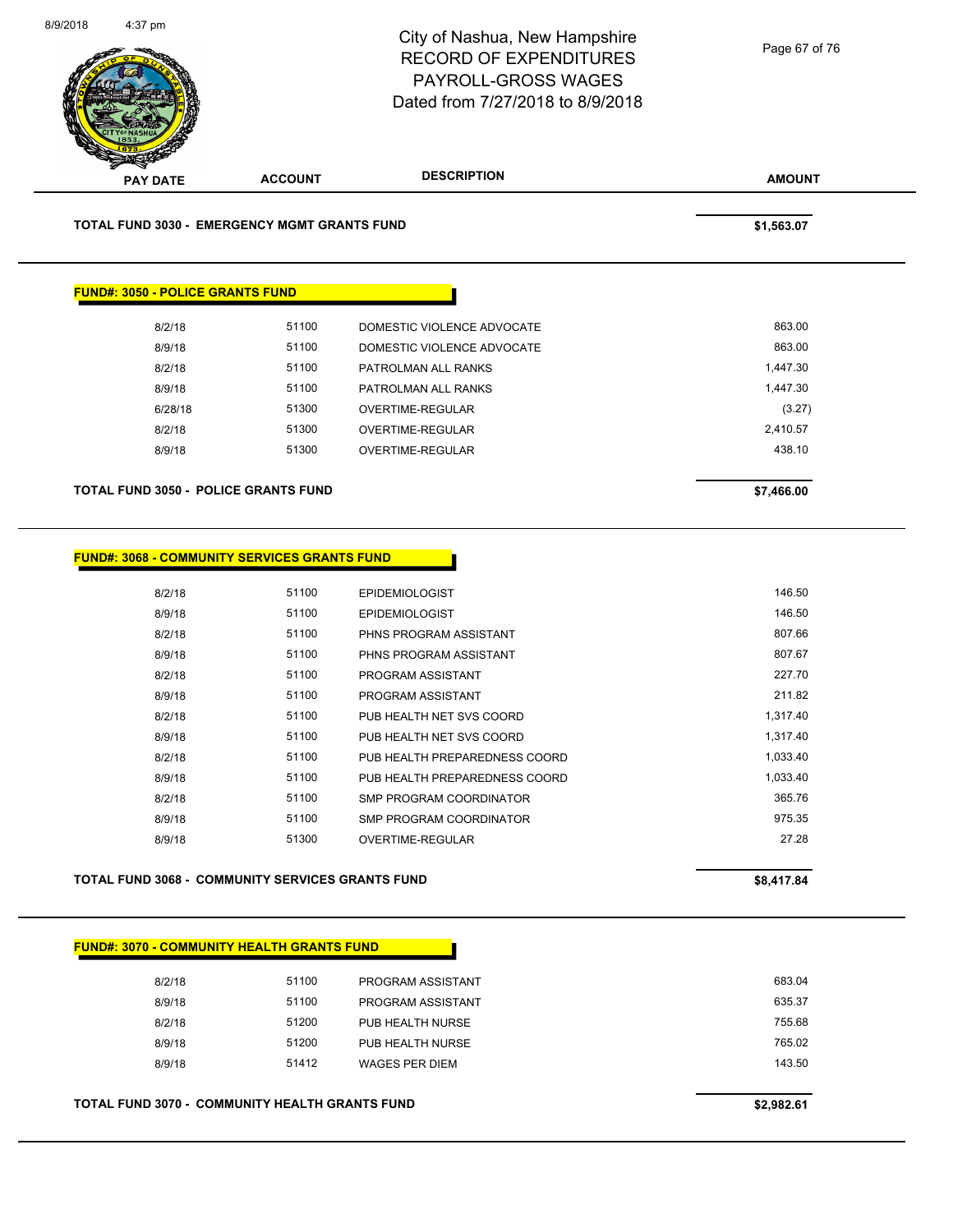

| <b>PAY DATE</b>                                 | <b>ACCOUNT</b> | <b>DESCRIPTION</b>                 | <b>AMOUNT</b> |
|-------------------------------------------------|----------------|------------------------------------|---------------|
| <u> FUND#: 3090 - URBAN PROGRAM GRANTS FUND</u> |                |                                    |               |
| 8/2/18                                          | 51100          | <b>CODE ENFORCEMENT OFFICER II</b> | 498.20        |
| 8/9/18                                          | 51100          | <b>CODE ENFORCEMENT OFFICER II</b> | 498.20        |
| 8/2/18                                          | 51100          | <b>GRANT MGMT SPECIALIST</b>       | 1,080.35      |
| 8/9/18                                          | 51100          | <b>GRANT MGMT SPECIALIST</b>       | 1,080.35      |
| 8/2/18                                          | 51100          | <b>MANAGER URBAN PROGRAMS</b>      | 1,649.35      |
| 8/9/18                                          | 51100          | <b>MANAGER URBAN PROGRAMS</b>      | 1,649.35      |
| 8/2/18                                          | 51100          | PROGRAM COORDINATOR LP&HH          | 1,255.30      |
| 8/9/18                                          | 51100          | PROGRAM COORDINATOR LP&HH          | 1,255.30      |
| 8/2/18                                          | 51100          | PROJECT ADMINISTRATOR              | 1,306.00      |
| 8/9/18                                          | 51100          | PROJECT ADMINISTRATOR              | 1,306.00      |
| 8/2/18                                          | 51100          | PROJECT ADMINISTRATOR LP&HH        | 1,230.70      |
| 8/9/18                                          | 51100          | PROJECT ADMINISTRATOR LP&HH        | 1,230.70      |
| 8/2/18                                          | 51100          | PROJECT SPECIALIST URBAN PROGR     | 1,171.10      |
| 8/9/18                                          | 51100          | PROJECT SPECIALIST URBAN PROGR     | 1,171.10      |
|                                                 |                |                                    |               |

#### **TOTAL FUND 3090 - URBAN PROGRAM GRANTS FUND \$16,382.00**

#### **FUND#: 3120 - TRANSIT GRANTS FUND**

| 8/2/18 | 51100 | COMMUNICATION SPEC                    | 880.75   |
|--------|-------|---------------------------------------|----------|
| 8/9/18 | 51100 | <b>COMMUNICATION SPEC</b>             | 880.75   |
| 8/2/18 | 51100 | TRANSIT FINANCE COORDINATOR           | 1,280.40 |
| 8/9/18 | 51100 | <b>TRANSIT FINANCE COORDINATOR</b>    | 1,280.40 |
| 8/2/18 | 51100 | <b>TRANSIT FLEET FACILITIES SUPV</b>  | 1,080.35 |
| 8/9/18 | 51100 | TRANSIT FLEET FACILITIES SUPV         | 1,080.35 |
| 8/2/18 | 51100 | <b>TRANSIT MECHANICS</b>              | 2,004.87 |
| 8/9/18 | 51100 | <b>TRANSIT MECHANICS</b>              | 1,959.40 |
| 8/2/18 | 51100 | <b>TRANSIT OPERATIONS COORDINATOR</b> | 970.00   |
| 8/9/18 | 51100 | <b>TRANSIT OPERATIONS COORDINATOR</b> | 1,079.13 |
| 8/2/18 | 51100 | <b>TRANSIT OPERATIONS SUPERVISOR</b>  | 1,161.20 |
| 8/9/18 | 51100 | TRANSIT OPERATIONS SUPERVISOR         | 1,161.20 |
| 8/2/18 | 51100 | <b>TRANSIT UTILITY SERVICE WORKER</b> | 1,456.01 |
| 8/9/18 | 51100 | <b>TRANSIT UTILITY SERVICE WORKER</b> | 1,442.65 |
| 8/2/18 | 51100 | <b>TRANSPORTATION DEPT MANAGER</b>    | 1,746.35 |
| 8/9/18 | 51100 | <b>TRANSPORTATION DEPT MANAGER</b>    | 1,746.35 |

#### **TOTAL FUND 3120 - TRANSIT GRANTS FUND \$21,210.16**

| <u> FUND#: 3800 - SCHOOL GRANTS FUND_</u> |       |                                |          |
|-------------------------------------------|-------|--------------------------------|----------|
| 8/2/18                                    | 51100 | 21 CENTURY ELEM MFAM RES COORD | 5,060.32 |
| 8/2/18                                    | 51100 | ASSISTANT PRINCIPAL AMH        | 1.437.50 |
| 8/2/18                                    | 51100 | ASSISTANT PRINCIPAL BIR        | 1.461.55 |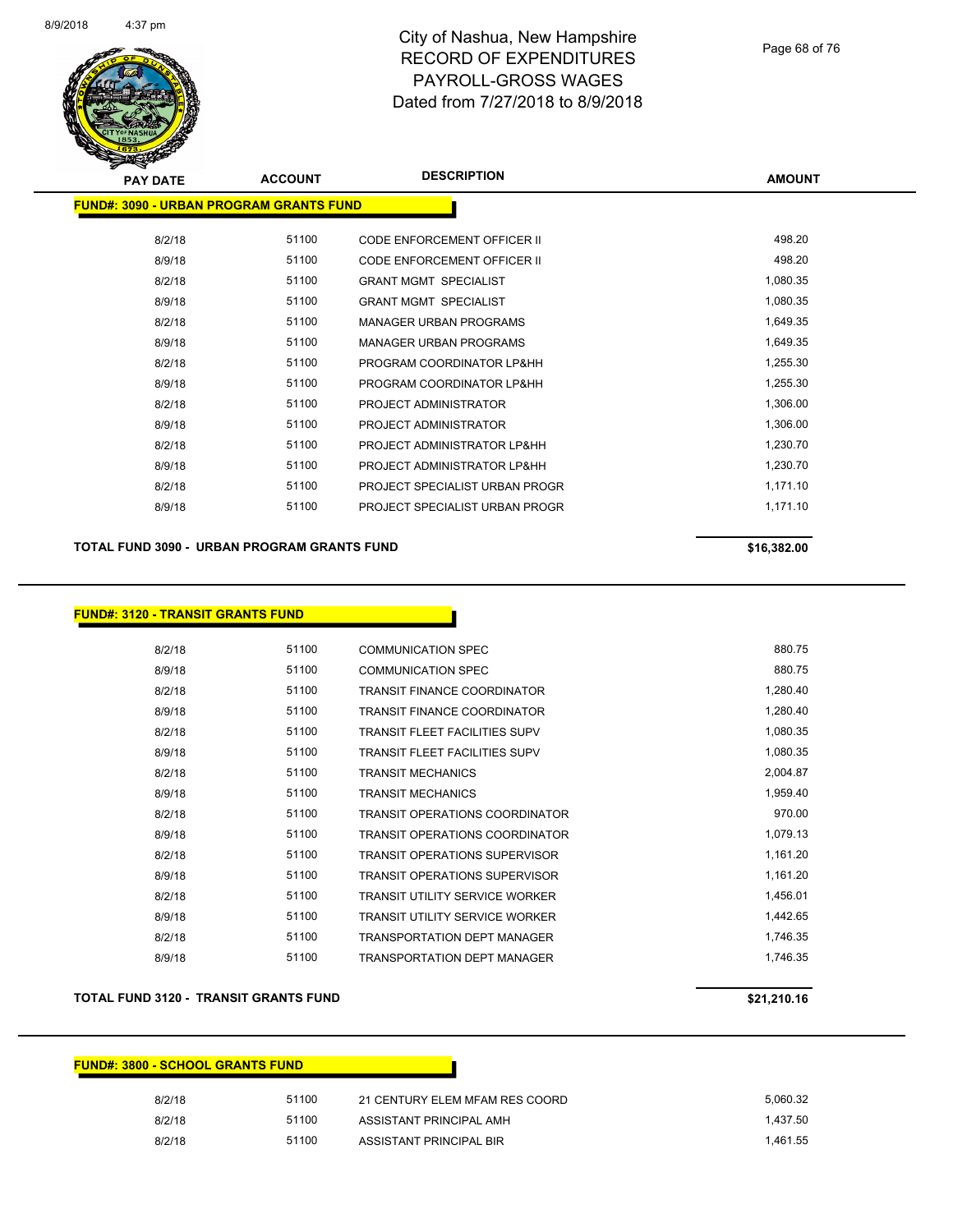

| <b>PAY DATE</b>                  | <b>ACCOUNT</b> | <b>DESCRIPTION</b>               | <b>AMOUNT</b> |
|----------------------------------|----------------|----------------------------------|---------------|
| FUND#: 3800 - SCHOOL GRANTS FUND |                |                                  |               |
| 8/2/18                           | 51100          | ASSISTANT PRINCIPAL BRO          | 1,640.39      |
| 8/2/18                           | 51100          | ASSISTANT PRINCIPAL DR CRSP      | 1,581.76      |
| 8/2/18                           | 51100          | ASSISTANT PRINCIPAL SHE          | 1,413.46      |
| 8/2/18                           | 51100          | CLERICAL 21 CENTURY              | 520.66        |
| 8/9/18                           | 51100          | <b>CLERICAL 21 CENTURY</b>       | 525.81        |
| 8/2/18                           | 51100          | <b>CLERICAL STUDENT SERV SUP</b> | 817.28        |
| 8/9/18                           | 51100          | <b>CLERICAL STUDENT SERV SUP</b> | 822.76        |
| 8/2/18                           | 51100          | <b>DIRECTOR TITLE 1</b>          | 3,220.10      |
| 8/2/18                           | 51100          | <b>INTRUCTIONAL LEADER FES</b>   | 2,947.84      |
| 8/2/18                           | 51100          | SOCIAL WORKER                    | 4,748.24      |
| 8/2/18                           | 51100          | <b>TEACHER DWSE BRO</b>          | 3,739.31      |
| 8/2/18                           | 51100          | TEACHER DWSE CHA                 | 3,806.96      |
| 8/2/18                           | 51100          | TEACHER ELL FMS                  | 25.00         |
| 8/2/18                           | 51100          | <b>TEACHER ELL MTP</b>           | 1,520.76      |
| 8/2/18                           | 51100          | TEACHER ELL NHS                  | 650.00        |
| 8/2/18                           | 51100          | <b>TEACHER KIND DRC</b>          | 125.00        |
| 8/2/18                           | 51100          | TEACHER MATH FMS                 | 50.00         |
| 8/2/18                           | 51100          | TEACHER PRESCHOOL NHS            | 1,405.67      |
| 8/2/18                           | 51100          | <b>TEACHER PRESCHOOL NSE</b>     | 1,865.81      |
| 8/2/18                           | 51100          | TEACHER SOCIAL STUDIES NHS       | 125.00        |
| 8/2/18                           | 51100          | <b>TEACHER SPED AMH</b>          | 2,026.27      |
| 8/2/18                           | 51100          | TEACHER SPED BIC                 | 1,892.88      |
| 8/2/18                           | 51100          | TEACHER SPED DRC                 | 1,852.10      |
| 8/2/18                           | 51100          | <b>TEACHER SPED FES</b>          | 3,550.97      |
| 8/2/18                           | 51100          | TEACHER SPED LDG                 | 2,085.04      |
| 8/2/18                           | 51100          | TEACHER SPED MDE                 | 1,951.08      |
| 8/2/18                           | 51100          | TEACHER SPED NHN                 | 9,453.08      |
| 8/2/18                           | 51100          | TEACHER SPED NHS                 | 3,855.70      |
| 8/2/18                           | 51100          | <b>TEACHER SPED NSE</b>          | 4,492.54      |
| 8/2/18                           | 51100          | <b>TEACHER SPED PMS</b>          | 3,493.69      |
| 8/2/18                           | 51200          | 21ST CENTURY INSTRUCTOR          | 273.00        |
| 8/9/18                           | 51200          | 21ST CENTURY INSTRUCTOR          | 273.00        |
| 8/2/18                           | 51200          | ELL OUTREACH WORKER              | 950.00        |
| 8/2/18                           | 51200          | ELL SUMMER SCH TUTOR             | 800.00        |
| 8/9/18                           | 51200          | ELL SUMMER SCH TUTOR             | 800.00        |
| 8/2/18                           | 51200          | GUIDANCE COUNSELOR NHS           | 1,250.00      |
| 8/2/18                           | 51200          | HOME SCHOOL CORD TTI             | 50.00         |
| 8/2/18                           | 51200          | PARA ELL BIR                     | 454.00        |
| 8/9/18                           | 51200          | PARA ELL BIR                     | 312.64        |
| 8/2/18                           | 51200          | PARA ELL ELM                     | 280.00        |
| 8/9/18                           | 51200          | PARA ELL ELM                     | 280.00        |
| 8/2/18                           | 51200          | PARA ELL LDG                     | 390.80        |
| 8/9/18                           | 51200          | PARA ELL LDG                     | 390.80        |
| 8/2/18                           | 51200          | PARA INST BIR                    | 390.80        |
| 8/9/18                           | 51200          | PARA INST BIR                    | 390.80        |
|                                  |                |                                  |               |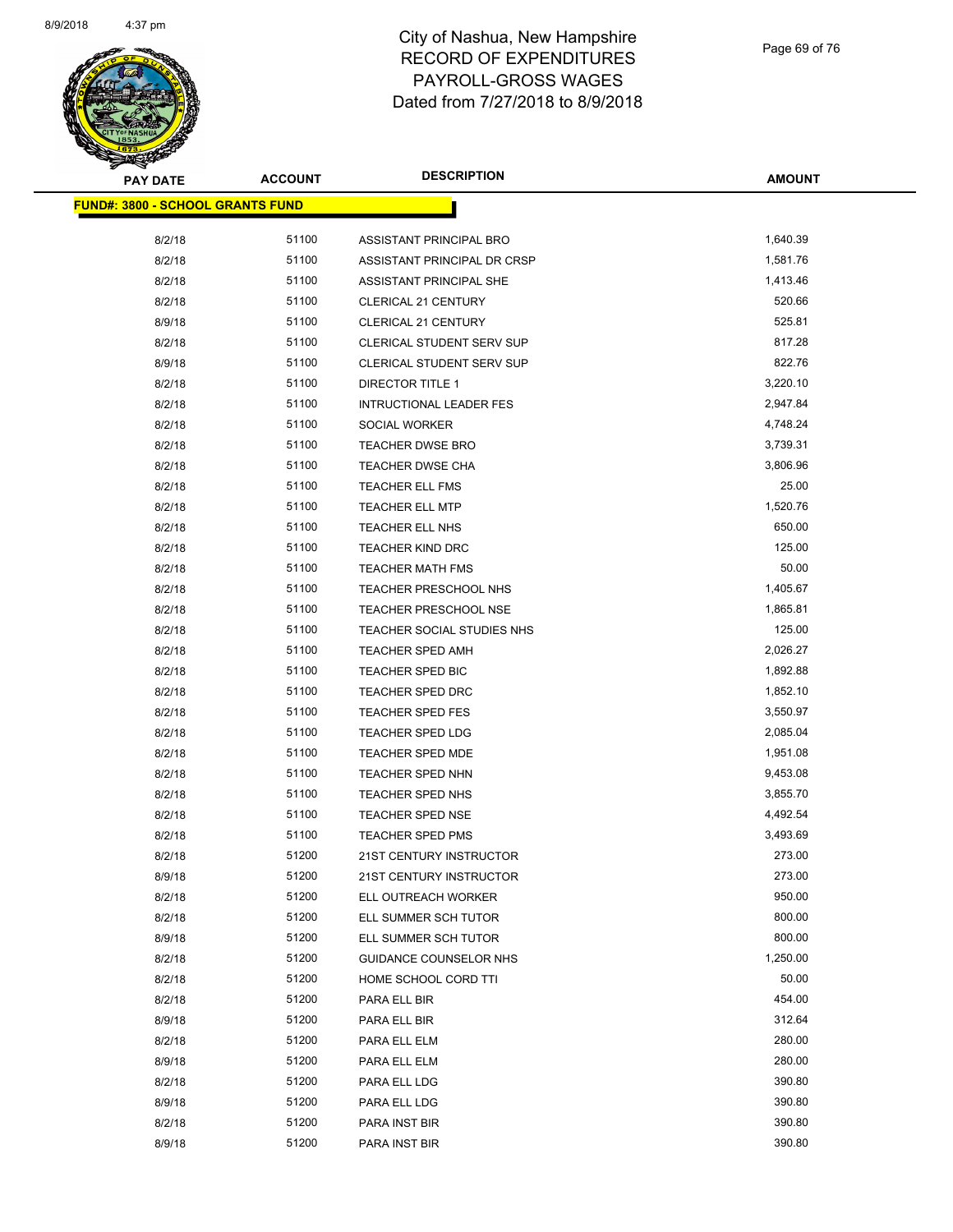

Page 70 of 76

| <b>PAY DATE</b>                         | <b>ACCOUNT</b> | <b>DESCRIPTION</b>         | <b>AMOUNT</b> |
|-----------------------------------------|----------------|----------------------------|---------------|
| <b>FUND#: 3800 - SCHOOL GRANTS FUND</b> |                |                            |               |
|                                         |                |                            |               |
| 8/2/18                                  | 51200          | PARA KIND LDG              | 324.20        |
| 8/9/18                                  | 51200          | PARA KIND LDG              | 324.20        |
| 8/2/18                                  | 51200          | SPECIAL EDUCATION TUTOR    | 1,025.00      |
| 8/9/18                                  | 51200          | SPECIAL EDUCATION TUTOR    | 525.00        |
| 8/2/18                                  | 51200          | <b>SUB TEACHER</b>         | 236.20        |
| 8/9/18                                  | 51200          | <b>SUB TEACHER</b>         | 200.00        |
| 8/2/18                                  | 51200          | SUB TEACHER LONG TERM      | 400.00        |
| 8/9/18                                  | 51200          | SUB TEACHER LONG TERM      | 500.00        |
| 8/2/18                                  | 51200          | SUMMER SCHOOL PARA         | 764.40        |
| 8/9/18                                  | 51200          | SUMMER SCHOOL PARA         | 546.00        |
| 8/2/18                                  | 51200          | SUMMER SCHOOL PARA EYP     | 273.00        |
| 8/9/18                                  | 51200          | SUMMER SCHOOL PARA EYP     | 273.00        |
| 8/2/18                                  | 51200          | TEACHER BUSINESS NHS       | 1,000.00      |
| 8/2/18                                  | 51200          | <b>TEACHER DWSE BIR</b>    | 1,000.00      |
| 8/2/18                                  | 51200          | TEACHER ELL BIR            | 1,000.00      |
| 8/2/18                                  | 51200          | TEACHER ELL ELM            | 900.00        |
| 8/2/18                                  | 51200          | TEACHER ELL FMS            | 1,000.00      |
| 8/2/18                                  | 51200          | TEACHER ELL LDG            | 2,800.00      |
| 8/2/18                                  | 51200          | TEACHER ELL MTP            | 2,000.00      |
| 8/2/18                                  | 51200          | TEACHER ELL NHN            | 962.50        |
| 8/2/18                                  | 51200          | TEACHER GR1 BIR            | 1,000.00      |
| 8/2/18                                  | 51200          | <b>TEACHER GR3 BIR</b>     | 900.00        |
| 8/2/18                                  | 51200          | <b>TEACHER KIND LDG</b>    | 1,000.00      |
| 8/2/18                                  | 51200          | <b>TEACHER MATH FMS</b>    | 700.00        |
| 8/2/18                                  | 51200          | <b>TEACHER TTI AMH</b>     | 3,571.17      |
| 8/2/18                                  | 51200          | <b>TEACHER TTI FES</b>     | 2,285.32      |
| 8/2/18                                  | 51200          | <b>TEACHER TTI LDG</b>     | 1,454.02      |
| 8/2/18                                  | 51200          | <b>TEACHER TTI MTP</b>     | 5,189.91      |
| 8/2/18                                  | 51200          | <b>TEACHER TTI NURSERY</b> | 2,808.38      |
| 8/2/18                                  | 51200          | <b>TEACHER TTIDRC</b>      | 2,224.87      |
| 8/2/18                                  | 51200          | TITLE ONE PARA FES         | 273.00        |
| 8/9/18                                  | 51200          | TITLE ONE PARA FES         | 273.00        |
| 8/2/18                                  | 51650          | ADDITIONAL HOURS           | 36,467.79     |
| 8/9/18                                  | 51650          | <b>ADDITIONAL HOURS</b>    | 12,541.88     |
|                                         |                |                            |               |

#### **TOTAL FUND 3800 - SCHOOL GRANTS FUND \$168,193.21**

#### **FUND#: 4005 - TRAFFIC VIOLATIONS FUND**

| 8/2/18 | 51100 | MVR CLERK II                   | 320.50 |
|--------|-------|--------------------------------|--------|
| 8/9/18 | 51100 | MVR CLERK II                   | 320.50 |
| 8/2/18 | 51100 | PARKING ENFORCEMENT SPECIALIST | 822.85 |
| 8/9/18 | 51100 | PARKING ENFORCEMENT SPECIALIST | 822.85 |
| 8/2/18 | 51100 | <b>PARKING MANAGER</b>         | 298.80 |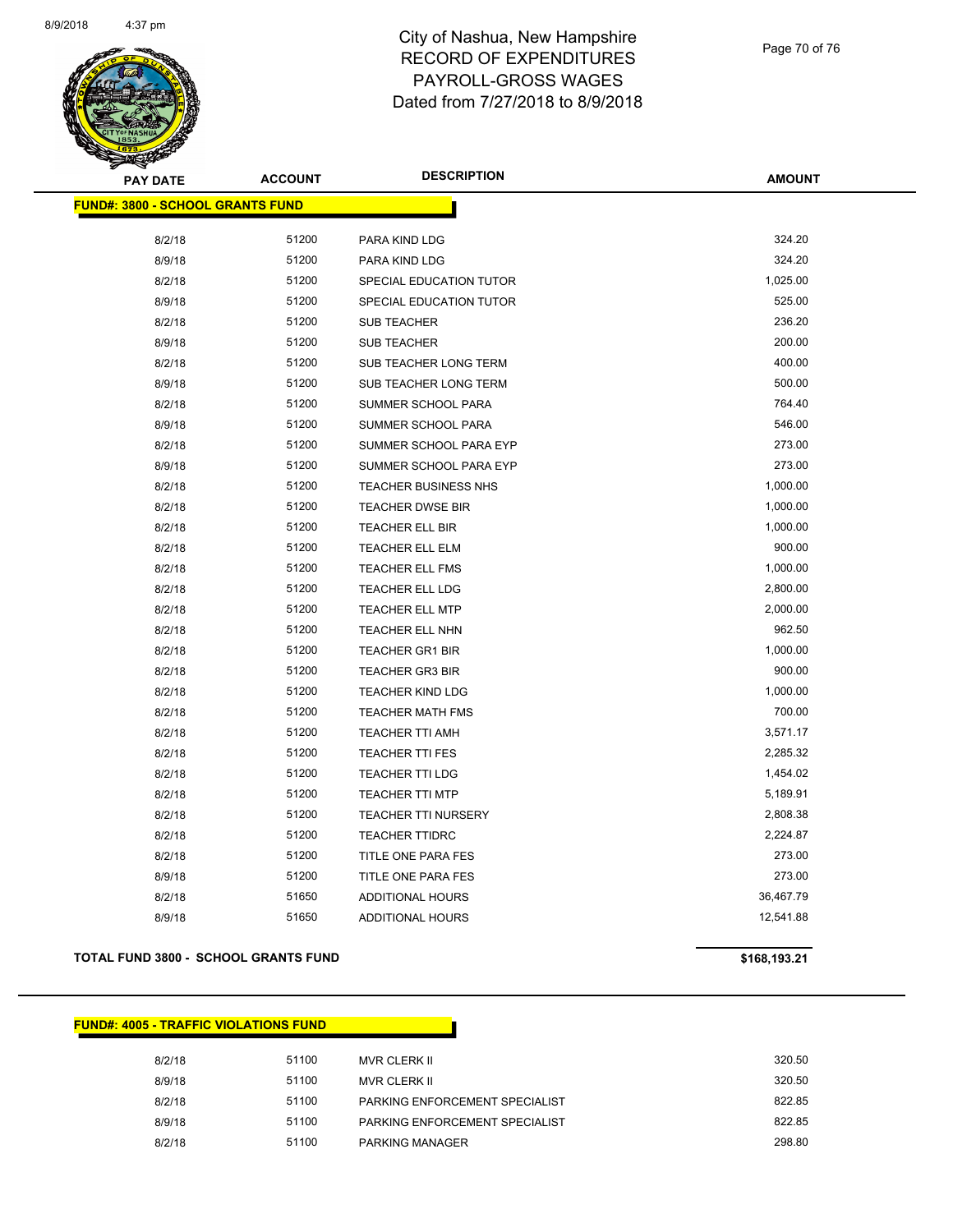

#### Page 71 of 76

| <b>PAY DATE</b>                              | <b>ACCOUNT</b> | <b>DESCRIPTION</b>                     | <b>AMOUNT</b> |
|----------------------------------------------|----------------|----------------------------------------|---------------|
| <b>FUND#: 4005 - TRAFFIC VIOLATIONS FUND</b> |                |                                        |               |
|                                              |                |                                        |               |
| 8/9/18                                       | 51100          | PARKING MANAGER                        | 298.80        |
| 8/2/18                                       | 51100          | <b>PV/MV COORDINATOR</b>               | 893.55        |
| 8/9/18                                       | 51100          | <b>PV/MV COORDINATOR</b>               | 893.55        |
| 8/2/18                                       | 51200          | PARKING ENFORCEMENT SPECIALIST         | 251.54        |
| 8/9/18                                       | 51200          | PARKING ENFORCEMENT SPECIALIST         | 240.75        |
| 8/2/18                                       | 51200          | <b>VEHICLE REGISTRATION CLERK</b>      | 406.11        |
| 8/9/18                                       | 51200          | <b>VEHICLE REGISTRATION CLERK</b>      | 402.20        |
| 8/2/18                                       | 51300          | OVERTIME-REGULAR                       | 94.07         |
| 8/9/18                                       | 51300          | OVERTIME-REGULAR                       | 30.86         |
| 8/2/18                                       | 51400          | WAGES TEMPORARY-SEASONAL               | 479.50        |
| 8/9/18                                       | 51400          | WAGES TEMPORARY-SEASONAL               | 539.00        |
| 8/9/18                                       | 51750          | <b>RETIREMENT &amp; SEPARATION PAY</b> | 9,292.98      |
|                                              |                |                                        |               |

**TOTAL FUND 4005 - TRAFFIC VIOLATIONS FUND \$16,408.41** 

| <b>FUND#: 4030 - POLICE SPECIAL DETAILS FUND</b> |  |  |  |  |
|--------------------------------------------------|--|--|--|--|
|--------------------------------------------------|--|--|--|--|

| 8/2/18 | 51710 | SPECIAL DETAIL-NON PENSIONABLE | 7.765.74 |
|--------|-------|--------------------------------|----------|
| 8/9/18 | 51710 | SPECIAL DETAIL-NON PENSIONABLE | 8.357.22 |
| 8/2/18 | 51712 | SPECIAL DETAIL-PENSIONABLE     | 6.806.60 |
| 8/9/18 | 51712 | SPECIAL DETAIL-PENSIONABLE     | 7.467.25 |
|        |       |                                |          |

**TOTAL FUND 4030 - POLICE SPECIAL DETAILS FUND \$30,396.81** 

| 8/2/18<br>8/9/18                                      | 51300<br>51300 | <b>OVERTIME-REGULAR</b><br><b>OVERTIME-REGULAR</b> | 895.03<br>1,288.43 |
|-------------------------------------------------------|----------------|----------------------------------------------------|--------------------|
| <b>TOTAL FUND 4035 - POLICE OVERTIME BILLING FUND</b> |                |                                                    | \$2,183.46         |
| <b>FUND#: 4600 - ECON DEV-GREATER NASHUA RLF</b>      |                |                                                    |                    |
| 8/2/18                                                | 51100          | DWNTWN SPCLST & OED PGRM COOR                      | 131.95             |
| 8/9/18                                                | 51100          | DWNTWN SPCLST & OED PGRM COOR                      | 131.95             |
| TOTAL FUND 4600 - ECON DEV-GREATER NASHUA RLF         |                |                                                    | \$263.90           |
|                                                       |                |                                                    |                    |
| <b>FUND#: 4610 - ECON DEV-BROWNFIELDS RLF</b>         |                |                                                    |                    |
|                                                       |                |                                                    |                    |
| 8/2/18                                                | 51100          | DWNTWN SPCLST & OED PGRM COOR                      | 143.90             |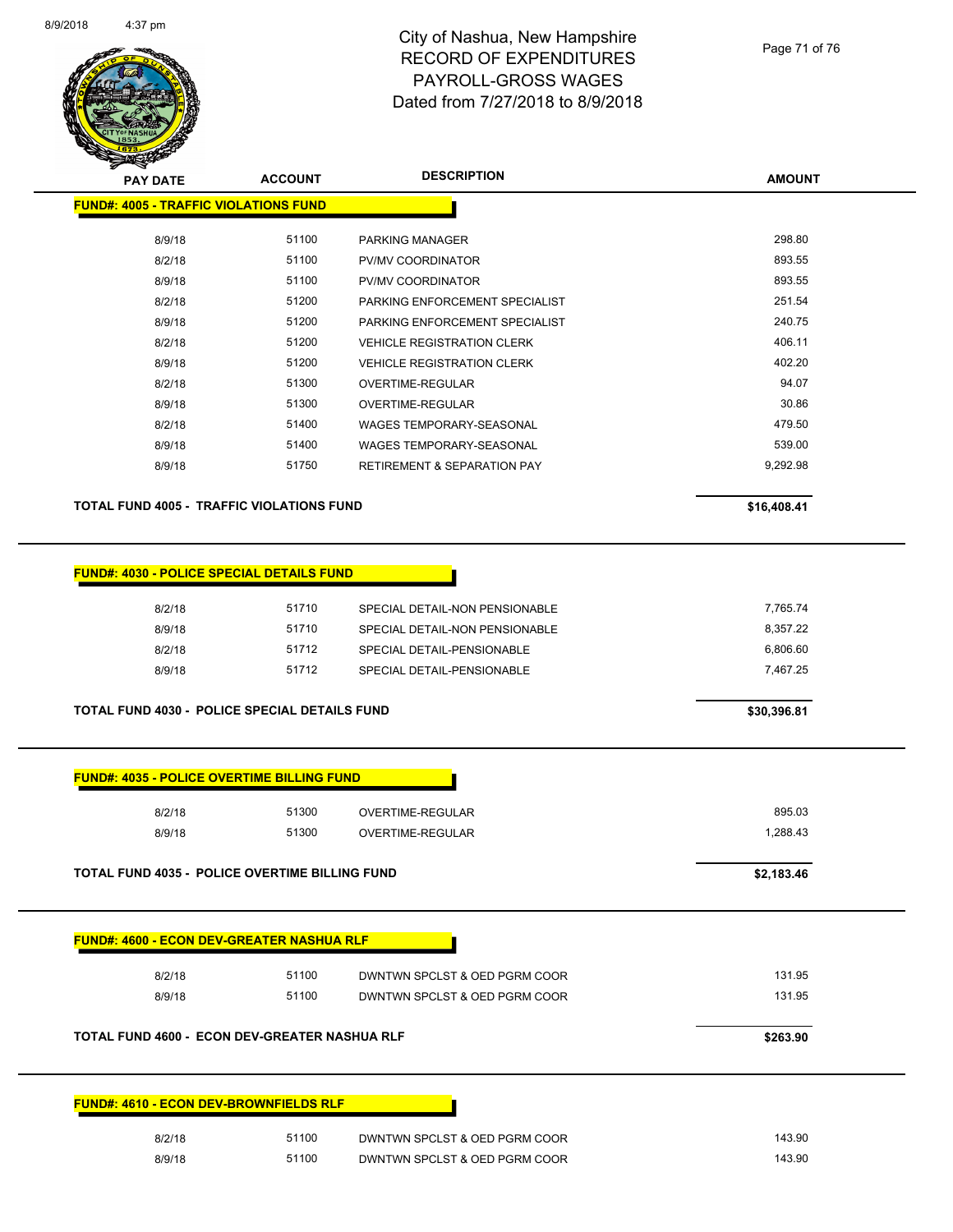

**AMOUNT PAY DATE ACCOUNT DESCRIPTION TOTAL FUND 4610 - ECON DEV-BROWNFIELDS RLF \$287.80 FUND#: 6000 - SOLID WASTE FUND** 8/2/18 51100 ADMINISTRATIVE ASSISTANT I 521.95 8/9/18 51100 ADMINISTRATIVE ASSISTANT I 721.95

| 8/9/18 | 51100 | ADMINISTRATIVE ASSISTANT I           | 721.95   |
|--------|-------|--------------------------------------|----------|
| 8/9/18 | 51100 | ADMINISTRATIVE ASSISTANT II          | 858.90   |
| 8/2/18 | 51100 | ASSIST DIRECTOR PUBLIC WORKS         | 202.40   |
| 8/9/18 | 51100 | ASSIST DIRECTOR PUBLIC WORKS         | 202.40   |
| 8/2/18 | 51100 | AUTOMATED TRASH COLLECTION OPR       | 4,898.00 |
| 8/9/18 | 51100 | AUTOMATED TRASH COLLECTION OPR       | 4,898.00 |
| 8/2/18 | 51100 | <b>CITY ENGINEER</b>                 | 343.40   |
| 8/9/18 | 51100 | <b>CITY ENGINEER</b>                 | 343.40   |
| 8/2/18 | 51100 | <b>COLLECTION EQUIP OPR</b>          | 8,358.88 |
| 8/9/18 | 51100 | <b>COLLECTION EQUIP OPR</b>          | 8,337.60 |
| 8/2/18 | 51100 | <b>COLLECTION EQUIP OPR LANDFILL</b> | 970.40   |
| 8/9/18 | 51100 | <b>COLLECTION EQUIP OPR LANDFILL</b> | 970.40   |
| 8/2/18 | 51100 | DEP TREASURER TAX COLLECTOR          | 261.95   |
| 8/9/18 | 51100 | DEP TREASURER TAX COLLECTOR          | 261.95   |
| 8/2/18 | 51100 | DEPUTY CITY ENGINEER                 | 82.05    |
| 8/9/18 | 51100 | <b>DEPUTY CITY ENGINEER</b>          | 82.05    |
| 8/2/18 | 51100 | DIRECTOR PUBLIC WORKS                | 261.20   |
| 8/9/18 | 51100 | DIRECTOR PUBLIC WORKS                | 261.20   |
| 8/2/18 | 51100 | DPW BILLING ACCOUNTANT               | 499.05   |
| 8/9/18 | 51100 | DPW BILLING ACCOUNTANT               | 499.05   |
| 8/2/18 | 51100 | DPW COLLECTIONS SPEC III             | 406.05   |
| 8/9/18 | 51100 | DPW COLLECTIONS SPEC III             | 406.05   |
| 8/2/18 | 51100 | DPW CONTRACT ADMINISTRATOR           | 121.65   |
| 8/9/18 | 51100 | DPW CONTRACT ADMINISTRATOR           | 121.66   |
| 8/2/18 | 51100 | <b>ENVIRONMENTAL ENGINEER</b>        | 1,480.85 |
| 8/9/18 | 51100 | <b>ENVIRONMENTAL ENGINEER</b>        | 1,480.85 |
| 8/2/18 | 51100 | <b>EQUIPMENT OPR LANDFILL</b>        | 4,932.00 |
| 8/9/18 | 51100 | <b>EQUIPMENT OPR LANDFILL</b>        | 4,932.00 |
| 8/2/18 | 51100 | <b>EXECUTIVE ASSISTANT</b>           | 164.35   |
| 8/9/18 | 51100 | <b>EXECUTIVE ASSISTANT</b>           | 164.35   |
| 8/2/18 | 51100 | <b>FINANCE AND ADMIN MANAGER</b>     | 436.60   |
| 8/9/18 | 51100 | FINANCE AND ADMIN MANAGER            | 436.60   |
| 8/2/18 | 51100 | FLEET MANAGER STREET DEPT            | 346.35   |
| 8/9/18 | 51100 | FLEET MANAGER STREET DEPT            | 346.35   |
| 8/2/18 | 51100 | LICENSED SCALE OPERATOR              | 757.70   |
| 8/9/18 | 51100 | <b>LICENSED SCALE OPERATOR</b>       | 757.70   |
| 8/2/18 | 51100 | PUBLIC RELATIONS ADMINISTRATOR       | 164.40   |
| 8/9/18 | 51100 | PUBLIC RELATIONS ADMINISTRATOR       | 164.40   |
| 8/2/18 | 51100 | RECYCLING COORDINATOR                | 1,192.80 |
| 8/9/18 | 51100 | RECYCLING COORDINATOR                | 1,192.80 |

Page 72 of 76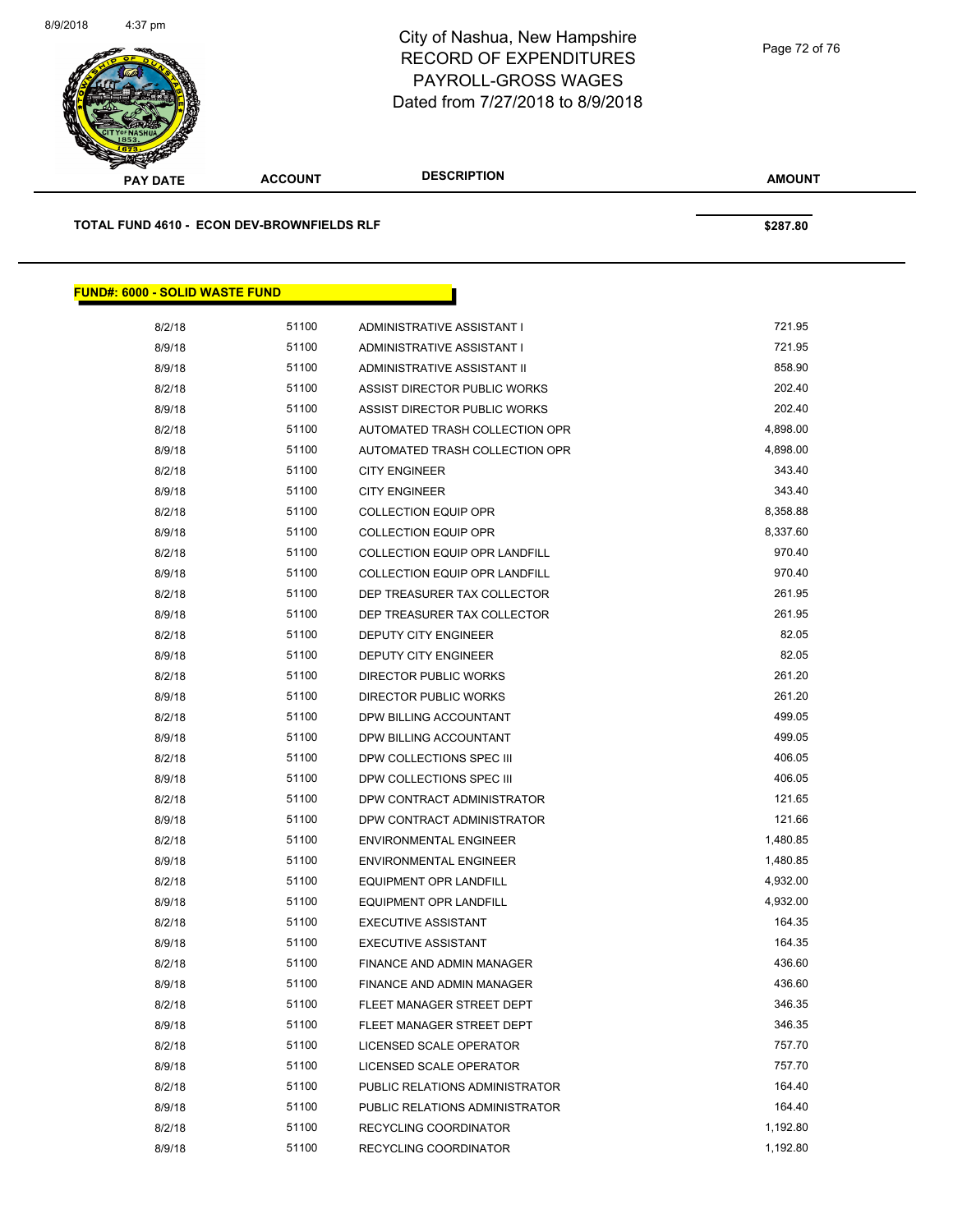

# City of Nashua, New Hampshire RECORD OF EXPENDITURES PAYROLL-GROSS WAGES Dated from 7/27/2018 to 8/9/2018

### Page 73 of 76

| <b>PAY DATE</b>                       | <b>ACCOUNT</b> | <b>DESCRIPTION</b>                | <b>AMOUNT</b> |
|---------------------------------------|----------------|-----------------------------------|---------------|
| <b>FUND#: 6000 - SOLID WASTE FUND</b> |                |                                   |               |
| 8/2/18                                | 51100          | <b>SENIOR STAFF ENGINEER</b>      | 143.80        |
| 8/9/18                                | 51100          | <b>SENIOR STAFF ENGINEER</b>      | 143.80        |
| 8/2/18                                | 51100          | <b>SOLID WASTE FOREMAN</b>        | 2,593.32      |
| 8/9/18                                | 51100          | <b>SOLID WASTE FOREMAN</b>        | 2,074.64      |
| 8/2/18                                | 51100          | SOLID WASTE TECHNICIAN            | 1,128.30      |
| 8/9/18                                | 51100          | SOLID WASTE TECHNICIAN            | 1,128.31      |
| 8/2/18                                | 51100          | SR MGR ACCT FIN REPORTING         | 191.25        |
| 8/9/18                                | 51100          | SR MGR ACCT FIN REPORTING         | 191.25        |
| 8/2/18                                | 51100          | SUPERINTENDENT OF SOLID WASTE     | 1,804.30      |
| 8/9/18                                | 51100          | SUPERINTENDENT OF SOLID WASTE     | 1,804.30      |
| 8/9/18                                | 51100          | <b>TRUCK DRIVER STREET REPAIR</b> | 46.32         |
| 7/26/18                               | 51300          | <b>OVERTIME-REGULAR</b>           | (55.80)       |
| 8/2/18                                | 51300          | <b>OVERTIME-REGULAR</b>           | 2,010.95      |
| 8/9/18                                | 51300          | <b>OVERTIME-REGULAR</b>           | 5,052.65      |
| 8/2/18                                | 51400          | <b>WAGES TEMPORARY-SEASONAL</b>   | 4,500.00      |
| 8/9/18                                | 51400          | <b>WAGES TEMPORARY-SEASONAL</b>   | 5,047.50      |
| 8/2/18                                | 51600          | <b>LONGEVITY</b>                  | 800.00        |
|                                       |                |                                   |               |

# **TOTAL FUND 6000 - SOLID WASTE FUND \$82,646.58**

## **FUND#: 6200 - WASTEWATER FUND**

| 8/2/18 | 51100 | <b>ANALYTICAL CHEMIST</b>          | 861.95   |
|--------|-------|------------------------------------|----------|
| 8/9/18 | 51100 | <b>ANALYTICAL CHEMIST</b>          | 861.95   |
| 8/2/18 | 51100 | ASSIST DIRECTOR PUBLIC WORKS       | 202.35   |
| 8/9/18 | 51100 | ASSIST DIRECTOR PUBLIC WORKS       | 202.35   |
| 8/2/18 | 51100 | ASSISTANT CONSTRUCTION ENGINEER    | 1,339.75 |
| 8/9/18 | 51100 | ASSISTANT CONSTRUCTION ENGINEER    | 1,339.75 |
| 8/2/18 | 51100 | <b>CITY ENGINEER</b>               | 801.30   |
| 8/9/18 | 51100 | <b>CITY ENGINEER</b>               | 801.30   |
| 8/2/18 | 51100 | <b>COLLECTION SYSTEMS OPERATOR</b> | 2,938.80 |
| 8/9/18 | 51100 | COLLECTION SYSTEMS OPERATOR        | 2,938.81 |
| 8/2/18 | 51100 | COLLECTION SYSTEMS TECHNICIAN      | 2,103.21 |
| 8/9/18 | 51100 | COLLECTION SYSTEMS TECHNICIAN      | 2,103.20 |
| 8/2/18 | 51100 | <b>COLLECTIONS SPEC II</b>         | 854.85   |
| 8/9/18 | 51100 | <b>COLLECTIONS SPEC II</b>         | 854.85   |
| 8/2/18 | 51100 | DEP TREASURER TAX COLLECTOR        | 261.95   |
| 8/9/18 | 51100 | DEP TREASURER TAX COLLECTOR        | 261.95   |
| 8/2/18 | 51100 | <b>DEPUTY CITY ENGINEER</b>        | 820.35   |
| 8/9/18 | 51100 | <b>DEPUTY CITY ENGINEER</b>        | 820.35   |
| 8/2/18 | 51100 | DIRECTOR PUBLIC WORKS              | 522.40   |
| 8/9/18 | 51100 | DIRECTOR PUBLIC WORKS              | 522.40   |
| 8/2/18 | 51100 | DIVISION OPERATIONS MANAGER        | 292.61   |
| 8/2/18 | 51100 | DPW BILLING ACCOUNTANT             | 499.05   |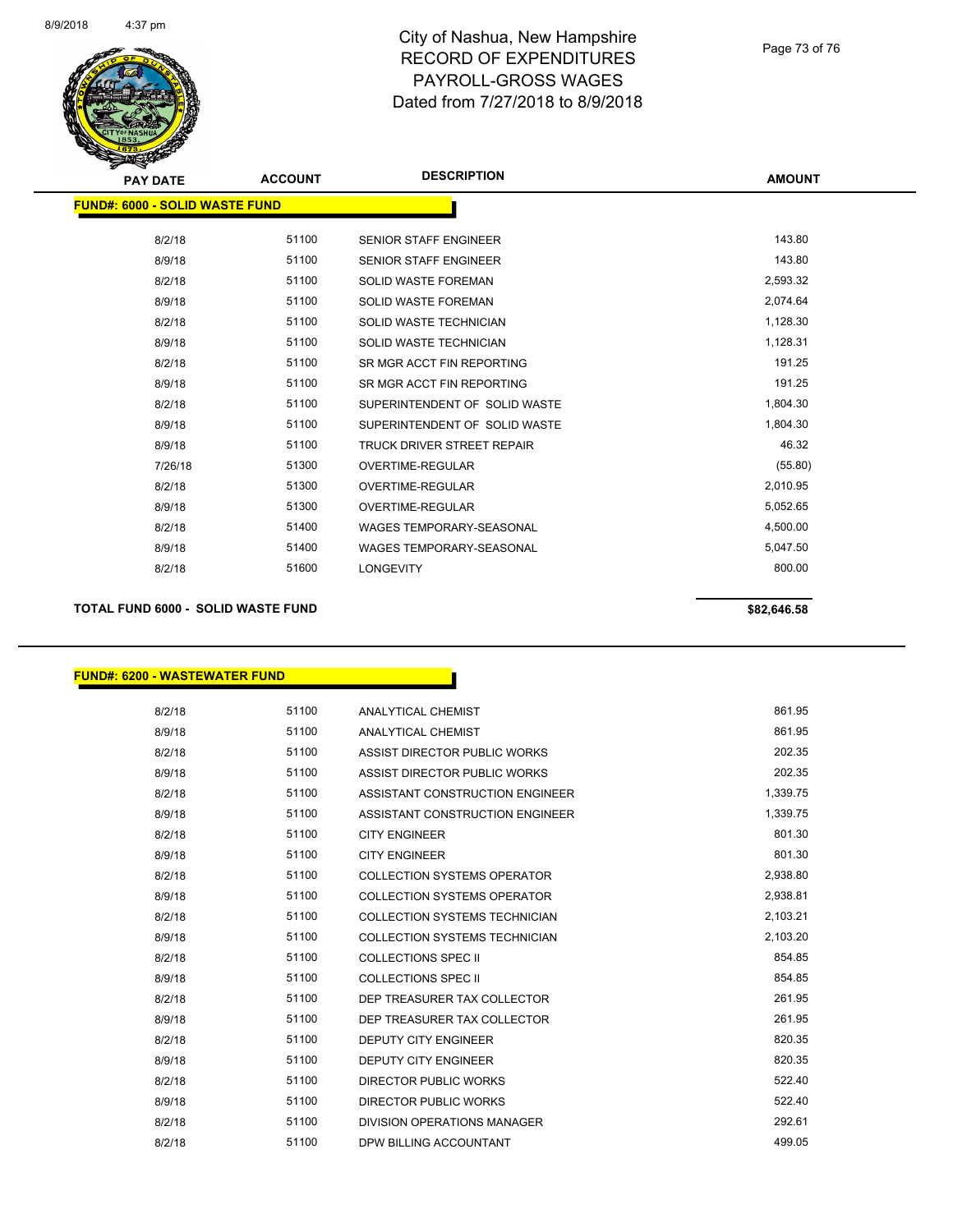

# City of Nashua, New Hampshire RECORD OF EXPENDITURES PAYROLL-GROSS WAGES Dated from 7/27/2018 to 8/9/2018

Page 74 of 76

| ॼ<br><b>PAY DATE</b>                 | <b>ACCOUNT</b> | <b>DESCRIPTION</b>             | <b>AMOUNT</b> |
|--------------------------------------|----------------|--------------------------------|---------------|
| <b>FUND#: 6200 - WASTEWATER FUND</b> |                |                                |               |
|                                      |                |                                |               |
| 8/9/18                               | 51100          | DPW BILLING ACCOUNTANT         | 499.05        |
| 8/2/18                               | 51100          | DPW COLLECTIONS SPEC III       | 406.10        |
| 8/9/18                               | 51100          | DPW COLLECTIONS SPEC III       | 406.10        |
| 8/2/18                               | 51100          | DPW CONTRACT ADMINISTRATOR     | 730.00        |
| 8/9/18                               | 51100          | DPW CONTRACT ADMINISTRATOR     | 730.00        |
| 8/2/18                               | 51100          | ELECTRICAL DIAGNOSTIC TECH I   | 2,240.00      |
| 8/9/18                               | 51100          | ELECTRICAL DIAGNOSTIC TECH I   | 2,240.00      |
| 8/9/18                               | 51100          | <b>EQUIP OPR STREET REPAIR</b> | 18.37         |
| 8/2/18                               | 51100          | <b>EXECUTIVE ASSISTANT</b>     | 164.40        |
| 8/9/18                               | 51100          | <b>EXECUTIVE ASSISTANT</b>     | 164.40        |
| 8/2/18                               | 51100          | FINANCE AND ADMIN MANAGER      | 436.60        |
| 8/9/18                               | 51100          | FINANCE AND ADMIN MANAGER      | 436.60        |
| 8/2/18                               | 51100          | FLEET MANAGER STREET DEPT      | 115.45        |
| 8/9/18                               | 51100          | FLEET MANAGER STREET DEPT      | 115.45        |
| 8/9/18                               | 51100          | <b>FOREMAN LABOR STREET</b>    | 23.84         |
| 8/2/18                               | 51100          | MECHANIC WWTP 1ST CLASS        | 4,315.20      |
| 8/9/18                               | 51100          | MECHANIC WWTP 1ST CLASS        | 4,315.20      |
| 8/2/18                               | 51100          | <b>OPERATOR II WWTP 1st</b>    | 4,293.61      |
| 8/9/18                               | 51100          | OPERATOR II WWTP 1st           | 4,293.60      |
| 8/2/18                               | 51100          | OPERATOR II WWTP 2nd           | 1,086.40      |
| 8/9/18                               | 51100          | OPERATOR II WWTP 2nd           | 1,086.40      |
| 8/2/18                               | 51100          | OPERATOR II WWTP 3rd           | 2,180.83      |
| 8/9/18                               | 51100          | OPERATOR II WWTP 3rd           | 2,180.83      |
| 8/2/18                               | 51100          | OPERATOR III WWTP 1st          | 3,390.80      |
| 8/9/18                               | 51100          | OPERATOR III WWTP 1st          | 3,390.80      |
| 8/2/18                               | 51100          | PLANT OPERATIONS SUPERVISOR    | 1,490.15      |
| 8/9/18                               | 51100          | PLANT OPERATIONS SUPERVISOR    | 1,490.15      |
| 8/2/18                               | 51100          | PUBLIC RELATIONS ADMINISTRATOR | 219.15        |
| 8/9/18                               | 51100          | PUBLIC RELATIONS ADMINISTRATOR | 219.15        |
| 8/2/18                               | 51100          | <b>SENIOR STAFF ENGINEER</b>   | 1,559.20      |
| 8/9/18                               | 51100          | SENIOR STAFF ENGINEER          | 1,559.20      |
| 8/2/18                               | 51100          | SR MGR ACCT FIN REPORTING      | 382.70        |
| 8/9/18                               | 51100          | SR MGR ACCT FIN REPORTING      | 382.70        |
| 8/2/18                               | 51100          | <b>STAFF ENGINEER</b>          | 1,595.90      |
| 8/9/18                               | 51100          | <b>STAFF ENGINEER</b>          | 1,595.90      |
| 8/2/18                               | 51100          | SUPERINTENDENT OF WASTEWATER   | 1,890.35      |
| 8/9/18                               | 51100          | SUPERINTENDENT OF WASTEWATER   | 1,890.35      |
| 8/2/18                               | 51100          | <b>SUPV LABORATORY</b>         | 1,211.50      |
| 8/9/18                               | 51100          | <b>SUPV LABORATORY</b>         | 1,211.51      |
| 8/2/18                               | 51100          | TRUCK DRIVER STREET REPAIR     | 917.20        |
| 8/9/18                               | 51100          | TRUCK DRIVER STREET REPAIR     | 917.20        |
| 8/2/18                               | 51100          | <b>WASTEWATER ASSISTANT</b>    | 2,689.20      |
| 8/9/18                               | 51100          | <b>WASTEWATER ASSISTANT</b>    | 2,689.21      |
| 8/2/18                               | 51100          | <b>WASTEWATER FOREMAN</b>      | 2,593.30      |
| 8/9/18                               | 51100          | <b>WASTEWATER FOREMAN</b>      | 2,593.32      |
|                                      |                |                                |               |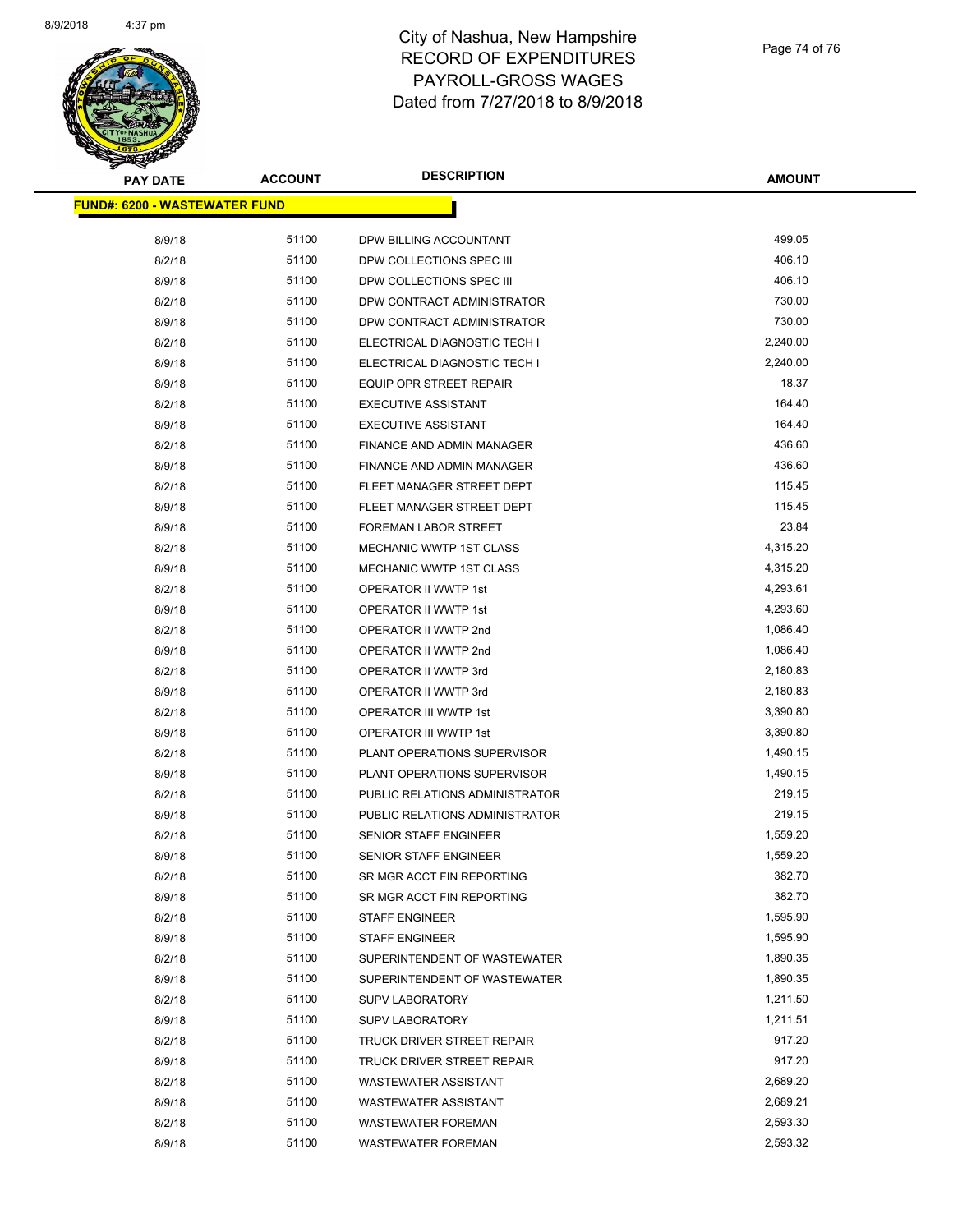

# City of Nashua, New Hampshire RECORD OF EXPENDITURES PAYROLL-GROSS WAGES Dated from 7/27/2018 to 8/9/2018

### Page 75 of 76

| <b>PAY DATE</b>                      | <b>ACCOUNT</b> | <b>DESCRIPTION</b>                 | <b>AMOUNT</b> |
|--------------------------------------|----------------|------------------------------------|---------------|
| <b>FUND#: 6200 - WASTEWATER FUND</b> |                |                                    |               |
| 8/2/18                               | 51100          | <b>WASTEWATER PROJECT ENGINEER</b> | 1,524.70      |
| 8/9/18                               | 51100          | WASTEWATER PROJECT ENGINEER        | 1,524.70      |
| 8/2/18                               | 51300          | OVERTIME-REGULAR                   | 8,509.75      |
| 8/9/18                               | 51300          | OVERTIME-REGULAR                   | 7,229.00      |
| 8/2/18                               | 51400          | WAGES TEMPORARY-SEASONAL           | 3,098.25      |
| 8/9/18                               | 51400          | WAGES TEMPORARY-SEASONAL           | 3,160.00      |
| 8/9/18                               | 51600          | <b>LONGEVITY</b>                   | 1,200.00      |
| 8/2/18                               | 61107          | <b>CLOTHING &amp; UNIFORMS</b>     | 110.00        |
| TOTAL FUND 6200 - WASTEWATER FUND    |                |                                    | \$116,919.25  |

## **FUND#: 6500 - PROPERTY & CASUALTY FUND**

| 8/2/18 | 51100 | ADMINISTRATIVE ASSISTANT I         | 695.60   |
|--------|-------|------------------------------------|----------|
| 8/9/18 | 51100 | ADMINISTRATIVE ASSISTANT I         | 695.60   |
| 8/2/18 | 51100 | <b>PROGRAM SUPV</b>                | 1.347.95 |
| 8/9/18 | 51100 | PROGRAM SUPV                       | 1,347.95 |
| 8/2/18 | 51100 | PROPERTY AND CASUALTY ADJUSTER     | 2.356.80 |
| 8/9/18 | 51100 | PROPERTY AND CASUALTY ADJUSTER     | 2,356.80 |
| 8/2/18 | 51100 | <b>RISK MANAGER</b>                | 1,808.50 |
| 8/9/18 | 51100 | <b>RISK MANAGER</b>                | 1.808.50 |
| 8/2/18 | 51100 | SAFETY LOSS PREVENTION SPEC        | 1,136.95 |
| 8/9/18 | 51100 | SAFETY LOSS PREVENTION SPEC        | 1,136.95 |
| 8/2/18 | 59207 | WORKERS COMPENSATION CLAIMS        | 6,247.45 |
| 8/9/18 | 59207 | <b>WORKERS COMPENSATION CLAIMS</b> | 5,609.69 |
| 8/2/18 | 59290 | LONG TERM DISABILITY CLAIMS        | 2.934.26 |
| 8/9/18 | 59290 | LONG TERM DISABILITY CLAIMS        | 2.588.10 |
|        |       |                                    |          |

### **TOTAL FUND 6500 - PROPERTY & CASUALTY FUND \$32,071.10**

## **FUND#: 6600 - BENEFITS SELF INSURANCE FUND**

| 8/2/18 | 51100 | EMPLOYEE BENEFITS ASSISTANT            | 723.70   |
|--------|-------|----------------------------------------|----------|
| 8/9/18 | 51100 | EMPLOYEE BENEFITS ASSISTANT            | 434.22   |
| 8/2/18 | 51100 | <b>EMPLOYEE BENEEITS MANAGER</b>       | 1.438.15 |
| 8/9/18 | 51100 | <b>EMPLOYEE BENEFITS MANAGER</b>       | 1.438.15 |
| 8/2/18 | 51100 | EMPLOYEE BENEFITS SPEC                 | 1.033.40 |
| 8/9/18 | 51100 | EMPLOYEE BENEFITS SPEC                 | 1.033.40 |
| 8/2/18 | 51100 | HUMAN RESOURCES DIRECTOR               | 318.20   |
| 8/9/18 | 51100 | HUMAN RESOURCES DIRECTOR               | 318 20   |
| 8/9/18 | 51750 | <b>RETIREMENT &amp; SEPARATION PAY</b> | 2.286.85 |